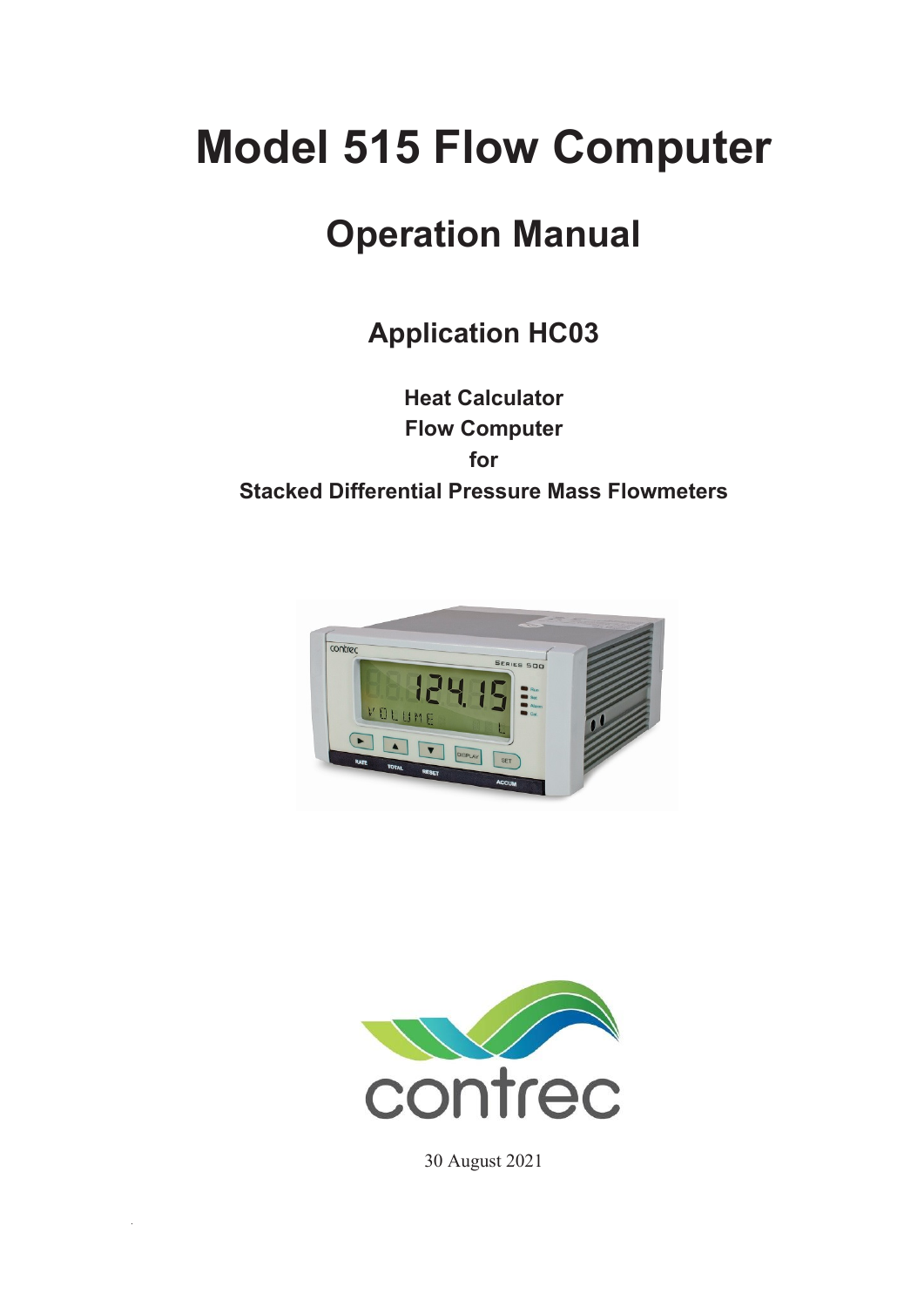#### **Model 515 Flow Computer - Operation Manual**

#### © Contrec Limited 2021

The instructions given herein cover the general description, installation, operation and maintenance of the subject equipment. Contrec Limited. reserves the right, without prior notice, to make engineering refinements that may not be reflected in this manual.

Should any questions arise which cannot be answered specifically by this manual, they should be directed to Contrec Limited for further detailed information and technical assistance.

Contrec Limited will not accept any liability for either direct or consequential damages resulting from the use or misapplication of the contents of this manual.

Part of the software embedded in this product is eCos - Embedded Configurable Operating System, a trademark of Red Hat. Portions created by Red Hat are Copyright © 1998, 1999, 2000 Red Hat, Inc. (http://www.redhat.com). All rights reserved

The software in this product was in part provided by Red Hat and any express or implied warranties, including, but not limited to, the implied warranties of merchantability and fitness for a particular purpose are disclaimed. In no event shall the author be liable for any direct, indirect, incidental, special, exemplary, or consequential damages (including, but not limited to, procurement of substitute goods or services; loss of use, data, or profits; or business interruption) however caused and on any theory of liability, whether in contract, strict liability, or tort (including negligence or otherwise) arising in any way out of the use of this software, even if advised of the possibility of such damage.

#### **Contrec Limited**

Riverside, Canal Road, Sowerby Bridge, West Yorkshire HX6 2AY UNITED KINGDOM Tel: +44 1422 829944 Email: sales@contrec.co.uk

#### **Website: www.contrec.co.uk**

**Contrec Systems Pty Ltd** 5 Norfolk Avenue Ringwood, Melbourne 3134 AUSTRALIA Tel: +61 4 413 505 114 Email: info@contrec.com.au

#### **Contrec - USA, LLC**

916 Belcher Drive Pelham AL 35124 USA Tel: +1 (205) 685 3000 Fax: +1 (205) 685 3001 Email: contrec@contrec-usa.com



**Publication No: 515-HC03-OM - 30 August 2021**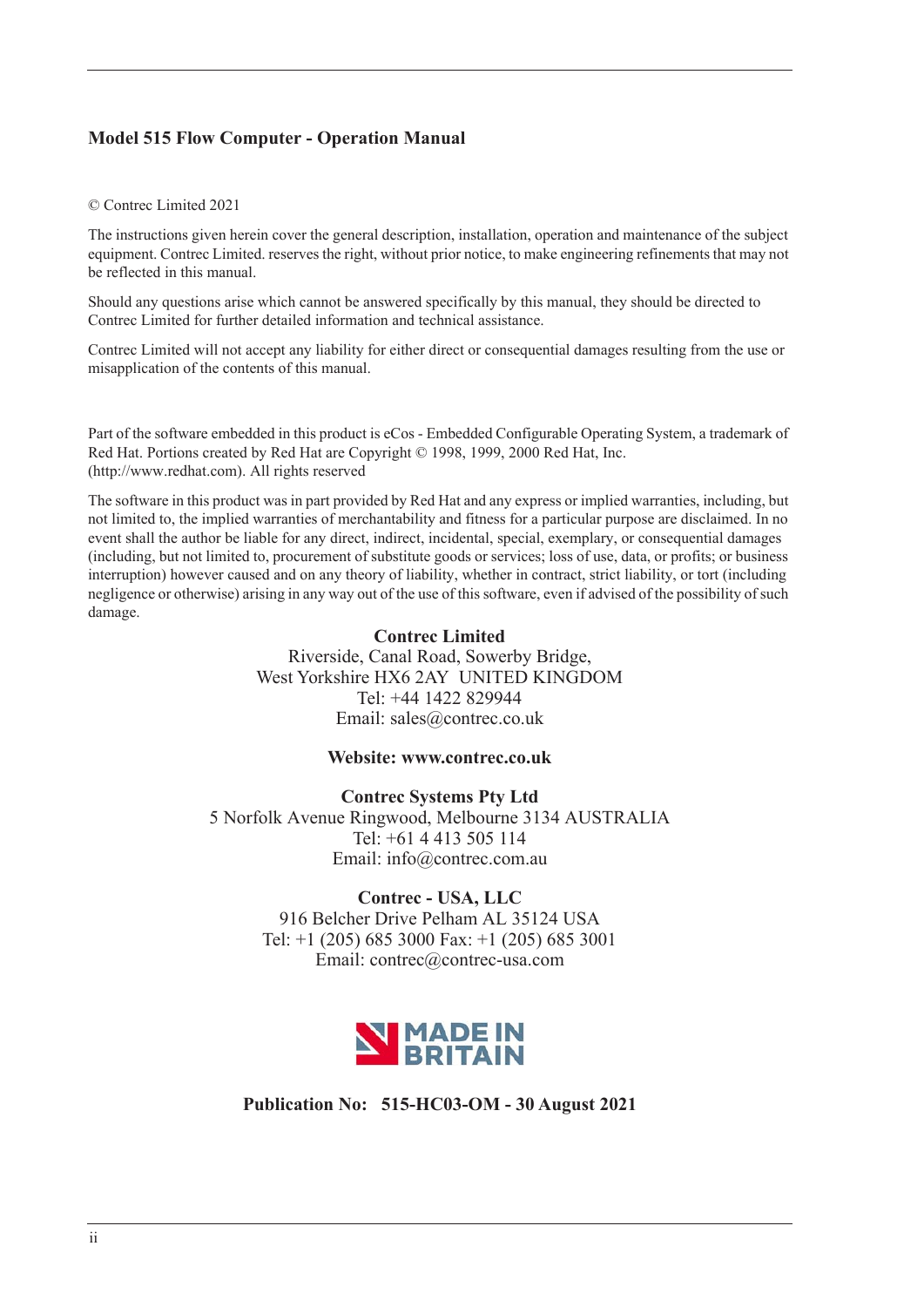

#### **The information in this safety notice is for the prevention of injury to personnel and damage to the instrument.**

#### **The manufacturer assumes no liability for injury or damage caused by misuse of the instrument or for modifications made to the instrument.**

This document must be consulted in all cases where the following "Caution" safety symbol is used :  $\bigwedge$ 

### **Qualified Personnel**

The instrument must be installed, operated and serviced by persons who have been properly trained and authorised. Personnel must read and understand this manual prior to installation and operation of the instrument. Refer to section 3 for further information regarding permitted maintenance operations. The safety of any system incorporating the equipment is the responsibility of the assembler of the system.

#### **Static Hazard**

The 500 series flow computer uses high speed CMOS circuitry which is sensitive to static damage. The user should observe accepted safety practices for handling electronic devices, especially during servicing. Once the unit is installed, grounded and interconnected, the chances of static damage are greatly reduced.

#### **Voltage Hazard**

Before connecting power to the instrument, ensure that the supply voltage for the AC or DC input is suitable. The AC voltage rating is as stated on the instrument rating plate. Personnel should take all due care to avoid electric shock. **For safe operation it is essential to connect a mains safety earth to the A.C. power inlet.** Do not operate at altitudes above 2000m.

#### **Welding Hazard**

Do not perform electric welding in close proximity to the instrument or its interconnecting cables. If welding in these areas must be performed, disconnect all cables from the instrument. Failure to do so may result in damage to the unit.

#### **Moisture Hazard**

To avoid electrical faults and corrosion of the instrument, do not allow moisture to remain in contact with the instrument. Operate only in a clean, dry and pollutant-free environment.

#### **Operating & Storage Temperature**

Operating: If a heater is being used, **DO NOT** isolate the instrument in temperatures below  $-20^{\circ}$ C.

Storage: **DO NOT** store the equipment below -20°C.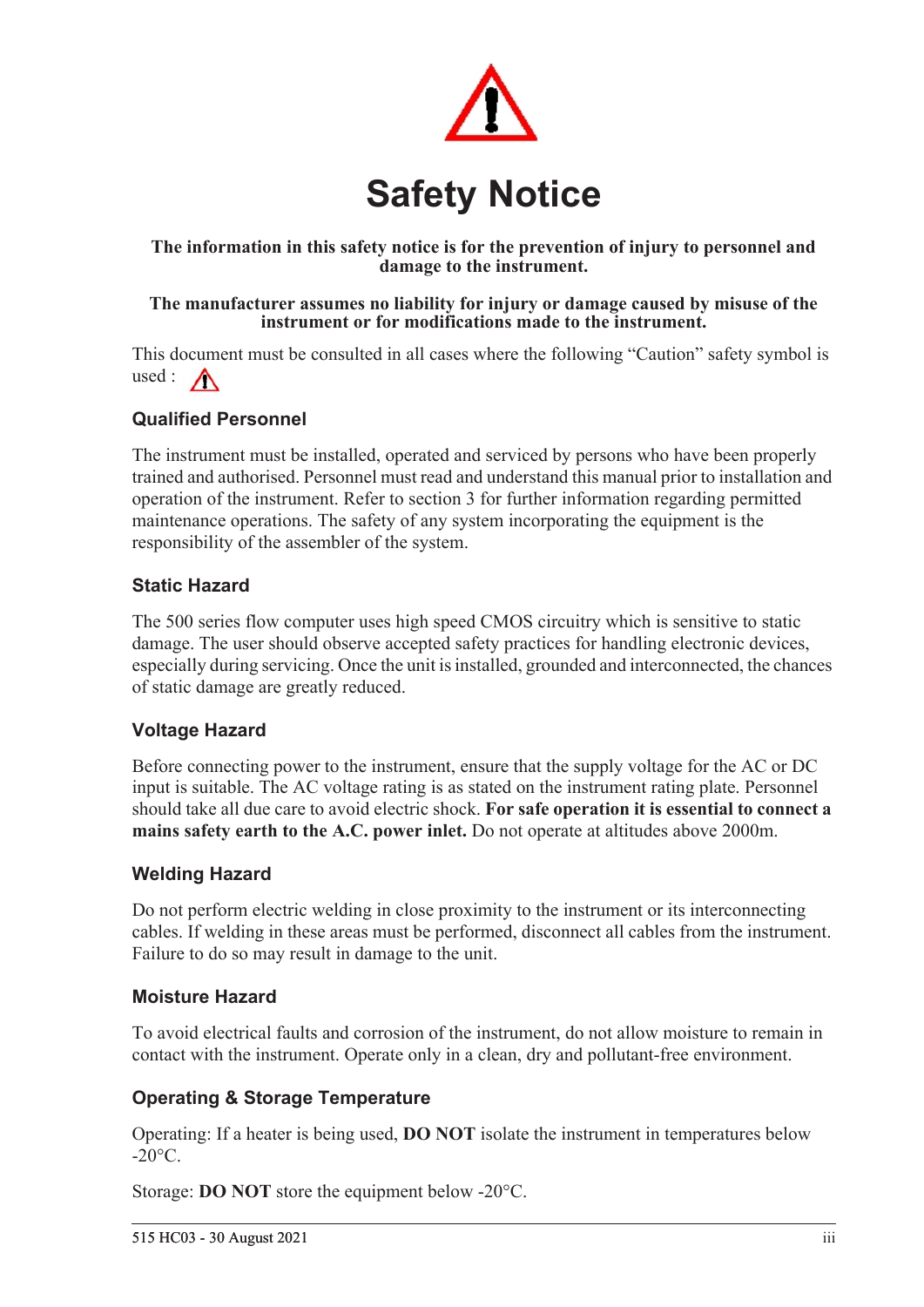#### **Disconnection Device**

When powered from a mains supply this unit requires the provision of a suitable mains isolation device, capable of interrupting both poles of the supply and meeting your local wiring regulations, to be suitably located and easily accessible near to the installed instrument. It must be marked as the disconnecting device for the equipment. It must be suitably rated with respect to the cross sectional area of the supply conductors.

#### **Instrument Disposal**

Contrec instrumentation should not be thrown into the general waste system.

If within EU member states, this instrument should be disposed of according to the guidelines set by the WEEE (Waste Electrical and Electronic Equipment) directive 2012/19/EU. If outside of the EU, this equipment should be responsibly disposed of according to local and national regulations for EEE (Electrical and Electronic Equipment).

By not discarding of this product along with other house hold waste you are preserving natural resources and reducing waste sent to landfill and incinerators.

Remove batteries and dispose of separately (see *Disposal of Batteries*) before disposal of Contrec instrumentation.

#### **Disposal of Batteries**

Batteries have an environmental impact. Safe and responsible disposal should be undertaken.

In all EU member states, as per Directive 2006/66/EC, batteries must not be thrown away with general waste. Contact your local environmental authority for information regarding disposal or recycling of used batteries, alternatively they can be returned directly to Contrec Ltd. for disposal.

Please Contact Contrec Ltd before returning batteries for disposal.

## **Explanation of IEC Symbols Used**

You should familiarise yourself with the following symbols which are used both within this manual and on the instrument itself.



 This document must be consulted in all cases where the following "Caution" safety symbol is used.



AC Input (AC).



Protective Earth Terminal.





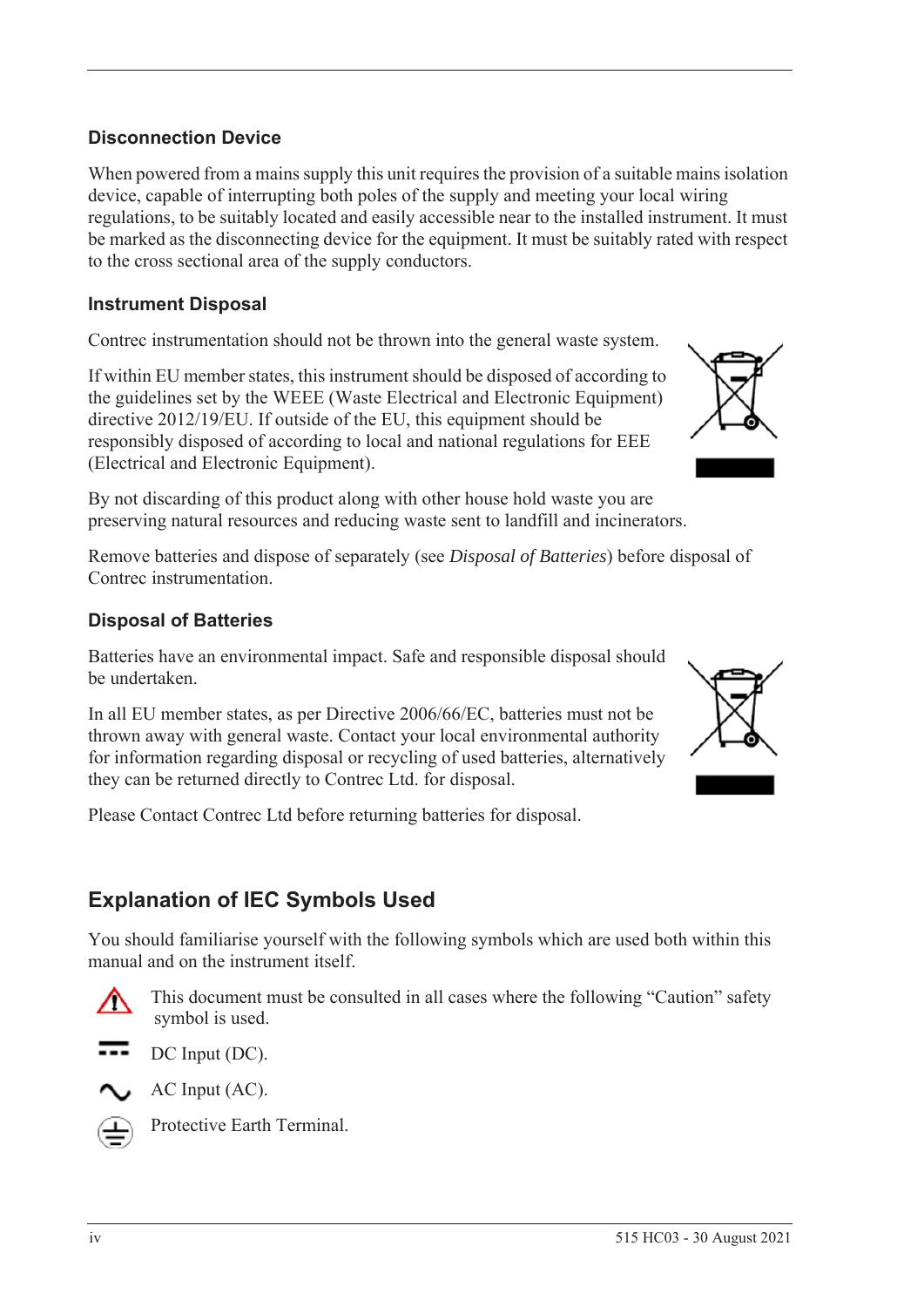### **[1 Introduction](#page-10-0)**

|   | Calculations de la communication de la communication de la communication de la communication de la communication                                                                                                               |    |
|---|--------------------------------------------------------------------------------------------------------------------------------------------------------------------------------------------------------------------------------|----|
|   |                                                                                                                                                                                                                                |    |
|   | Displayed Information and the contract of the contract of the contract of the contract of the 4                                                                                                                                |    |
|   |                                                                                                                                                                                                                                |    |
|   | Communications des contracts and contracts and contracts are a series and the 5                                                                                                                                                |    |
|   | Isolated Outputs and a contract the contract of the contract of the contract of the S                                                                                                                                          |    |
|   | Relay Outputs No. 1994 Service State State State State State State State State State State State State State S                                                                                                                 |    |
|   |                                                                                                                                                                                                                                |    |
|   |                                                                                                                                                                                                                                |    |
|   | Limitations of Use the community of the community of the community of the community of the community of the community of the community of the community of the community of the community of the community of the community of |    |
|   | Approvals the contract of the contract of the contract of the contract of the contract of the contract of the $\tau$                                                                                                           |    |
|   |                                                                                                                                                                                                                                |    |
|   | 2 Specifications                                                                                                                                                                                                               |    |
|   |                                                                                                                                                                                                                                |    |
|   |                                                                                                                                                                                                                                |    |
| 3 | <b>Installation &amp; Maintenance</b>                                                                                                                                                                                          |    |
|   | Installation Instructions and a contract of the contract of the contract of the contract of the contract of the                                                                                                                |    |
|   | Cleaning and Decontamination and the contract of the contract of the contract of the contract of the contract of the contract of the contract of the contract of the contract of the contract of the contract of the contract  |    |
|   | Panel Mounting research and contract the contract of the contract of the contract of the 11                                                                                                                                    |    |
|   | Electrical Connection and a constant of the contract of the contract of the contract of the contract of the contract of the contract of the contract of the contract of the contract of the contract of the contract of the co |    |
|   | Rear Panel Connections and the contract of the contract of the contract of the contract of the contract of the contract of the contract of the contract of the contract of the contract of the contract of the contract of the | 12 |
|   | Terminal Designations and a contract the contract of the contract of the contract of the contract of the contract of the contract of the contract of the contract of the contract of the contract of the contract of the contr | 13 |
|   | Terminal Wiring Insulation and a contract of the contract of the contract of the 14                                                                                                                                            |    |
|   | Relay Wiring Theorem 2014 Communication of the Communication of the Communication of the Relay of the Communication of the Communication of the Communication of the Communication of the Communication of the Communication o |    |
|   | Mains Power Wiring Mathews Allen and Allen and Allen and Allen and Allen and Allen and Allen and Allen and Allen                                                                                                               | 14 |
|   | . The contract of the contract of the contract of the contract of the contract $\sim 15$<br>Inputs                                                                                                                             |    |
|   | Analog Input Connections and a contract the contract of the contract of the state of the 15                                                                                                                                    |    |
|   | Logic Input Connection and a construction of the contract of the contract of the 17                                                                                                                                            |    |
|   | Outputs a communication of the communication of the communication of the communication                                                                                                                                         | 18 |
|   | 4-20 mA Output Connection and the contract of the contract of the contract of the contract of the contract of the contract of the contract of the contract of the contract of the contract of the contract of the contract of  | 18 |
|   | Pulse Output Connection entry the contract of the contract of the contract of the connection of the connection                                                                                                                 | 19 |
|   | Control Relays (Alarms) and a control of the control of the control of the control of the control of the control of the control of the control of the control of the control of the control of the control of the control of t | 20 |
|   | RC Network for Interference Suppression and a contract to the contract of the set of the set of the set of the                                                                                                                 | 21 |
|   | Communications<br>.<br>In the second complete the second complete service in the second complete service in the second complete servic                                                                                         | 22 |
|   | COM-1 RS-232 Port<br>.<br>The contract of the contract of the contract of the contract of the contract of the contract of the contract of                                                                                      | 22 |
|   | COM-2 RS-485 Port Option                                                                                                                                                                                                       | 22 |
|   | COM-2 Ethernet Port Option                                                                                                                                                                                                     | 23 |
|   | <b>Mains Connection</b><br>.<br>In the company of the company of the company of the company of the company of the company of the company of th                                                                                 | 23 |
|   | Earthing and Shielding Theorem 2014 Contract of the Contract of the Contract of the Contract of the Contract of the Contract of the Contract of the Contract of the Contract of the Contract of the Contract of the Contract o | 23 |
|   | Disconnection Device<br>.<br>In the second contract of the second contract of the second contract of the second contract of the second cont                                                                                    | 23 |
|   | Maintenance Instructions                                                                                                                                                                                                       | 23 |
|   | Battery Replacement and the contract of the contract of the contract of the contract of the contract of the contract of the contract of the contract of the contract of the contract of the contract of the contract of the co | 24 |
|   | Battery Type and a contract the contract of the contract of the contract of the contract of the contract of the                                                                                                                | 24 |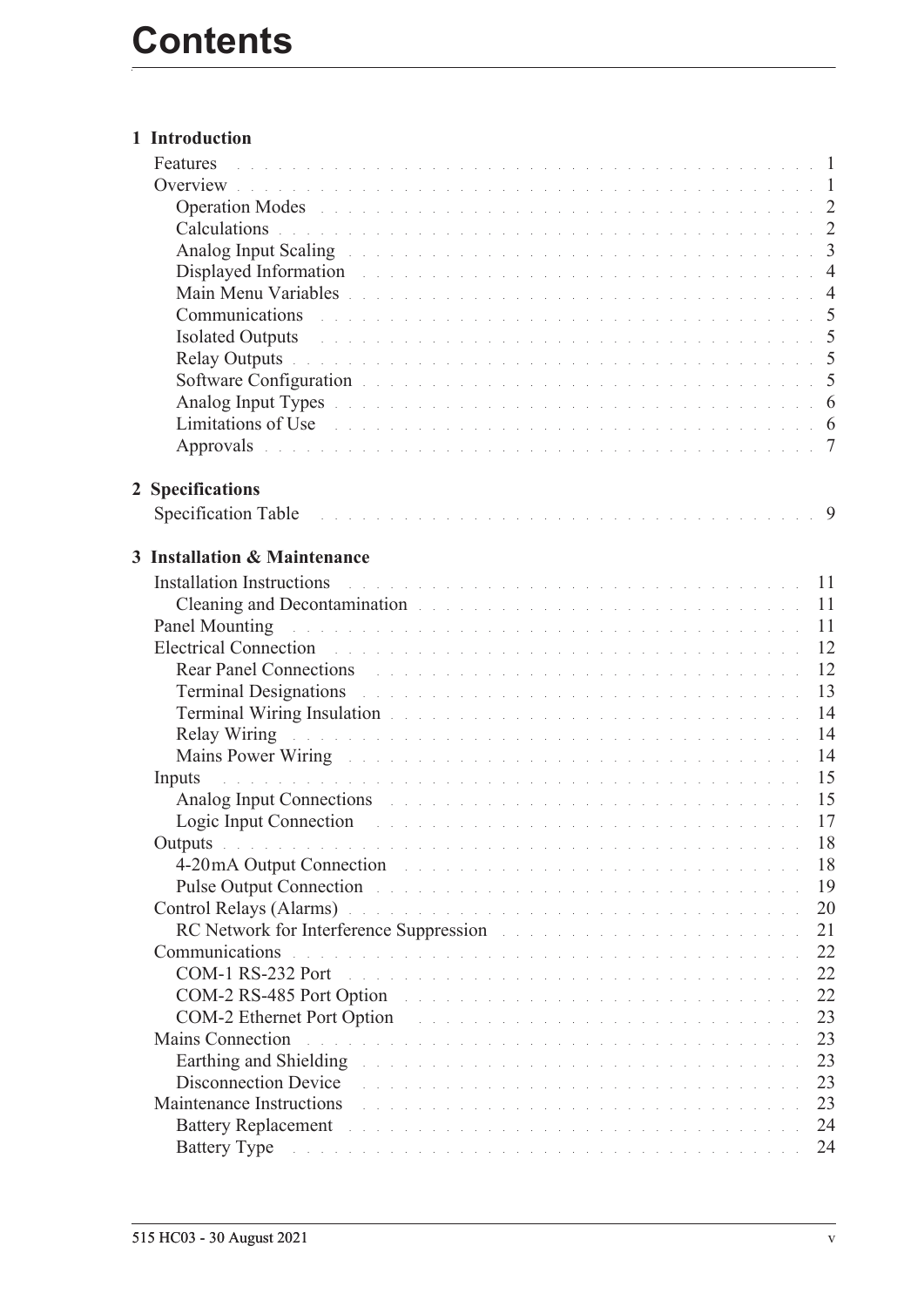## **[4 Operation](#page-34-0)**

| Normal Operation and a contract the contract of the contract of the contract of the 25                                                                                                                                         |  |  |  |  |  |  |  |  |          |
|--------------------------------------------------------------------------------------------------------------------------------------------------------------------------------------------------------------------------------|--|--|--|--|--|--|--|--|----------|
| Default Total de la commune de la commune de la commune de la commune de la commune de 25                                                                                                                                      |  |  |  |  |  |  |  |  |          |
| Status LEDs <b>Election Community 25</b> Status Leader Community 25                                                                                                                                                            |  |  |  |  |  |  |  |  |          |
| Front Panel Keys and a construction of the construction of the construction of 26                                                                                                                                              |  |  |  |  |  |  |  |  |          |
|                                                                                                                                                                                                                                |  |  |  |  |  |  |  |  |          |
| Main Menu Items des anderes and des anderes and des anderes and the contract of 27                                                                                                                                             |  |  |  |  |  |  |  |  |          |
|                                                                                                                                                                                                                                |  |  |  |  |  |  |  |  |          |
|                                                                                                                                                                                                                                |  |  |  |  |  |  |  |  |          |
| Data Logs de la component de la component de la component de la component de 28                                                                                                                                                |  |  |  |  |  |  |  |  |          |
|                                                                                                                                                                                                                                |  |  |  |  |  |  |  |  |          |
|                                                                                                                                                                                                                                |  |  |  |  |  |  |  |  |          |
| <b>5 Instrument Calibration</b>                                                                                                                                                                                                |  |  |  |  |  |  |  |  |          |
| Introduction                                                                                                                                                                                                                   |  |  |  |  |  |  |  |  |          |
|                                                                                                                                                                                                                                |  |  |  |  |  |  |  |  |          |
|                                                                                                                                                                                                                                |  |  |  |  |  |  |  |  |          |
| Changing the Instrument Settings and a contract of the contract of the state of the 34                                                                                                                                         |  |  |  |  |  |  |  |  |          |
| Program Backup & Reports and a contract the contract of the contract of the state of the 35                                                                                                                                    |  |  |  |  |  |  |  |  |          |
|                                                                                                                                                                                                                                |  |  |  |  |  |  |  |  |          |
|                                                                                                                                                                                                                                |  |  |  |  |  |  |  |  |          |
| Upload and Clone of Application Software and a substitution of the Software and a substitution of Application Software                                                                                                         |  |  |  |  |  |  |  |  |          |
| Calibration Menu Tree Albert and Albert and Albert and Albert and Albert and Albert 36                                                                                                                                         |  |  |  |  |  |  |  |  |          |
|                                                                                                                                                                                                                                |  |  |  |  |  |  |  |  |          |
| Units of Measurement                                                                                                                                                                                                           |  |  |  |  |  |  |  |  | 38       |
| Parameters and a construction of the construction of the construction of the 39                                                                                                                                                |  |  |  |  |  |  |  |  |          |
| Inputs and a communication of the communication of the communication of the communication of the communication                                                                                                                 |  |  |  |  |  |  |  |  | 40       |
| Outputs and a construction of the construction of the construction of the construction of the construction of                                                                                                                  |  |  |  |  |  |  |  |  | 44       |
| Alarms                                                                                                                                                                                                                         |  |  |  |  |  |  |  |  | 46       |
| <b>Communications <i>COMMUNICATION COMMUNICATION</i> <b><i>COMMUNICATION COMMUNICATION</i></b></b>                                                                                                                             |  |  |  |  |  |  |  |  | 49       |
| Time Settings and Data Logging The Contract of the Contract of the Settings and Data Logging                                                                                                                                   |  |  |  |  |  |  |  |  | 50       |
| General Setup Parameters and a construction of the construction of the set of the S3                                                                                                                                           |  |  |  |  |  |  |  |  |          |
| Test Menu barramente de la construcción de la construcción de la construcción de la construcción de 56                                                                                                                         |  |  |  |  |  |  |  |  |          |
| System Messages with a community of the community of the set of the community of the community of the community of the community of the community of the community of the community of the community of the community of the c |  |  |  |  |  |  |  |  | 57       |
| <b>Error Messages</b>                                                                                                                                                                                                          |  |  |  |  |  |  |  |  | 57       |
| Warning Messages and a contract the contract of the contract of the contract of the contract of the contract of the contract of the contract of the contract of the contract of the contract of the contract of the contract o |  |  |  |  |  |  |  |  | 59       |
| <b>6 Communications</b>                                                                                                                                                                                                        |  |  |  |  |  |  |  |  |          |
| Overview<br>.<br>In the second contract of the second contract of the second contract of the second contract of the second contr                                                                                               |  |  |  |  |  |  |  |  | 61       |
|                                                                                                                                                                                                                                |  |  |  |  |  |  |  |  | 61       |
| Hardware Interconnection<br>.<br>The contract of the contract of the contract of the contract of the contract of the contract of the contract o                                                                                |  |  |  |  |  |  |  |  |          |
| Protocols<br>a construction and a construction of a construction of a construction of a construction of a construction of                                                                                                      |  |  |  |  |  |  |  |  | 63<br>63 |
| Simple ASCII Protocol<br>.<br>The second complete state of the complete state of the second complete state of the complete state of the second                                                                                 |  |  |  |  |  |  |  |  |          |
| <b>Requests Format</b>                                                                                                                                                                                                         |  |  |  |  |  |  |  |  | 63       |
| Instrument Responses and a construction of the construction of the construction of the construction of the construction of the construction of the construction of the construction of the construction of the construction of |  |  |  |  |  |  |  |  | 65       |
| Corrupted or Invalid Requests and a contract the contract of the contract of the contract of the contract of the contract of the contract of the contract of the contract of the contract of the contract of the contract of t |  |  |  |  |  |  |  |  | 68       |
| Modbus RTU Protocol<br>.<br>The second complete state of the second complete state of the second complete state of the second complete state of                                                                                |  |  |  |  |  |  |  |  | 69       |
| List of Data Registers and a conservation of the conservation of the conservation of the conservation of the conservation of the conservation of the conservation of the conservation of the conservation of the conservation  |  |  |  |  |  |  |  |  | 71       |
| Printer Protocol<br>.<br>In the second complete the second complete second complete the second complete second complete second complete                                                                                        |  |  |  |  |  |  |  |  | 75       |
| Types of Printouts and a contract of the contract of the contract of the contract of the contract of the contract of the contract of the contract of the contract of the contract of the contract of the contract of the contr |  |  |  |  |  |  |  |  | 76       |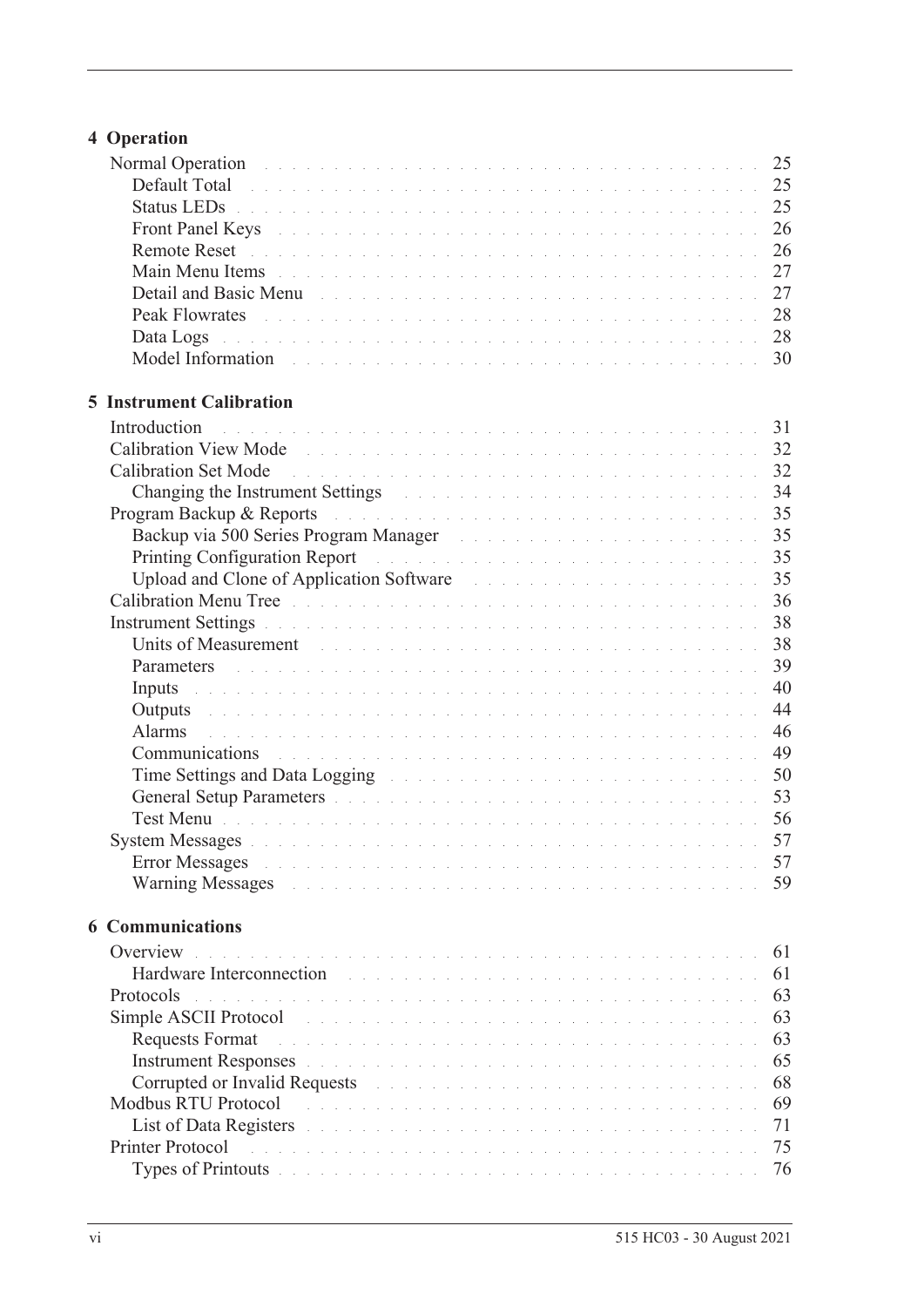| Printer Data Control <b>Expansion Control</b> 29                                                                                                                                                                               |  |
|--------------------------------------------------------------------------------------------------------------------------------------------------------------------------------------------------------------------------------|--|
| <b>Appendix A Glossary</b>                                                                                                                                                                                                     |  |
| Glossary and the contract of the contract of the contract of the contract of the contract of the contract of the contract of the contract of the contract of the contract of the contract of the contract of the contract of t |  |
| <b>Appendix B Model Numbers</b>                                                                                                                                                                                                |  |
|                                                                                                                                                                                                                                |  |
| <b>Custom Version Codes Contained Algebra</b> 2014 <b>Custom Version Codes Contained Algebra 2014</b>                                                                                                                          |  |
| Application Information Code                                                                                                                                                                                                   |  |
| Appendix C Ethernet Port & Setup                                                                                                                                                                                               |  |
| Ethernet Port de la communicación de la communicación de la communicación de la communicación 86                                                                                                                               |  |
| Connecting 515 Ethernet to Networks/Routers and a connection of the state of the 86                                                                                                                                            |  |
|                                                                                                                                                                                                                                |  |
| Index <b>Index International Contract Construction</b> in the construction of the construction of $89$                                                                                                                         |  |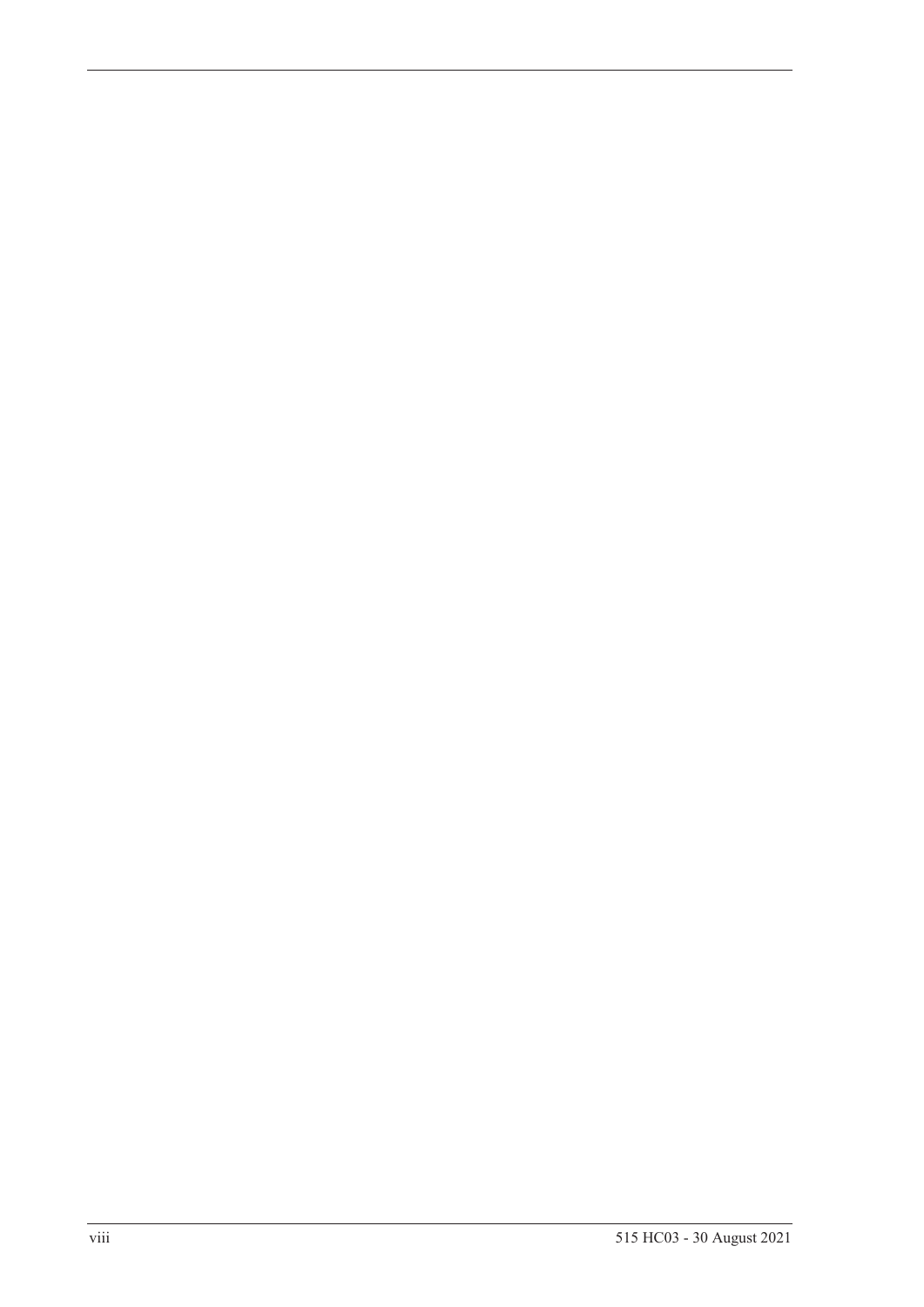# **List of Figures**

| T              | <b>Typical Application Diagram</b> and a contract the contract of the contract of the <b>6</b>                                                                                                                                 |    |
|----------------|--------------------------------------------------------------------------------------------------------------------------------------------------------------------------------------------------------------------------------|----|
| 2              | 500 Series Instrument Panel Mounting and a contract of the series of the 11                                                                                                                                                    |    |
| 3              | Rear Panel Connections - Original entrepreneur and a series of the series of the 12                                                                                                                                            |    |
| $\overline{4}$ | Rear Panel Connections - New RS485 Version                                                                                                                                                                                     | 12 |
| 5              | Rear Panel Connections - New Ethernet Version                                                                                                                                                                                  | 13 |
| 6              | Externally Powered Voltage Transmitter North State Land and American State Land                                                                                                                                                | 15 |
| 7              | Internally Powered Voltage Transmitter March 2014 and State and State and State and                                                                                                                                            | 15 |
| 8              |                                                                                                                                                                                                                                | 16 |
| 9              | Internally Powered Current Loops and a substitution of the state of the state of the                                                                                                                                           | 16 |
| 10             |                                                                                                                                                                                                                                | 17 |
| 11             | Logic Inputs Connection Diagram and a connection of the Connection of the Connection of the Connection of the Connection of the Connection of the Connection of the Connection of the Connection of the Connection of the Conn | 18 |
| 12             |                                                                                                                                                                                                                                | 19 |
| 13             | Output Pulse Connection Diagram and a connection of the Connection of the Connection of the Connection of the Connection of the Connection of the Connection of the Connection of the Connection of the Connection of the Conn | 19 |
| 14             | Relay Connection Diagram and a connection of the connection of the Connection of the Connection of the Connection of the Connection of the Connection of the Connection of the Connection of the Connection of the Connection  | 20 |
| 15             |                                                                                                                                                                                                                                | 22 |
| 16             | Logged Data Display Methods and a contract the contract of the contract of the contract of the contract of the                                                                                                                 | 29 |
| 17             |                                                                                                                                                                                                                                | 36 |
| 18             | Calibration Menu Tree Sheet 2 and the contract of the contract of the contract of the Contract of the Contract of the Contract of the Contract of the Contract of the Contract of the Contract of the Contract of the Contract | 37 |
| 19             | RS-232 Cable Connections to a Computer and a substitution of the set of the set of the set of the set of the set of the set of the set of the set of the set of the set of the set of the set of the set of the set of the set | 61 |
| 20             |                                                                                                                                                                                                                                | 62 |
| 21             | DataMod - Modbus Connection Settings and the connection of the connection of the connection of the connection of the connection of the connection of the connection of the connection of the connection of the connection of t | 87 |
|                |                                                                                                                                                                                                                                |    |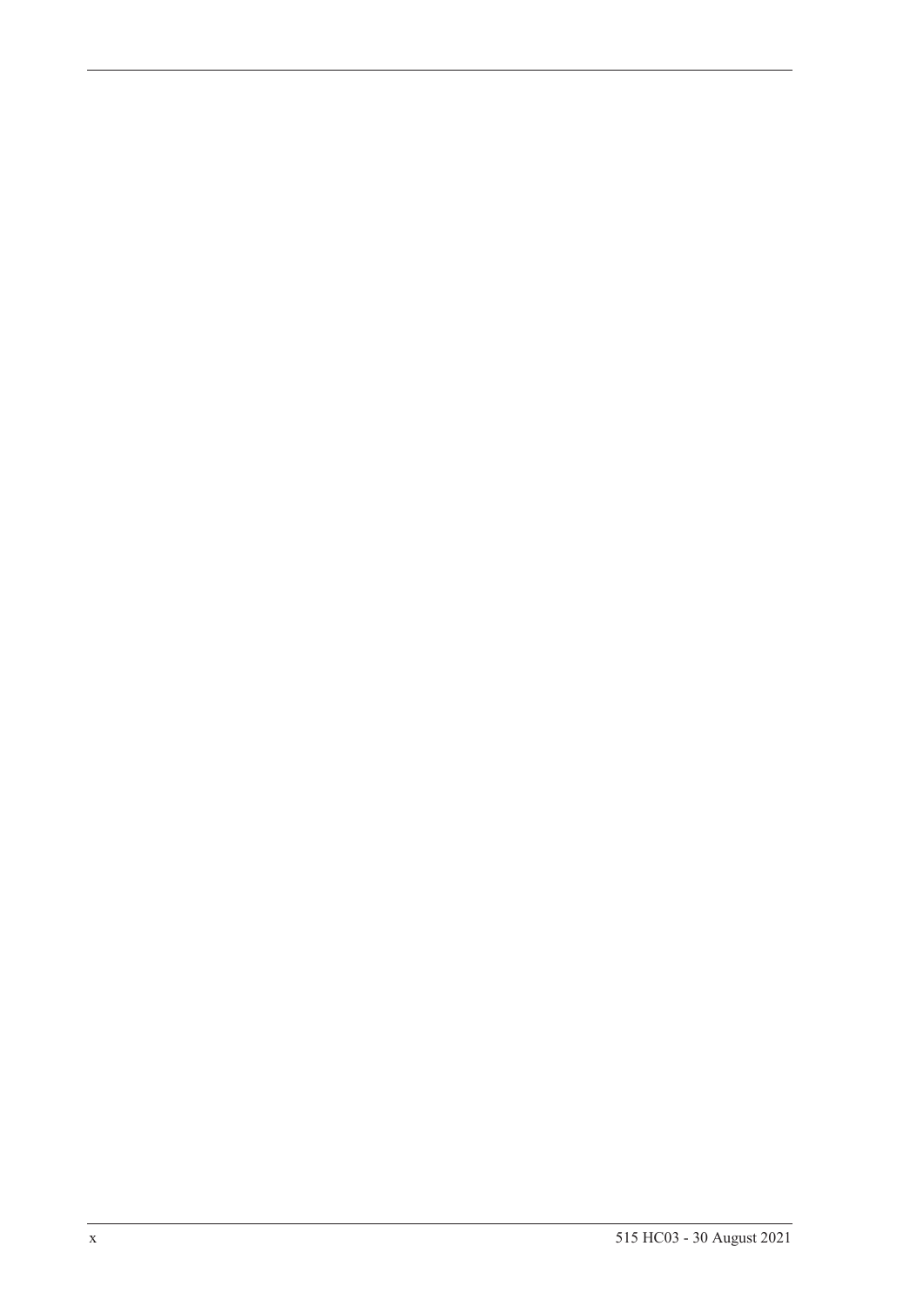# <span id="page-10-0"></span>**Chapter 1 Introduction**

## <span id="page-10-1"></span>**Features**

- **•** Suited for heating and/or cooling operation
- **•** Uses IAPWS-IF97 to determine water properties
- **•** Selection of common industry fluids using internal tables
- **•** Facility for user defined Enthalpy and Density table
- **•** Tailored for differential pressure mass meters with single or stacked transmitters
- **•** Generic differential pressure flow calculations
- **•** Flow meter can be located in feed or return line
- **•** Selection of Detail or Basic main menu to suit operator and application
- **•** Selection of second language and user tags
- RTC logging with over 1000 entries.
- **•** Programmable pulse width and scaling of pulse output
- **•** 4-20 mA retransmission
- **•** RS232 and RS485 or Ethernet (optional) serial ports
- **•** Modbus RTU, Printer and other serial port protocols
- **•** Front panel adjustment of 8-24 V DC output voltage
- **•** Backlit display

## <span id="page-10-2"></span>**Overview**

The 515 HC03 application measures the volume, mass and energy content of fluid in a heating or cooling system by using single or stacked differential pressure mass flow inputs in conjunction with feed and return temperature inputs.

A selection of fluid types and modes makes it suitable for many heating/cooling applications. The instrument calculates the flow according to generic differential pressure equations and incorporates the conditions at which the flowmeter was calibrated.

The instrument calculates the mass flow and energy according to the IAPWS Industrial Formulation (1997) when the fluid type is water, while internal enthalpy and density tables are used for the selection of other industry fluids.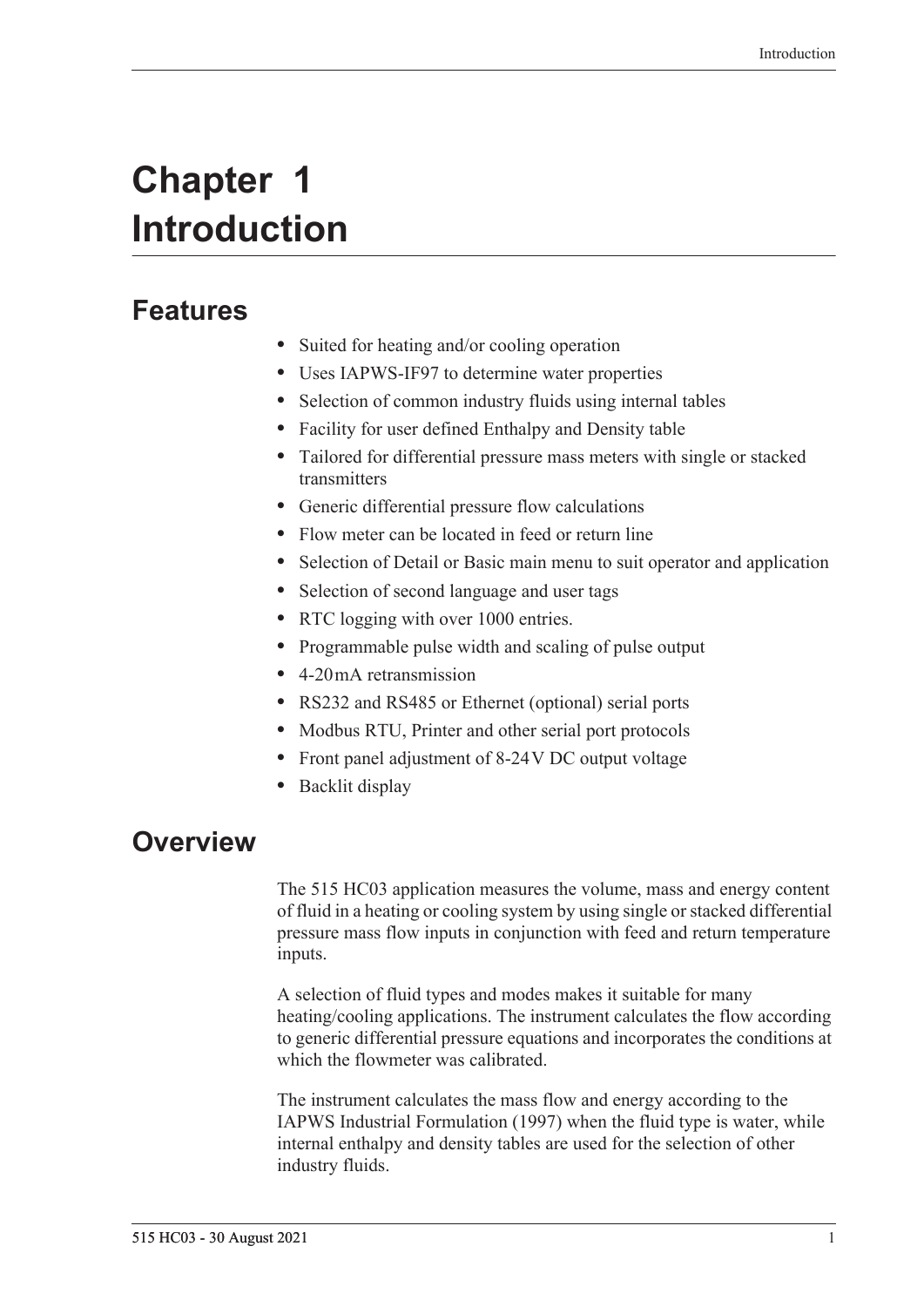## <span id="page-11-0"></span>**Operation Modes**

This instrument can be used for various heating and cooling energy delivery systems by selection one of the following operation modes in calibration:

- **HEAT** Heating mode is used when the application is for heating only and assumes that the Feed Temperature will always be higher than the Return Temperature (positive  $\Delta t$ ). If the Feed Temperature is lower than the Return Temperature (negative  $\Delta t$ ), then no Energy is totalised however Volumetric Flow is still calculated.
- **COOL** Cooling mode is used when the application is for cooling only and assumes that the Feed Temperature will always be lower than the Return Temperature (negative  $\Delta t$ ). If the Feed Temperature is higher than the Return Temperature (positive  $\Delta t$ ), then no Energy is totalised however Volumetric Flow is still calculated.
- **• BOTH** This mode caters for applications where the flow of Energy may be for Heating or Cooling. In this mode Energy is increased regardless of whether the  $\Delta t$  is positive or negative.

## <span id="page-11-1"></span>**Calculations**

The following equations identify the derivation of some of the displayed variables. If your interest is more in the operation of the instrument, you can skip this section and allow the instrument to take care of the calculations.

This instrument can calculate the mass and energy for the following common industry fluids:

- **•** Water
- **•** Glycol (35% Solution)
- Brine  $(27\% \text{ CaCl}_2)$
- **•** TYFOXIT F20
- **•** TYFOXIT F40
- **•** Essotherm 500 / Thermaloil
- **•** THERMINOL 55
- **•** User Custom Fluid

#### **Formulas**

*Volume flow = Mass flow / flow*

*Power = Mass flow x (* $h_{TF}$  *-*  $h_{TR}$ *)*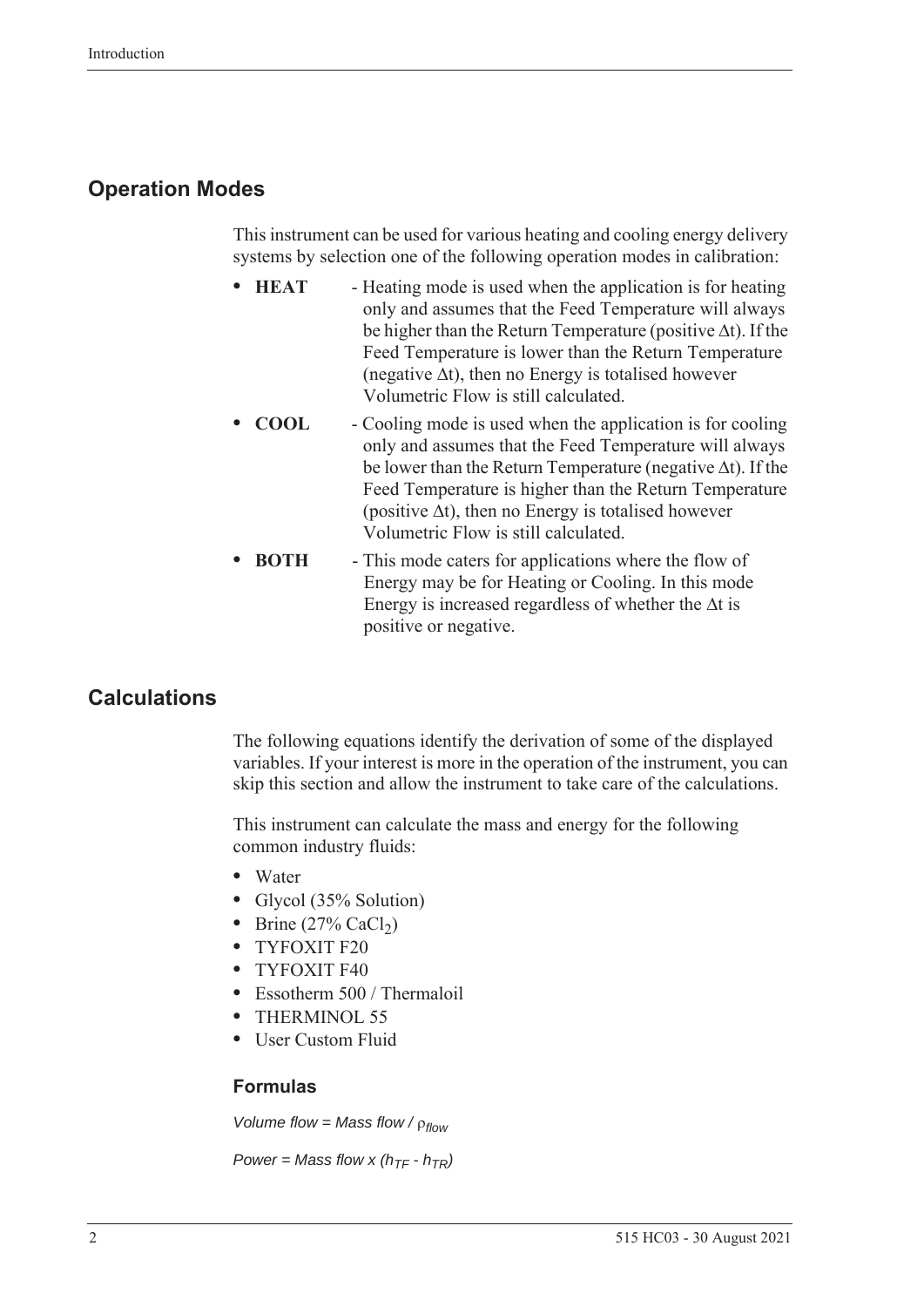where:

| Pflow           | = density at flow conditions                   |
|-----------------|------------------------------------------------|
| $h_{\text{TF}}$ | $=$ Specific enthalpy at feed<br>temperature   |
| $h_{TR}$        | $=$ Specific enthalpy at return<br>temperature |

#### **Differential Pressure Equations**

The generic differential pressure formula for flow is as follows:

$$
q_m = \sqrt{\frac{\mathrm{v}_c}{\mathrm{v}_f}} \cdot f(A)
$$

where:

 $q_m$  = mass flow *f(A)* = the value of the scaled analog signal  $v_c$  = specific volume at calibration conditions

 $v_f$  = specific volume at flow conditions

In most DP applications there is no offset required, the  $P_{min}$  value is set to zero which reduces the formula to the more recognized form of:

$$
q_m = \sqrt{\frac{\mathrm{v}_c}{\mathrm{v}_f}} \cdot S \cdot A^*
$$

where:

 $S = P_{\text{max}}$  (the maximum flowrate (span)) *A\** = normalised signal (0 to 1) with correction applied

*(for further details on P<sub>min</sub> and P<sub>max</sub> refer to 'Analog Input Scaling')* 

For further details of these equations or restrictions of use please refer to the appropriate standard or relevant documents.

## <span id="page-12-0"></span>**Analog Input Scaling**

The analog inputs in this instrument are scaled by the following general formula:

$$
f(A) = P_{min} + (P_{max} - P_{min}) \cdot A^*
$$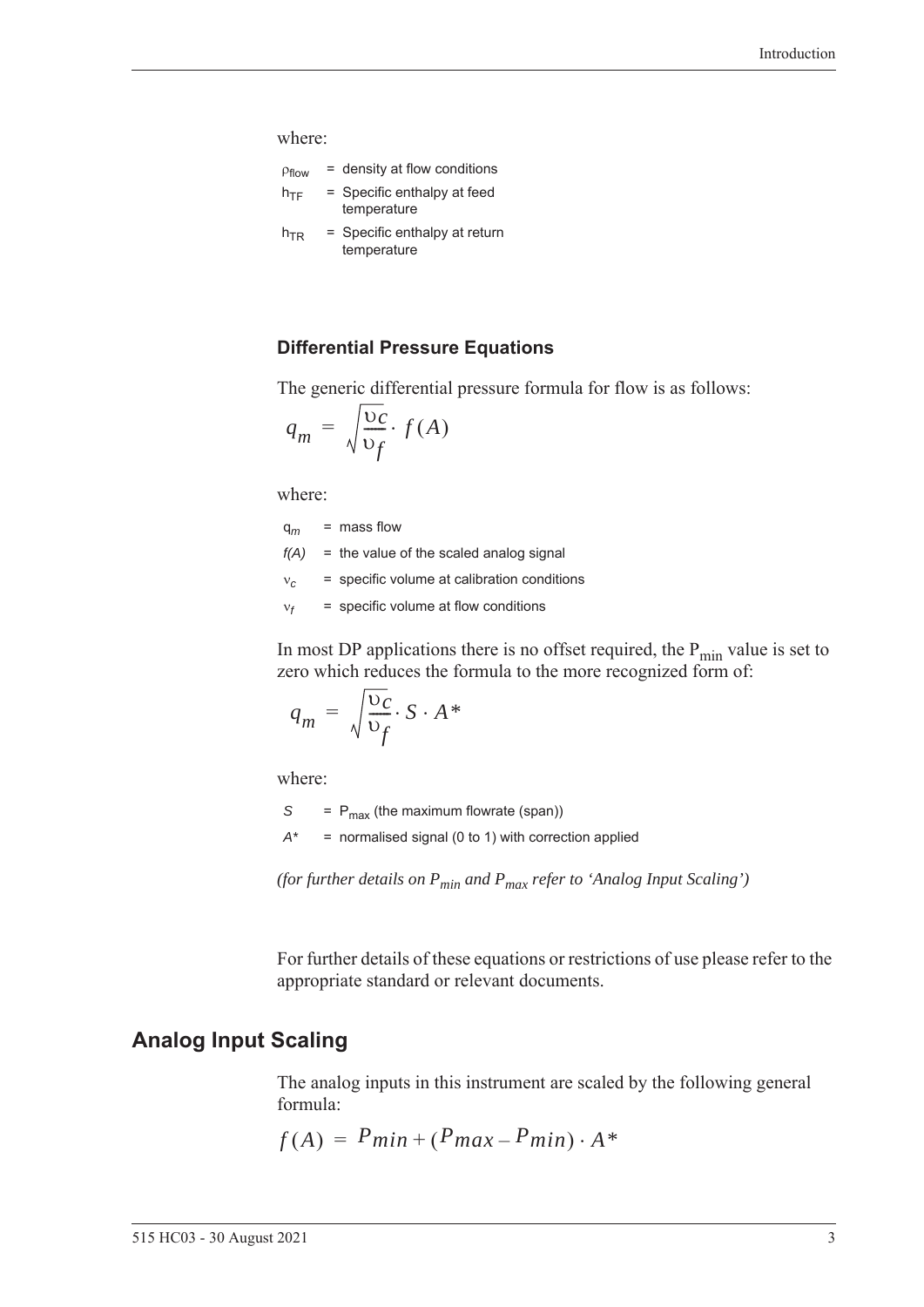#### where:

 $P_{min}$  = minimum point (equivalent to offset)

 $P_{\text{max}}$  = maximum point ( $P_{\text{max}} - P_{\text{min}}$  is equivalent to span)

*A\** = normalised signal (0 to 1) with correction applied for a flow input

#### **Correction Type**

- LINEAR:  $A^* = A$  when the instrument is not required to apply correction
- NON-LINEAR:  $A^* = A_c$  when the instrument applies correction from the points in the correction table
- SQUARE:  $A^* = \sqrt{A}$  when the transmitter does not have square root extraction and it must be applied by the instrument.

### <span id="page-13-0"></span>**Displayed Information**

The front panel display shows the current values of the input variables and the results of the calculations.

The instrument can be supplied with a real-time clock for data logging of over 1000 entries of the variables as displayed on the main menu.

#### <span id="page-13-1"></span>**Main Menu Variables**

| <b>Main Menu</b><br><b>Variables</b> | <b>Default</b><br><b>Units</b> | <b>Variable</b><br>Type |
|--------------------------------------|--------------------------------|-------------------------|
| Energy                               | <b>MWh</b>                     | Total                   |
| Power                                | <b>MW</b>                      | Rate                    |
| Volume                               | m <sup>3</sup>                 | Total                   |
| <b>Volume Flowrate</b>               | $m^3/m$ in                     | Rate                    |
| Mass                                 | kg                             | Total                   |
| <b>Mass Flowrate</b>                 | kg/min                         | Rate                    |
| <b>Feed Temperature</b>              | Deg C                          | Rate                    |
| <b>Return Temperature</b>            | Deg C                          | Rate                    |
| Differential Temperature             | Deg C                          | Rate                    |

#### **Units of Measurement**

In the 500 Series instruments there is a wide range of available units of measurement to be selected from. These can be viewed and selected either during initial Software Configuration via the 500 Series Program Manager (see below) or from within the instrument's calibration settings (if access has been granted) as per **[Units of Measurement](#page-47-2)** on page 38.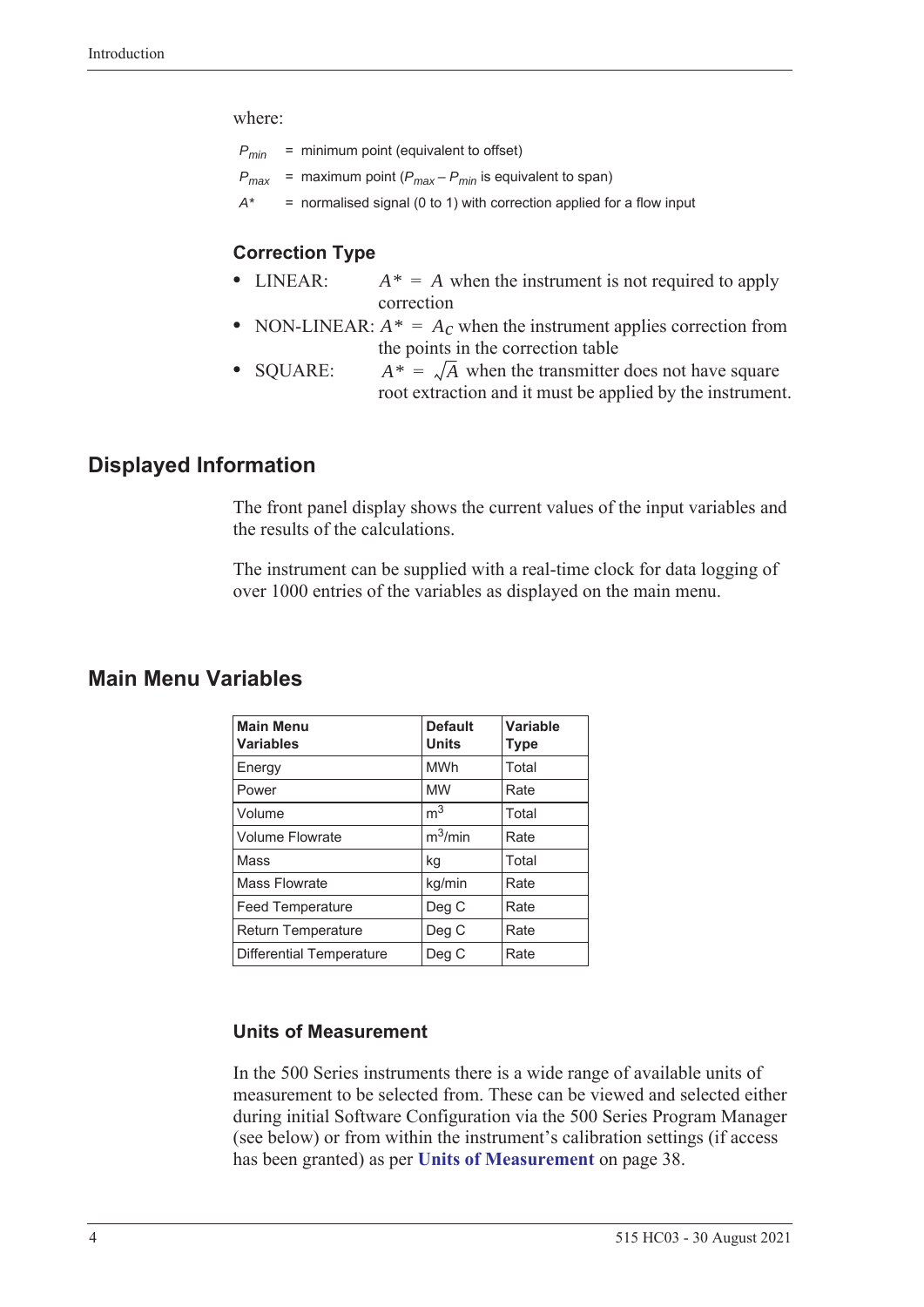### <span id="page-14-0"></span>**Communications**

There are two communication ports available as follows:

- **•** COM-1 RS-232 port
- **•** COM-2 RS-485 port (optional) or Ethernet (optional)

All types of ports can be used for remote data reading, while RS-232 and RS-485 serial ports can be used for printouts and for uploading and downloading of the application software to the instrument.

### <span id="page-14-1"></span>**Isolated Outputs**

The opto-isolated outputs can re-transmit any main menu variable. The type of output is determined by the nature of the assigned variable. Totals are output as pulses and rates are output as 4-20 mA signals. One output is standard, a second output is available as an option.

## <span id="page-14-2"></span>**Relay Outputs**

The relay alarms can be assigned to any of the main menu variables of a rate type. The alarms can be fully configured including hysteresis. Two relays are standard with two additional relays available as an option.

## <span id="page-14-3"></span>**Software Configuration**

The instrument can be programmed to suit the particular application needs and the flexible I/O can be assigned as required. Program settings can be changed either via the front panel (depending on assigned access levels) or via the 500 Series Program Manager (500-PM software).

The 500-PM software is a free comprehensive configuration tool and resource centre that can be used to further tailor an instrument to suit specific application needs including units of measurement, custom tags and text, access levels and more.

The software is a Windows based program that is freely available from the download section of the Contrec website. The program can be used to create a custom version of an existing application to be saved for backup purposes and/or to generate a PDF of configuration report for record keeping.

The instrument stores all set-up parameters, totals and logged data in nonvolatile memory with at least 30 years retention.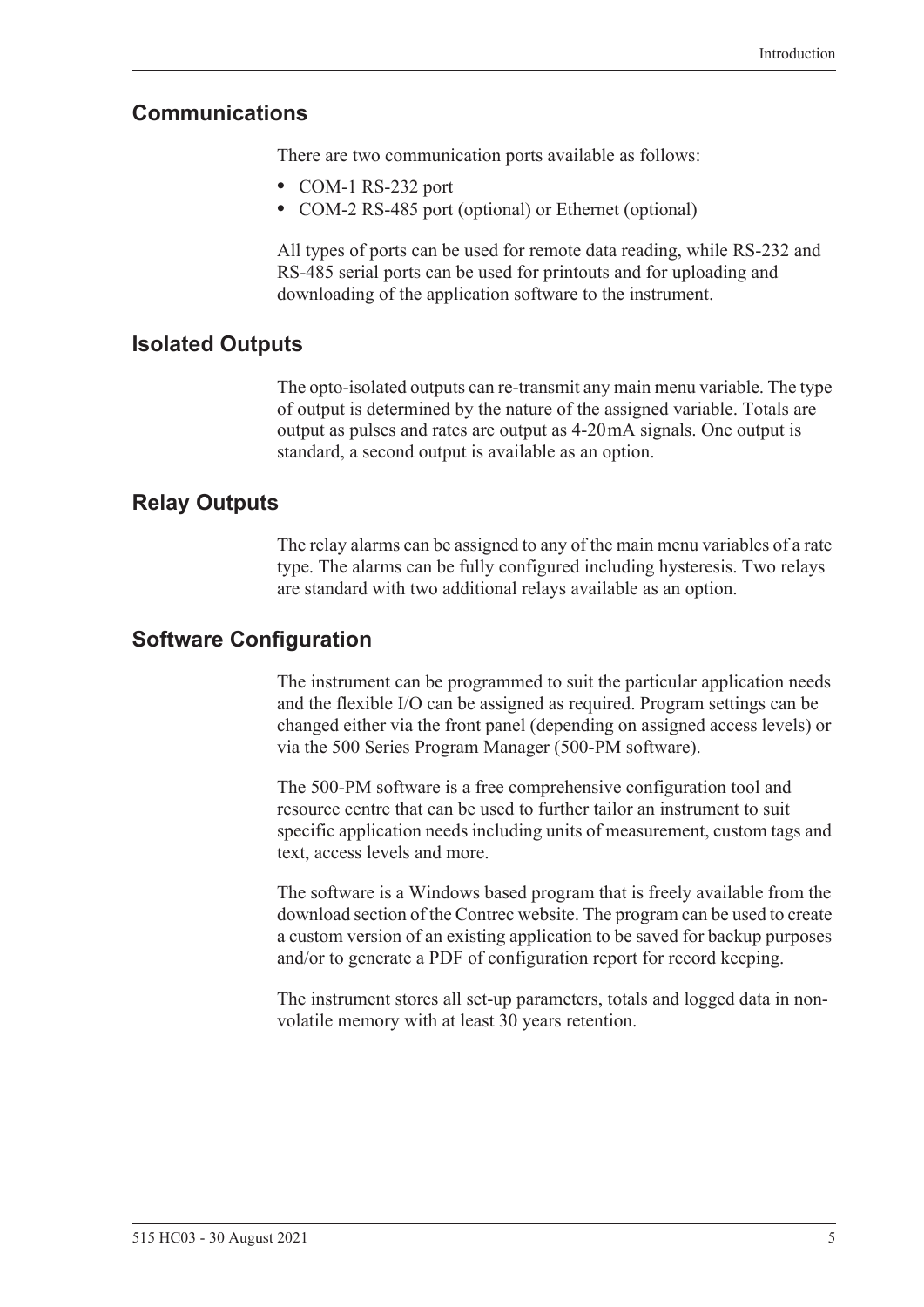## <span id="page-15-0"></span>**Analog Input Types**

Any analog input can be set to accept a 4-20 mA, 0-5 V or 1-5 V signal, while any inputs assigned to a temperature sensor can also be set to accept a PT100 or PT500 signal.



*Figure 1 Typical Application Diagram*

### <span id="page-15-1"></span>**Limitations of Use**

#### <span id="page-15-2"></span>**Fluid Types**

The instrument can calculate the energy and mass in a heating and/or cooling system for a selection of common industry fluid types.

When used on a water based system, the energy calculations are based on the IAPWS Industrial Formulation (1997). The temperature limits are dependent on the system pressure:

• WATER  $0^{\circ}C \le t \le t_{saturation}$  at system pressure  $32^{\circ}$ F < t < t<sub>saturation</sub> at system pressure

For all other selectable fluids the instrument will use internal "Enthalpy & Density vs Temperature" tables to determine the energy and mass of the fluid. The valid temperature ranges are as follows:

|  | • GLYCOL - 35% Glycol solution             | $-10 +20$ °C          |
|--|--------------------------------------------|-----------------------|
|  |                                            | $+14$ $+68^{\circ}$ F |
|  | • BRINE $-27\%$ CaCl <sub>2</sub> solution | $-50 +30^{\circ}$ C   |
|  |                                            | $-58+86^{\circ}$ F    |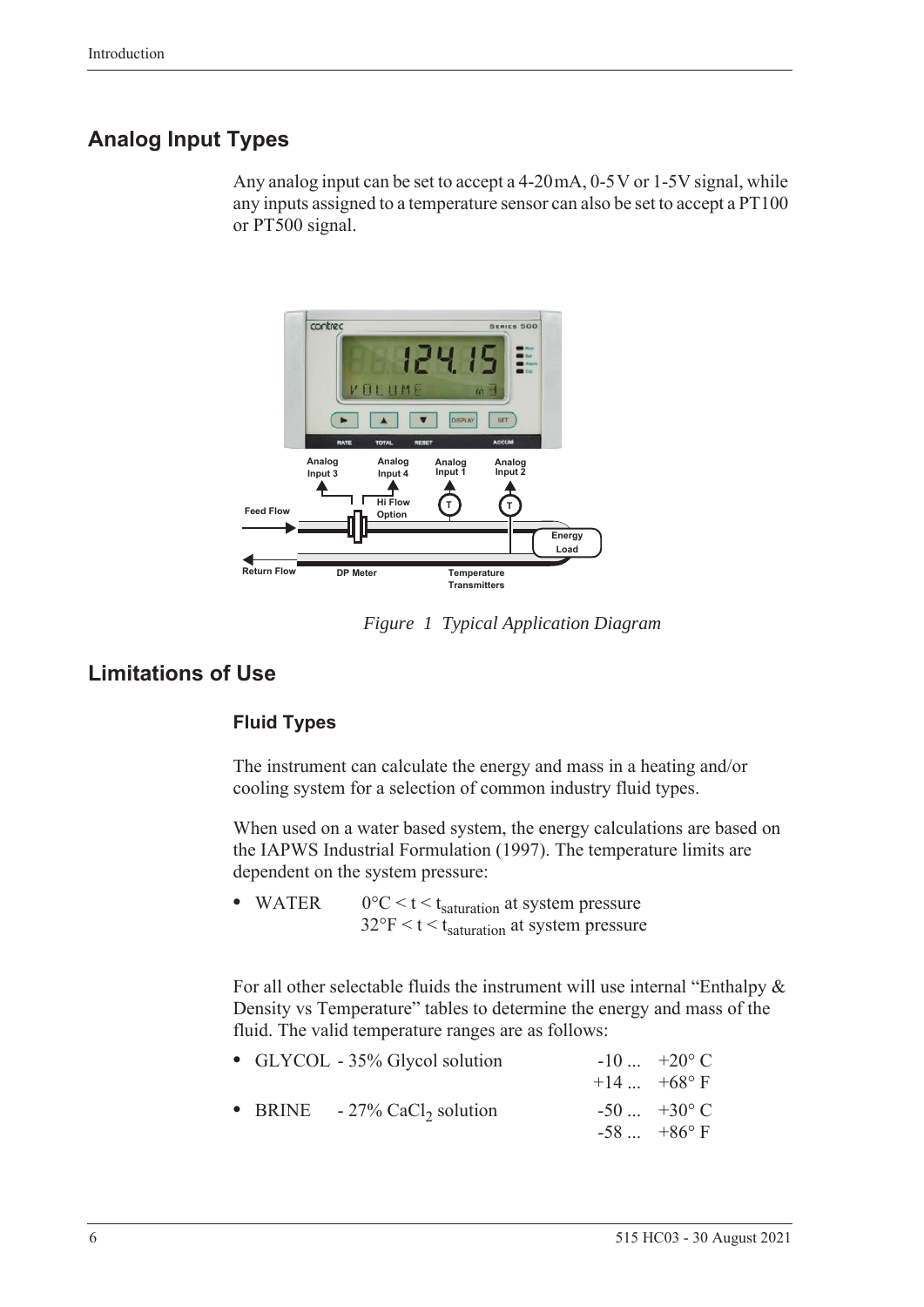| $\bullet$ F20   | - TYFOXIT F20                   | $-20 +40^{\circ} C$<br>$-4$ $+104^{\circ}$ F  |
|-----------------|---------------------------------|-----------------------------------------------|
| $\bullet$ F40   | - TYFOXIT F40                   | $-40 +40^{\circ}$ C<br>$-40$ $+104^{\circ}$ F |
| $\bullet$ OIL-T | - Essotherm $500/$ Thermaloil T | $0+300^{\circ}C$<br>$+32$ $+572$ °F           |
| $\bullet$ TH-55 | - THERMINOL 55                  | $-17+315^{\circ}$ C<br>$0+600^{\circ}$ F      |
| <b>USER</b>     | - User pre-defined table        | as per configuration report                   |

Operation outside these limits will raise an exception.

#### <span id="page-16-0"></span>**Approvals**

This instrument conforms to the EMC-Directive of the Council of European Communities 2014/30/EU, the LVD safety directive 2014/35/EU and the following standards:

- **•** *EN61326:2013* Electrical equipment for measurement, control and laboratory use – EMC requirements: Industrial Environment.
- **•** *EN61010:2010* Safety requirements for electrical equipment for measurement, control, and laboratory use.

In order to comply with these standards, the wiring instructions in **[Chapter](#page-20-5)  [3 - Installation & Maintenance](#page-20-5)** must be followed.

#### **FCC Declaration**

This equipment has been tested and found to comply with the limits for a Class A digital device, pursuant to Part 15 of the FCC Rules. These limits are designed to provide reasonable protection against harmful interference when the equipment is operated in a commercial environment. This equipment generates, uses, and can radiate radio frequency energy and, if not installed and used in accordance with the instruction manual, might cause harmful interference to radio communications. Operation of this equipment in a residential area is likely to cause harmful interference, in which case the user will be required to correct the interference at his own expense.

Properly shielded and grounded cables and connectors must be used in order to meet FCC emission limits. Contrec Ltd is not responsible for any radio or television interference caused by using other than recommended cables and connectors or by unauthorized changes or modifications to this equipment. Unauthorized changes or modifications could void the user's authority to operate the equipment.

This device complies with Part 15 of the FCC Rules. Operation is subject to the following two conditions: (1) this device might not cause harmful interference, and (2) this device must accept any interference received, including interference that might cause undesired operation.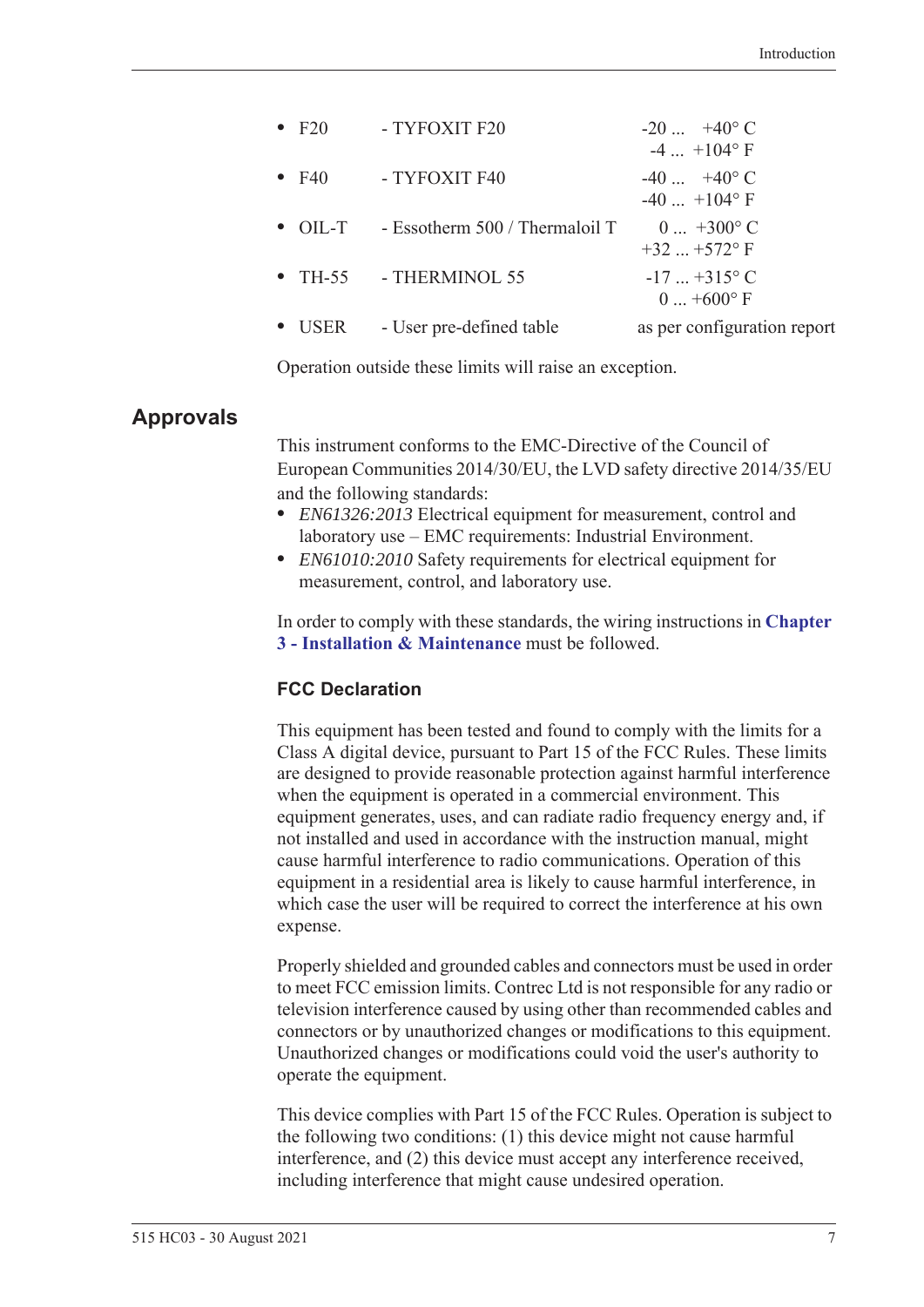Introduction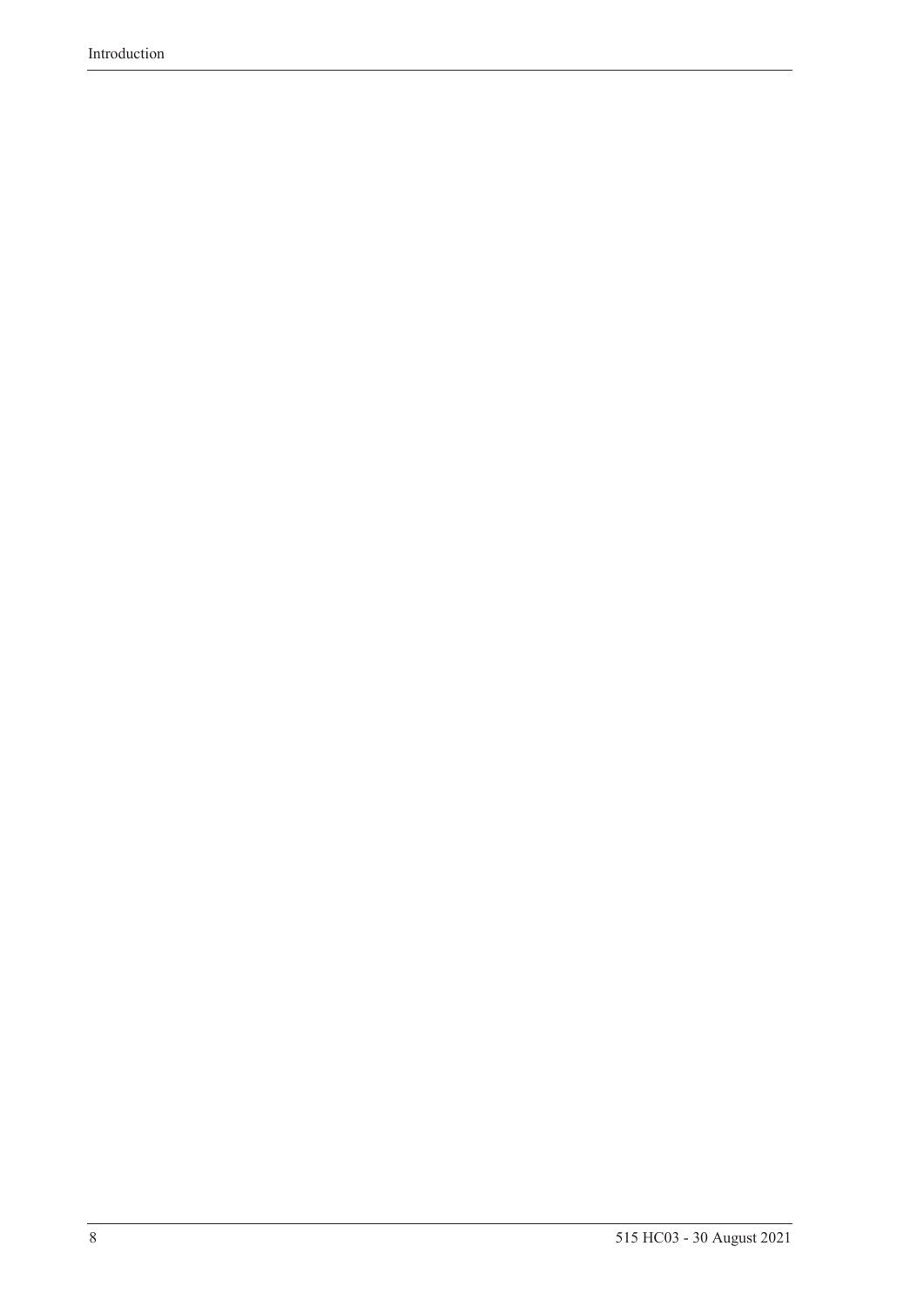# <span id="page-18-0"></span>**Chapter 2 Specifications**

## <span id="page-18-1"></span>**Specification Table**

| <b>Operating Environment</b>        |                                                                                                                                                                                                                                                                                                   | <b>Analog Input (General)</b> |                                                                               |  |  |
|-------------------------------------|---------------------------------------------------------------------------------------------------------------------------------------------------------------------------------------------------------------------------------------------------------------------------------------------------|-------------------------------|-------------------------------------------------------------------------------|--|--|
| <b>Temperature</b>                  | +5°C to +40°C (standard - no coating)<br>-20°C to +60°C (with conformal coating)                                                                                                                                                                                                                  | <b>Overcurrent</b>            | 100mA absolute maximum rating<br>(30mA for 4-20mA inputs)                     |  |  |
|                                     | -30°C to +60°C (ExD housing with heater)                                                                                                                                                                                                                                                          | <b>Update Time</b>            | $< 1.0$ sec                                                                   |  |  |
| <b>Humidity</b>                     | 0 to 95% non condensing (conformal                                                                                                                                                                                                                                                                | Configuration                 | RTD, 4-20mA, 0-5V and 1-5V input                                              |  |  |
|                                     | coating)<br>5% to 85% non condensing (no coating)                                                                                                                                                                                                                                                 | <b>Non-linearity</b>          | Up to 20 correction points (some inputs)                                      |  |  |
| <b>Power Supply</b>                 | 100-240 V AC (+/-10%) 50-60 Hz (+/-<br>10%) or 12-28 V DC                                                                                                                                                                                                                                         | <b>RTD Input</b>              |                                                                               |  |  |
| <b>Consumption</b>                  | 10W (max) Overvoltage category II                                                                                                                                                                                                                                                                 | <b>Sensor Type</b>            | PT100 & PT500 to IEC 751                                                      |  |  |
| <b>Protection</b>                   | Sealed to IP65 (Nema 4X) when panel                                                                                                                                                                                                                                                               | <b>Connection</b>             | Four Wire                                                                     |  |  |
|                                     | mounted                                                                                                                                                                                                                                                                                           | Range                         | -200 $\degree$ C to 350 $\degree$ C<br>-200°C to 800°C (PT100 extended range) |  |  |
| <b>Dimensions</b><br>(panel option) | 147mm (5.8") width<br>74mm (2.9") height<br>170mm (6.6") depth (behind the panel)                                                                                                                                                                                                                 | <b>Accuracy</b>               | 0.1°C typical<br>0.2°C typical (PT100 extended range)                         |  |  |
| <b>Display</b>                      |                                                                                                                                                                                                                                                                                                   | 4-20mA Input                  |                                                                               |  |  |
| <b>Type</b>                         | Backlit LCD with 7-digit numeric display                                                                                                                                                                                                                                                          | Impedance                     | 100 Ohms (to common signal ground)                                            |  |  |
|                                     | and 11-character alphanumeric display                                                                                                                                                                                                                                                             | <b>Accuracy</b>               | 0.05% full scale $(20^{\circ}C)$                                              |  |  |
| <b>Digits</b>                       | 15.5mm (0.6") high                                                                                                                                                                                                                                                                                |                               | 0.1% (full temperature range, typical)                                        |  |  |
| <b>Characters</b>                   | 6mm (0.24") high                                                                                                                                                                                                                                                                                  |                               |                                                                               |  |  |
| <b>LCD Backup</b>                   | Last data visible for 15 min after power                                                                                                                                                                                                                                                          | 0-5 or 1-5 Volts Input        |                                                                               |  |  |
|                                     | down                                                                                                                                                                                                                                                                                              | Impedance                     | 10MOhms (to common signal ground)                                             |  |  |
| <b>Update Rate</b>                  | 0.3 second                                                                                                                                                                                                                                                                                        | <b>Accuracy</b>               | 0.05% full scale $(20^{\circ}C)$<br>0.1% (full temperature range, typical)    |  |  |
| <b>Non-volatile Memory</b>          |                                                                                                                                                                                                                                                                                                   |                               |                                                                               |  |  |
| <b>Retention</b>                    | > 30 years                                                                                                                                                                                                                                                                                        | <b>Logic Inputs</b>           |                                                                               |  |  |
| <b>Data Stored</b>                  | Setup, Totals and Logs                                                                                                                                                                                                                                                                            | <b>Signal Type</b>            | CMOS, TTL, open collector, reed switch                                        |  |  |
|                                     |                                                                                                                                                                                                                                                                                                   | Overvoltage                   | 30V maximum                                                                   |  |  |
| <b>Approvals</b>                    |                                                                                                                                                                                                                                                                                                   | <b>Relay Output</b>           |                                                                               |  |  |
| Interference                        | $C \in \mathbb{C}$ compliance                                                                                                                                                                                                                                                                     | No. of Outputs                | 2 relays plus 2 optional relays                                               |  |  |
| <b>Enclosure</b>                    | IECEx, ATEX and CSA approved                                                                                                                                                                                                                                                                      | Voltage                       | 250 volts AC, 30 volts DC maximum                                             |  |  |
|                                     | enclosures available for hazardous areas                                                                                                                                                                                                                                                          |                               | (solid state relays use AC only)                                              |  |  |
|                                     | <b>Real Time Clock (Optional)</b>                                                                                                                                                                                                                                                                 | <b>Current</b>                | 3A maximum - mechanical relays<br>1.5A maximum - solid state relays           |  |  |
| <b>Battery Type</b>                 | 3 volts Lithium button cell<br>- For Issue 7 option card, type CR2450N<br>manufactured by Renata only<br>- For conformal coated 'C' version, type<br>BR2032 manufactured by Panasonic only<br>- For non-conformal coated versions, type<br>BR2032 and CR2032 manufactured by<br>Panasonic or Sony |                               |                                                                               |  |  |

**Battery Life** 5 years (typical)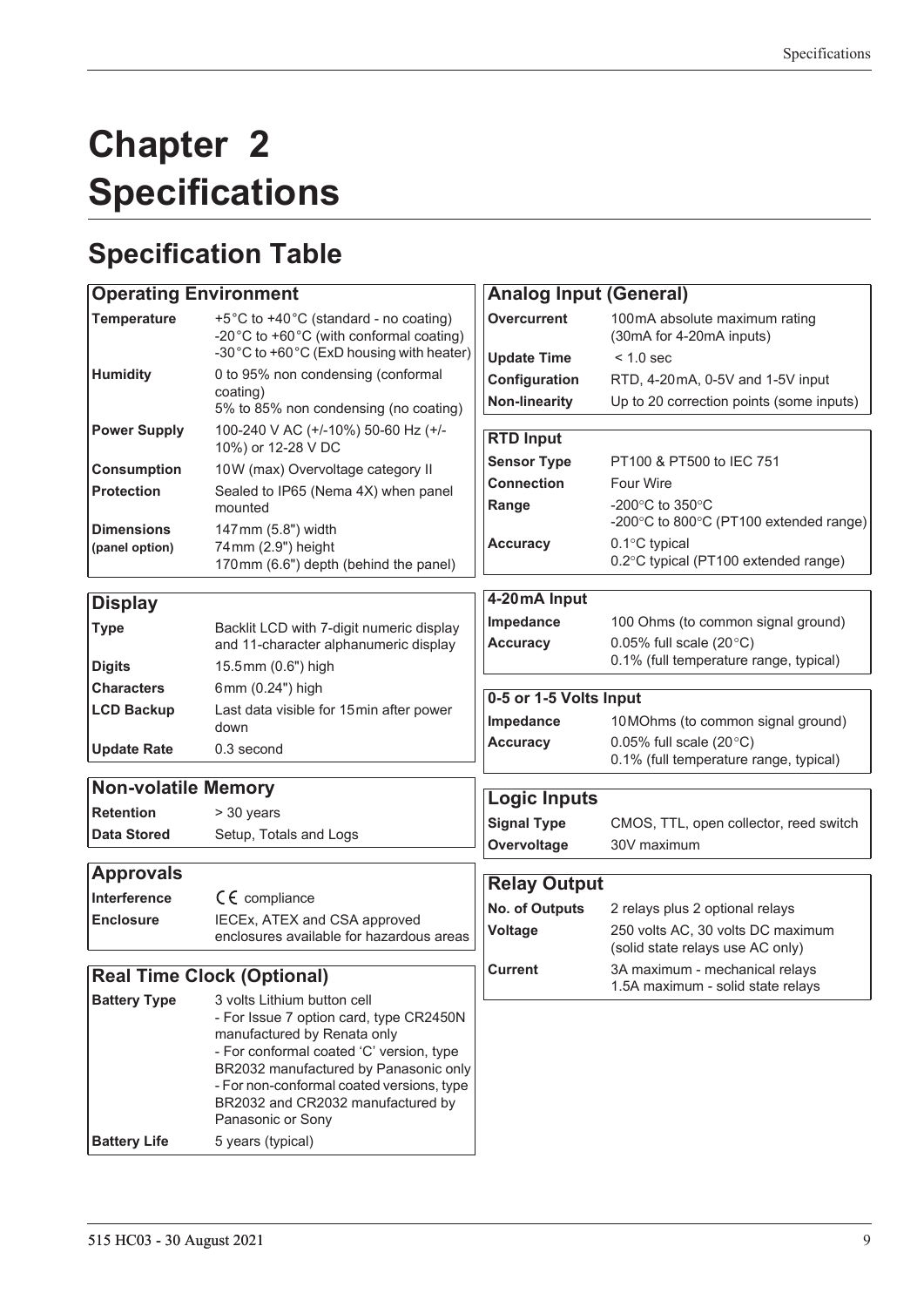#### **Communication Ports**

| <b>Ports</b>     | COM-1 RS-232 port<br>COM-2 RS-485 or Ethernet port (optional) |
|------------------|---------------------------------------------------------------|
| <b>Baud Rate</b> | 2400 to 19200 baud                                            |
| <b>Parity</b>    | Odd, even or none                                             |
| <b>Stop Bits</b> | 1 or 2                                                        |
| Data Bits        | 8                                                             |
| <b>Protocols</b> | ASCII, Modbus RTU, Modbus TCP/IP<br>(Ethernet Port), Printer  |

## **Transducer Supply**

| <b>Voltage</b>    | 8 to 24 volts DC, programmable  |
|-------------------|---------------------------------|
| Current           | 70mA @ 24V, 120mA @ 12V maximum |
| <b>Protection</b> | Power limited output            |

## **Isolated Output**

| <b>No. of Outputs</b> | 2 configurable outputs         |
|-----------------------|--------------------------------|
| Configuration         | Pulse/Digital or 4-20mA output |

#### **Pulse/Digital Output Signal Type** Open collector **Switching** 200mA, 30 volts DC maximum **Saturation** 0.8 volts maximum **Pulse Width** Programmable: 10, 20, 50, 100, 200 or 500ms **4-20 mA Output**

| 14-20MA Output    |                                        |
|-------------------|----------------------------------------|
| Supply            | 9 to 30 volts DC external              |
| <b>Resolution</b> | 0.05% full scale                       |
| <b>Accuracy</b>   | $0.05\%$ full scale (20 $\degree$ C)   |
|                   | 0.1% (full temperature range, typical) |

*Important: Specifications are subject to change without notice.*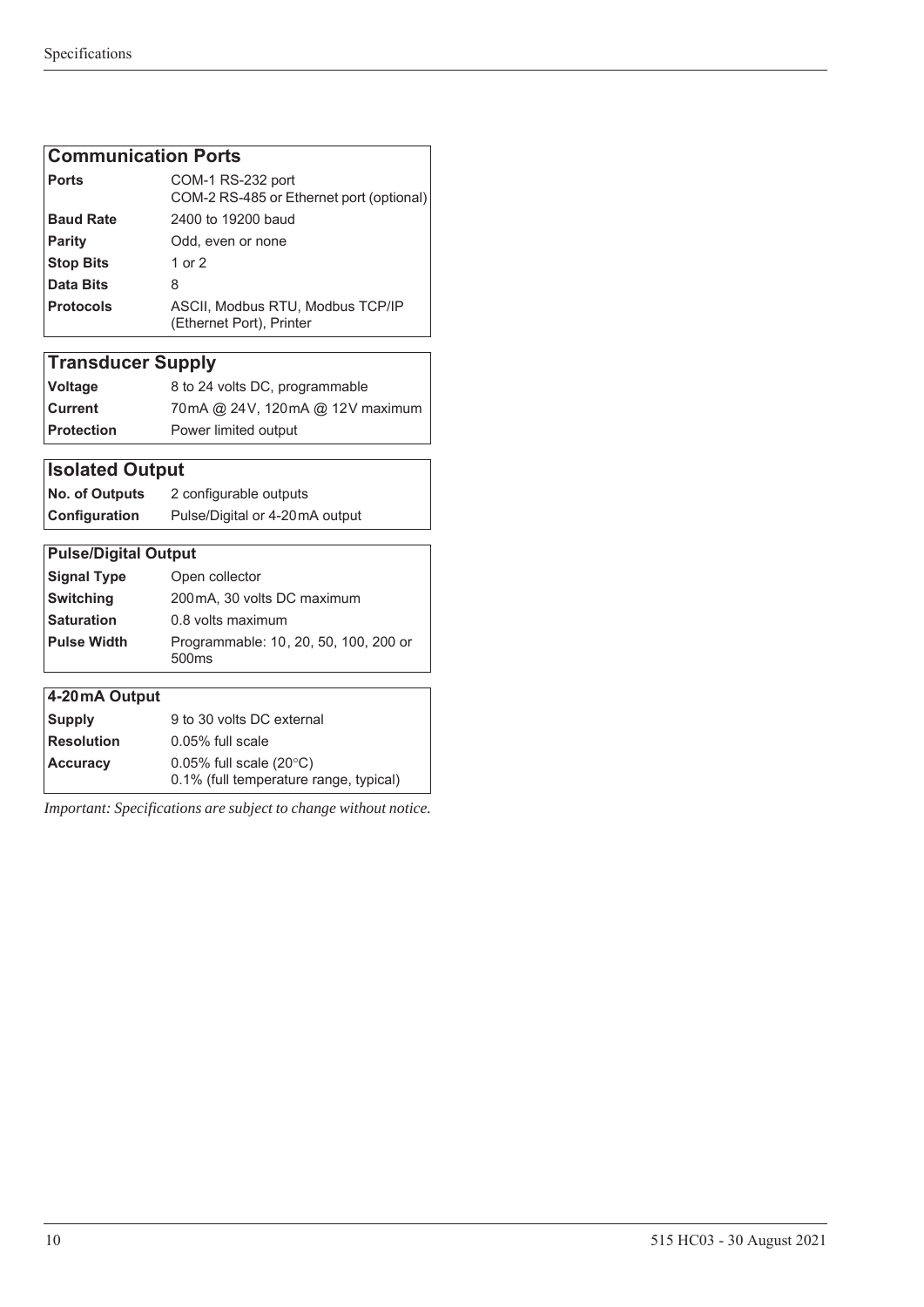# <span id="page-20-5"></span><span id="page-20-0"></span>**Chapter 3 Installation & Maintenance**

## <span id="page-20-1"></span>**Installation Instructions**



The safety of any system incorporating the equipment is the responsibility of the assembler of the system and should be installed such that there is no risk of impact damage.

This instrument is intended for fixed installation only, e.g. within a panel or cabinet, and is not intended for desktop use. It is not suitable for outdoor use unless fitted into an appropriate outdoor enclosure with a minimum type 3, IP54, rating. The instrument has a 'Pollution degree II' rating.

## <span id="page-20-2"></span>**Cleaning and Decontamination**

For general maintenance or to clean an instrument suitable for return to a service centre for repair or inspection, use only a damp cloth and mild detergent. Do not use abrasive cleaners or high pressure water jets. An instrument must be decontaminated before returning.

## <span id="page-20-3"></span>**Panel Mounting**

The instrument should be located in an area with a clean, dry atmosphere that is also relatively free of shock and vibration.

The standard mounting procedure is panel mounting in a cutout that is 139 mm wide by 67 mm high. Two side clips secure the unit into the panel.

[Figure 2](#page-20-4) shows the panel mounting requirements for the 500 Series Instrument.



<span id="page-20-4"></span>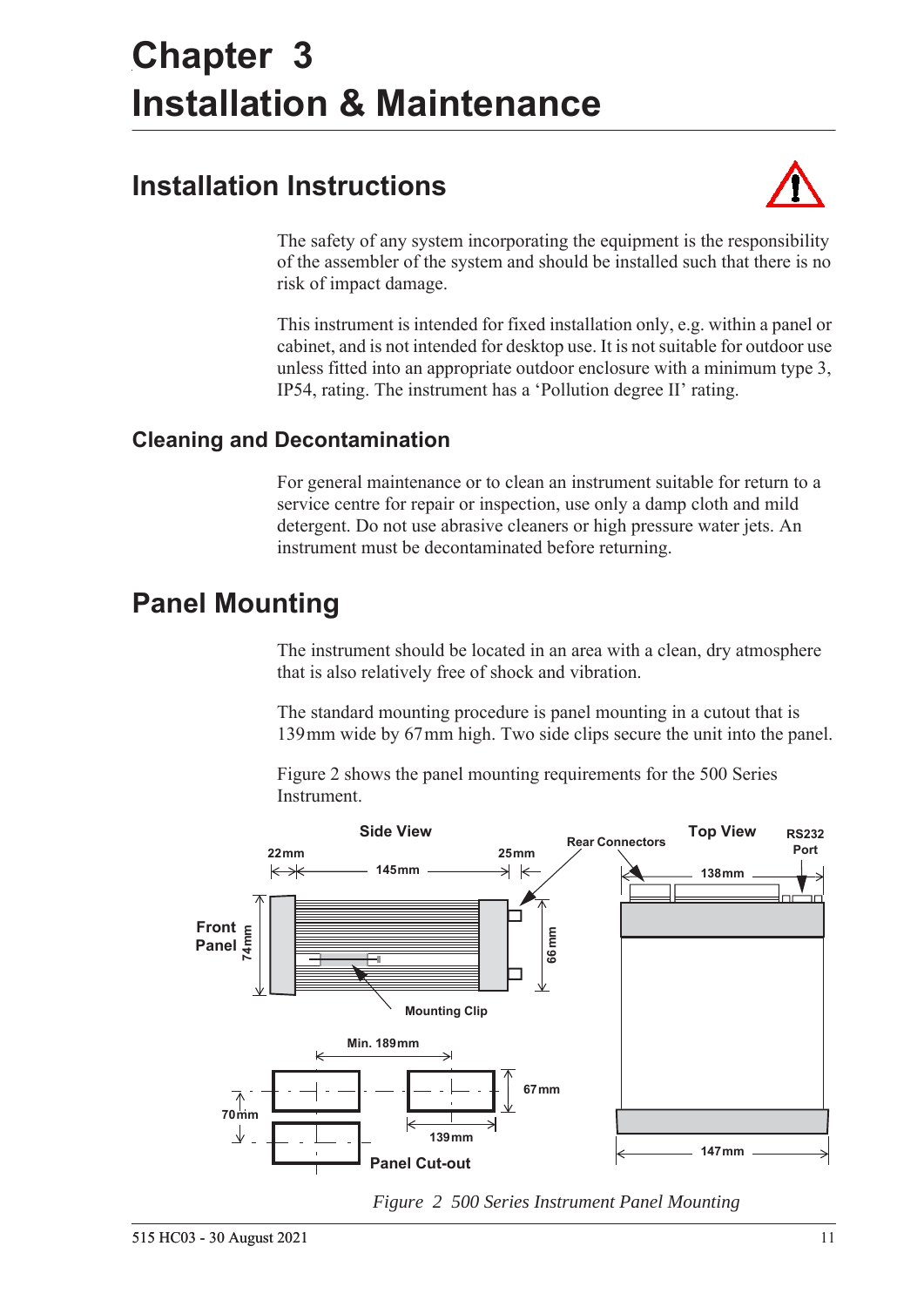## <span id="page-21-0"></span>**Electrical Connection**

## <span id="page-21-1"></span>**Rear Panel Connections**

N.B. Depending on the specification and age of the instrument, there are different versions of the upper output card. Ensure the instrument is wired as per the correct terminal designation printed on the rear of the instrument bezel and below.

[Figure 3](#page-21-2) shows the connections on the rear panel of the instrument where relays 1 to 4 (terminals 32-35) share a single Relay Common (terminal 31).



N.B. The 5 way relay terminal block is GREEN.

*Figure 3 Rear Panel Connections - Original*

<span id="page-21-2"></span>[Figure 4](#page-21-3) shows the connections on the rear panel of the instrument where relays 1 and 2 (terminals 32-33) share Relay Common 1-2 (terminal 31) and relays 3 and 4 (terminals 34-35) share Relay Common 3-4 (terminal 36.

N.B. The 6 way relay terminal block is ORANGE.



<span id="page-21-3"></span>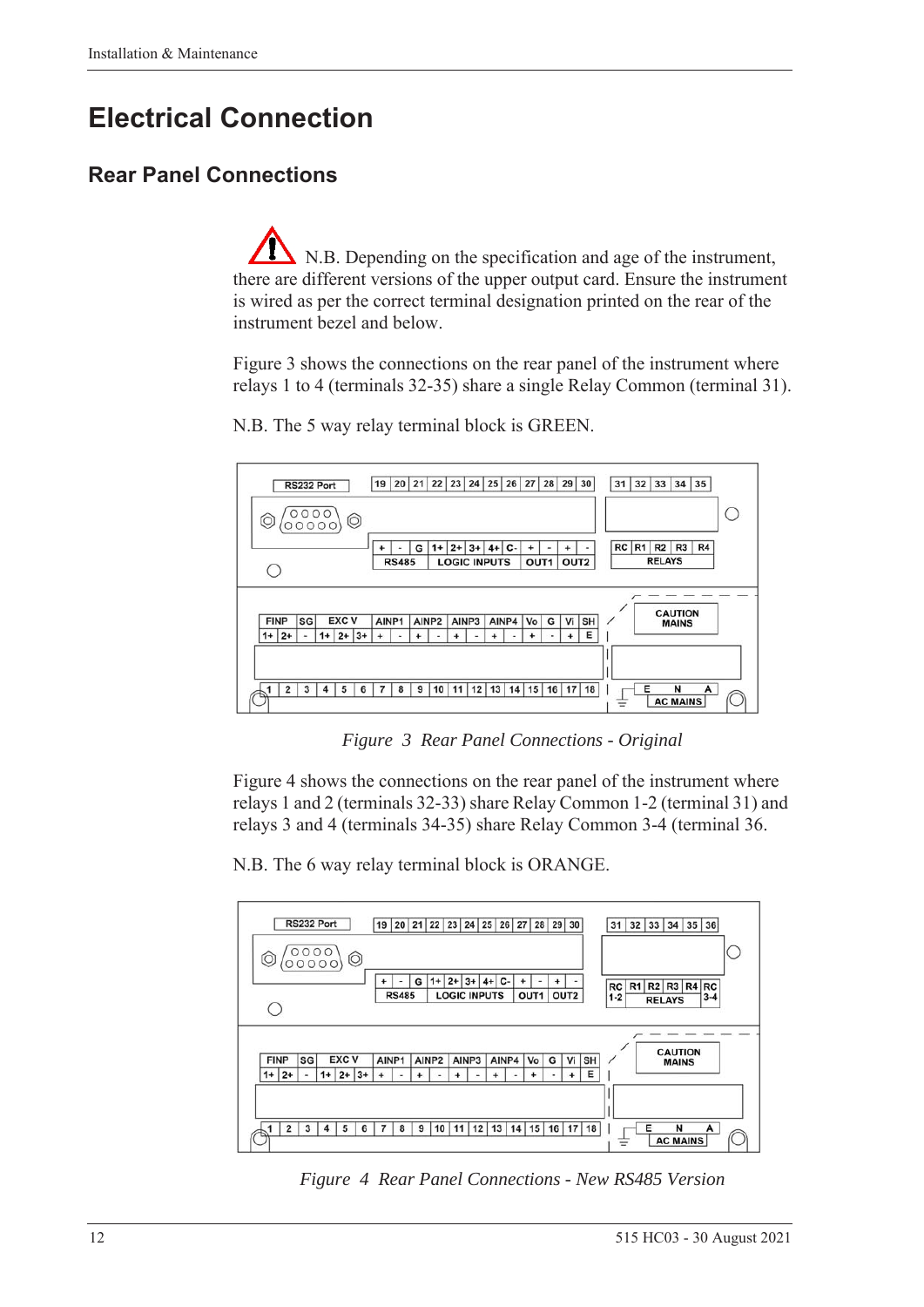[Figure 5](#page-22-1) shows the new option card with the optional Ethernet port in place of RS-485 port (terminals 19-21).



<span id="page-22-1"></span>*Figure 5 Rear Panel Connections - New Ethernet Version*

## <span id="page-22-0"></span>**Terminal Designations**

| <b>Terminal Label</b> |                    |                                                                | <b>Designation</b>        | <b>Comment</b>                 |                 | <b>Terminal Label</b> |                       | <b>Designation</b>                 | <b>Comment</b>                                |
|-----------------------|--------------------|----------------------------------------------------------------|---------------------------|--------------------------------|-----------------|-----------------------|-----------------------|------------------------------------|-----------------------------------------------|
| 1                     | FINP               | $1+$                                                           | Frequency Input 1+        | Not used                       | 19              | <b>RS485</b>          | $+$                   | RS485 (+)                          | Optional RS485 port may                       |
| 2                     | <b>FINP</b>        | $2+$                                                           | Frequency Input 2+        | Not used                       | 20              | COM-2                 |                       | RS485 (-)                          | be replaced by Ethernet                       |
| 3                     | <b>SG</b>          | $\blacksquare$                                                 | Signal ground             |                                | 21              | port                  | G                     | RS485 ground                       | port.                                         |
| 4                     | <b>EXC V</b>       | $1+$                                                           | <b>Excitation Term 1+</b> | Not used                       | 22              |                       | $1+$                  | Switch 1                           |                                               |
| 5                     | <b>EXC V</b>       | $2+$                                                           | <b>Excitation Term 2+</b> | For AINP1 RTD Input            | 23              |                       | $2+$                  | Switch 2                           |                                               |
| 6                     | <b>EXC V</b>       | $3+$                                                           | Excitation Term 3+        | For AINP2 RTD Input            | 24              | <b>LOGIC</b>          | $3+$                  | Switch 3                           | <b>Remote Reset</b>                           |
| $\overline{7}$        | AINP1              | Analog Input ch $1 (+)$<br>$\ddot{}$<br>Feed Temperature Input | 25                        | <b>INPUTS</b>                  | $4+$            | Switch 4              | CAL Switch - In field |                                    |                                               |
| 8                     |                    | $\overline{\phantom{a}}$                                       | Analog Input ch 1 (-)     |                                |                 |                       |                       |                                    | access protection                             |
| 9                     | AINP2              | $\ddot{}$                                                      | Analog Input ch $2 (+)$   | <b>Return Temperature</b>      | 26              |                       | $C-$                  | Signal ground                      |                                               |
| 10                    |                    | $\overline{\phantom{a}}$                                       | Analog Input ch 2 (-)     | Input                          | 27              | OUT <sub>1</sub>      | $\ddot{}$             | Output ch $1 (+)$                  |                                               |
| 11                    |                    | $\ddot{}$                                                      | Analog Input ch $3 (+)$   | Main or Low Flow Input         | 28              |                       |                       | Output ch 1 (-)                    |                                               |
| 12                    | AINP3              | $\overline{\phantom{a}}$                                       | Analog Input ch 3 (-)     |                                | $\overline{29}$ | OUT <sub>2</sub>      | $+$                   | Output ch $2 (+)$                  |                                               |
| 13                    |                    | Analog Input ch 4 (+)<br>$\ddot{}$                             | 30                        |                                |                 | Output $ch 2$ (-)     |                       |                                    |                                               |
| 14                    | AINP4              | $\overline{\phantom{a}}$                                       | Analog Input ch 4 (-)     | <b>High Flow Stacked Input</b> | 31              |                       | RC                    | Relay Common 1-2                   | Term 31 - Common 1-4<br>on legacy option card |
| 15                    | <b>Vo</b>          | $\ddot{}$                                                      | 8-24 volts DC output      | Overload protected             | 32              |                       |                       | R <sub>1</sub> Relay 1             |                                               |
| 16                    | G                  | $\overline{\phantom{a}}$                                       | DC Ground                 |                                | 33              |                       |                       | $R2$ Relay 2                       |                                               |
|                       | $17$ Vi            | $\ddot{}$                                                      | DC power input            | DC power in 12-28V             | $\overline{34}$ | <b>RELAYS</b>         |                       | $R3$ Relay 3                       |                                               |
| 18                    | <b>SH</b>          | E                                                              | Shield terminal           |                                | 35              |                       |                       | R4   Relay 4                       |                                               |
| E                     | AC<br><b>MAINS</b> | E                                                              | Mains ground              | AC power in 100-<br>240VAC     |                 |                       |                       |                                    | Term 36 only available on                     |
| N                     |                    | N                                                              | Mains neutral             |                                | 36              |                       |                       | RC Relay common 3-4                | new style option card                         |
| A                     |                    |                                                                | Mains active              |                                |                 |                       |                       | RS232 COM-1 port 9-pin serial port |                                               |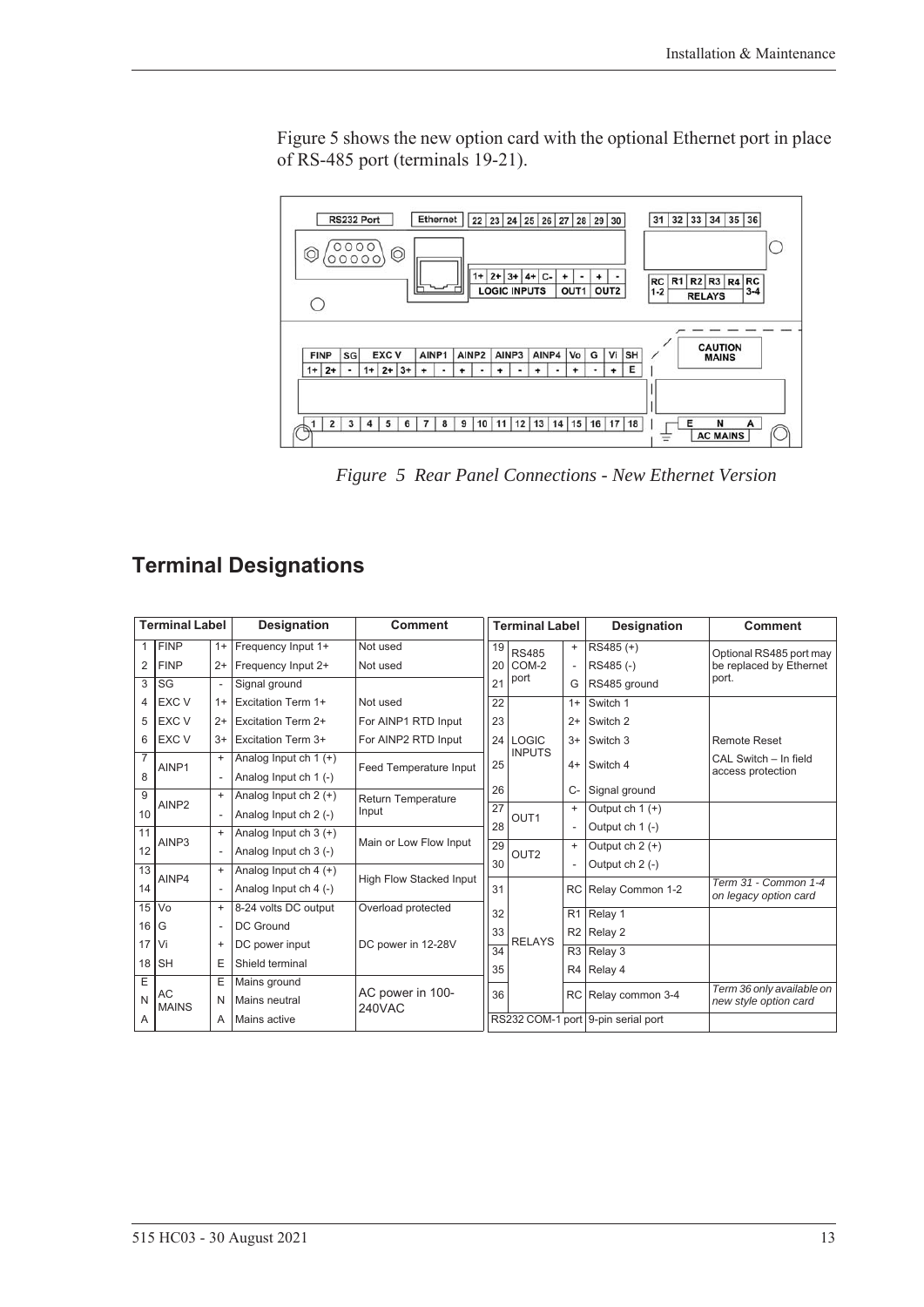## <span id="page-23-0"></span>**Terminal Wiring Insulation**

Terminals 1-30 are all rated at <35Vdc and wiring with basic insulation is adequate.

Use copper conductors only.

stated in sec 2.

## <span id="page-23-1"></span>**Relay Wiring**

Relay terminals are 31-35 or 31-36 depending on the version of option card fitted. When controlling circuits operate at mains voltages, or voltages >35Vdc, it is necessary to use UL/CSA approved cabling with supplementary insulation and a current capacity suitable for the connected circuit. Use copper conductors only. The maximum current must be <5A as

Where circuits >35Vdc are connected UL/CSA approved cabling with supplementary insulation. 0.75mm<sup>2</sup>, 6A current capacity is sufficient.

### <span id="page-23-2"></span>**Mains Power Wiring**

Only use UL/CSA approved cabling with supplementary insulation and copper conductors. A minimum cable cross section area of 0.75mm² (18 AWG) is required. However, this must be selected with respect to the installed over-current protection device and in accordance with the local relevant Electrical Code of Practice as dictated by the Authority Having Jurisdiction (AHJ).

The terminal designations (L/N/E) are clearly indicated just above the mains input connector on the rear panel of the instrument.







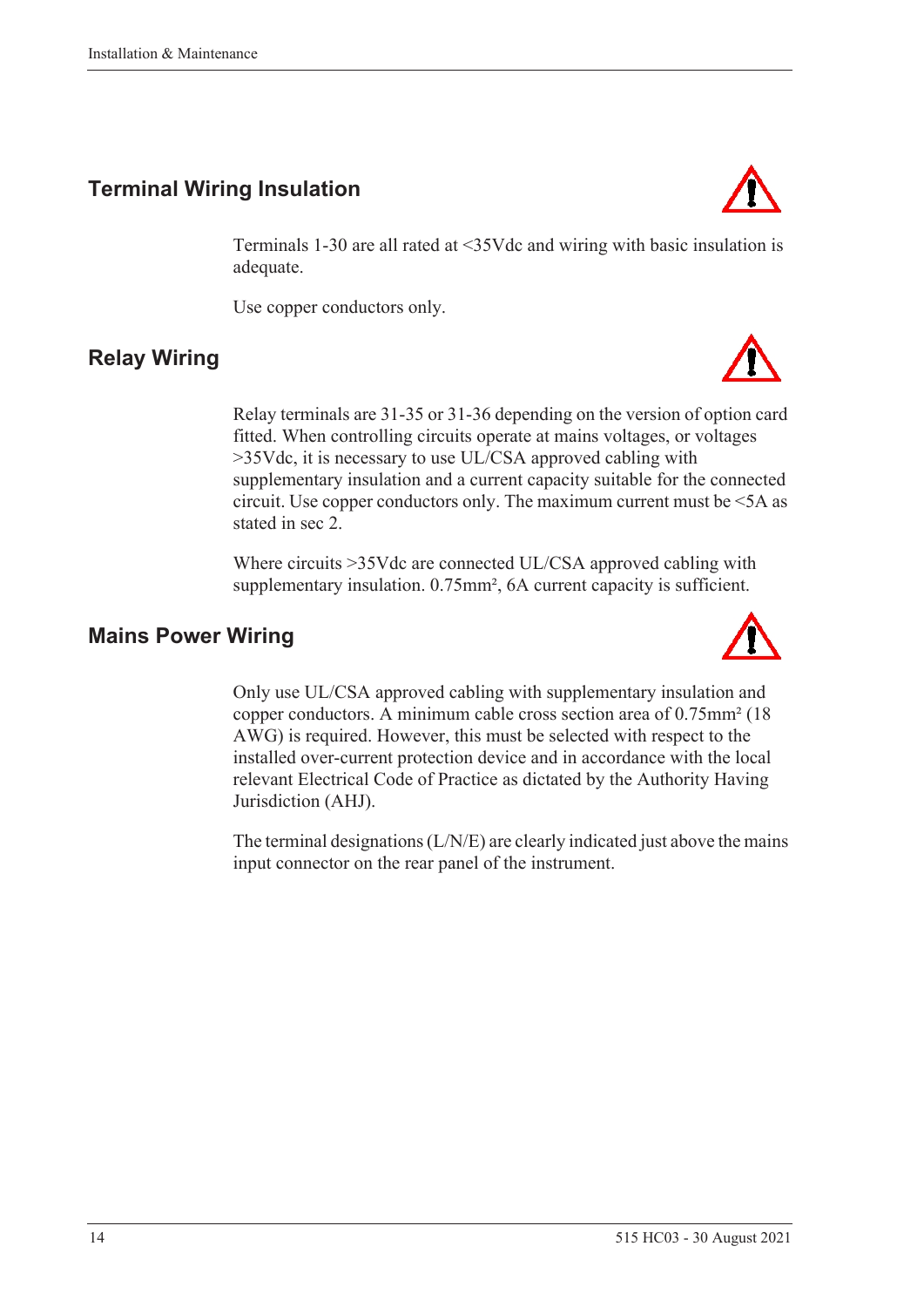## <span id="page-24-0"></span>**Inputs**

## <span id="page-24-1"></span>**Analog Input Connections**

All analog inputs can accept DC signals ranging from 0-5V, 1-5V and current signals from 4 to 20 mA.

Analog Inputs 1 and 2 (AINP1 / AINP2) can also accept an RTD input (PT100 or PT500) as well as the standard  $0-5V$ ,  $1-5V$  and 4 to  $20mA$  input.

#### **CAUTION**

Applying levels of input current above the absolute maximum rating (100mA or 30mA for 4-20mA inputs) may cause permanent damage to the input circuitry.

#### **0-5 and 1-5 Volt Inputs**

For externally powered voltage transmitters, connect each transmitter to a pair of input terminals as shown in [Figure 6.](#page-24-2) Refer to **[Terminal](#page-22-0)  [Designations](#page-22-0)** on page 13 for specific terminal numbers for this application.



*Figure 6 Externally Powered Voltage Transmitter*

<span id="page-24-2"></span>Connect internally powered voltage transmitters as shown in [Figure 7.](#page-24-3)



<span id="page-24-3"></span>*Figure 7 Internally Powered Voltage Transmitter*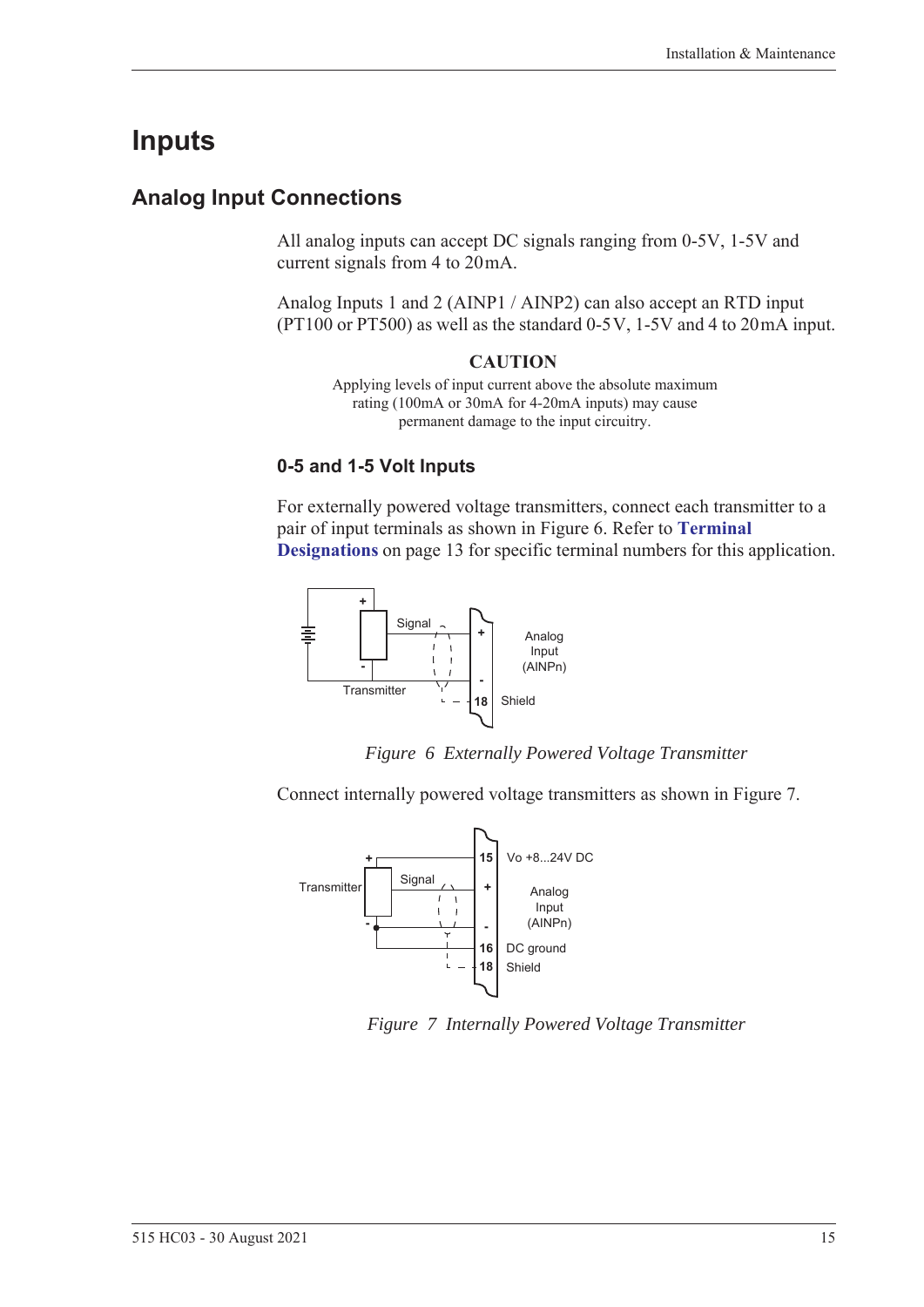#### **4-20 mA Inputs**

For an externally powered current loop, connect the transmitter to the input terminals as shown in [Figure 8](#page-25-0). Refer to **[Terminal Designations](#page-22-0)** on page 13 for specific terminal numbers for this application.



*Figure 8 Externally Powered Current Loop*

<span id="page-25-0"></span>The internal overload-protected power supply has sufficient power for three current loops at 24 V DC (more current loops can be supplied by using a reduced voltage setting). Connect internally powered current loops as shown in [Figure 9](#page-25-1).



<span id="page-25-1"></span>

#### **RTD Input**

The instrument uses 4-wire RTDs to provide optimum accuracy and stability. It is not necessary to have equal cable lengths for the 4-wire RTDs, but they should be no longer than 50 metres. It is also recommended to use shielded twisted pairs.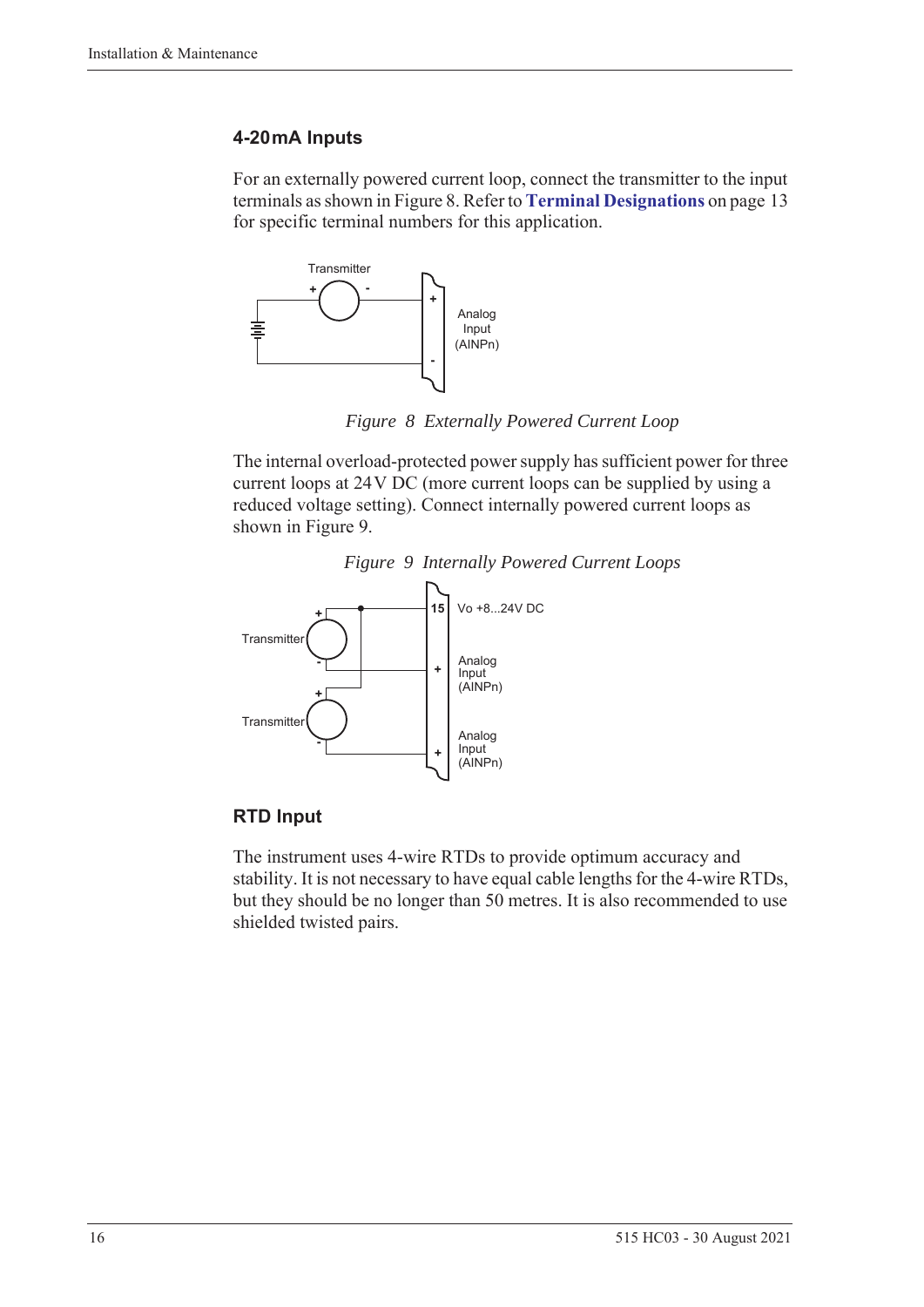

Connect RTD inputs as shown in [Figure 10.](#page-26-1)

*Figure 10 RTD Connection*

<span id="page-26-1"></span>Analog Inputs 1 and 2 (AINP1 / AINP2) are available for RTD connection.

Excitation terminal 2 (pin 5) must be used in conjunction with AINP1. Excitation terminal 3 (pin 6) must be used in conjunction with AINP2.

It is possible to use two-wire or three-wire RTDs. However, four wires must be taken to the RTD, with the signal and current wires joined as close to the RTD as possible.

**Note:** The RTD has no polarity and can be connected in either direction. However, the excitation and the positive analog input must be connected to one side of the RTD. Similarly, the Signal Ground and the negative analog input must be connected to the other side of the RTD.

### <span id="page-26-0"></span>**Logic Input Connection**

These input(s) are designed to be connected to CMOS, TTL, open collector signals or a voltage free contact switch. A minimum activation time of 300ms is required to guarantee reading of an input.

It is possible to read the status of all the logic inputs via a Modbus register even if they are not used for a control purpose in the application.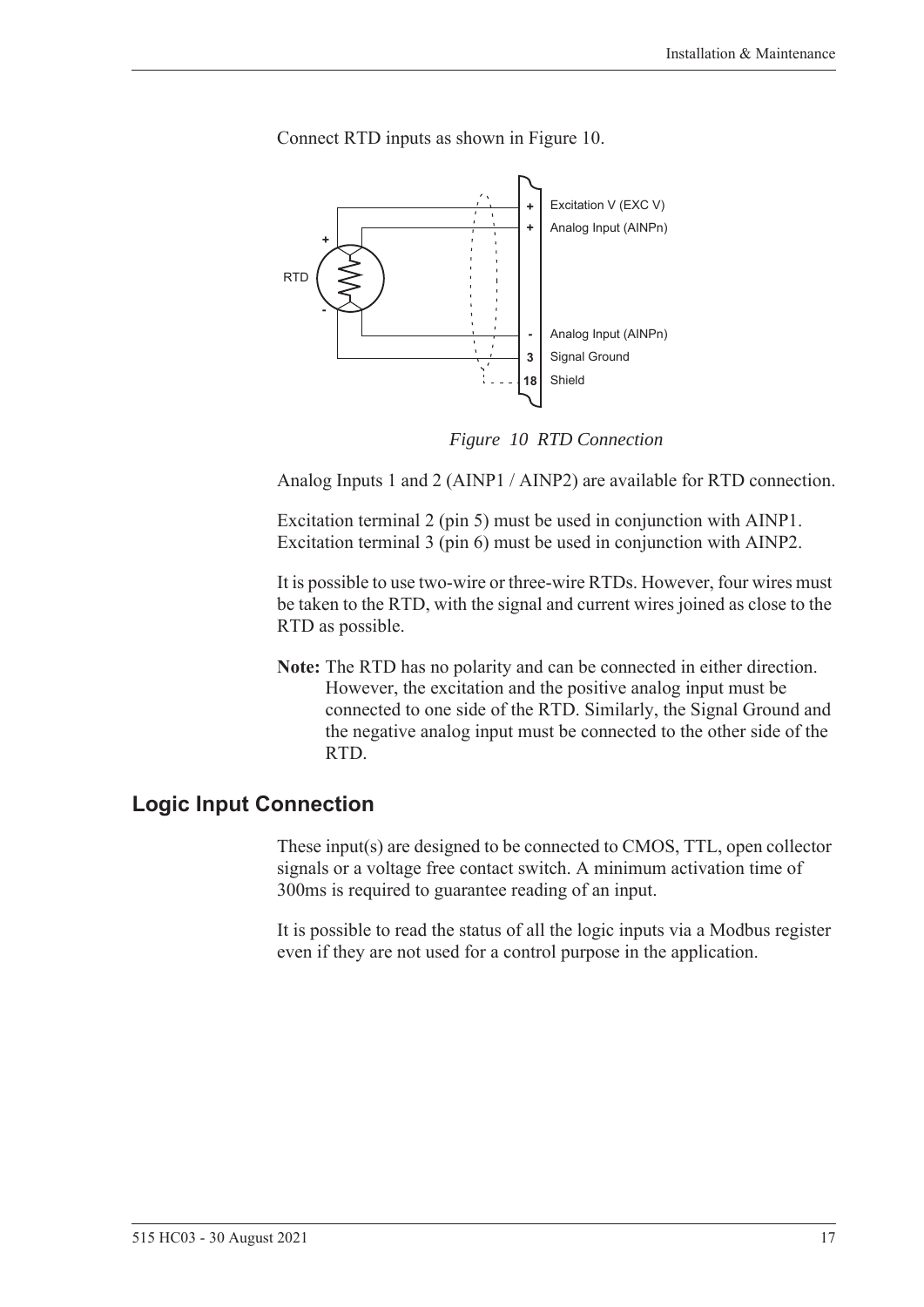A remote push-button key can be connected to the Logic Inputs as shown below in [Figure 11](#page-27-2).



<span id="page-27-2"></span>*Figure 11 Logic Inputs Connection Diagram*

## <span id="page-27-0"></span>**Outputs**

The advanced option for the instrument provides two opto-isolated output ports. Either or both can be used for 4-20 mA or pulse outputs.

#### **CAUTION**

Due to the dual-purpose nature of the outputs, take care not to set the output as an open collector pulse type signal when connected to a 4-20 mA loop circuit.

## <span id="page-27-1"></span>**4-20 mA Output Connection**

[Figure 12](#page-28-1) shows the connections for a 4-20 mA output. Output channel 1 uses terminals  $27 (+)$  and  $28 (-)$ , output channel 2 uses terminals  $29 (+)$  and 30 (-).

Maximum Load Resistance =  $(Supply-9) / 0.02$  ohms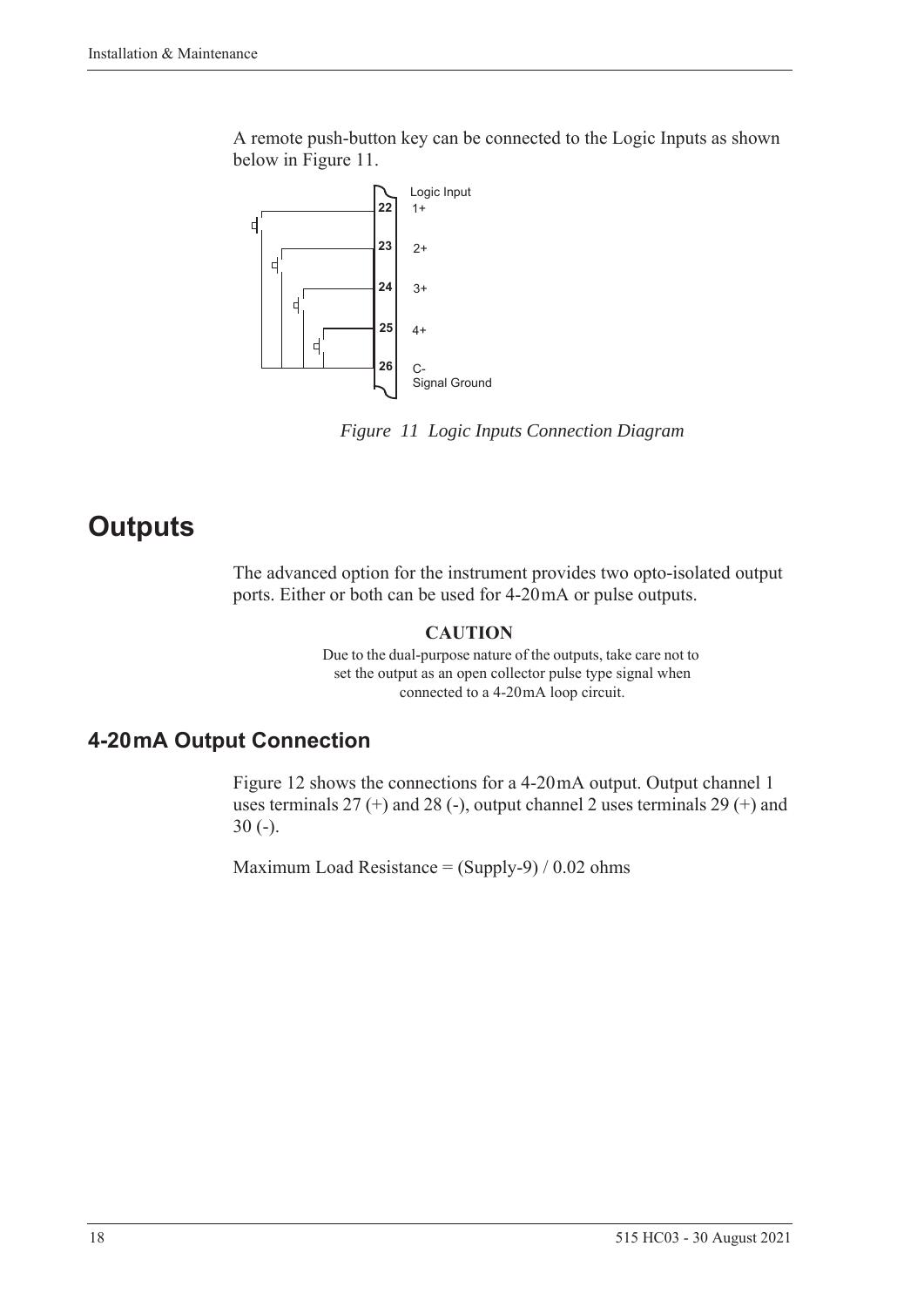

*Figure 12 Output 4-20 mA Connection Diagram*

## <span id="page-28-0"></span>**Pulse Output Connection**

<span id="page-28-1"></span>[Figure 13](#page-28-2) shows a connection example for a pulse output. Output channel 1 uses terminals 27 (+) and 28 (-). Output channel 2 uses terminals 29 (+) and 30 (-).



<span id="page-28-2"></span>*Figure 13 Output Pulse Connection Diagram*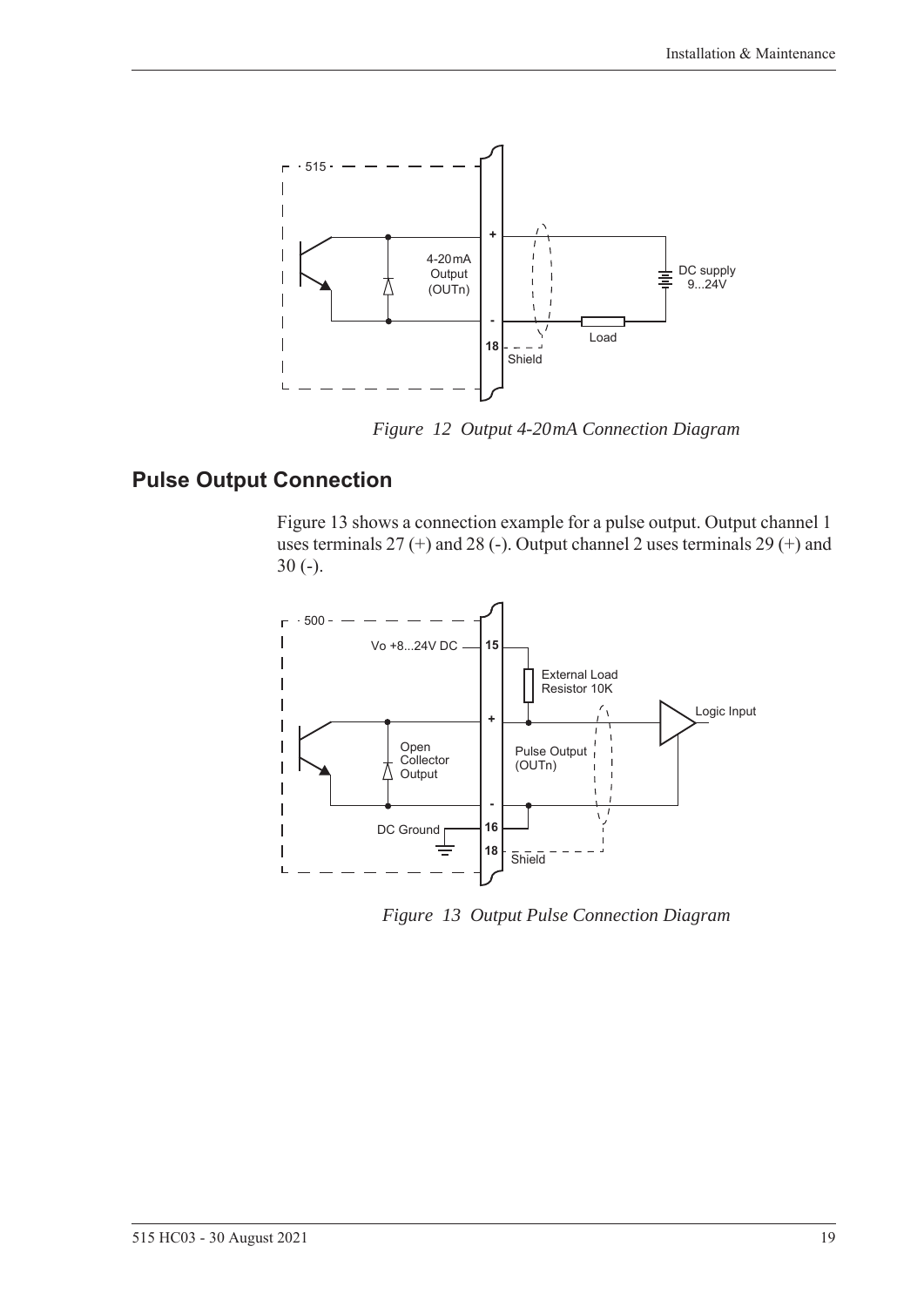## <span id="page-29-0"></span>**Control Relays (Alarms)**

The standard instrument has two alarm relays, which can be used to drive external devices such as external relays, LEDs, and audible alarms. The advanced option has four alarm relays.

The operation of each alarm relay can be set to various modes as described in **Alarms** [on page 46](#page-55-1). On the newer option card the separate common terminal for relays 1 and 2 and another common terminal for relays 3 and 4 allow for different signal or supply types to be connected to the control or alarm devices, as shown in [Figure 14.](#page-29-1)

There is also an equipment failure alarm option. This alarm can have normally closed (open) contacts which open (close) when the instrument displays any error message as listed in **[Error Messages](#page-66-2)** on page 57, or if there is a loss of power to the instrument.

The output characteristics of the relays are:

| Maximum Voltage | 30 volts DC or 250 volts AC              |
|-----------------|------------------------------------------|
|                 | Maximum Current 3A for EMR, 1.5A for SSR |

**Note:** Solid state relays (SSR) use AC voltage only.



<span id="page-29-1"></span>*Figure 14 Relay Connection Diagram*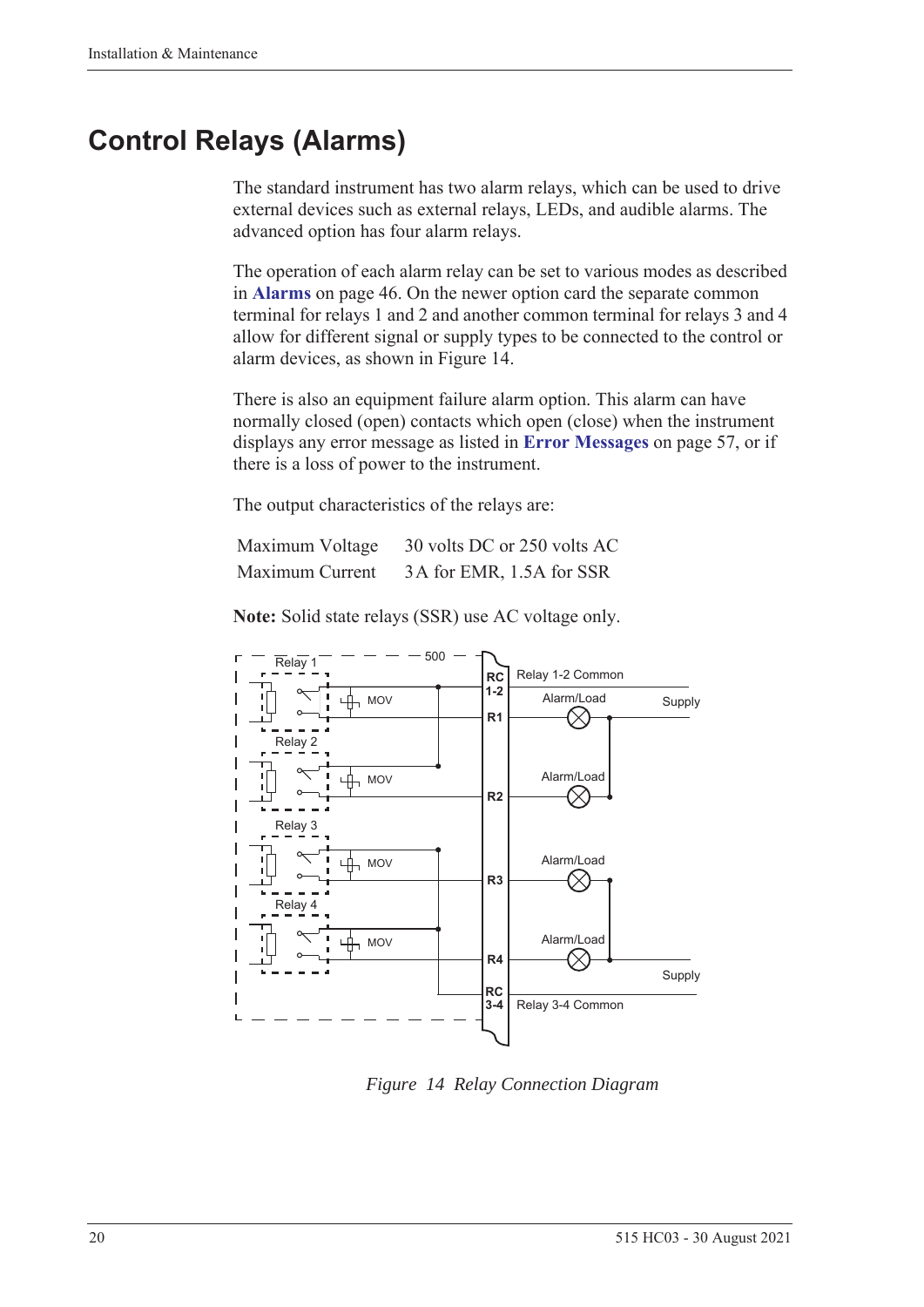### <span id="page-30-0"></span>**RC Network for Interference Suppression**

When driving inductive loads with the relay outputs, it is recommended to use RC suppression networks (often called "Snubbers"), fitted at the load end, for the following reasons:

- **•** To limit the amount of electrical noise caused by arcing across the contacts, which may, in extreme cases, cause the microprocessor to act erratically or cause other unwanted interference with connected signals.
- **•** To protect the relay contacts against premature wear through pitting or SSR (where specified) against premature failure.

RC suppression networks consist of a capacitor and series resistor and are commonly available in the electrical industry. The values of R and C are dependent entirely on the load. However, if the user is unsure of the type of snubber to use, values of  $0.25 \mu$ F and  $100 \Omega$  will usually suffice. Note that only UL and mains approved RC suppression networks should be used.

The basic principle of the operation is that the capacitor prevents a series of sparks arcing across the contact as the contact breaks. The series resistor limits the current through the contact when the contact first makes.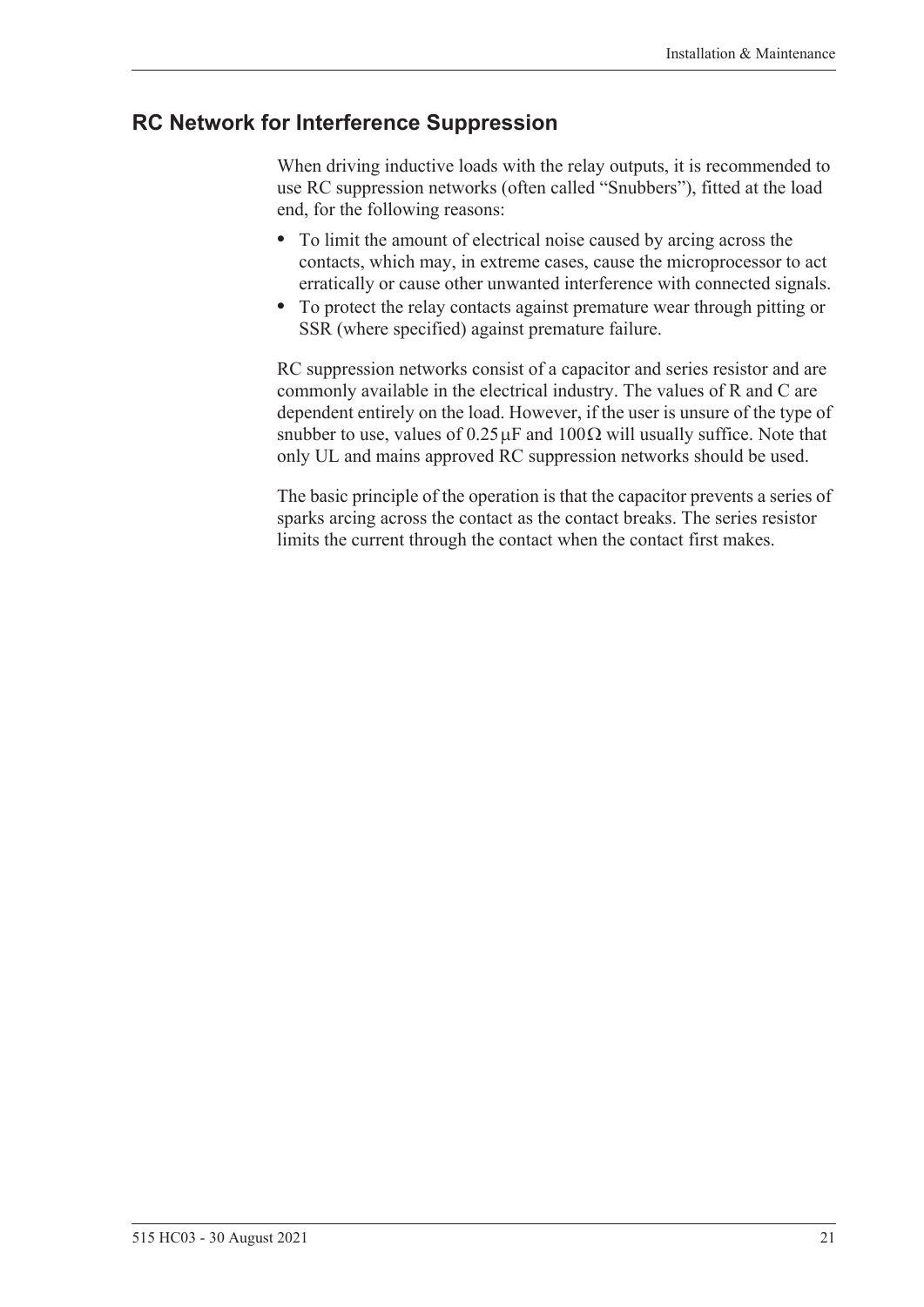## <span id="page-31-0"></span>**Communications**

The communication protocols are described in **Protocols** [on page 63.](#page-72-3)

### <span id="page-31-1"></span>**COM-1 RS-232 Port**

The COM-1 RS-232 port has a 9-pin DB female connector and has the following pinout:



**Note:** The instrument does not require a null-modem cable for connection to a personal computer. Refer to **[Hardware Interconnection](#page-70-4)** on [page 61](#page-70-4) for cable termination requirements.

## <span id="page-31-2"></span>**COM-2 RS-485 Port Option**

Up to 32 units can be connected to a common RS-485 bus. Each unit has a unique address that the host computer uses to identify each instrument. [Figure 15](#page-31-3) shows the connection of several instruments to a computer using the RS-485 port.



<span id="page-31-3"></span>*Figure 15 RS-485 Interface Connections*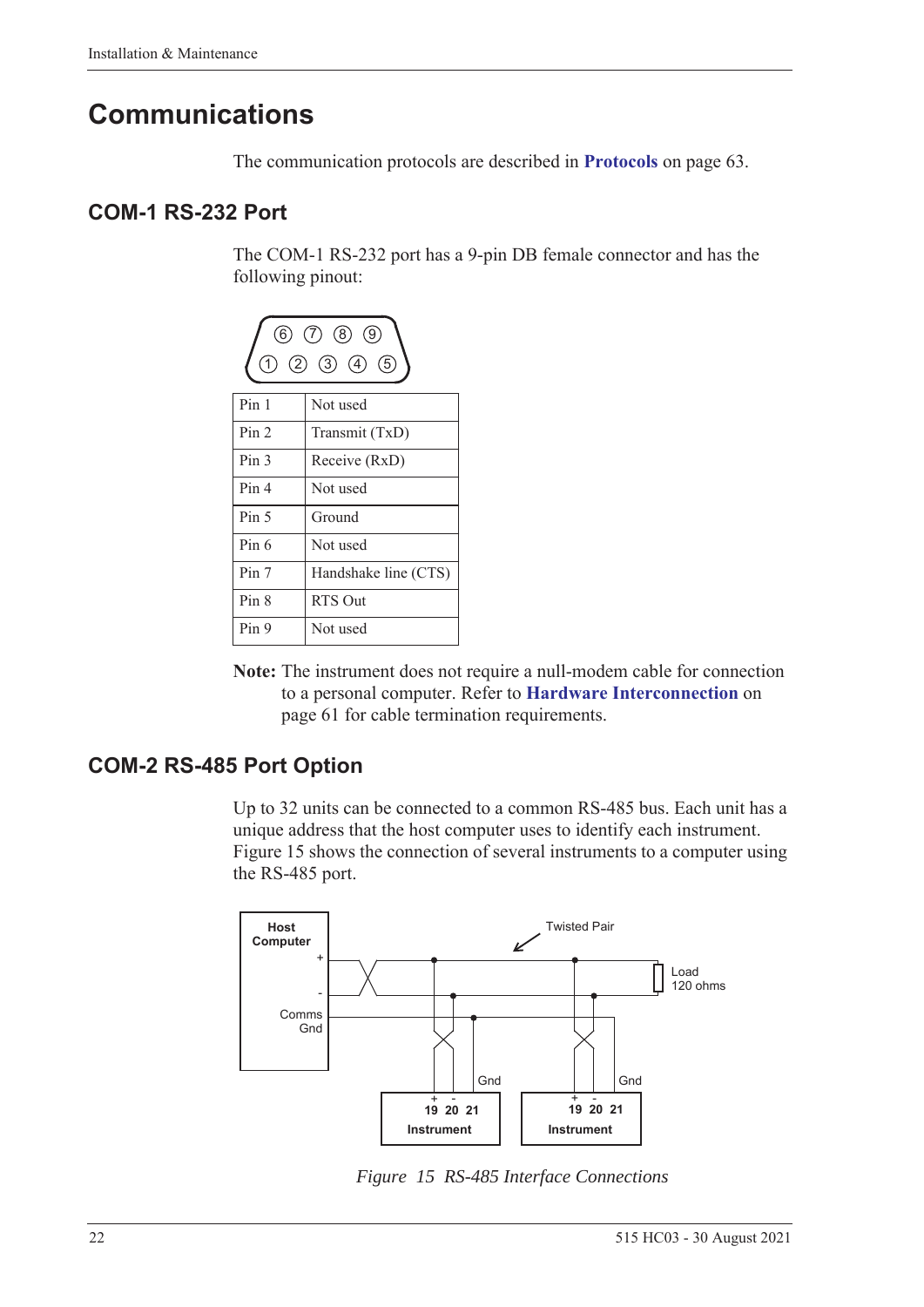### <span id="page-32-0"></span>**COM-2 Ethernet Port Option**

An Ethernet module is an available option, in place of the RS-485 port, if Modbus TCP/IP connection is required. In the programming communication settings, COM-2 should be set to RTU (Modbus), 19200 Baud rate, even parity and 1 stop bit.

## <span id="page-32-1"></span>**Mains Connection**

### <span id="page-32-2"></span>**Earthing and Shielding**

A case earthing point is provided via the mains inlet. Note that this earthing point is for the case only and there is electrical isolation between this point and all electronic circuits. For EMC purposes, or when the instrument is connected to mains, this point must be connected to a good earth.

It is a good practice to use shielded cable for all signal connections to the instrument. Care must be taken to separate signal cables from power cables to minimize interference.

Overall earth should be connected at the instrument end only. This connection should be as short as possible and connected to the earthing point on the rear terminal at pin 18.

### <span id="page-32-3"></span>**Disconnection Device**

When powered from a mains supply this unit requires the provision of a suitable mains isolation device, capable of interrupting both poles of the supply and meeting your local wiring regulations, to be suitably located and easily accessible near to the installed instrument. It must be marked as the disconnecting device for the equipment. It must be suitably rated with respect to the cross sectional area of the supply conductors.

## <span id="page-32-4"></span>**Maintenance Instructions**

Occasionally it may be necessary to open the unit in order to change the Real Time Clock battery. No other service operations are permitted. In order to perform these operations and maintain safety it is essential to follow the instructions below. If mounted in an ExD enclosure, before proceeding, refer to the ExD manual for further information. This work may need to be scheduled and carried out in accordance with the local electrical Code of Practice.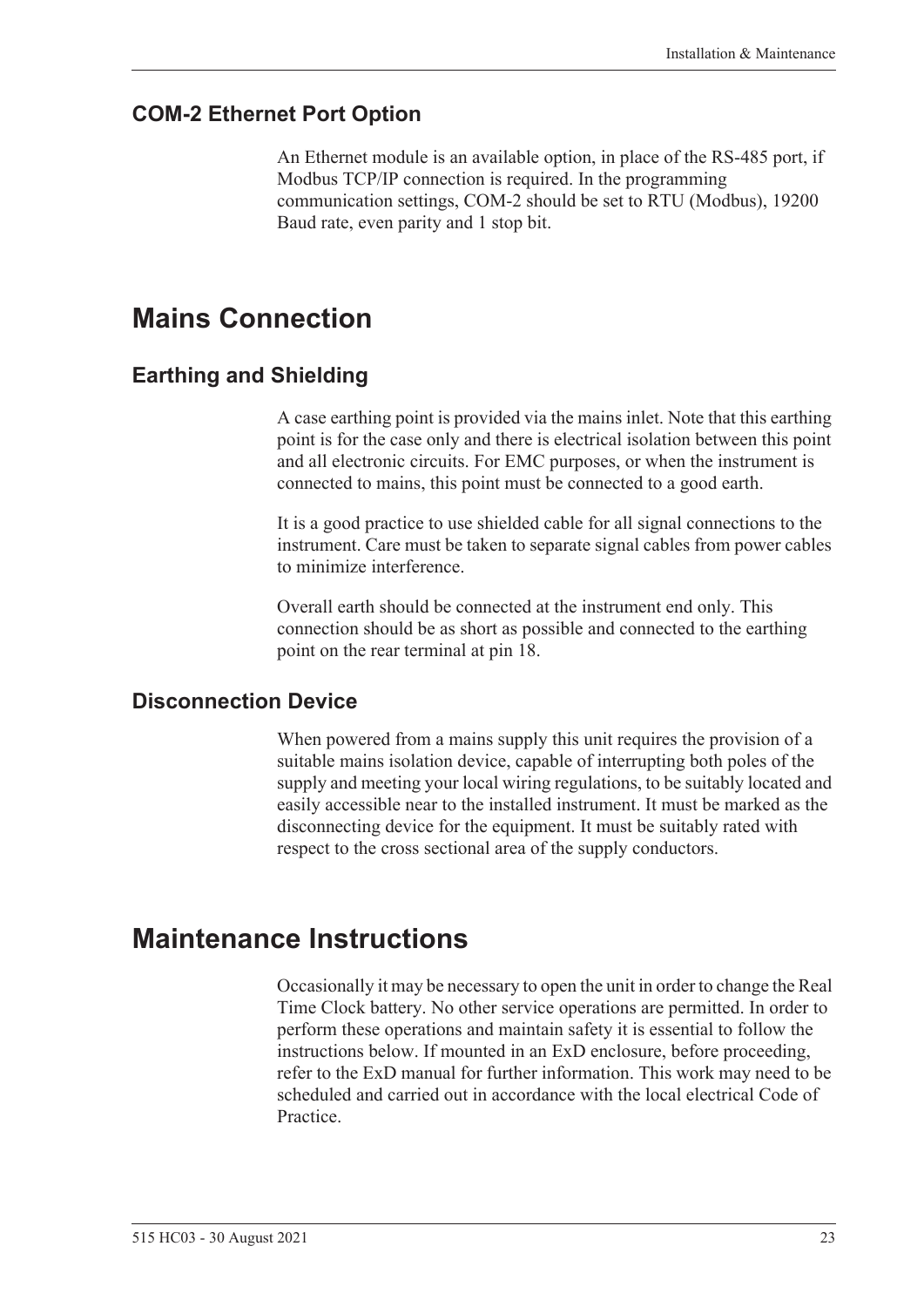## <span id="page-33-0"></span>**Battery Replacement**

#### **INSTRUMENT MUST BE POWERED DOWN**



1. Remove the top row of terminal blocks (19-36) Ethernet and RS232 cables if applicable.

2. Remove the two pan head machine screws on each side of the rear panel.

3. Withdraw the option card from the instrument.

4. Firmly press the battery holder tab to release the coin cell battery.

5. Identify the part number of the coin cell which is clearly marked on one side of the cell.

6. Firmly press the replacement coin cell into the holder

7. Reverse steps 1-3 for re assembly.

## <span id="page-33-1"></span>**Battery Type**

#### **Only the battery type and manufacturer stated below should be used.**



1. Instruments manufactured with issue 7 option card – CR2450N, Manufacturer RENATA ONLY\*

2. Conformal coated "C" version - Type BR2032, manufacturer Panasonic ONLY.

3. Non Conformally coated versions :- BR2032, CR2032, Sony or Panasonic ONLY.

\*Issue 7 option card can be identified with 6 way (31-36) ORANGE relay connector.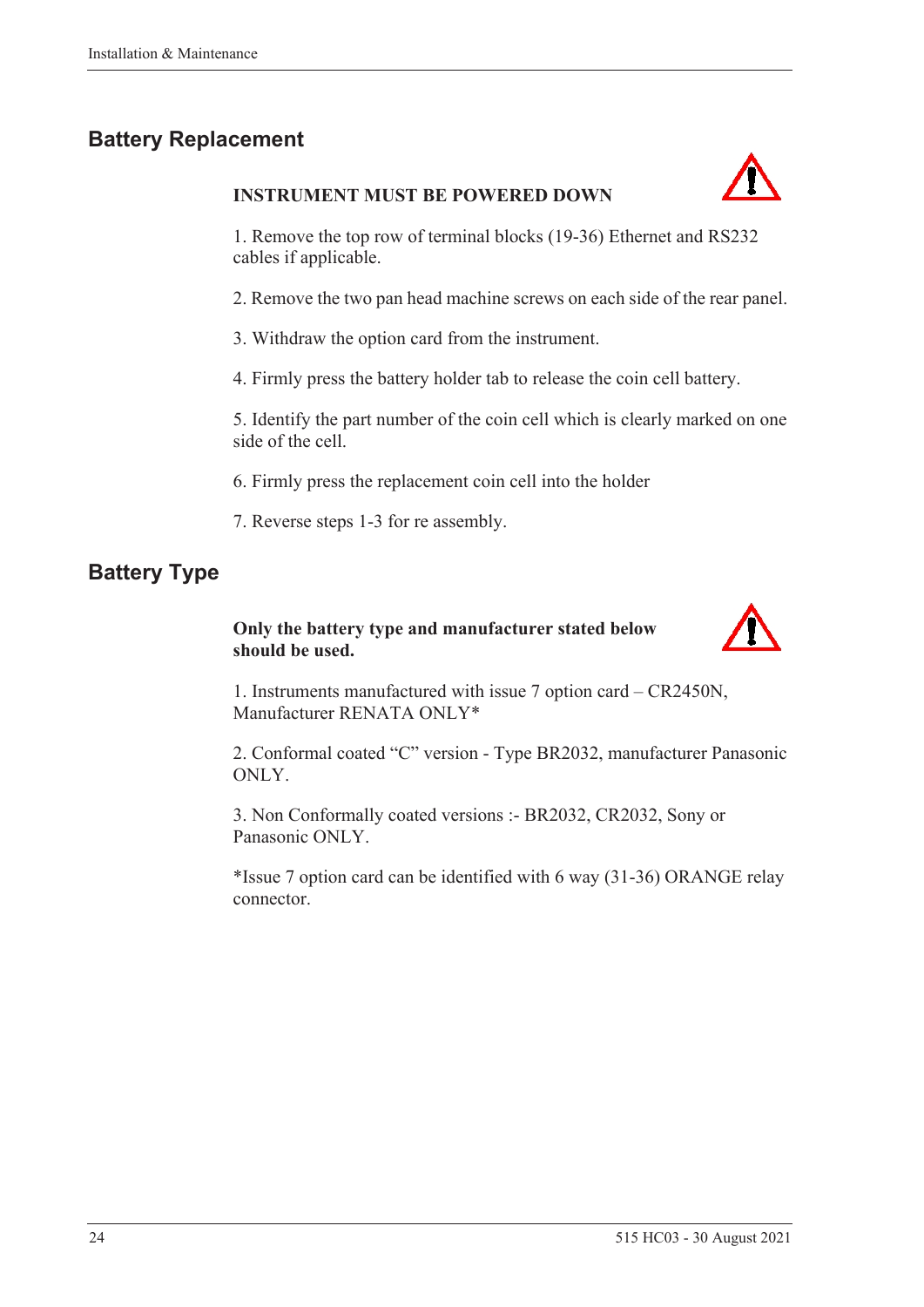# <span id="page-34-0"></span>**Chapter 4 Operation**

## <span id="page-34-1"></span>**Normal Operation**

In normal operation mode, you press the buttons on the front panel to display the values recorded and calculated by the instrument. There are four categories of information that the instrument can display:

- **•** Totals
- **•** Rates
- **•** Process variables
- **•** Instrument settings

For each total, there is an associated rate as follows:

| <b>Total</b> | Rate                   |
|--------------|------------------------|
| Energy       | Power                  |
| Volume       | <b>Volume Flowrate</b> |
| Mass         | Mass Flowrate          |

### <span id="page-34-2"></span>**Default Total**

In some applications, one set of variables is of more interest than others, and for this reason a default total and its associated rate can be assigned during instrument calibration. This default total can be used in two ways:

- **•** The default variables come first in the sequence of totals and rates that are displayed with the front panel keys.
- **•** If the display timeout option is enabled and no buttons are pressed for the selected period (usually 30 seconds) the display returns to the default total.

### <span id="page-34-3"></span>**Status LEDs**

The status LEDs illuminate to show the following conditions:

| Run   |
|-------|
| Set   |
| Alarm |
| :al   |

- **Run** The host computer is downloading the application software.
- **Set** The instrument is in Calibrate Set mode.
- **Alarm** The instrument has an error, as indicated on the display panel.
- **Cal** The instrument is in Calibrate View mode.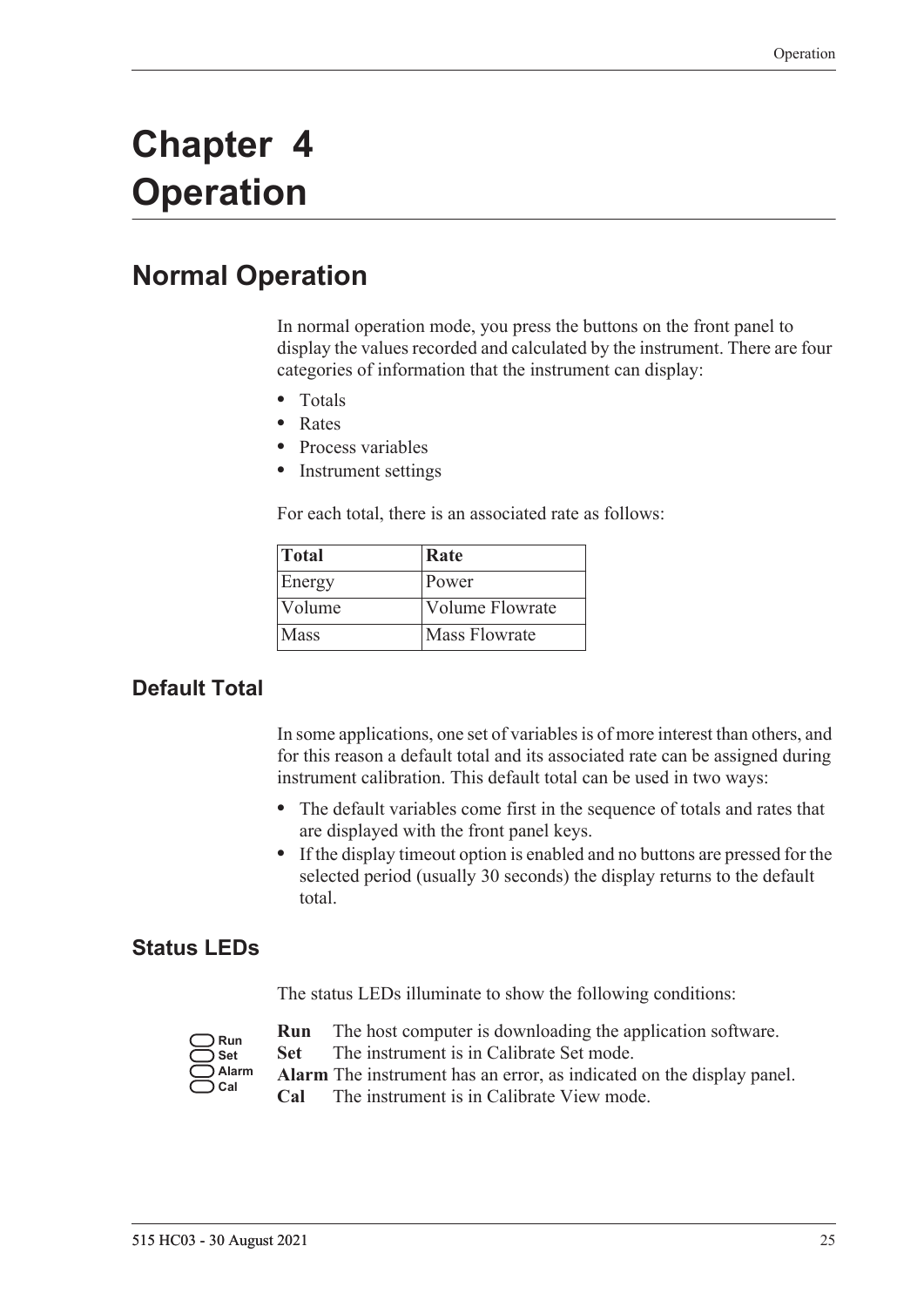## <span id="page-35-0"></span>**Front Panel Keys**

For most actions with the front panel keys, you can hold a key to scroll through the values or options, instead of repeatedly pressing the key.

**RATE** Press the **RATE** key to display the rate that is associated with the currently displayed total. If an item other than a rate or total is displayed, press the RATE key to display the "default rate". When a rate is displayed, press or hold the **RATE** key to display the other rate variables in turn.

**TOTAL** Press the TOTAL key to display the total that is associated with the currently displayed rate. If an item other than a rate or total is displayed, press the **TOTAL** key to display the "default total". When a total is displayed, press or hold the **TOTAL** key to display the other total variables in turn.

**RESET** Use the **RESET** key to clear all resettable totals or to initiate a printout if the printer option has been selected. The printout is activated with a single press while the Total Reset function has different operation modes that are selectable during instrument calibration as follows:

- NONE The user cannot reset the non-accumulated totals.
- INSTANT When the user presses the **RESET** key, the instrument resets all non-accumulated totals.
- DELAYED When the user holds the **RESET** key for two seconds, the instrument resets all non-accumulated totals.

The instrument makes three beeps when it resets the totals and two beeps when a printout is started.

**DISPLAY** Press the **DISPLAY** key to step or scroll through the main menu items.

**ACCUM** Hold the **ACCUM** key to display the accumulated value for the currently displayed total or to display the peak value for the currently displayed flowrate. See below for further details of peak flowrates.

### <span id="page-35-1"></span>**Remote Reset**

The Remote Reset on logic input 3 (LINP3) has the same function as the front **RESET** key, as described above.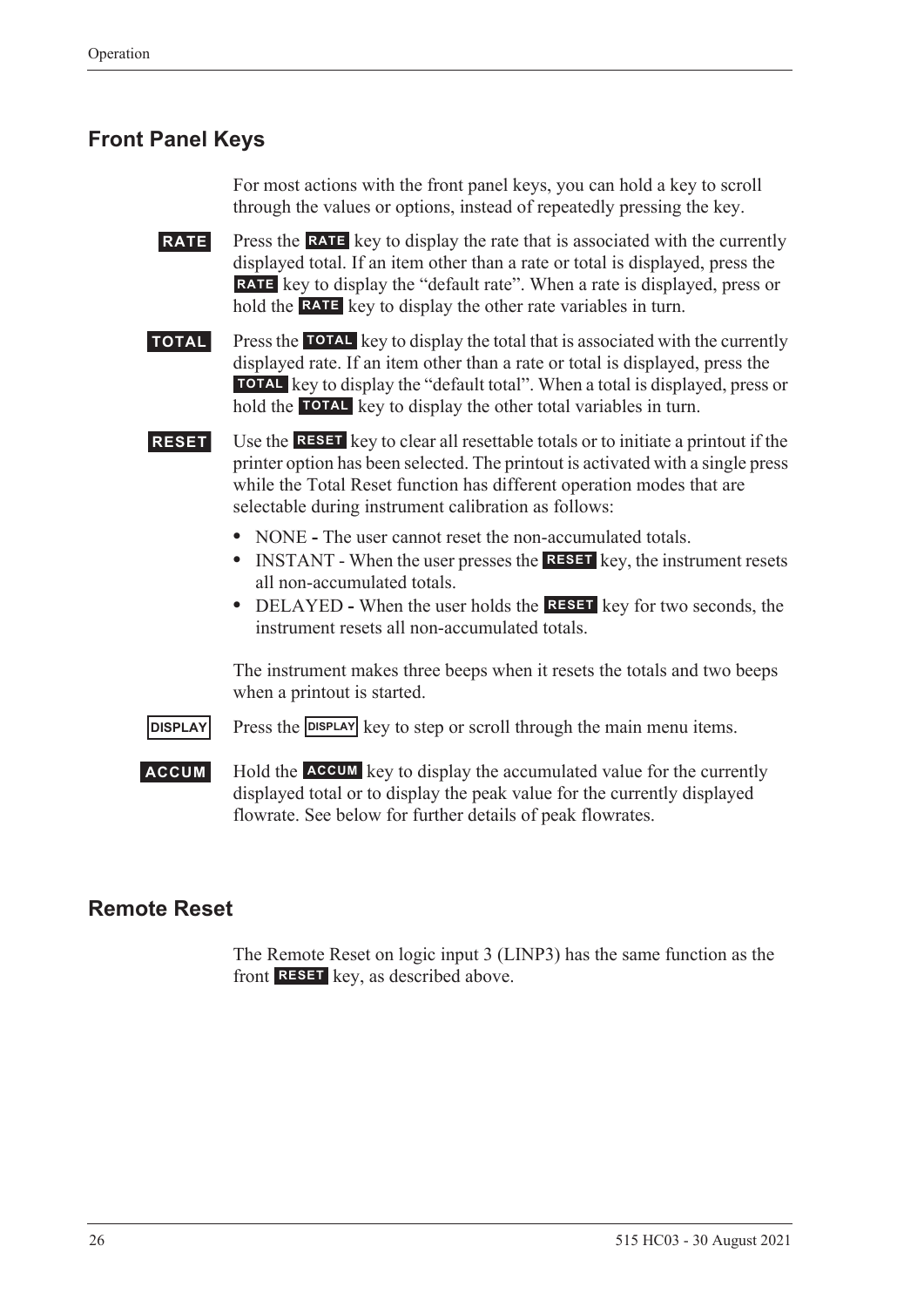### **Main Menu Items**

| The main menu in this instrument consists of the following items. The |
|-----------------------------------------------------------------------|
| DISPLAY key is used to step or scroll through the list.               |

| <b>DISPLAY</b>        | <b>Description</b>                                                     | <b>Options</b>                                                                                                 |
|-----------------------|------------------------------------------------------------------------|----------------------------------------------------------------------------------------------------------------|
| <b>ENERGY</b>         | Energy content                                                         | Hold the ACCUM key to display accumulated total                                                                |
| POWER                 | Power (energy flowrate)                                                | Hold the <b>ACCUM</b> key to display peak value                                                                |
| VOLUME                | Volume                                                                 | Hold the ACCUM key to display accumulated total                                                                |
| $V$ -FLOW             | Volume flowrate                                                        | Hold the ACCUM key to display peak value                                                                       |
| MR55                  | <b>Mass</b>                                                            | Hold the ACCUM key to display accumulated total                                                                |
| M-FLOW                | Mass flowrate                                                          | Hold the <b>ACCUM</b> key to display peak value                                                                |
| TEMP-F                | Feed Temperature                                                       |                                                                                                                |
| TEMP-R                | Return Temperature                                                     |                                                                                                                |
| TEMP-D                | Differential temperature                                               |                                                                                                                |
| REPORT PRINT          | Only shown in Detail<br>Menu if a printer<br>protocol is used          | Hold the SET key to print log report as defined in<br>the TM/LOG section of calibration.                       |
| LOGGED<br><b>IRTR</b> | Only shown in Detail<br>Menu if real-time clock<br>option is installed | Hold the SET) key to display data logs as<br>described in Data Logs on page 28.                                |
| MODEL INFO            | Only shown in Detail<br>Menu                                           | Hold the <b>SET</b> ) key to display the Model<br>information as described in Model Information<br>on page 30. |
| <b>CAL MENU</b>       | Only shown in Detail<br>Menu                                           | Hold the <b>SET</b> key to enter Calibration View<br>mode as described in Calibration View Mode on<br>page 32. |

### **Detail and Basic Menu**

The 515 instrument has the option to switch the main menu from the full Detail menu to a Basic menu. The Detail menu includes all of the main menu variables and the HOLD SET sub menu items as listed above. In the Basic menu only the application or operator essential main menu variables are shown. The main menu variables to be shown in the basic menu need to be selected in the 500 Series Program Manager (500-PM Software) prior to the application software being downloaded to the instrument. The 500-PM Software is Windows based configuration and resource tool for the 500 Series and is freely available from the www.contrec.co.uk website.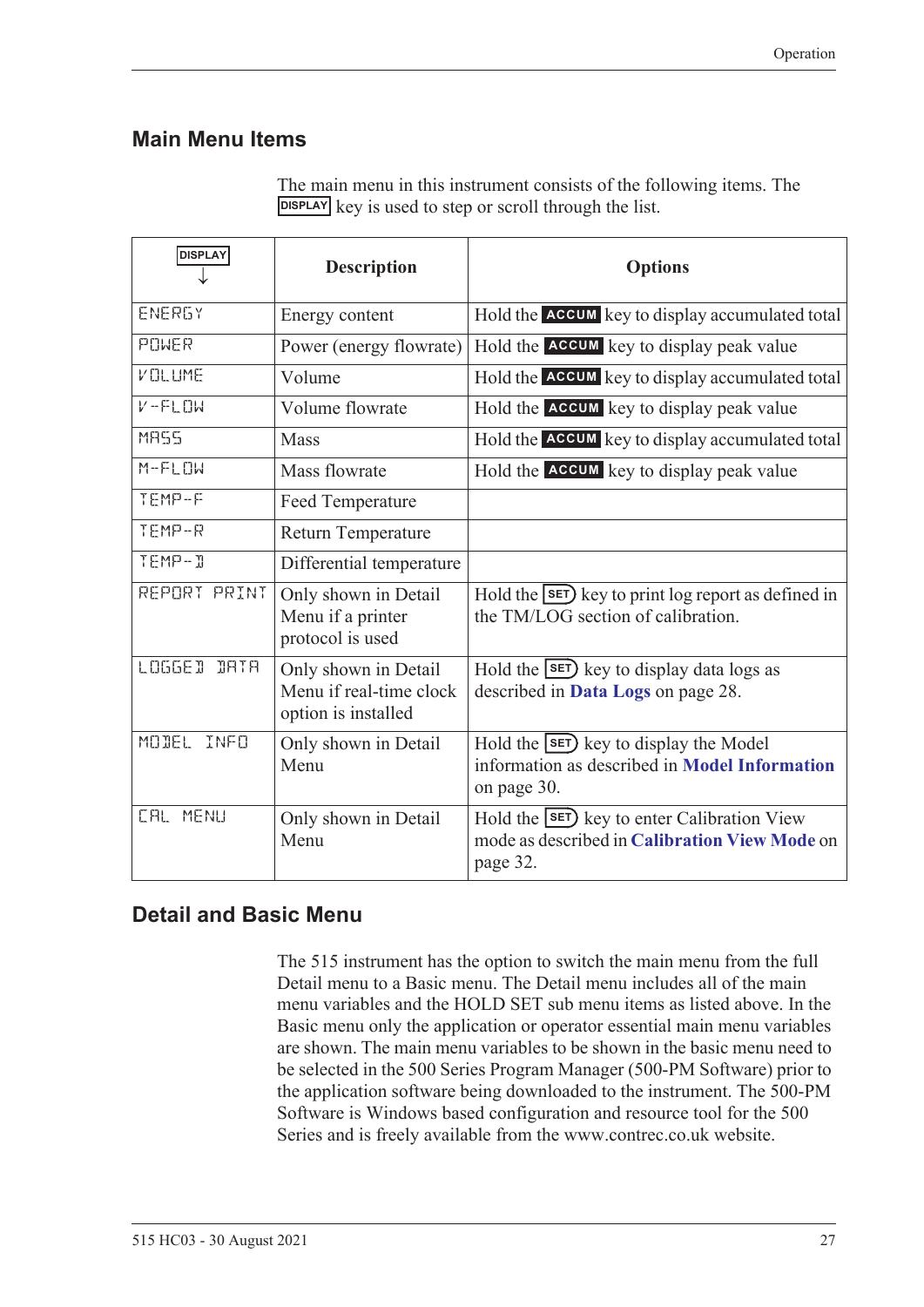To switch between the Detail and Basic menu, while in the main menu, press and hold the **DISPLAY** and **SET**) keys together for 5 seconds. When switching to the Detail menu the display will briefly show: d 15 PL A Y DETAIL MENU. When switching to the Basic menu the display will briefly show: d 15PLAY BASIC MENU.

When the application software is first installed, the default is the Detail menu. From that point, the menu type is saved and restored on power cycle. The menu type will need to be Detail to access the CAL MENU

#### **Peak Flowrates**

The peak value for the currently displayed flowrate can be viewed by holding the **ACCUM** key. The peak value is the average over a 15 minute period since the last reset of totals or powering on of the instrument. Dashes are shown for this value after a reset or power on until the first averaging period has passed.

#### <span id="page-37-0"></span>**Data Logs**

The instrument will log the main-menu variables if real-time clock option is installed. The logs are at fixed intervals of hours, days, weeks, months and years. The instrument can store a total of more than 1000 log entries.

If the number of log entries exceeds the programmed number for a particular time interval, the oldest log entry is overwritten by the newest one for that time interval.

Also note that the totals are saved as accumulated totals.

The log entries are recorded at the following times:

| HOUR | 00 minutes each hour                                        |
|------|-------------------------------------------------------------|
| DAY  | 00 hours and 00 minutes each day                            |
| WEEK | 00 hours and 00 minutes each Monday                         |
|      | MONTH 00 hours and 00 minutes on the first day of the month |
| YEAR | 00 hours and 00 minutes on the first day of the year.       |

#### **View Data Logs**

Use the following procedure to view the data that has been logged by the instrument:

**1.** Press the **DISPLAY** key to scroll through the menu to the LOGGE D DATA prompt.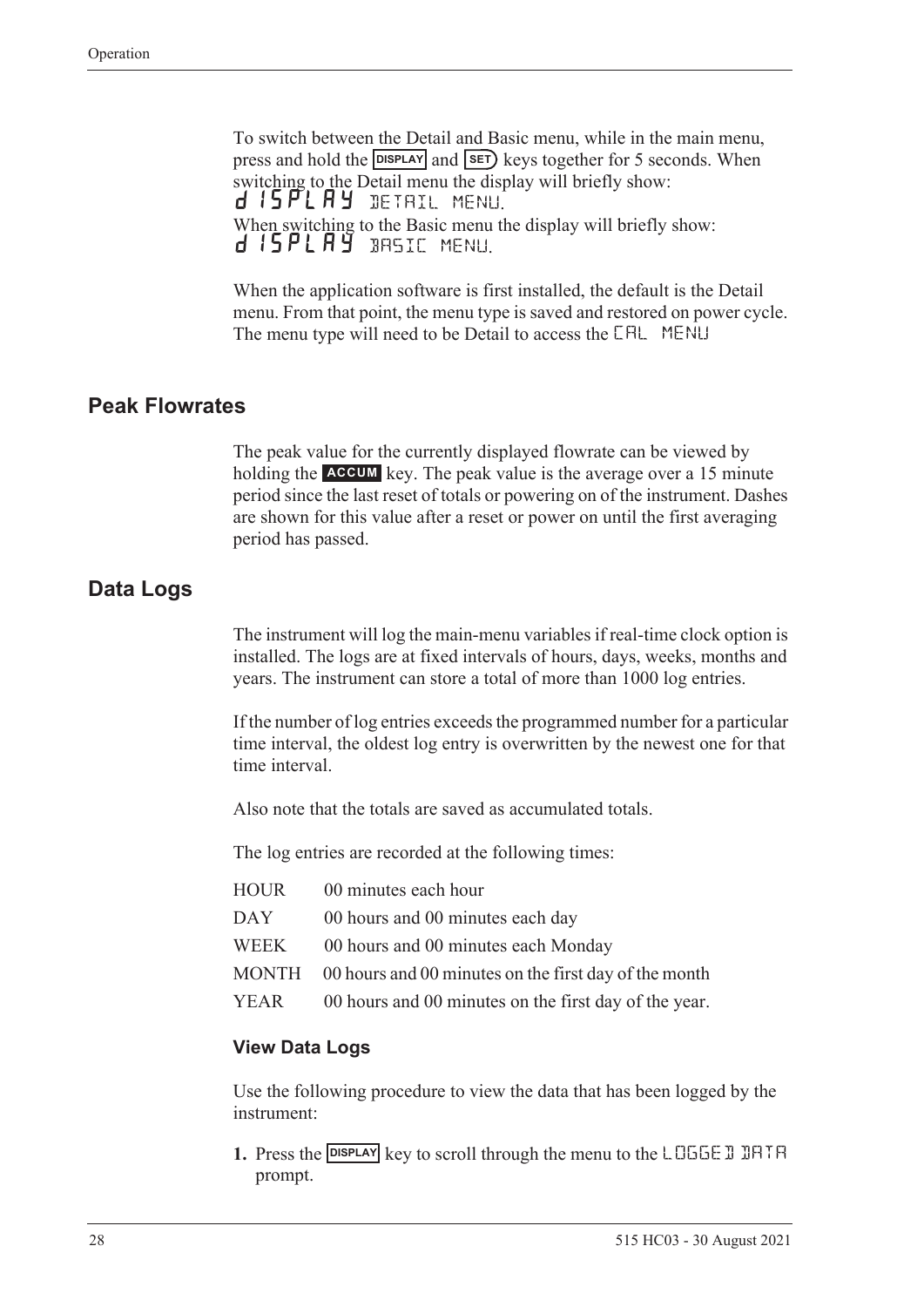**2.** Hold the  $\overline{\text{SET}}$  key.

The system displays the hourly log. The timebase and number of the log are shown, for example LH-001.

**3.** While holding the **DISPLAY** key use the **RESET** key to print the data for the displayed log if the printer option has been selected.

The following example shows the hourly log number 006 at 15:00 (3:00 pm) on 16 January 2019. The day and month alternate with the year in the bottom right hand corner.



[Figure 16](#page-38-0) shows how to display the logged data.



<span id="page-38-0"></span>*Figure 16 Logged Data Display Methods*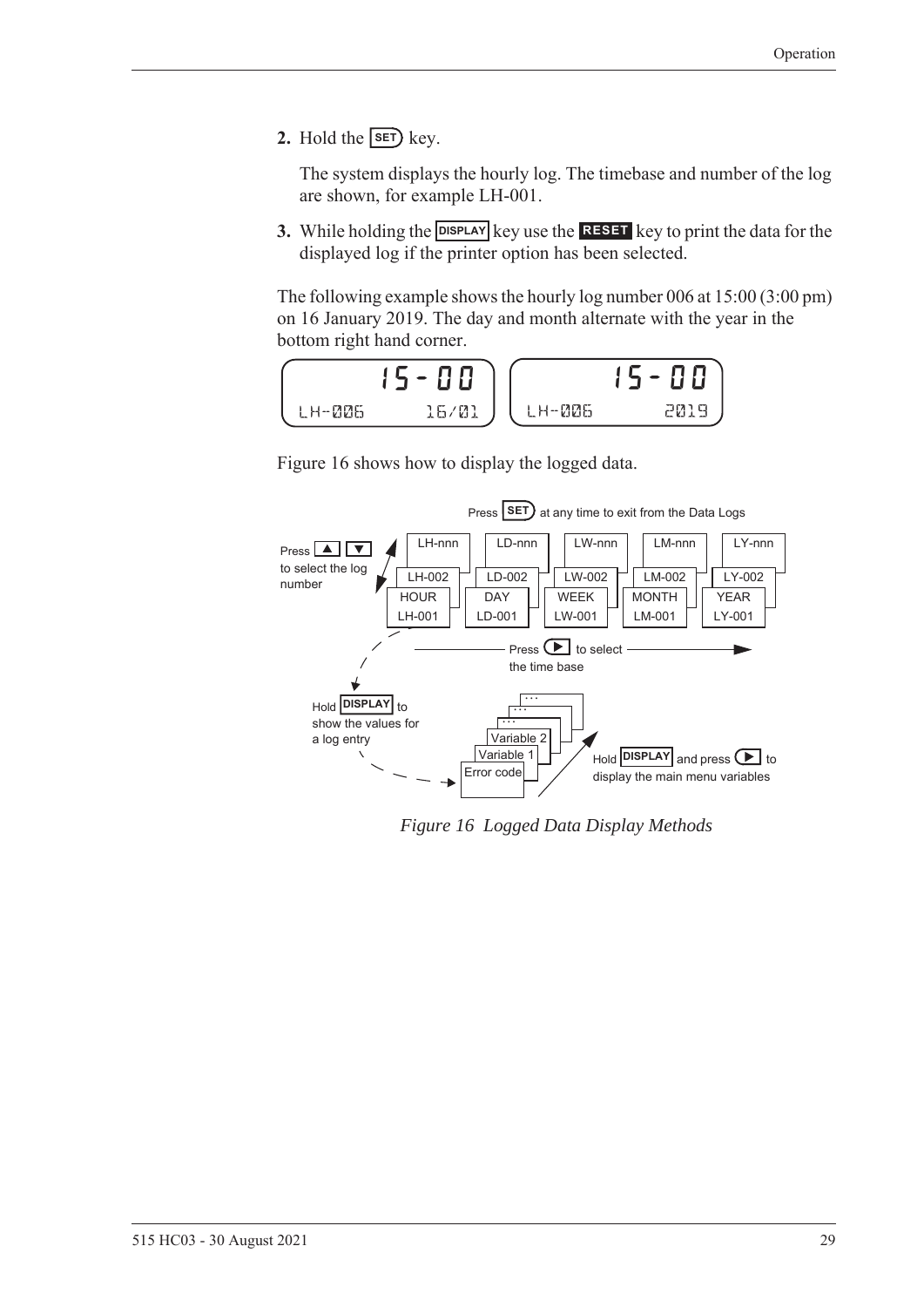## <span id="page-39-1"></span><span id="page-39-0"></span>**Model Information**

The model information items display the hardware, software and application versions of the instrument. This information is mainly for service personnel.

| <b>DISPLAY</b>                     | <b>Description</b>                                                                                                                                                                                                                                                                                                      |
|------------------------------------|-------------------------------------------------------------------------------------------------------------------------------------------------------------------------------------------------------------------------------------------------------------------------------------------------------------------------|
| $2 - 1 - 5 -$<br>515 MODEL         | The hardware model code. Refer to Product Codes on<br>page 83 for more information.                                                                                                                                                                                                                                     |
| $- - EELH$<br>HE03 INPUT           | The Application number and the assignment of the inputs.<br>Refer to Application Information Code on page 84 for<br>more information.                                                                                                                                                                                   |
| 3.0.000<br>SØØ-PM VERS             | The version of 500-Series Program Manager from which<br>the application software was compiled.                                                                                                                                                                                                                          |
| 026357<br>CUSTOM VERS              | The Customer version code for this installation. Refer to<br><b>Custom Version Codes on page 84 for more information.</b>                                                                                                                                                                                               |
| 123456<br>RBE123 5/N               | The instrument serial number and unit tag. The serial<br>number is on the top line and unit tag is on the bottom left.<br>Both items are entered when the instrument application<br>software is initially loaded. If the unit tag is not used the<br>default tag, UNIT, will be used.                                   |
| $15 - 15$<br>EDITED 27/08<br>2019  | The time and date when the calibration of the instrument<br>was last edited. The format of the time and date is the same<br>as for the data logs. This example shows $16:15(4:15pm)$<br>on the 27th August 2019. This function is available only if<br>the instrument has the real time clock option.                   |
| [LASS-3<br>FLASH<br>$V - 019$      | The instrument Class and Flash (bootloader) version.                                                                                                                                                                                                                                                                    |
| 5<br>POWER EYELE                   | The number of power cycles that have occurred since the<br>application software was installed.                                                                                                                                                                                                                          |
| RESET<br>WIT                       | The number of 'watchdog timer' (WDT) resets that have<br>occurred since the application software was installed. The<br>WDT Reset count is only shown if a WDT Reset has<br>occurred.                                                                                                                                    |
| HOLd.PSE<br><b>CONFIG</b><br>PRINT | If the printer protocol is assigned to one of the<br>communication ports, the prompt to print the full program<br>configuration report will be shown. Hold Reset to start the<br>printing of the configuration report. The report will be in<br>a similar format to the report generated by the 500<br>Program Manager. |

Press **SET**) at any time to exit from the Model information.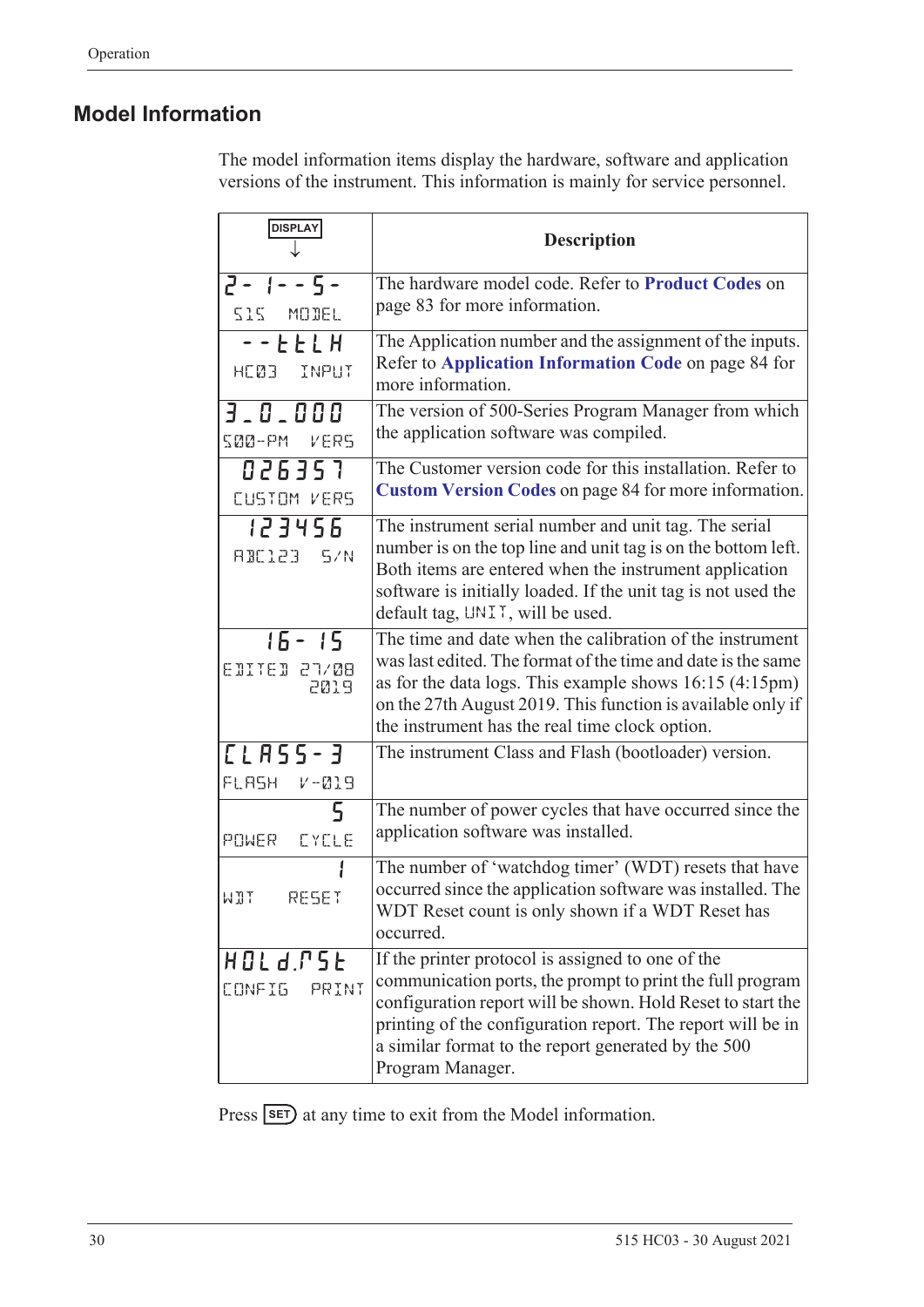# **Chapter 5 Instrument Calibration**

## **Introduction**

The 500 Series instrument calibration settings can be programmed via the front panel, according to program access levels explained below, or via the 500 Series Program Manager - a freely available Windows based configuration and resource tool.

After an instrument has been configured by either means to suit the application requirements, the settings can be recorded or application software backups or instrument clones created as explained further in **[Program Backup & Reports](#page-44-0)** on page 35.

You can view or change the settings of the instrument according to the access level for each parameter, as set by the 500 Series Program Manager. There are five levels of access to the parameters as follows:

- **• Not visible** you cannot display or edit the parameter.
- **• Display only** you can display the parameter, but you cannot change the setting.
- **• Programmable** you can change the setting of the parameter in Calibration Set mode.
- **• Password protected** you can change the setting of the parameter in Calibration Set mode only if you enter the correct password.
- **• CAL switch protected**  you can change the setting of the parameter in Calibration Set mode only if you enter by using the CAL switch on Logic Input 4 to accept the password.
- **Note:** When you enter Calibration Set mode, the instrument prompts to enter a password. Any value will allow to change the settings of the "programmable" parameters, but the correct password must be entered to change the password-protected parameters. Likewise, the CAL switch (Logic Input 4) must be used to accept the password to change the CAL switch protected parameters.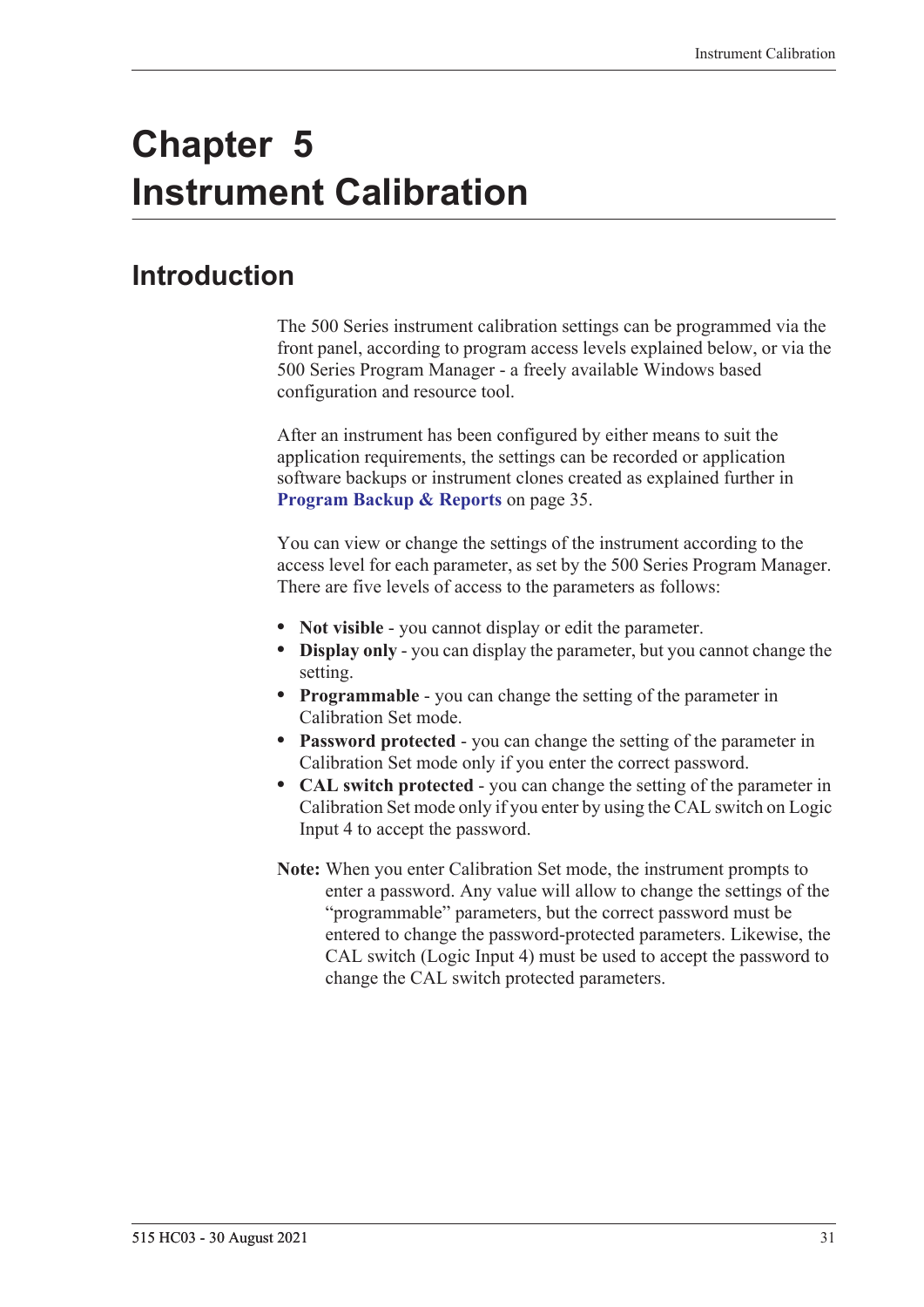## <span id="page-41-0"></span>**Calibration View Mode**

Use the following procedure to view the calibration settings of the instrument:

- 1. Press **DISPLAY** to scroll to the **CAL** MENLI prompt.
- **2.** Hold the  $\overline{\text{SET}}$  key.

| Run   |
|-------|
| Set   |
| Alarm |
| Cal   |

The instrument beeps once, illuminates the **Cal** indicator and shows CAL on the display panel.

- Press  $\left( \blacktriangleright \right)$  to scroll through the flashing menu headings.
- Press **SET**) to scroll through submenu items.
- Hold **DISPLAY** to return to the main calibration menu.
- **3.** To exit from the Calibration View mode, press  $\Box$  to scroll to the END option and press **SET**).

The instrument returns to Normal Operation mode.

## **Calibration Set Mode**

In Calibration Set mode, you can change the settings of the "programmable" parameters. You must enter the system password to change the setting of the "password-protected" parameters and you must use the CAL switch on Logic Input 4 to access the "Cal switch protected" parameters.

Use the following procedure to enter Calibration Set mode:

- **1.** Press **DISPLAY** to scroll to the **CAL** MENLI prompt.
- **2.** Hold the  $\overline{\text{SET}}$  key.



The instrument beeps once, illuminates the **Cal** indicator and shows CAL on the display panel.

- **3.** Press  $\left( \blacktriangleright \right)$  to select any flashing menu heading except END.
- **4.** Hold the **SET** key for two seconds, or if "Cal switch protected" items exist the CAL switch can be closed for two seconds.

The instrument prompts for a password to be entered if the password is non-zero, otherwise the password prompt is skipped.

- **5.** If the password prompt is shown, press  $\boxed{\blacktriangle}$  or  $\boxed{\blacktriangledown}$  to change the value of the current digit. To select the next digit, press  $\left( \blacktriangleright \right)$ .
- **6.** Press **SET** or use the CAL switch on Logic Input 4 (if "Cal switch protected" items exist) to accept the password and proceed.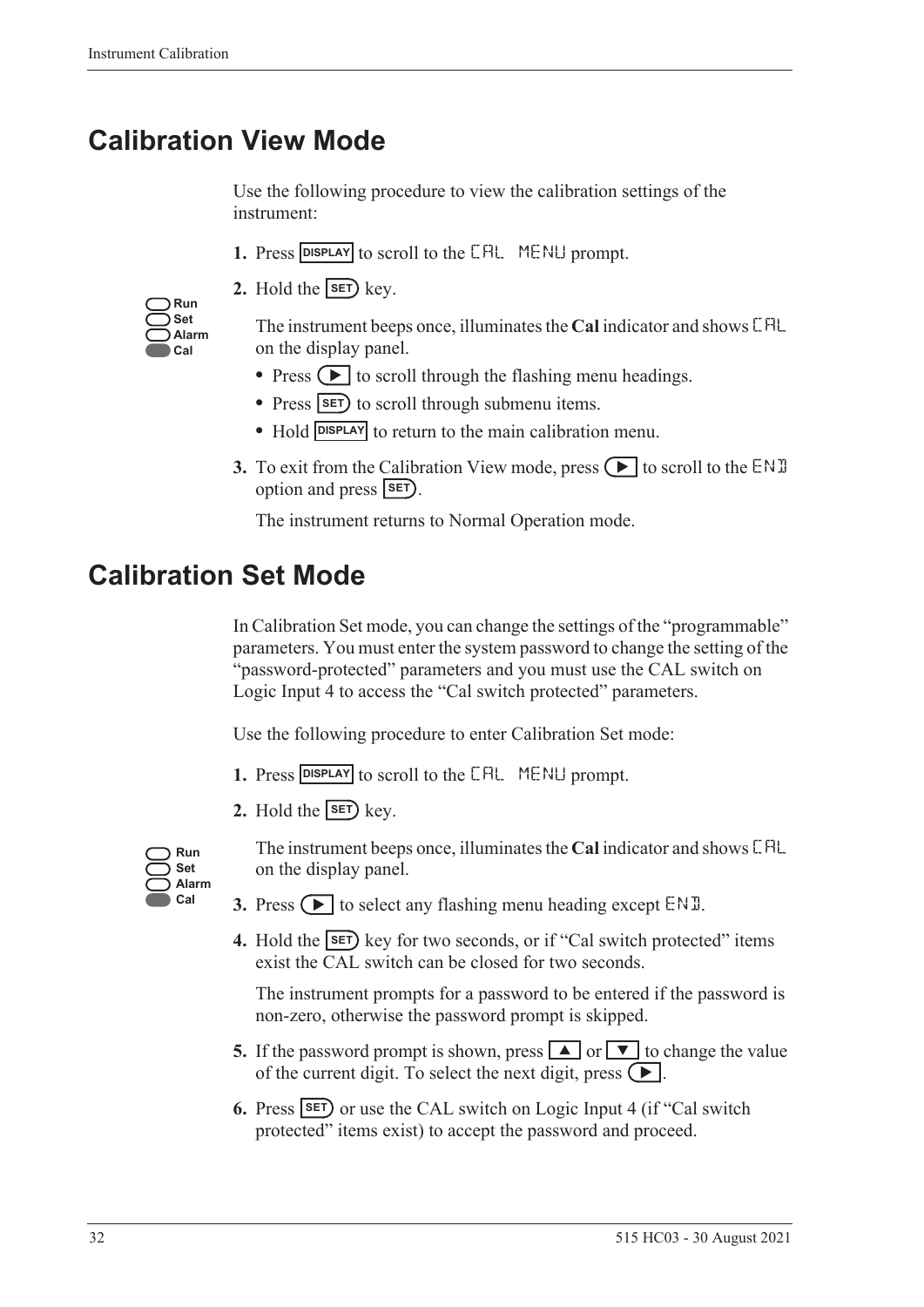- **7.** Proceed and observe the access confirmations.
	- **•** If the CAL switch is used and the password is correct, the instrument makes two beeps and displays message: - Ed IL - CS\_PW MODE

and enables you to change "programmable", "password protected" and "CAL switch protected" parameters.

**•** If the CAL switch is used but the password has been skipped or is incorrect, the instrument makes one beep and displays message: -EDIT- CAL\_SW MODE

and enables you to change "programmable" and "CAL switch protected" parameters.

• If the **SET**) key is pressed and the password is correct the instrument makes two beeps and displays the message:

 $-$  **E**  $d$   $l$  **L**  $-$  PASSW MODE

and enables you to change the "programmable" and "passwordprotected" parameters.

• If the **SET**) key is pressed but the password has been skipped or is incorrect, the instrument makes one beep and displays the message: -EDIT- PROG MODE

and enables you to change only the "programmable" parameters.



The instrument illuminates both the **Cal** and **Set** indicators.

- **8.** Edit the instrument parameters as required. The programmable values are indicated by the flashing display.
	- To change a numerical value, press **A** to increase a value, or press  $\blacktriangledown$  to decrease a value. Press a key momentarily to change the value one number at a time. Hold a key to scroll through the numbers. To proceed to next digit, press  $( \blacktriangleright ).$
	- To change an option setting, press **A** or  $\bullet$  to scroll through the options.
- **9.** Press **SET** to accept the currently displayed value and proceed to the next parameter. You can press **DISPLAY** to briefly view the current edit mode:  $-Ed$   $E - \frac{2}{x}$  XXXXXX MODE, as described in step 6 above. Continue to hold the **DISPLAY** key to return to the main calibration menu.
- **10.**To exit from Calibrate Set mode, press  $\left( \blacktriangleright \right)$  to scroll through the main calibration menu to  $ENI$ , then press  $SET$ . Otherwise, to quick exit from any menu, you can press and hold **SET** for two seconds or, if "Cal switch protected" items exist, the CAL switch can be closed for two seconds.

**Run Set Alarm Cal**

The instrument makes two beeps and cancels the **Cal** and **Set** indicators.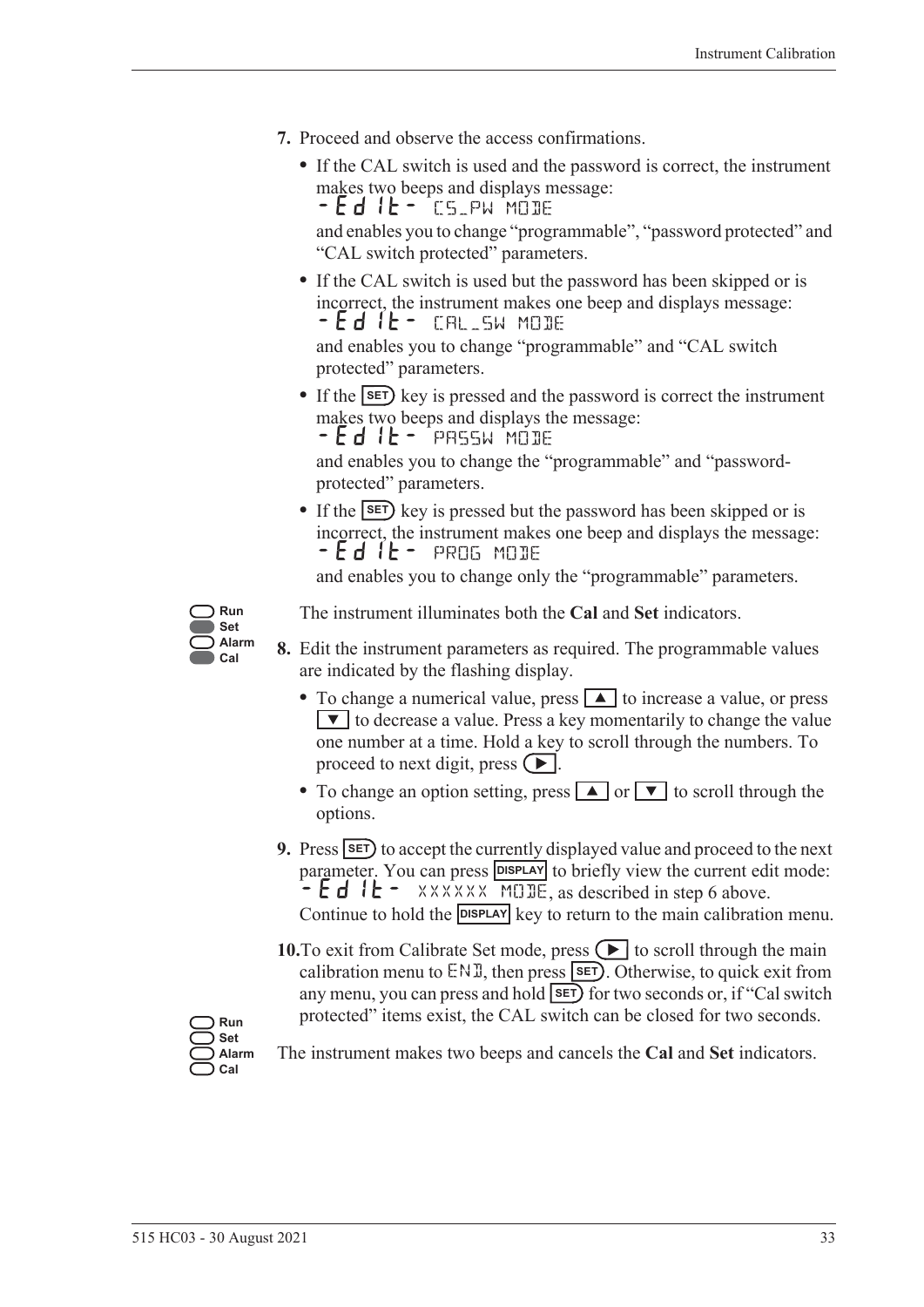### **Changing the Instrument Settings**

In Calibration Set mode, the display flashes the item that can be changed. For option settings, the display flashes the complete option. For a numeric parameter, the display flashes one digit at a time, you can change the value of the flashing digit as required, then move the flashing cursor to change another digit.

**Note:** When you change the setting of a parameter, the instrument records the result as soon as you move to another parameter, or exit from the Calibration Set mode.

#### **Changing Option Settings**

When you display an option that can be changed, the entire option flashes on the display, such as the choices of ODD, EVEN or NONE for the communications parity bit checking. Press  $\boxed{\blacktriangle}$  or  $\boxed{\blacktriangledown}$  to change the option. You can "scroll" through the options in either direction to make a selection as shown below.



#### **Changing Numeric Settings**

The display flashes the digit that can be changed.

第第89.123

Press  $\left( \blacktriangleright \right)$  to select the digit that you wish to change.

Press  $\boxed{\blacktriangle}$  or  $\boxed{\blacktriangledown}$  to increase or decrease the value of the selected digit.

#### **Changing the Decimal Point**

To change the position of the decimal point, press  $\Box$  to move the flashing selection until the decimal point flashes. Press  $\boxed{\blacktriangle}$  or  $\boxed{\blacktriangledown}$  to move the decimal point to the right or left as required.

#### **Units of Measurement**

The calibration of some parameters is based on the units that are defined for the relevant variables. These units of measurement can been viewed in the UNITS menu in the Instrument Settings section below.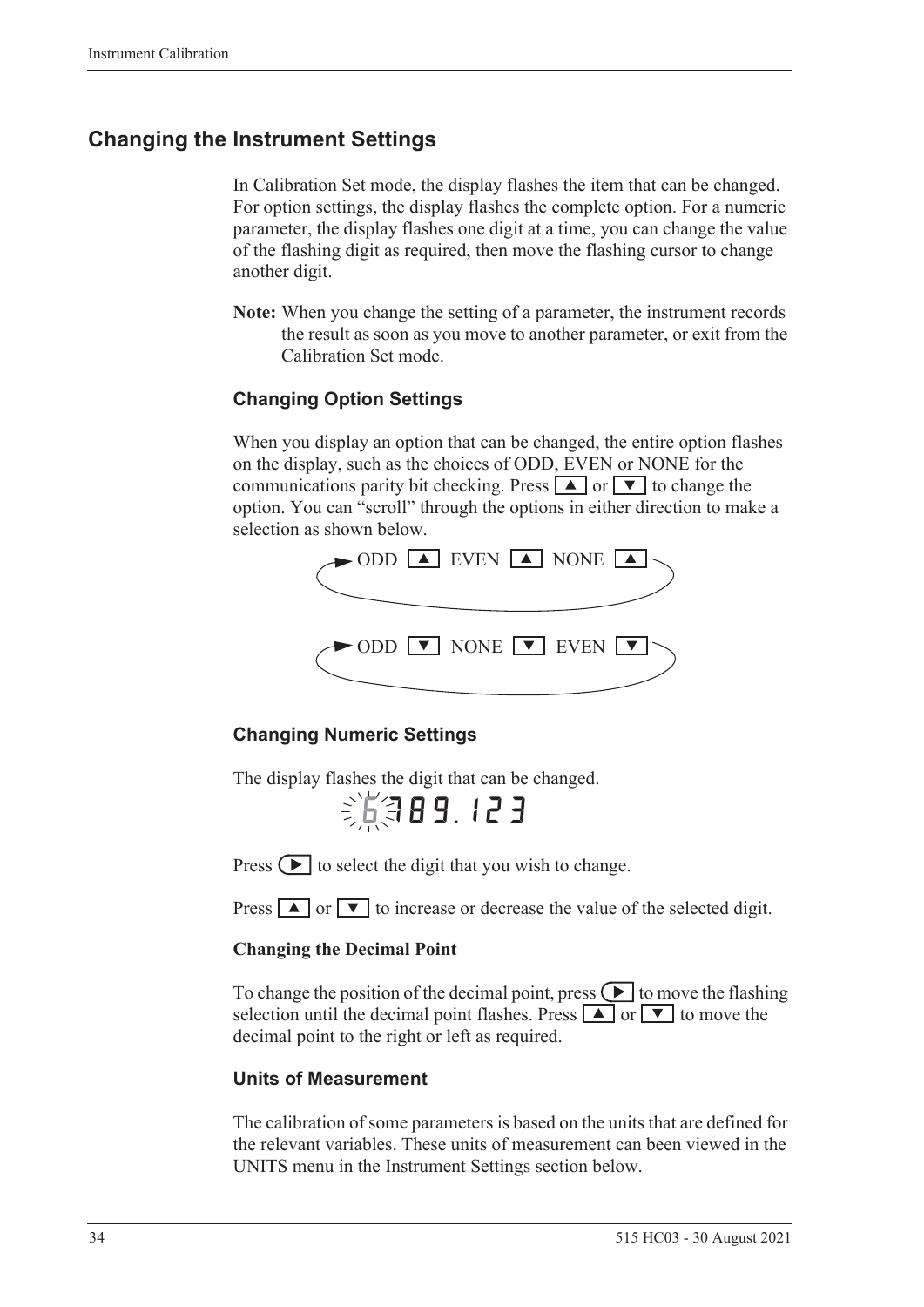## <span id="page-44-0"></span>**Program Backup & Reports**

### **Backup via 500 Series Program Manager**

As well as programming the 500 Series instruments via the front panel (according to program access levels), the 500 Series Program Manager (500- PM) can be used to create a custom version of the application software and program parameters preset prior to downloading the application software. Backups of customised applications can be saved as download-able APX or APL files and the full configuration reports printed or saved as PDF. The 500- PM is a Windows based programming tool and resource centre and is freely available from the Contrec www.contrec.co.uk website.

Instruments are often supplied from the factory with the default application software, but it is by using 500-PM software that program access levels are set, USER text and messages customised and print headers and footers entered.

### **Printing Configuration Report**

To assist in keeping an audit trail of the program settings and changes made via the front panel, the 515 instrument provides the ability to print the configuration to a local printer if one has been connected and assigned to one of the 515 communication ports.

The prompt to hold the Reset key to print the configuration report HOLd:P5E config print is found at the end of the Model Info menu, described in **[Model Information](#page-39-1)** [on page 30](#page-39-1). The report can be lengthy and adequate printer paper must be available (Note: This feature is available starting from version 3.0.377).

### **Upload and Clone of Application Software**

To assist in maintaining a backup for important applications and installations, the 500-Series Program Utility software (500-LT, version 3.0.377 or higher) can be used to upload the instruments application software with all of the current program settings.

The 500-LT (PM Lite) program is a Windows based computer program which can be downloaded for free from the Contrec www.contrec.co.uk website and is part of the package when the Contrec 500 Series Program Manager is installed. The 500-LT provides the option to 'Upload Application' or 'Upload Report Only'. To use either upload functionality, the 515 port being used must have printer (PRN) protocol assigned to it.

Once uploaded to the 500-LT, the report can be viewed or printed. The Upload Application is automatically saved as an APL file. The file can be used then or reopened later to download to another 515 instrument (of the same or higher class) to create a clone of the original instrument.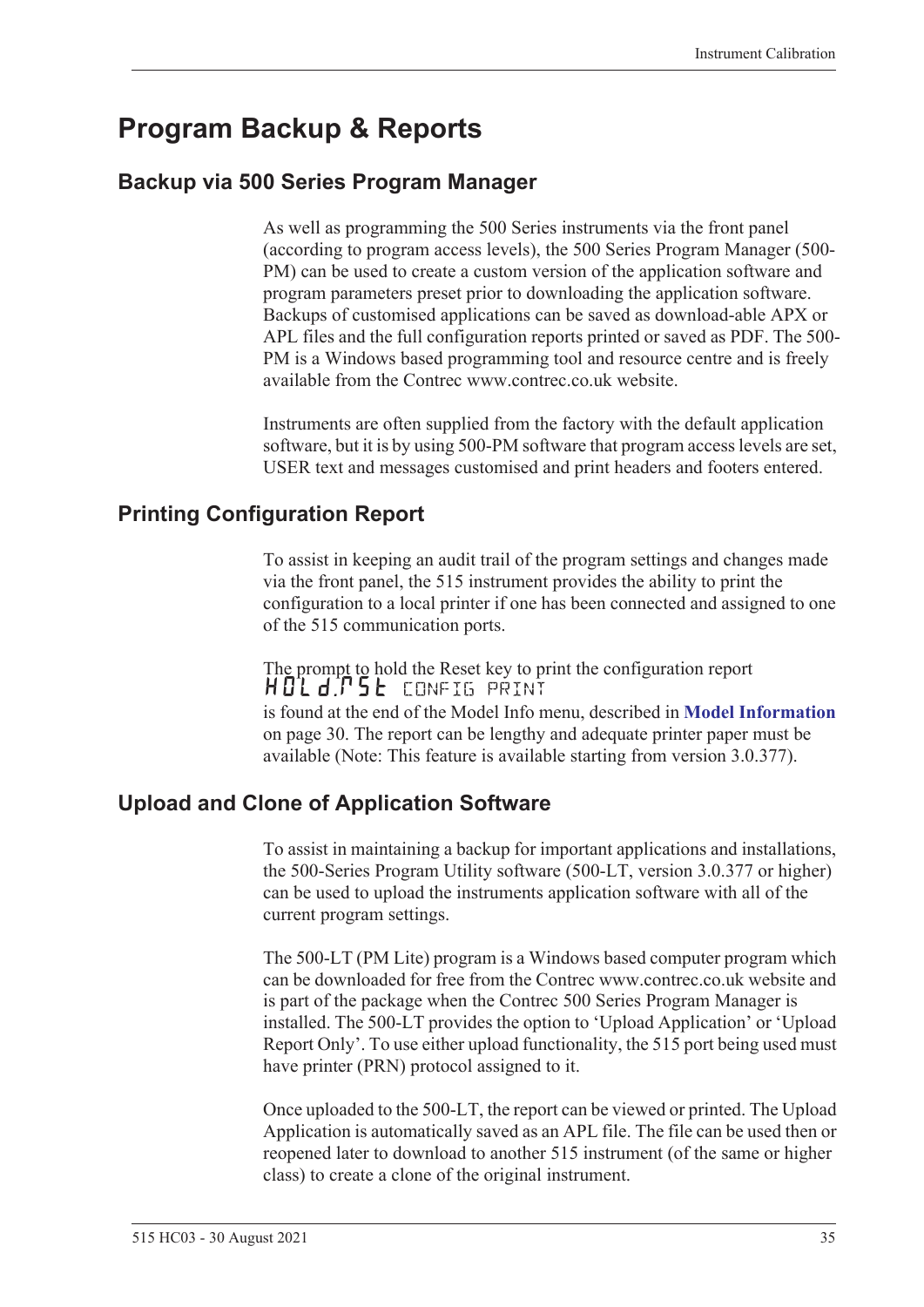## **Calibration Menu Tree**

[Figure 17](#page-45-0) and [Figure 18](#page-46-0) show the keys for moving around the calibration menu tree in Calibration View or Set mode.



<span id="page-45-0"></span>*Figure 17 Calibration Menu Tree Sheet 1*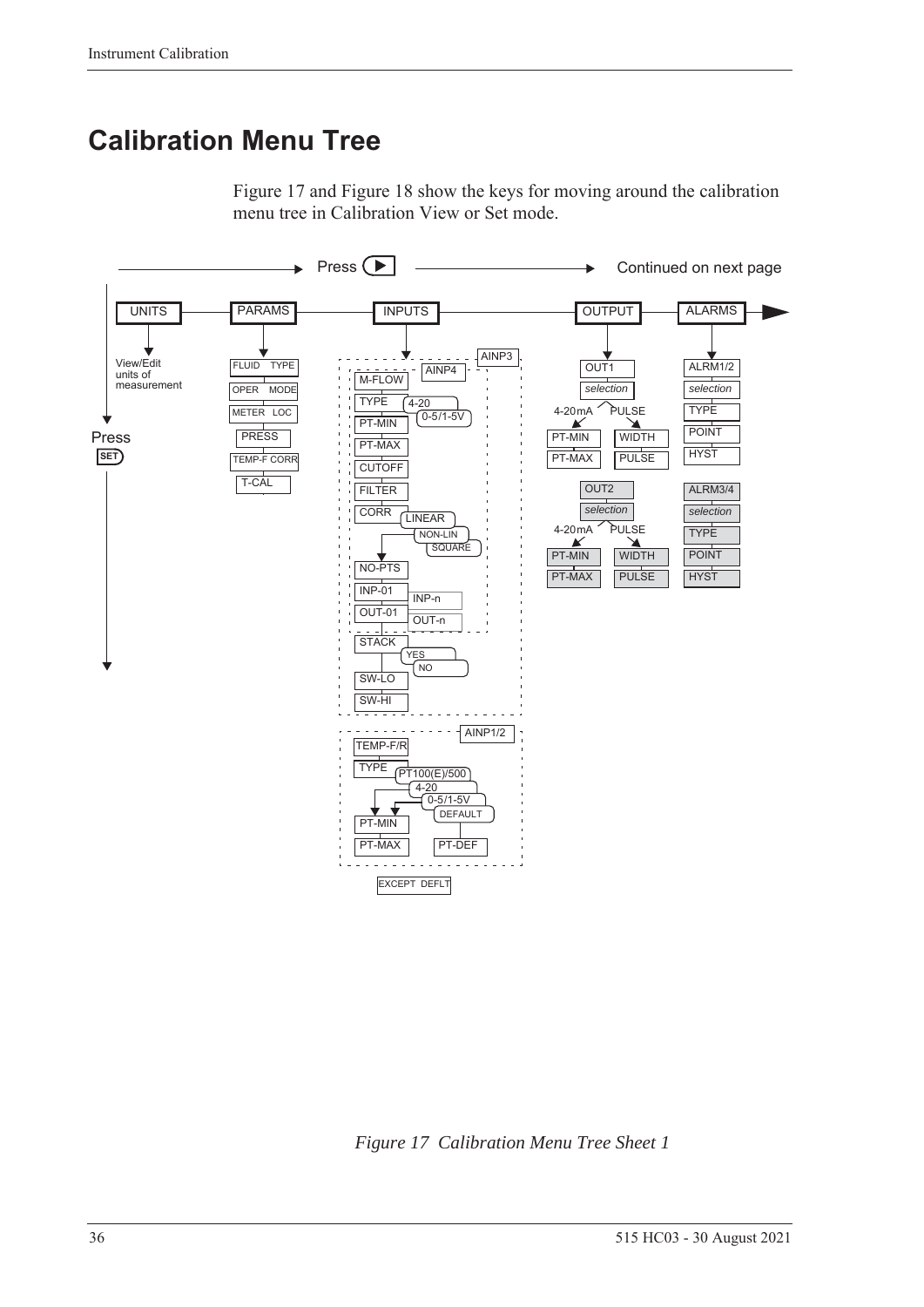

The shaded boxes indicate hardware options

Hold **DISPLAY** at any point to return to the main calibration menu.

Press  $\Box$  at any I/O assignment position to move to the next I/O assignment in the submenu (eg pressing  $\left( \blacktriangleright \right)$  on ALRM1 will move you to ALRM2 if it exists)

<span id="page-46-0"></span>*Figure 18 Calibration Menu Tree Sheet 2*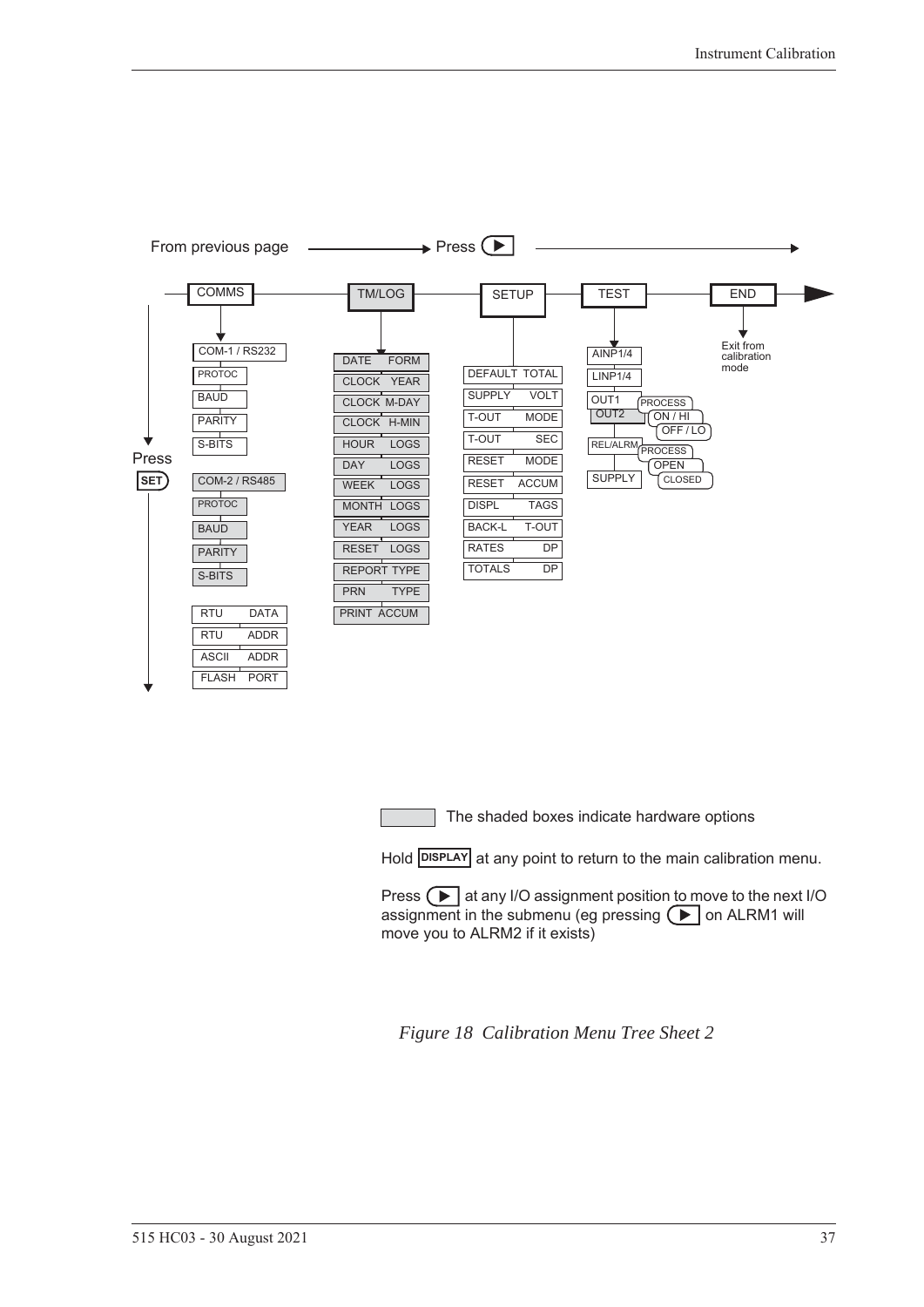## **Instrument Settings**

### **Units of Measurement**

The Units menu allows the units to be viewed and edited, if accessibility has previously been selected/enabled, without the reloading of new application software. Any change in units will result in a full reset to initially downloaded settings. Therefore, any required changes to units of measurement should be made before changing any other settings.

| <b>SET</b>              | $\blacktriangleright$ $\rightarrow$ UNITS params inputs outputs alarms comms tm/log setup test end                                                                                                                                                                              |  |
|-------------------------|---------------------------------------------------------------------------------------------------------------------------------------------------------------------------------------------------------------------------------------------------------------------------------|--|
| ITEMn<br>unit           | The units for main menu or calibration items can be viewed by pressing<br>the $s$ $F$ $k$ ey.                                                                                                                                                                                   |  |
|                         | The units of measurement are password protected or will be protected by<br>the CAL switch if any instrument setting has an access level of 'CAL<br>Switch Protected'. To edit the units the correct password must be entered<br>or CAL switch used on entry to EDIT mode.       |  |
|                         | Press $\boxed{\blacktriangle}$ or $\boxed{\blacktriangledown}$ to select the required units.                                                                                                                                                                                    |  |
| <b>ACCEPT</b><br>LINIT5 | The Accept Units prompt will only appear if one or more of the units<br>have been changed.                                                                                                                                                                                      |  |
|                         | <b>IMPORTANT:</b> Accepting the change of units will initiate a master<br>reset. All calibration parameters will revert to their default value (i.e.<br>those values included in the downloaded instrument software). All totals<br>and any logged information will be cleared. |  |
|                         | Press $\Box$ or $\nabla$ to select YES, then press the <b>SET</b> ) key. The instrument<br>makes three beeps to confirm the reset command.                                                                                                                                      |  |
|                         | The message -RESET- PLEASE WAIT will be displayed as the<br>instrument exits calibration mode and completes a full re-boot sequence.                                                                                                                                            |  |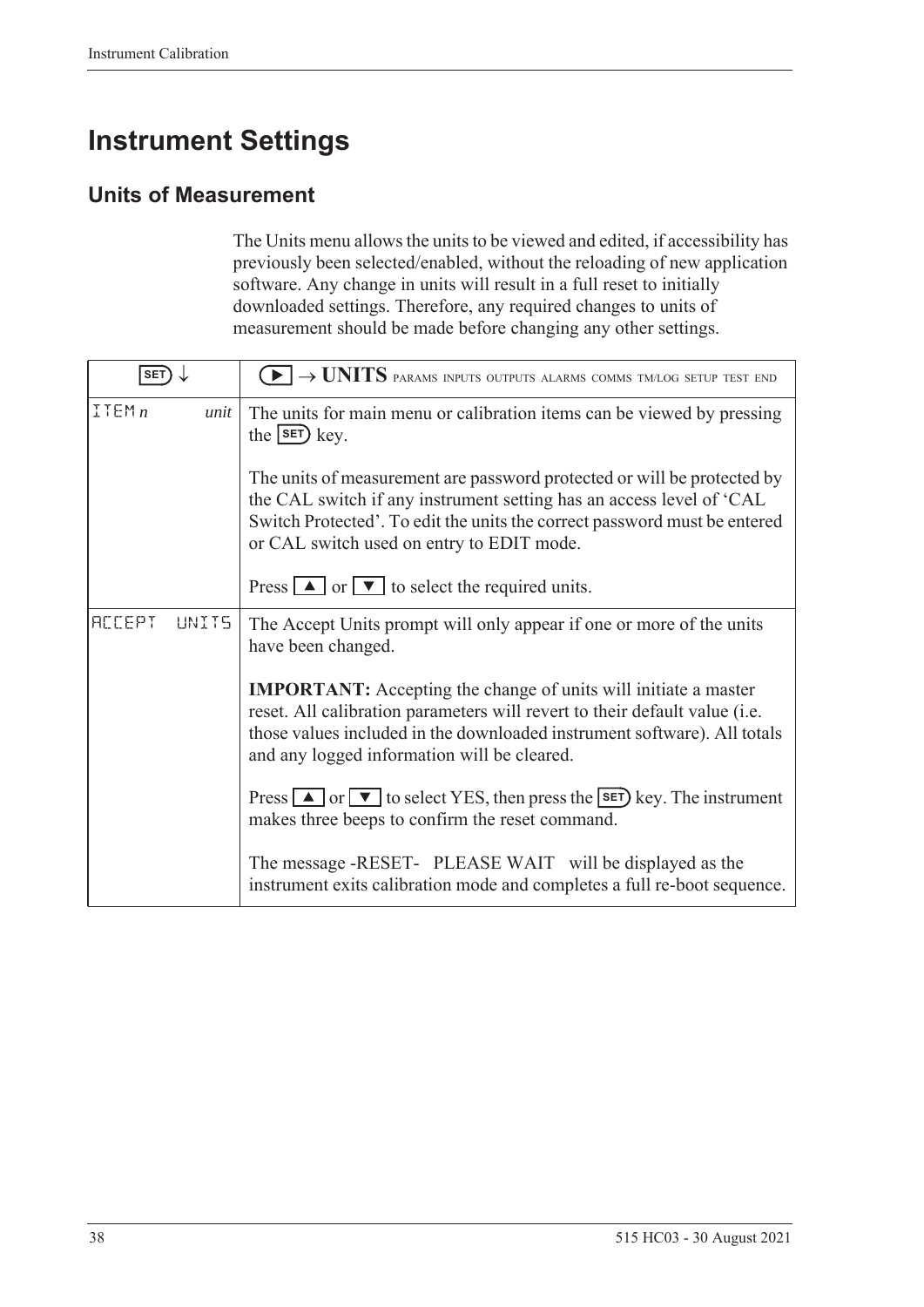### **Parameters**

| SET)          | $\blacktriangleright$ $\rightarrow$ units PARAMS inputs outputs alarms comms tm/log setup test end                                                                                                                                                                           |  |
|---------------|------------------------------------------------------------------------------------------------------------------------------------------------------------------------------------------------------------------------------------------------------------------------------|--|
| TYPE<br>FLUID | Select a fluid type from the following list of commonly used in heating<br>and cooling systems. The instrument will for all fluids, other than Default<br>(water), use internal "Enthalpy & Density vs Temperature" tables to<br>determine the energy and mass of the fluid. |  |
|               | <b>DEFAULT</b> - Water using IAPWS-97<br>$\bullet$                                                                                                                                                                                                                           |  |
|               | GLYCOL - 35% Glycol solution                                                                                                                                                                                                                                                 |  |
|               | <b>BRINE</b><br>- 27% CaCl <sub>2</sub> solution                                                                                                                                                                                                                             |  |
|               | - TYFOXIT F20<br>F20                                                                                                                                                                                                                                                         |  |
|               | <b>F40</b><br>- TYFOXIT F40                                                                                                                                                                                                                                                  |  |
|               | OIL-T<br>- Essotherm 500 / Thermaloil T                                                                                                                                                                                                                                      |  |
|               | <b>TH-55</b><br>- THERMINOL 55                                                                                                                                                                                                                                               |  |
|               | <b>USER</b><br>- Uses custom Temperature vs Density & Enthalpy table<br>(This table is constructed and downloaded from the<br>500 Series Program Manager).                                                                                                                   |  |
|               | Press $\boxed{\blacktriangle}$ or $\boxed{\blacktriangledown}$ to select one of the options.                                                                                                                                                                                 |  |
| MODE<br>OPER  | The operation mode allows an instrument to be configured for heating<br>and/or cooling applications.                                                                                                                                                                         |  |
|               | <b>HEAT</b><br>- Heating mode only calculates energy while feed<br>temperature is higher than return temperature.                                                                                                                                                            |  |
|               | <b>COOL</b><br>- Cooling mode only calculates energy while feed<br>$\bullet$<br>temperature is lower than return temperature.                                                                                                                                                |  |
|               | <b>BOTH</b><br>- Continues to calculate energy regardless of whether the<br>differential temperature is positive or negative.                                                                                                                                                |  |
|               | Select the operation mode as required.                                                                                                                                                                                                                                       |  |
|               | Press $\boxed{\blacktriangle}$ or $\boxed{\blacktriangledown}$ to select one of the options.                                                                                                                                                                                 |  |
| METER<br>LOC  | Enter the flowmeter location as being in either the feed or return line.                                                                                                                                                                                                     |  |
|               | Press $\Box$ or $\nabla$ to select FEED or RETURN.                                                                                                                                                                                                                           |  |
| PRESS<br>unit | This parameter is available for viewing and editing only when the fluid<br>type is set to DEFAULT (water).                                                                                                                                                                   |  |
|               | Enter the system absolute pressure used to provide greater accuracy of<br>calculations for high pressure applications.                                                                                                                                                       |  |
|               | This parameter is also the absolute pressure at which the flowmeter has<br>been calibrated.                                                                                                                                                                                  |  |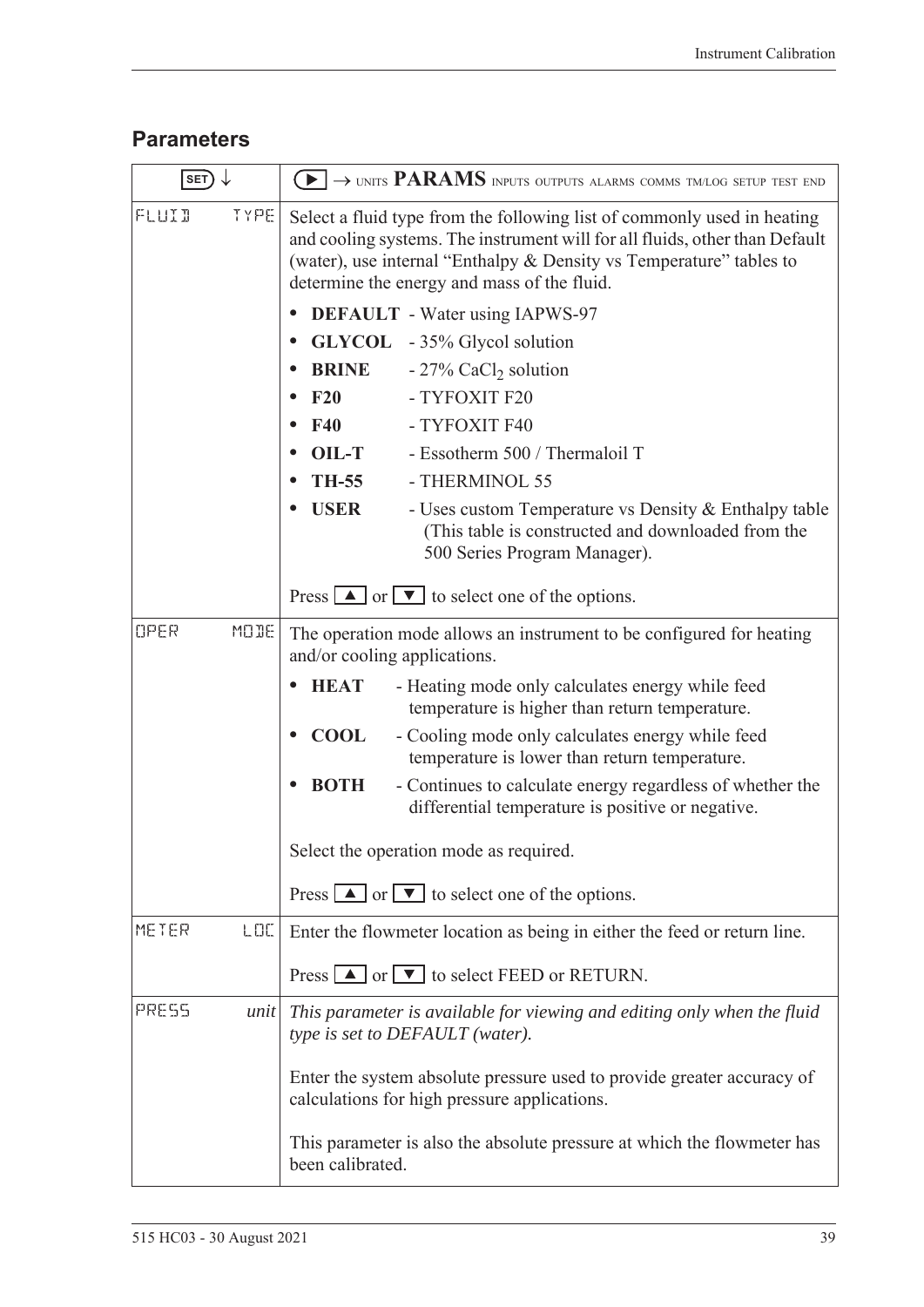| SET) ↓    |       | $\left(\rightarrow\right)$ $\rightarrow$ units <b>PARAMS</b> inputs outputs alarms comms tm/log setup test end                                                                                        |
|-----------|-------|-------------------------------------------------------------------------------------------------------------------------------------------------------------------------------------------------------|
| TEMP-F    | [DRR] | The feed temperature correction can be used for fine-tuning of<br>measurement. This parameter is added to the feed temperature and is<br>mainly used in cooling systems with RTD temperature sensors. |
| $T - E H$ |       | <i>unit</i> Enter the temperature at which the flowmeter has been calibrated.                                                                                                                         |

## **Inputs**

| SET)                                                                                |                              | $\blacktriangleright$ $\rightarrow$ units params INPUTS outputs alarms comms tmlog setup test end                                                                                                                                                                                                                                                                                                                                                                                                                                                                                                                       |  |
|-------------------------------------------------------------------------------------|------------------------------|-------------------------------------------------------------------------------------------------------------------------------------------------------------------------------------------------------------------------------------------------------------------------------------------------------------------------------------------------------------------------------------------------------------------------------------------------------------------------------------------------------------------------------------------------------------------------------------------------------------------------|--|
| Analog Input 3 and optional Analog Input 4 for stacked differential pressure meters |                              |                                                                                                                                                                                                                                                                                                                                                                                                                                                                                                                                                                                                                         |  |
| <b>INPUE</b><br>$M-FLDW$                                                            | <b>AINP3</b><br><b>AINP4</b> | For this application, Analog Input 3 is assigned to differential pressure<br>mass flowrate main input (if not stacked) or low range input if stacked<br>with Analog Input 4.                                                                                                                                                                                                                                                                                                                                                                                                                                            |  |
| TYPE                                                                                | <b>RINP3</b><br><b>AINP4</b> | Select the type of analog input source.<br>Press $\boxed{\blacktriangle}$ or $\boxed{\blacktriangledown}$ to select 0-5V, 1-5V or 4-20mA.                                                                                                                                                                                                                                                                                                                                                                                                                                                                               |  |
| PT-MIN<br>PT-MAX                                                                    | <b>AINP3</b><br><b>AINP4</b> | Enter the value of the measured parameter (in the assigned engineering<br>units) that corresponds to the minimum input signal level. The minimum<br>point is commonly set at a base flowrate of 0.0.<br>Enter the value of the measured parameter (in the assigned engineering<br>units) that corresponds to the maximum input signal level. The maximum<br>point is the same as the base value (set at the minimum point) plus the<br>span value.<br>For example, if the source signal is 4mA at a minimum, enter 0 as the<br>minimum point. If the source signal is 20mA at a maximum, enter as the<br>maximum point. |  |
| CUTOFF                                                                              | RINP3<br><b>AINP4</b>        | The Cut-off is the lowest value that the instrument reads from the input<br>sensor. The cut-off setting is the percentage of the span of the input<br>values.<br>All inputs at or below the cut-off value are considered negligible to the<br>instrument and are ignored. In this case, the instrument uses the minimum<br>value (set at PT-MIN).                                                                                                                                                                                                                                                                       |  |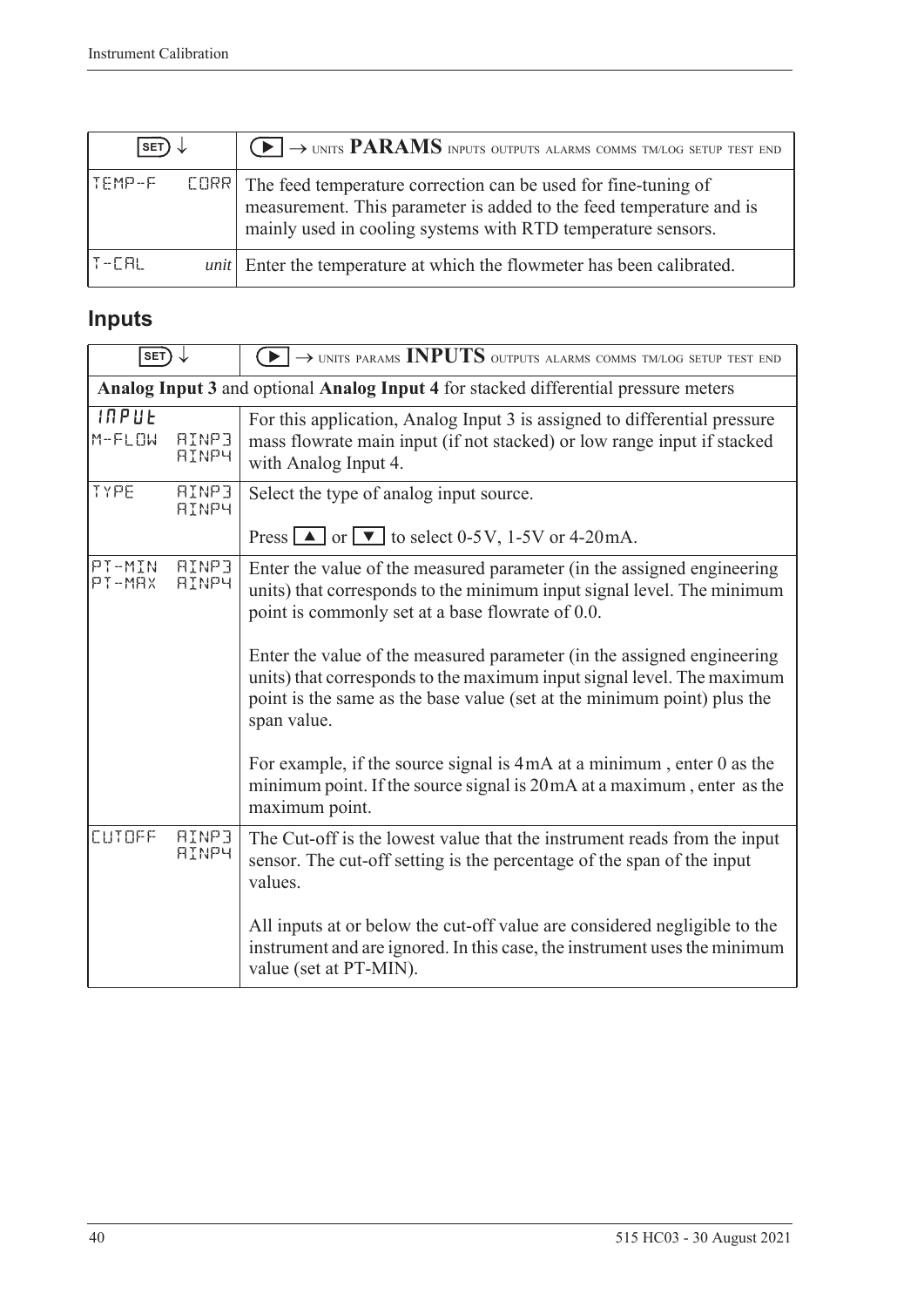| SET)                                        |                                                                                                                                                                                                                                                                                                                                                | $\blacktriangleright$ $\rightarrow$ units params INPUTS outputs alarms comms tm/log setup test end                                                                                                                                                                                                                       |                                       |
|---------------------------------------------|------------------------------------------------------------------------------------------------------------------------------------------------------------------------------------------------------------------------------------------------------------------------------------------------------------------------------------------------|--------------------------------------------------------------------------------------------------------------------------------------------------------------------------------------------------------------------------------------------------------------------------------------------------------------------------|---------------------------------------|
| FILTER<br>RINP3<br><b>AINP4</b>             | Input fluctuations caused by pulsating flow tend to create distortion in the<br>input readings of the rate. The instrument has a digital filter that averages<br>out these fluctuations.<br>As a guide to the degree of filtering to use, the following table shows the<br>response time (in seconds) to reach 90% and 99% of a step change in |                                                                                                                                                                                                                                                                                                                          |                                       |
|                                             | input.                                                                                                                                                                                                                                                                                                                                         |                                                                                                                                                                                                                                                                                                                          |                                       |
|                                             |                                                                                                                                                                                                                                                                                                                                                | The value A is the filter constant that the user can set.                                                                                                                                                                                                                                                                |                                       |
|                                             | <b>Filter setting A</b>                                                                                                                                                                                                                                                                                                                        | Seconds to reach 90%<br>of full swing                                                                                                                                                                                                                                                                                    | Seconds to reach 99%<br>of full swing |
|                                             | $\overline{0}$                                                                                                                                                                                                                                                                                                                                 | $\overline{0}$                                                                                                                                                                                                                                                                                                           | $\theta$                              |
|                                             | $\overline{2}$                                                                                                                                                                                                                                                                                                                                 | $\overline{2}$                                                                                                                                                                                                                                                                                                           | $\overline{4}$                        |
|                                             | $\overline{4}$                                                                                                                                                                                                                                                                                                                                 | $\overline{4}$                                                                                                                                                                                                                                                                                                           | 8                                     |
|                                             | 6                                                                                                                                                                                                                                                                                                                                              | 5                                                                                                                                                                                                                                                                                                                        | 10                                    |
|                                             | 10                                                                                                                                                                                                                                                                                                                                             | 8                                                                                                                                                                                                                                                                                                                        | 15                                    |
|                                             | 15                                                                                                                                                                                                                                                                                                                                             | 12                                                                                                                                                                                                                                                                                                                       | 23                                    |
|                                             | 20                                                                                                                                                                                                                                                                                                                                             | 14                                                                                                                                                                                                                                                                                                                       | 27                                    |
|                                             | 25                                                                                                                                                                                                                                                                                                                                             | 18                                                                                                                                                                                                                                                                                                                       | 34                                    |
|                                             | 35                                                                                                                                                                                                                                                                                                                                             | 25                                                                                                                                                                                                                                                                                                                       | 48                                    |
|                                             | 45                                                                                                                                                                                                                                                                                                                                             | 32                                                                                                                                                                                                                                                                                                                       | 62                                    |
|                                             | 60                                                                                                                                                                                                                                                                                                                                             | 42                                                                                                                                                                                                                                                                                                                       | 82                                    |
|                                             | 75                                                                                                                                                                                                                                                                                                                                             | 52                                                                                                                                                                                                                                                                                                                       | 102                                   |
|                                             | 90                                                                                                                                                                                                                                                                                                                                             | 62                                                                                                                                                                                                                                                                                                                       | 122                                   |
|                                             | 99                                                                                                                                                                                                                                                                                                                                             | 68                                                                                                                                                                                                                                                                                                                       | 134                                   |
|                                             | there is no filtering.                                                                                                                                                                                                                                                                                                                         | The input filter range is from 0 to 99. A setting of 0 (zero) means that                                                                                                                                                                                                                                                 |                                       |
| <b>CORR</b><br><b>AINP3</b><br><b>AINP4</b> |                                                                                                                                                                                                                                                                                                                                                | Analog input non-linearity can be corrected as follows:<br>LINEAR if the flowmeter already has square root extraction<br>NON-LINEAR to use the following linearity correction parameters<br>SQUARE if the flowmeter does not have square root extraction<br>Use $\Box$ or $\neg$ to select LINEAR, NON-LINEAR or SQUARE. |                                       |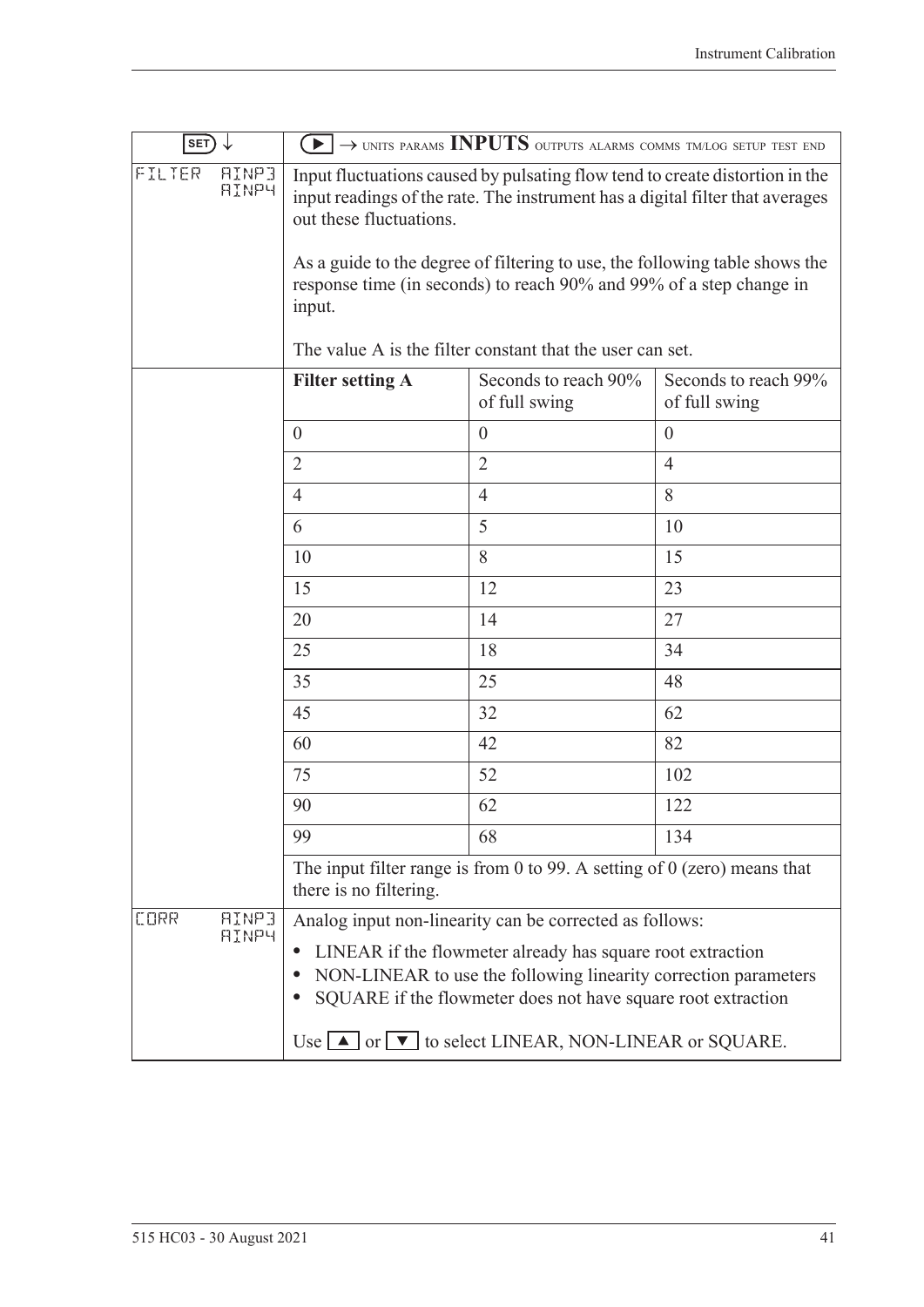| <b>SET</b>                                                          | $\rightarrow$ units params INPUTS outputs alarms comms tm/log setup test end                                                                                                                                                                                                                                                                             |  |  |
|---------------------------------------------------------------------|----------------------------------------------------------------------------------------------------------------------------------------------------------------------------------------------------------------------------------------------------------------------------------------------------------------------------------------------------------|--|--|
| NO-PIS<br><b>AINP3</b><br><b>AINP4</b>                              | This parameter is available for viewing and editing only when the<br>correction type is set to Non-linear.                                                                                                                                                                                                                                               |  |  |
|                                                                     | Enter the number of non-linearity correction points.                                                                                                                                                                                                                                                                                                     |  |  |
|                                                                     | Press $\boxed{\blacktriangle}$ or $\boxed{\blacktriangledown}$ to select a number between 1 and 20 for the number<br>of correction points.                                                                                                                                                                                                               |  |  |
| $INP - Q1$<br><b>AINP3</b><br><b>AINP4</b><br>to<br>$INP - n$       | This parameter is available for viewing and editing only when the<br>correction type is set to Non-linear.                                                                                                                                                                                                                                               |  |  |
|                                                                     | Enter the normalised input value for the correction point.                                                                                                                                                                                                                                                                                               |  |  |
|                                                                     | The instrument uses linear interpolation between the correction points.<br>An input and an output value are entered for each correction point. The<br>values are normalised between the minimum point $(0.0)$ and the<br>maximum point $(1.0)$ . Only the points between 0 and 1 are required to be<br>entered and should be entered in ascending order. |  |  |
|                                                                     | The following diagram shows a 5 point linearised representation of the<br>input for a hypothetical flowmeter. The heavy black line represents the<br>actual input from the flowmeter. The light black line is the approximation<br>that the instrument uses.                                                                                             |  |  |
|                                                                     | Normalised<br>Output<br>1.0<br>Value                                                                                                                                                                                                                                                                                                                     |  |  |
|                                                                     | <b>OUT-05</b><br>OUT-04<br>$OUT-03$<br><b>OUT-02</b><br><b>OUT-01</b>                                                                                                                                                                                                                                                                                    |  |  |
|                                                                     | Normalised<br>Input<br>0.0<br><b>INP-01</b><br><b>INP-02</b><br><b>INP-03</b><br><b>INP-04</b><br><b>INP-05</b><br>1.0<br>Value                                                                                                                                                                                                                          |  |  |
|                                                                     | You can hold the DISPLAY key to skip the non-linear points and go to the<br>next item.                                                                                                                                                                                                                                                                   |  |  |
| $UUT - 0I$<br><b>AINP3</b><br><b>AINP4</b><br>to<br>$[[] \cup [-n]$ | This parameter is available for viewing and editing only when the<br>correction type is set to Non-linear.                                                                                                                                                                                                                                               |  |  |
|                                                                     | Enter the normalised output value for the correction point.                                                                                                                                                                                                                                                                                              |  |  |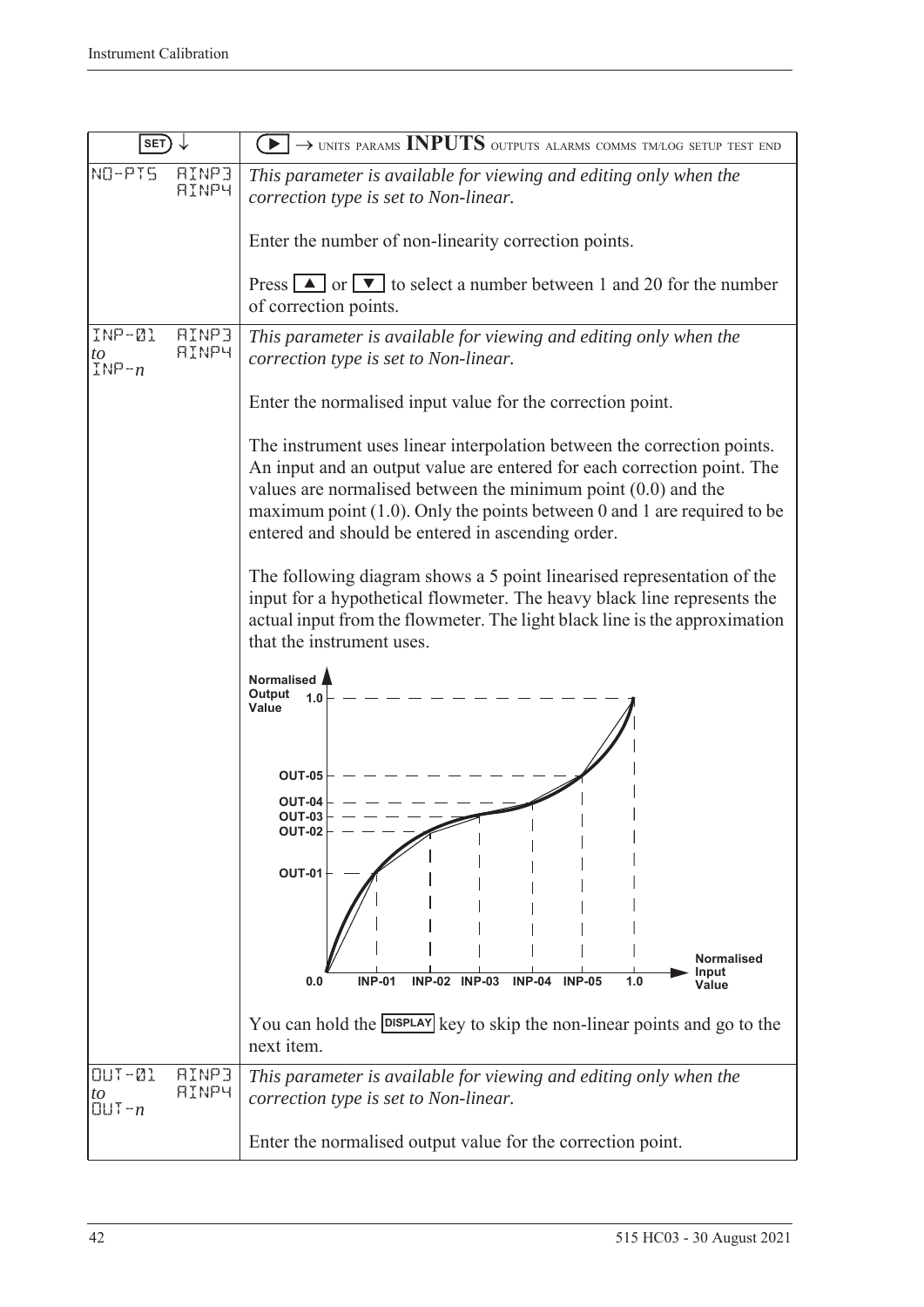| $ $ SET $)$                      |                              | $\left(\blacktriangleright\right)\rightarrow$ units params INPUTS outputs alarms comms tm/log setup test end                                                                                                                                                                         |
|----------------------------------|------------------------------|--------------------------------------------------------------------------------------------------------------------------------------------------------------------------------------------------------------------------------------------------------------------------------------|
| <b>STACK</b>                     | RINP3                        | Select YES to stack AINP3 as the low range input with AINP4 as the high<br>range input.                                                                                                                                                                                              |
|                                  |                              | Select NO to use AINP3 as the only flow input.                                                                                                                                                                                                                                       |
| $5W - L0$<br>5W-HI               | <b>AINP3</b>                 | These parameters are available for viewing and editing only when the<br>Stack option is set to Yes.                                                                                                                                                                                  |
|                                  |                              | Stacked DP switching is based on the low-range input (AINP3). When<br>the input is less than the SW-LO value, the instrument switches to the<br>low-range input (AINP3). When the input is greater than the SW-HI<br>value, the instrument switches to the high-range input (AINP4). |
|                                  |                              | The switch settings are percentages of the span of the unadjusted input to<br>AINP3. For example, with a 4-20mA input, a setting of 90% is 18.4mA<br>and 95% is 19.2mA.                                                                                                              |
|                                  |                              | $\frac{(20-4)\times 90}{100} + 4 = 18.4$ $\frac{(20-4)\times 95}{100} + 4 = 19.2$                                                                                                                                                                                                    |
|                                  |                              | Enter SW-LO and SW-HI values as 0 to 99%. SW-HI should be set<br>sufficiently higher than SW-LO to avoid rapid toggling between the two<br>inputs.                                                                                                                                   |
| <b>Analog Input 1/2</b>          |                              |                                                                                                                                                                                                                                                                                      |
| <b>INPUE</b><br>TEMP-F<br>TEMP-R | <b>AINP1</b><br><b>AINP2</b> | For this application, Analog Input Channels 1 and 2 are assigned to<br>Temperature. Channel 1 is for measuring the feed-line temperature and<br>channel 2 is for the return-line temperature.                                                                                        |
| TYPE                             | <b>AINP1</b><br><b>AINP2</b> | Select the type of analog input source.                                                                                                                                                                                                                                              |
|                                  |                              | Press $\Box$ or $\Box$ to select 0-5V, 1-5V, 4-20mA, PT100, PT100-E,<br>PT500 or DEFAULT.                                                                                                                                                                                            |
|                                  |                              | Note: PT100-E allows for extended temperature range (-200 to 800 °C).                                                                                                                                                                                                                |
| PT-DEF                           | <b>AINP1</b><br><b>AINP2</b> | The Default Point is a fixed value that the instrument uses when the Input<br>Type is set to DEFAULT or Default Value On Exception has been<br>chosen. You can use the Default value instead of a sensor signal for<br>testing purposes, or if the sensor is faulty.                 |
|                                  |                              | You can set the Default value during instrument commissioning so that it<br>is available immediately if you select the Default input type at a later<br>date.                                                                                                                        |
|                                  |                              | Enter the value in the engineering units of assigned variable.                                                                                                                                                                                                                       |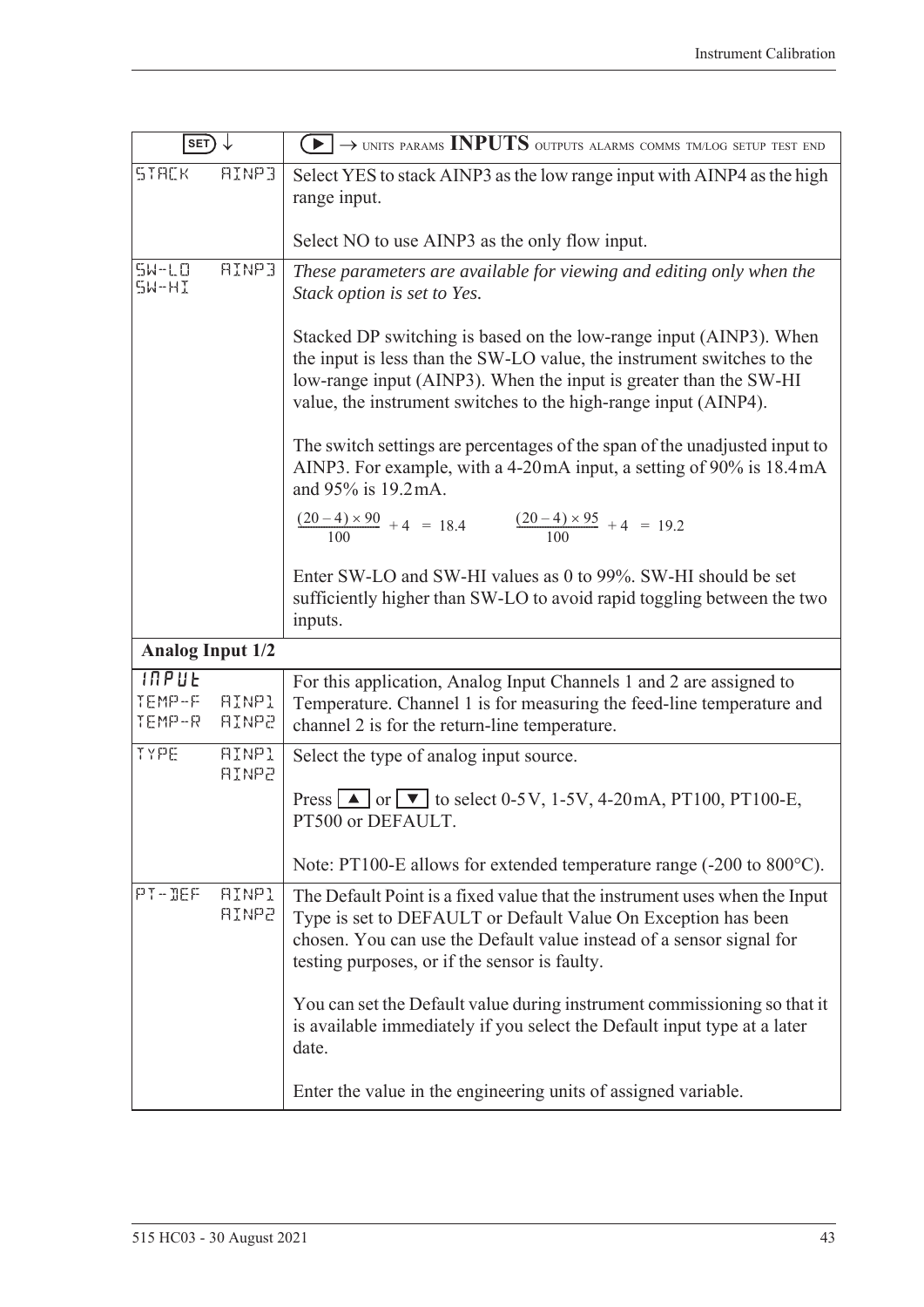| <b>SET</b>         |              | $\rightarrow$ UNITS PARAMS INPUTS OUTPUTS ALARMS COMMS TM/LOG SETUP TEST END                                                                                                                                                                                                                                                                    |
|--------------------|--------------|-------------------------------------------------------------------------------------------------------------------------------------------------------------------------------------------------------------------------------------------------------------------------------------------------------------------------------------------------|
| PT-MIN<br>PT-MAX   | AINP1        | The Minimum Point and Maximum Point parameters are only for 0-5V,<br>$1-5V$ and 4-20mA inputs.                                                                                                                                                                                                                                                  |
| PT-MIN<br>$PT-MAX$ | <b>AINP2</b> | Enter the value of the measured parameter that corresponds to the<br>minimum input signal level. The minimum point is commonly referred to<br>as the base value.                                                                                                                                                                                |
|                    |              | Enter the value of the measured parameter that corresponds to the<br>maximum input signal level. The maximum point is the same as the base<br>value (set at the minimum point) plus the span value.                                                                                                                                             |
|                    |              | For example, if the source signal is $4mA$ for a temperature of $10^{\circ}$ C, enter<br>10 for the minimum point. If the source signal is 20 mA for a temperature<br>of 2000°C, enter 2000 as the maximum point.                                                                                                                               |
| EXCEPT             | <b>DEFLT</b> | If Default Value On Exception is enabled, the instrument will use the<br>default value for the analog input that raised the exception. This will<br>allow calculations to continue, however the exception message will<br>continue to be displayed until the error is rectified or the input type is set<br>to DEFAULT in calibration set mode. |
|                    |              | Press $\Box$ or $\nabla$ to select ENABLE or DISABLE.                                                                                                                                                                                                                                                                                           |

## **Outputs**

| <b>SET</b>                                    | $\rightarrow$ units params inputs OUTPUTS alarms comms tm/log setup test end                                                                                                                                |
|-----------------------------------------------|-------------------------------------------------------------------------------------------------------------------------------------------------------------------------------------------------------------|
| <b>PULSE</b><br>$[[] \cup [n]$<br>or<br> 4-근M | You can assign any of the "main menu" variables to an output. The nature<br>of the output depends on the assigned variable. Totals are output as pulses<br>and rates are output as 4-20 mA passive signals. |
|                                               | Press $\Box$ or $\nabla$ to select the variable that is required as an output. The<br>top of the display shows the type of output signal that is assigned to the<br>variable.                               |
|                                               | <b>CAUTION</b><br>Due to the dual-purpose nature of the outputs, take care not to<br>set the output as an open collector pulse type signal when<br>connected to a 4-20mA loop circuit.                      |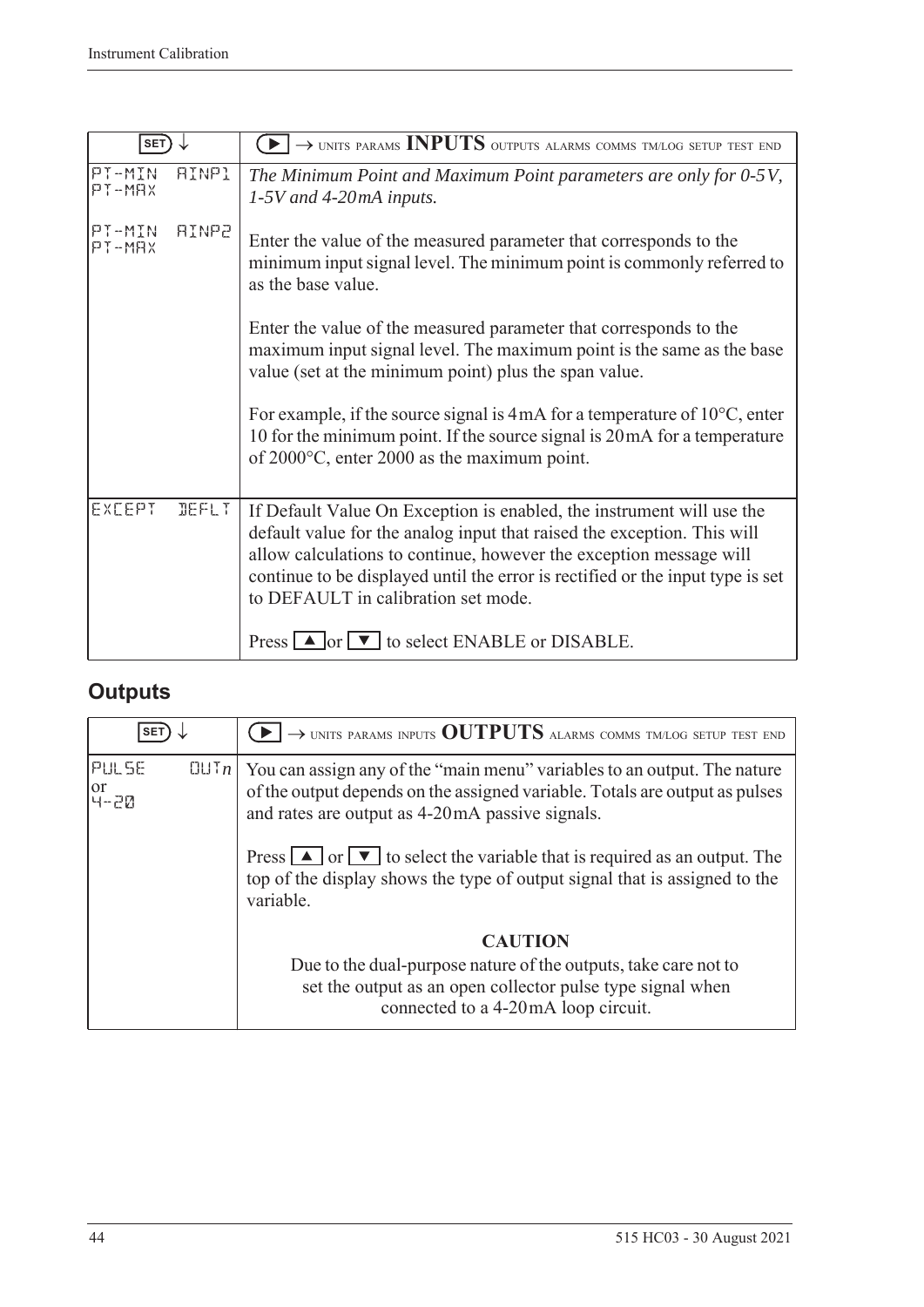| SET)             |              | $\blacktriangleright$ $\rightarrow$ units params inputs <b>OUTPUTS</b> alarms comms tm/log setup test end                                                                                                                                                                                                                                                                                     |
|------------------|--------------|-----------------------------------------------------------------------------------------------------------------------------------------------------------------------------------------------------------------------------------------------------------------------------------------------------------------------------------------------------------------------------------------------|
| WIJTH            | QUTn         | The Output Pulse Width is available for viewing and editing only when<br>the assigned variable is a total (pulse output) type.                                                                                                                                                                                                                                                                |
|                  |              | Pulse output is usually used to drive remote counters. Set the pulse width<br>(in milliseconds) as required by the remote counter.                                                                                                                                                                                                                                                            |
|                  |              | Press $\boxed{\triangle}$ or $\boxed{\triangledown}$ to set to: 10, 20, 50, 100, 200 or 500 ms.                                                                                                                                                                                                                                                                                               |
| PULSE            | QUTn         | The Output Pulse Factor is available for viewing and editing only when<br>the assigned variable is a total (pulse output) type.                                                                                                                                                                                                                                                               |
|                  |              | The Output Pulse Factor is the scaling factor for the retransmission of the<br>measured total quantity.                                                                                                                                                                                                                                                                                       |
|                  |              | For example, if "volume" is chosen as an output variable and engineering<br>unit is cubic metres, then a pulse factor of 1.000 generates one pulse for<br>$1 m3$ . Similarly, a pulse factor of 3.000 generates one pulse for $3 m3$ .                                                                                                                                                        |
|                  |              | For more information, see Output Pulse Factor on page 46.                                                                                                                                                                                                                                                                                                                                     |
|                  |              | The output pulse factor cannot be $0$ (zero).                                                                                                                                                                                                                                                                                                                                                 |
| PT-MIN<br>PT-MRX | QUTn<br>QUTn | The Output Minimum Point and Maximum Point are available for<br>viewing and editing only when the assigned variable is a rate (4-20mA<br>output) type.                                                                                                                                                                                                                                        |
|                  |              | The output minimum value corresponds to the 4mA point and the output<br>maximum value corresponds to the 20mA point.                                                                                                                                                                                                                                                                          |
|                  |              | Setting the output range differently from the input range enables the<br>instrument to amplify the input signal. You can drive a chart recorder that<br>"zooms in" on a specified range of values instead of displaying the full<br>operating range of the transducer.                                                                                                                        |
|                  |              | For example, if "volume flow" is chosen as an output variable and<br>engineering unit is cubic metres per minute, then setting the minimum<br>point to 30 and the maximum point to 100 would reflect the volumetric<br>flow rate range of 30 to $100 \text{m}^3/\text{min}$ . At rates above the maximum and<br>below the minimum points, the output remains at 20mA and 4mA<br>respectively. |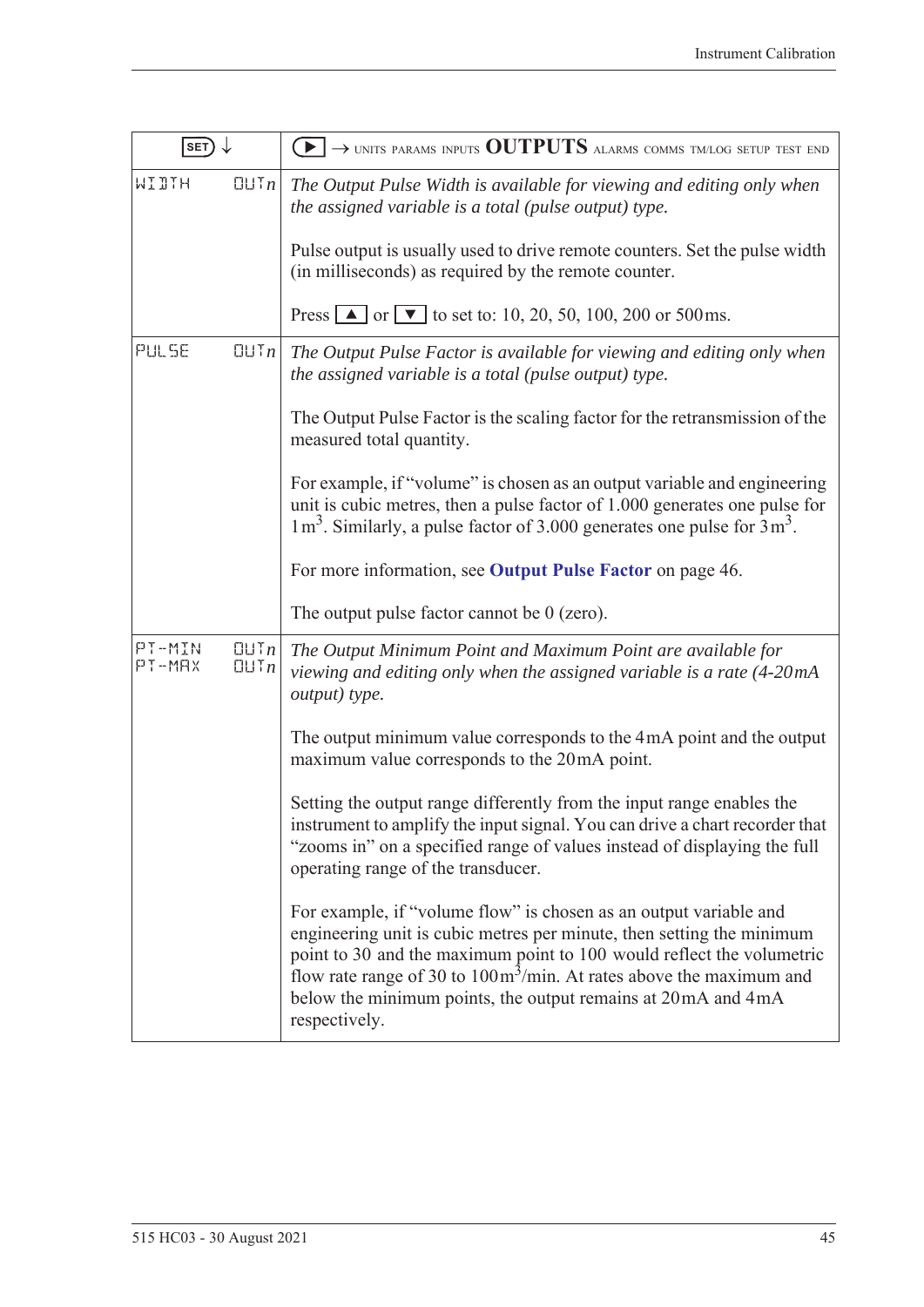#### <span id="page-55-0"></span>**Output Pulse Factor**

Increasing the output pulse width reduces the maximum frequency at which a total variable can be retransmitted. Pulses will be missed if the output cannot "keep up" with the rate of total counts. You can use the output pulse factor to ensure that this maximum is not reached.

The maximum pulse output frequency is determined by:

 $\frac{1000}{(2 \times \text{pulse width in ms})} \text{Hz}$ 

The minimum pulse factor required is determined by:

max rate of total max pulse output frequency ------------------------------------------------------------------

For example: To calculate the required pulse factor to avoid losing counts in retransmission if a total counts at a maximum rate of 75 units/sec (Hz) and the required pulse width of a remote counter is at least 50 ms:

The maximum pulse output frequency is:  $\frac{1000}{2 \times 50}$  = 10Hz The minimum pulse factor for that frequency is:  $\frac{75}{10}$  $\frac{73}{10}$  = 7.5

#### **Alarms**

The alarm relay(s) can be assigned to rate variables such as flowrate, or set as an equipment failure alarm.

The alarm switches "on" whenever an alarm condition exists. The alarm switches "off" when the alarm condition no longer exists. However, you may need to configure external alarm devices that require acknowledgement for cancelling an alarm.

#### **Equipment Failure Alarm**

Any alarm relay can be assigned as an equipment failure alarm. This alarm setting can have normally closed (open) contacts that open (close) when the instrument displays any error message as listed in **[Error Messages](#page-66-0)** on page [57](#page-66-0).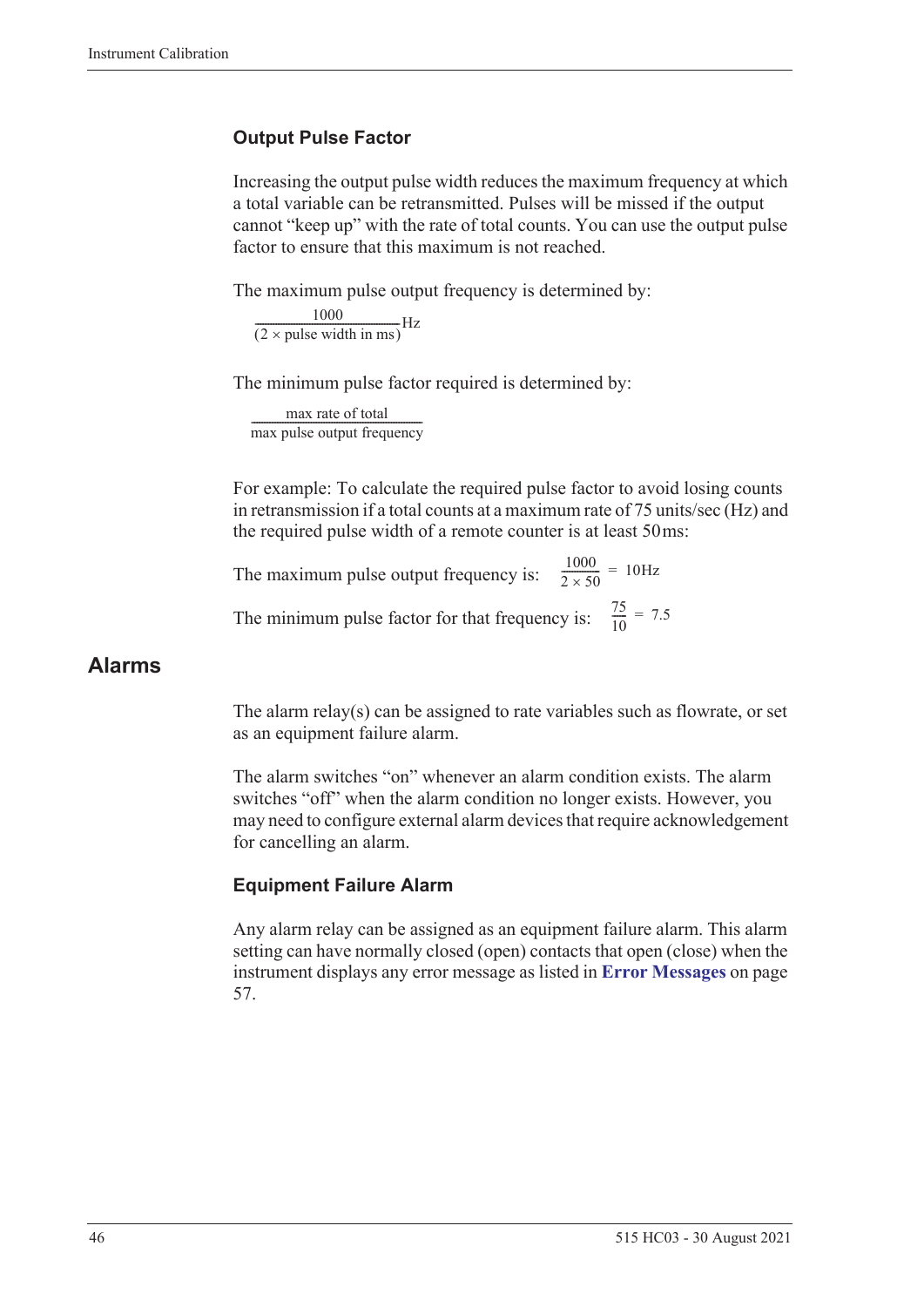| SET)  |       | $\rightarrow$ units params inputs outputs $ALARMS$ comms tm/log setup test end                                                                       |
|-------|-------|------------------------------------------------------------------------------------------------------------------------------------------------------|
| RELAY | HLRMn | Select a rate variable to assign to the alarm relay.                                                                                                 |
|       |       | Note: If the alarm type is set to "equipment alarm", this relay assignment<br>setting is ignored.                                                    |
|       |       | Press $\boxed{\blacktriangle}$ or $\boxed{\blacktriangledown}$ to select the variable that is required as an alarm.                                  |
| TYPE  | HLRMn | The options available for alarm types are as follows:                                                                                                |
|       |       | HI-NO — High Alarm, Normally Open contacts<br>$\bullet$                                                                                              |
|       |       | HI-NC — High Alarm, Normally Closed contacts                                                                                                         |
|       |       | LO-NO — Low Alarm, Normally Open contacts<br>$\bullet$                                                                                               |
|       |       | LO-NC — Low Alarm, Normally Closed contacts                                                                                                          |
|       |       | BD-NO — Band Alarm, Normally Open contacts<br>BD-NC — Band Alarm, Normally Closed contacts<br>٠                                                      |
|       |       | AL-NO — Equipment Alarm, Normally Open contacts                                                                                                      |
|       |       | AL-NC — Equipment Alarm, Normally Closed contacts                                                                                                    |
|       |       | Press $\Box$ or $\nabla$ to select the type of alarm required.                                                                                       |
| POINT | HLRMn | The Alarm Setpoint is available for viewing and editing for any alarm<br>type except 'equipment alarms'.                                             |
|       |       | The Alarm Setpoint is the value (in engineering units of assigned<br>variable) at which the alarm condition occurs and therefore the alarm is<br>on. |
|       |       | Each alarm is completely independent, e.g. a High alarm does NOT need<br>to have a higher setpoint than the a Low alarm.                             |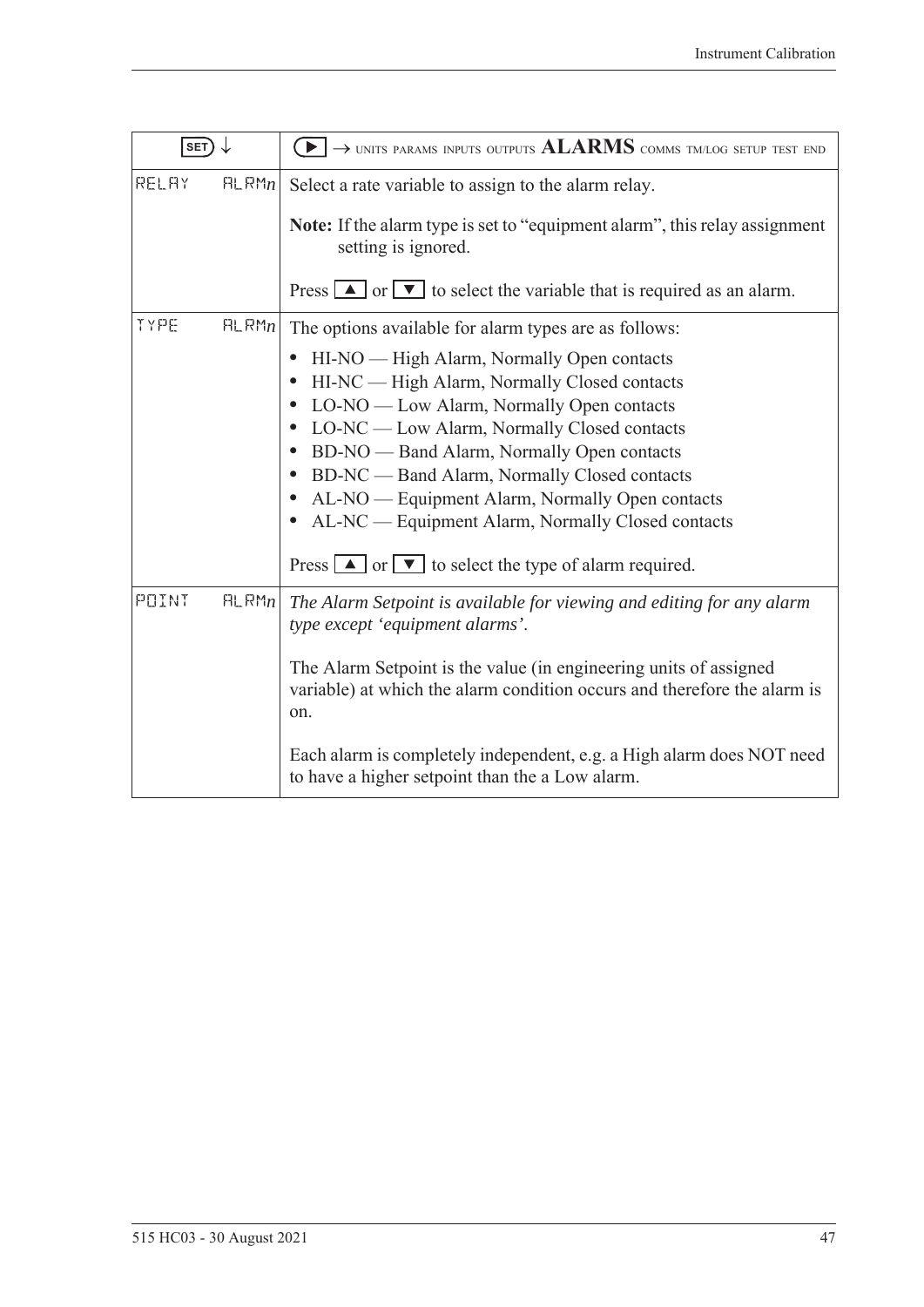| SET                  | $\rightarrow$ units params inputs outputs $ALARNING$ comms tm/log setup test end                                                                                                                                                                                                                                                                                                         |
|----------------------|------------------------------------------------------------------------------------------------------------------------------------------------------------------------------------------------------------------------------------------------------------------------------------------------------------------------------------------------------------------------------------------|
| <b>HY5T</b><br>FLRMn | The Alarm Hysteresis is available for viewing and editing for any alarm<br>type except 'equipment alarms'.                                                                                                                                                                                                                                                                               |
|                      | Alarm hysteresis loops occur when the alarm toggles continuously on and<br>off when the process variable is close to the setpoint.                                                                                                                                                                                                                                                       |
|                      | For a high alarm, the alarm activates when the value of the variable rises<br>above the alarm setpoint and deactivates when the value falls below the<br>alarm setpoint minus the amount of the hysteresis setting (if any).                                                                                                                                                             |
|                      | For a low alarm, the alarm activates when the value of the variable falls<br>below the alarm setpoint and deactivates when the value rises above the<br>alarm setpoint plus the amount of the hysteresis setting (if any).                                                                                                                                                               |
|                      | For a band alarm, the alarm activates whenever the value of the variable<br>is outside the setpoint plus or minus the amount of the hysteresis.                                                                                                                                                                                                                                          |
|                      | For example, with a high alarm setpoint of 200, and a hysteresis setting<br>of zero, a value oscillating between 197 and 202 will cause the alarm to<br>toggle on at 200 and toggle off below 200. However, if the hysteresis is<br>set to 5, the value of the variable must fall below 195 to cancel the alarm.<br>The alarm will reactivate only when the value again rises above 200. |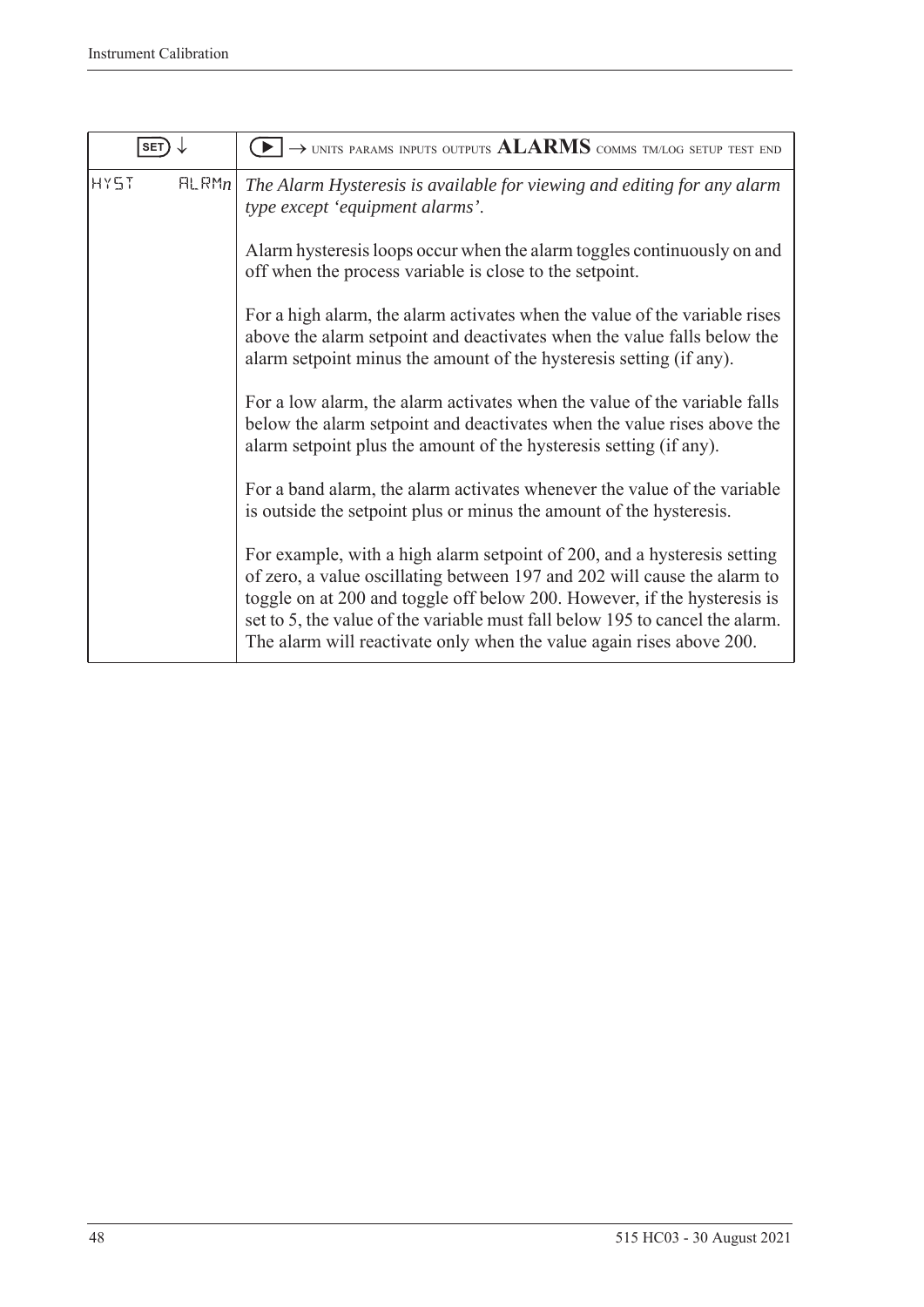### **Communications**

The instrument has the following communication ports:

- **• COM-1 RS-232 Port** A 9-pin female connector on the rear panel of the instrument.
- **• COM-2 RS-485 or Ethernet Port** (optional) Terminals or socket on the rear panel. Ethernet connection requires COM-2 setting to be: RTU (Modbus), 19200 Baud rate, even parity and 1 stop bit.
- **• COM-3 Port** A special communications port that is only applicable to some applications.

| SET)        |           | $\textcolor{blue}{\blacktriangleright} \rightarrow$ units params inputs outputs alarms $\textcolor{blue}{\mathbf{COMMS}}$ tmlog setup test end                                                                                                    |
|-------------|-----------|---------------------------------------------------------------------------------------------------------------------------------------------------------------------------------------------------------------------------------------------------|
| PROTOC      | $CDM - n$ | The Communications Protocols can be assigned to the communication<br>ports as follows (a protocol cannot be assigned to more than one port at<br>a time):                                                                                         |
|             |           | <b>ASCII</b><br>- Simple ASCII<br>- Modbus RTU<br><b>RTU</b>                                                                                                                                                                                      |
|             |           | <b>PRN</b><br>- Printer Protocol                                                                                                                                                                                                                  |
|             |           | <b>NONE</b><br>- If a port is not being used, set the protocol to NONE.                                                                                                                                                                           |
|             |           | Printer Protocol (PRN) is only available if the option with Real Time<br>Clock is installed.                                                                                                                                                      |
|             |           | For the selected port, press $\Box$ or $\Box$ to select the desired protocol.                                                                                                                                                                     |
| <b>BRUD</b> | $CDM - n$ | The Baud setting is the speed of the communication port in data bits per<br>second.                                                                                                                                                               |
|             |           | The baud rate of the instrument must match the baud rate of the<br>communication device that the instrument is connected to.                                                                                                                      |
|             |           | Use $\blacksquare$ or $\blacksquare$ to select 2400, 4800, 9600 or 19200 baud.                                                                                                                                                                    |
| PARITY      | $CDM - n$ | The Parity bit helps to detect data corruption that might occur during<br>transmission.                                                                                                                                                           |
|             |           | The parity bit setting of the instrument must match the parity bit setting<br>of the communication device that the instrument is connected to.                                                                                                    |
|             |           | Press $\Box$ or $\nabla$ to select EVEN, ODD, or NONE.                                                                                                                                                                                            |
| $5 - 3115$  | $CDM - n$ | The Stop bit indicates the end of a transmission. Stop bits can be 1 or 2<br>bit periods in length. The stop bit setting of the instrument must match<br>the stop bit setting of the communication device that the instrument is<br>connected to. |
|             |           | Press $\boxed{\blacktriangle}$ or $\boxed{\blacktriangledown}$ to select 1 or 2 stop bits.                                                                                                                                                        |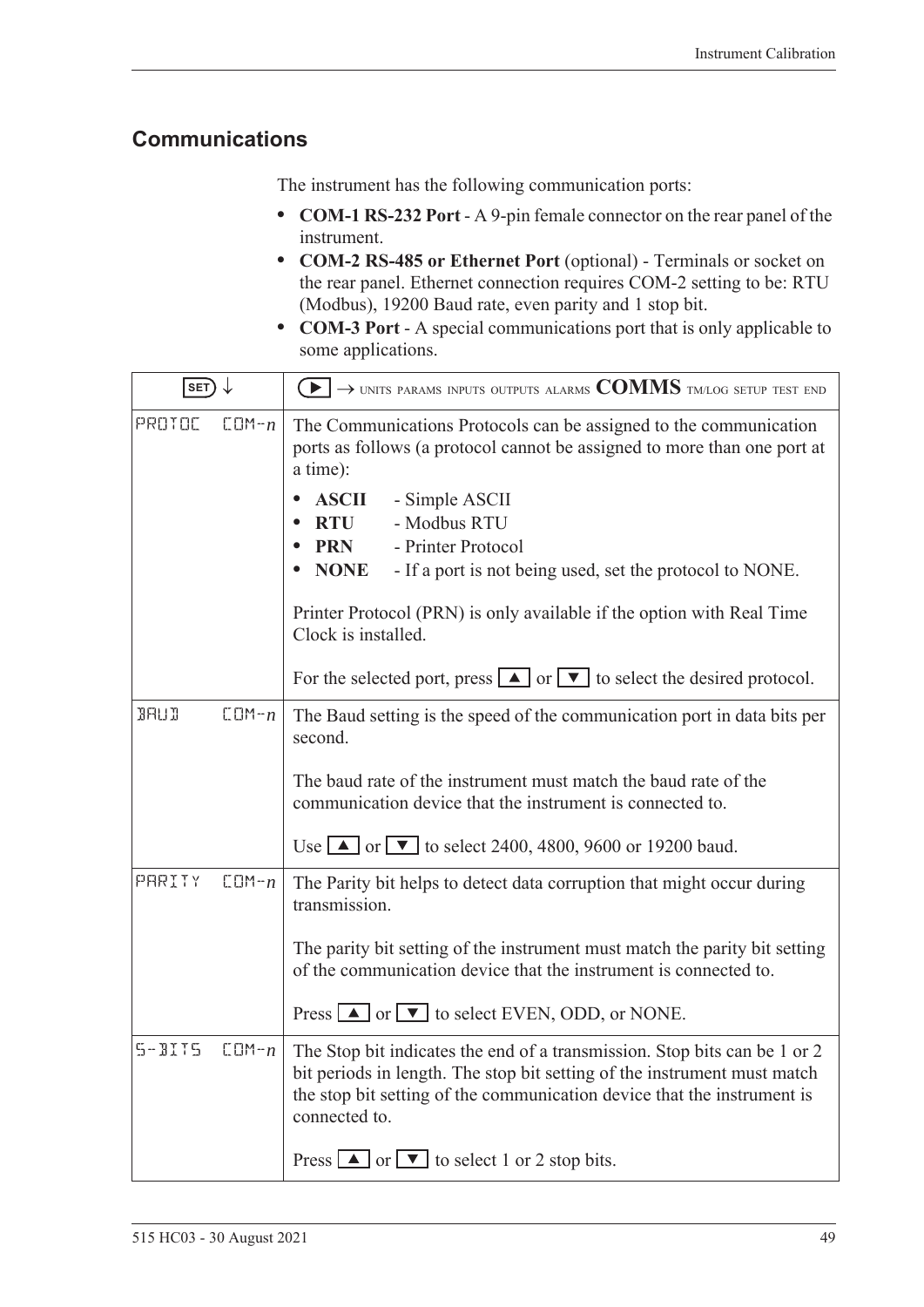| SET)         |             | $\rightarrow$ units params inputs outputs alarms $\text{COMMS}$ tm/log setup test end                                                                                                                |
|--------------|-------------|------------------------------------------------------------------------------------------------------------------------------------------------------------------------------------------------------|
| RTU          | <b>IRTR</b> | The Modbus RTU data format for the 2-register (4-byte) values can be<br>set as either floating point or long integer values.                                                                         |
|              |             | Use $\Box$ or $\nabla$ to select FLOAT or INTEGER.                                                                                                                                                   |
| RTU          | AIIR        | The Modbus RTU protocol address must be in the range of 1 to 247.<br>When multiple instruments (slaves) are connected to one communication<br>device (master), each assigned address must be unique. |
|              |             | <b>Note:</b> The master device uses the RTU address $0$ (zero) for broadcasting<br>to all connected slave units.                                                                                     |
| <b>RSCII</b> | <b>ATTR</b> | The ASCII protocol address identifies each communicating device.                                                                                                                                     |
|              |             | The address must be in the range of 1 to 255. When multiple instruments<br>(slaves) are connected to one computer (master), each assigned address<br>must be unique.                                 |
| FLASH        | PORT        | The Flash Driver Port assignment defines the communication port for<br>downloading software into the instrument.                                                                                     |
|              |             | The default setting of this assignment is the RS-232 port. The Ethernet<br>port, if fitted, can not be used as the Flash port.                                                                       |
|              |             | Press $\Box$ or $\nabla$ to select RS-232 (COM-1), RS-485 (COM-2) or<br>NONE.                                                                                                                        |

### **Time Settings and Data Logging**

#### **Instrument Clock**

**Note:** The real-time clock is part of the advanced option package.

The instrument has a real-time clock for recording logged events. The clock displays the time and the date. The date format can be set to European format (day/month/year) or American format (month/day/year). The time clock uses the 24-hour format.

The clock will continue to operate for up to 5 years (typically) on the internal battery if there is no power connected to the instrument. Therefore, after an interruption to the power supply, the instrument recommences normal operation although there will be no data recorded during the period without a power supply.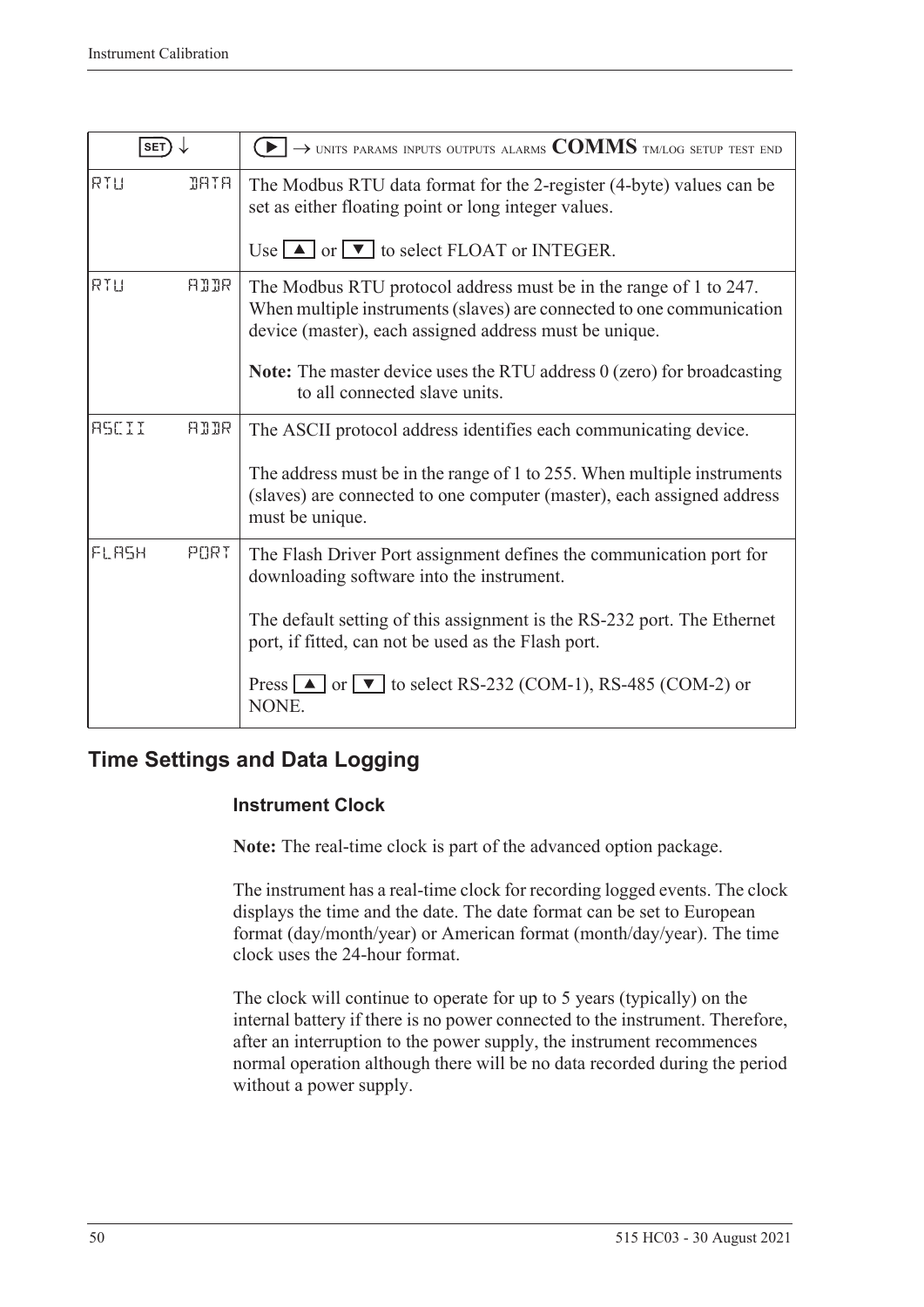**Note:** If there is an interruption to the power supply and the battery has failed, the instrument displays an error message when the power supply is restored. In this case, you should set the current time and date so that the instrument continues to log data at the correct times.

#### **Data Logging**

The instrument will log the main-menu variables if real-time clock option is installed. The logs are at fixed intervals of hours, days, weeks, months and years. The instrument can store a total of 1530 log entries which are distributed over the log intervals as follows:

- 800 hourly logs
- 400 daily logs
- **•** 200 weekly logs
- 100 monthly logs
- **•** 30 yearly logs

If the number of log entries exceeds the programmed number for a particular time interval, the oldest log entry is overwritten by the newest one for that time interval.

Also note that the totals are saved as accumulated totals.

The log parameters (below) also determine the number of records to be included in a report printout if the printing option is used.

| <b>SET</b>   |           | $\rightarrow$ units params inputs outputs alarms comms $TM/LOG$ setup test end                                                                                                          |
|--------------|-----------|-----------------------------------------------------------------------------------------------------------------------------------------------------------------------------------------|
| <b>IRTE</b>  | FORM      | Clock Date Format                                                                                                                                                                       |
|              |           | The European date format is: dd/mm/yyyy or (Day-Month).                                                                                                                                 |
|              |           | The American date format is: mm/dd/yyyy or (Month-Day).                                                                                                                                 |
|              |           | Press $\boxed{\blacktriangle}$ or $\boxed{\blacktriangledown}$ to select DAY-M or M-DAY                                                                                                 |
| <b>CLOCK</b> | YEAR      | The Clock Year defines the current year for the real-time clock.                                                                                                                        |
| <b>CLOCK</b> | $M - JHY$ | The Clock M-DAY setting defines the current month and date for the<br>real-time clock. This parameter is programmed in Month-Day format for<br>both European and American date formats. |
| <b>CLOCK</b> | H-MIN     | The Clock H-MIN setting is the current time in hours and minutes for the<br>real-time clock.                                                                                            |
| HOUR         | LOGS.     | Set the number of Hourly Logs to appear on the printed log report.                                                                                                                      |
|              |           | The hourly log entry occurs at 00 minutes each hour.                                                                                                                                    |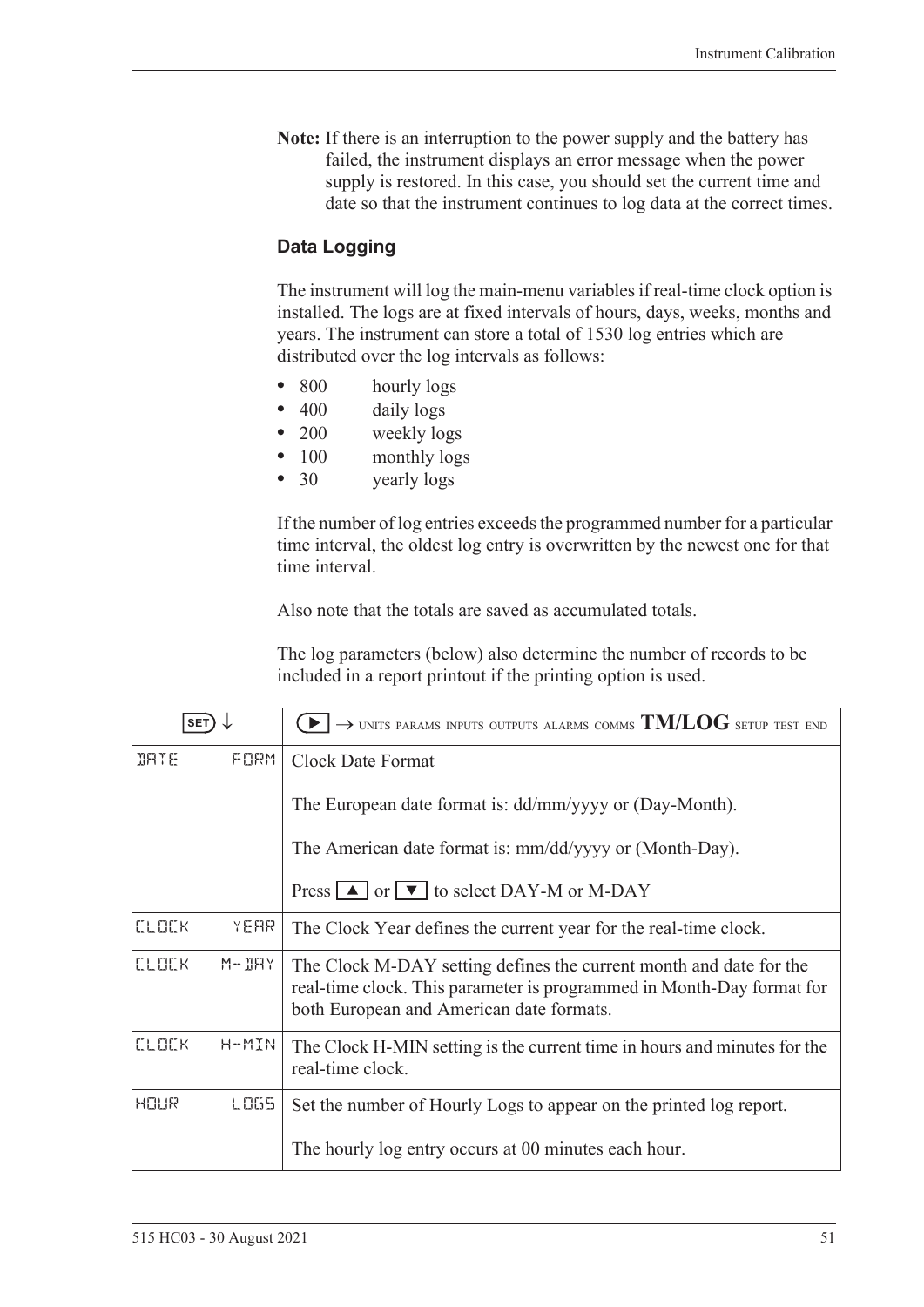| SET)         |             | $\rightarrow$ units params inputs outputs alarms comms $TM/LOG$ setup test end                                                                                                                                                                                                                              |
|--------------|-------------|-------------------------------------------------------------------------------------------------------------------------------------------------------------------------------------------------------------------------------------------------------------------------------------------------------------|
| <b>IRY</b>   | LOG5        | Set the number of Daily Logs to appear on the printed log report.                                                                                                                                                                                                                                           |
|              |             | The daily log entry occurs at 00 hours and 00 minutes each day.                                                                                                                                                                                                                                             |
| MEEK         | <b>LOGS</b> | Set the number of Weekly Logs to appear on the printed log report.                                                                                                                                                                                                                                          |
|              |             | The weekly log entry occurs at 00 hours and 00 minutes each Monday.                                                                                                                                                                                                                                         |
| <b>MONTH</b> | LO65        | Set the number of Monthly Logs to appear on the printed log report.                                                                                                                                                                                                                                         |
|              |             | The monthly log entry occurs at 00 hours and 00 minutes on the first day<br>of the month.                                                                                                                                                                                                                   |
| YEAR         | LO65        | Set the number of Yearly Logs to appear on the printed log report.                                                                                                                                                                                                                                          |
|              |             | The yearly log entry occurs at 00 hours and 00 minutes on the first day of<br>the year.                                                                                                                                                                                                                     |
| RESET        | <b>LOGS</b> | Reset the logged data. You may need to reset (clear) the logged data if<br>you change the time/log settings.                                                                                                                                                                                                |
|              |             | Press $\Box$ or $\nabla$ to select YES, then press the <b>SET</b> ) key. The instrument<br>makes three beeps to confirm the reset command.                                                                                                                                                                  |
| REPORT       | TYPE        | The Printer Protocol Report Type determines the nature of the printout<br>from the REPORT PRINT - HOLD.SET prompt in the main menu. The<br>following report types available in this instrument are:                                                                                                         |
|              |             | <b>REP-01</b><br><b>Hourly Logs Report</b><br>Daily Logs Report<br><b>REP-02</b><br>Weekly Logs Report<br><b>REP-03</b><br>$REP-04$<br>Monthly Logs Report<br><b>REP-05</b><br><b>Yearly Logs Report</b><br><b>REP-06</b><br>Previous Day's 24 Hour Report (0Hr - 23Hr, minimum<br>48 hourly logs required) |
|              |             | Press $\boxed{\blacktriangle}$ or $\boxed{\blacktriangledown}$ to select Report Type.                                                                                                                                                                                                                       |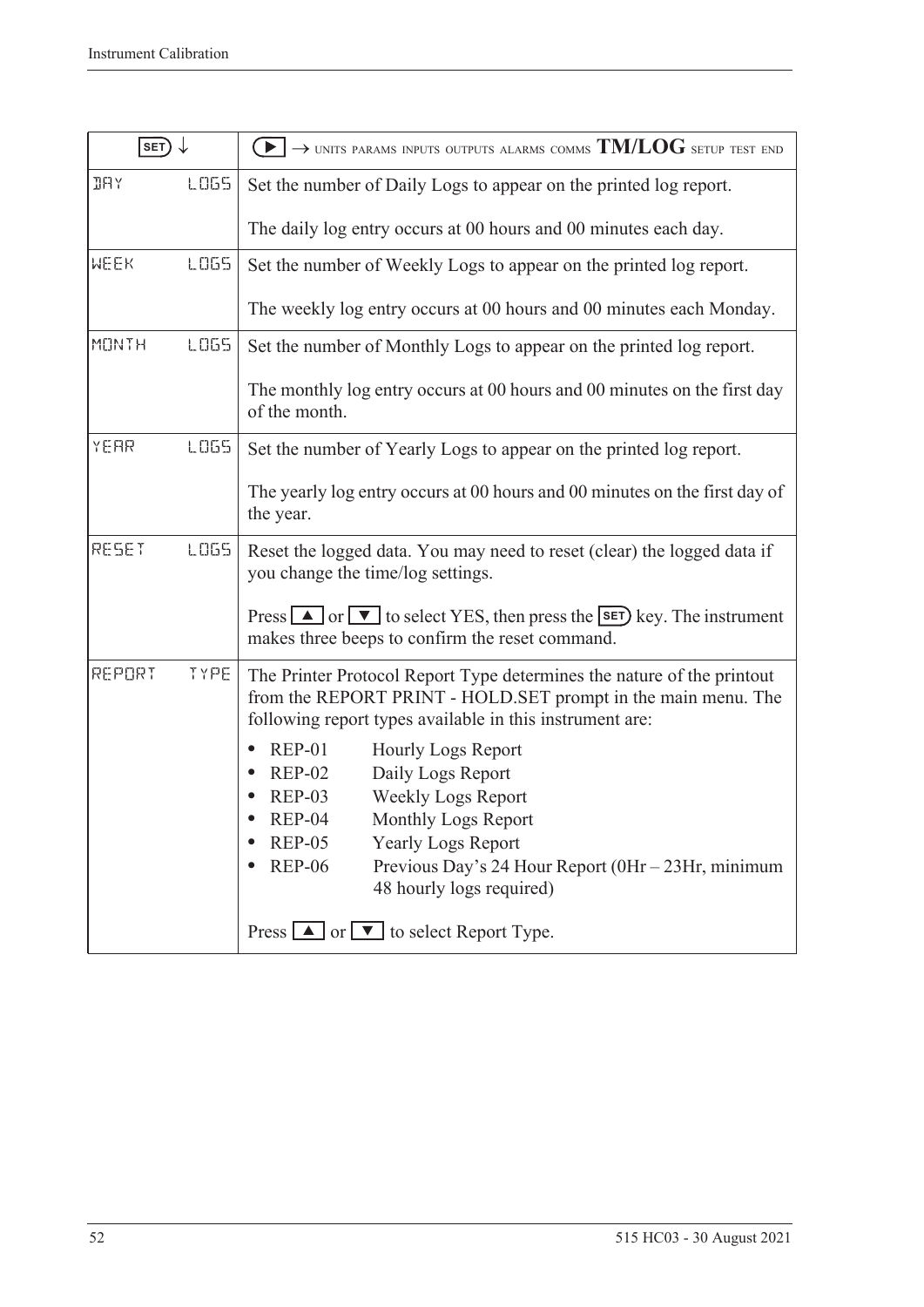| <b>SET</b> |                   | $\rightarrow$ units params inputs outputs alarms comms $\mathrm{TM/LOG}$ setup test end                                                                            |
|------------|-------------------|--------------------------------------------------------------------------------------------------------------------------------------------------------------------|
| PRN        | TYPE <sup>1</sup> | The Printer Protocol Printer Type allows the nature of the printer being<br>used to be specified. The following printer types available in this<br>instrument are: |
|            |                   | <b>PRN-01</b><br>Generic computer printer                                                                                                                          |
|            |                   | <b>PRN-02</b><br>Generic roll printer (prints first line first)                                                                                                    |
|            |                   | Slip printer TM295<br><b>PRN-03</b><br>$\bullet$                                                                                                                   |
|            |                   | <b>PRN-04</b><br>Label (roll) printer - Citizen CMP30L<br>٠                                                                                                        |
|            |                   | Press $\boxed{\blacktriangle}$ or $\boxed{\blacktriangledown}$ to select Printer Type.                                                                             |
| PRINT      | <b>REEUM</b>      | Select whether the accumulated totals are printed in addition to the non-<br>accumulated totals for printer protocol.                                              |

## <span id="page-62-0"></span>**General Setup Parameters**

| <b>SET</b>            | $\rightarrow$ units params inputs outputs alarms comms tm/log SETUP test end                                                                                 |
|-----------------------|--------------------------------------------------------------------------------------------------------------------------------------------------------------|
| DEFAULT TOTAL         | The instrument displays the default Total when the user presses the<br>TOTAL key.                                                                            |
|                       | If the display time out is enabled, the instrument displays the default Total<br>when there is no user action for the period of the display time out period. |
|                       | Press $\Box$ or $\Box$ to select the default total display.                                                                                                  |
| <b>SUPPLY</b><br>VOLT | The instrument provides a power-limited supply for external transducers.                                                                                     |
|                       | Press $\boxed{\blacktriangle}$ or $\boxed{\blacktriangledown}$ to set the transducer supply voltage between 8 and 24<br>volts DC as required.                |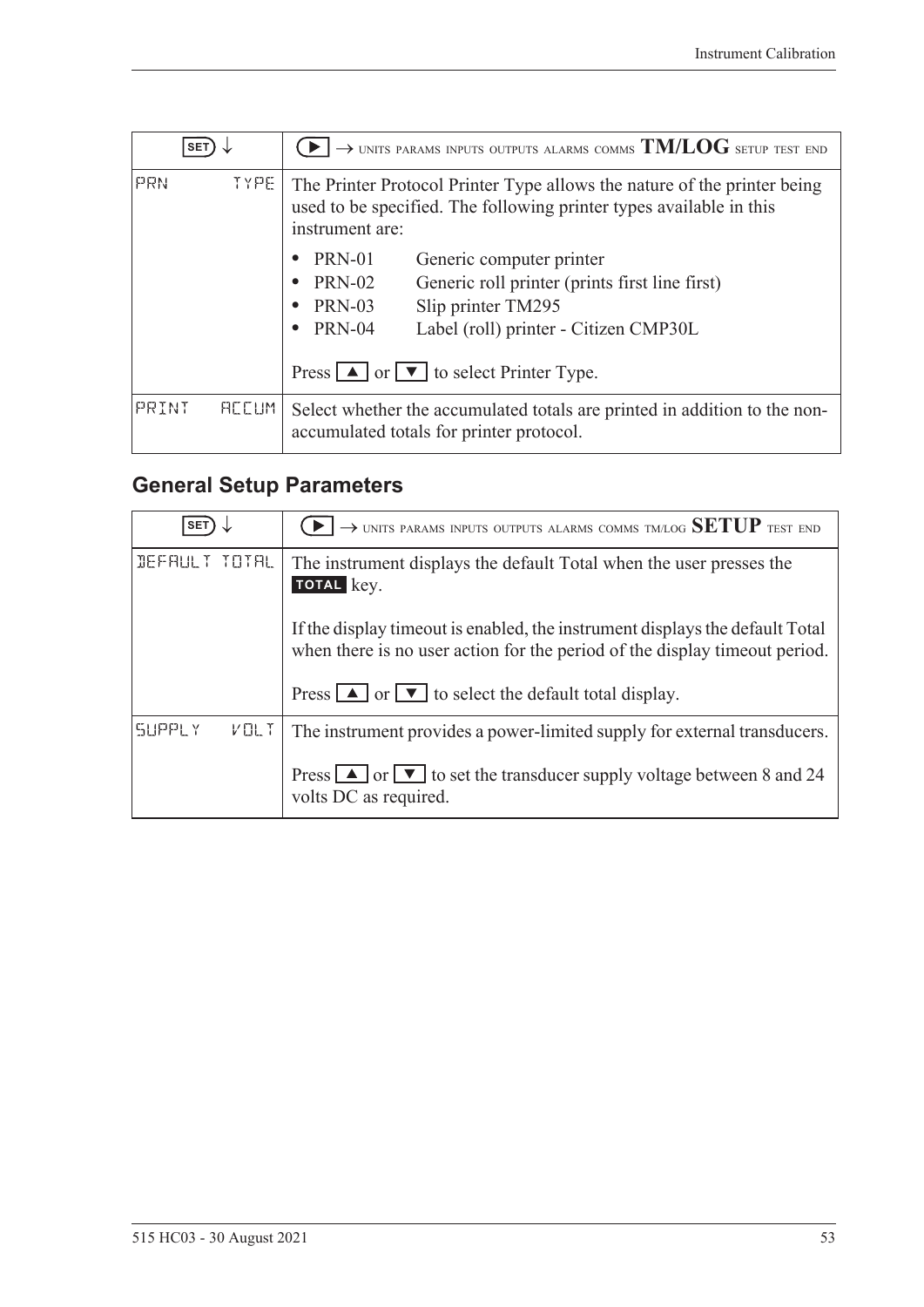| SET)                    | $\rightarrow$ units params inputs outputs alarms comms tmlog $\operatorname{SETUP}$ test end                                                                                         |
|-------------------------|--------------------------------------------------------------------------------------------------------------------------------------------------------------------------------------|
| $T - 11T$<br>MODE       | If the Display Timeout mode is enabled, and there is no user activity for<br>the defined timeout period, the display panel returns to the default<br>display.                        |
|                         | This function is useful for the following reasons:                                                                                                                                   |
|                         | to return the display to a preferred variable after the user has finished<br>$\bullet$<br>reading other information,                                                                 |
|                         | to cancel the calibration mode and return to the default display if the<br>user does not exit from the calibration mode for any reason.                                              |
|                         | Press $\Box$ or $\nabla$ to select the display timeout function as follows:                                                                                                          |
|                         | <b>DISABLE</b> - Timeout is completely disabled.<br>$\bullet$<br><b>EN DISP</b> - Timeout is enabled during Normal mode and Calibration<br>$\bullet$<br>View mode.                   |
|                         | <b>EN EDIT</b> - Timeout is enabled during Calibration Set mode.<br>$\bullet$<br><b>EN ALL</b> - Timeout is enabled for all modes.                                                   |
| $T - 11T$<br><b>SEC</b> | The Display Timeout period defines the delay for the Display Timeout<br>mode if it is enabled.                                                                                       |
|                         | The display timeout period can be from 5 to 99 seconds.                                                                                                                              |
| RESET<br>MODE           | The Totals Reset mode can be configured to reset the non-accumulated<br>totals to zero.                                                                                              |
|                         | Press $\boxed{\blacktriangle}$ or $\boxed{\blacktriangledown}$ to select the reset mode as follows:                                                                                  |
|                         | <b>NONE</b> - The user cannot reset the non-accumulated totals.<br><b>INSTANT</b> - When the user presses the <b>RESET</b> key, the instrument<br>resets all non-accumulated totals. |
|                         | <b>DELAYED</b> - When the user presses the <b>RESET</b> key and holds it for<br>two seconds, the instrument resets all non-accumulated totals.                                       |
| RESET<br><b>REEUM</b>   | The Reset Accumulated Totals function clears all of the accumulated<br>totals and the non-accumulated totals.                                                                        |
|                         | Press $\Box$ or $\nabla$ to select YES, then press the <b>SET</b> ) key. The instrument<br>makes three beeps to confirm the reset command.                                           |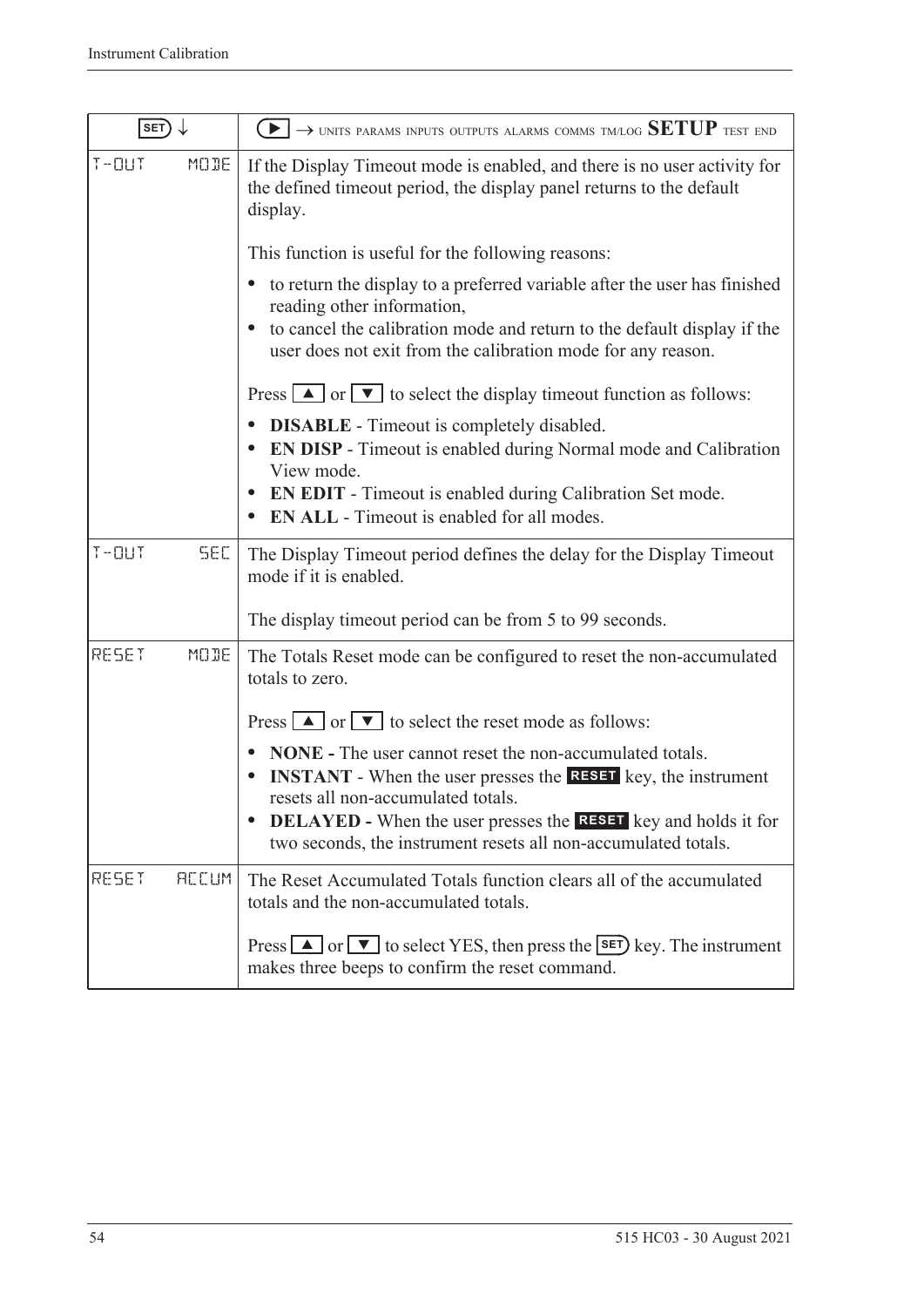| <b>SET</b>   |             | $\rightarrow$ units params inputs outputs alarms comms tm/log SETUP test end                                                                                                                                                                                                                                                                               |
|--------------|-------------|------------------------------------------------------------------------------------------------------------------------------------------------------------------------------------------------------------------------------------------------------------------------------------------------------------------------------------------------------------|
| DISPL        | <b>TRGS</b> | The Display Tags option determines whether the instrument displays the<br>default display tags or the user-defined tags. The display tag setting also<br>defines whether the instrument displays the default error and warning<br>messages, or the user-defined messages.<br><b>Note:</b> The user-defined tags can be entered into the instrument only by |
|              |             | the manufacturer or the distributor.                                                                                                                                                                                                                                                                                                                       |
|              |             | Press $\Box$ or $\nabla$ to select the Display Tags option as follows:                                                                                                                                                                                                                                                                                     |
|              |             | <b>DEFAULT</b> - the instrument displays the default (English) tags<br><b>USER</b> - the instrument displays the user-defined tags.                                                                                                                                                                                                                        |
| BACK-L T-OUT |             | If the backlight timeout is enabled, and there is no user activity (any keys<br>pressed) for a period of 10 seconds, the display backlight switches off to<br>save power. The backlight switches on when a key is pressed. Select the<br>backlight timeout mode as required.                                                                               |
|              |             | Press $\Box$ or $\Box$ to select ENABLE or DISABLE.                                                                                                                                                                                                                                                                                                        |
| RATES        | ηp          | This parameter sets the maximum number of decimal places for<br>displaying or printing main menu rates.                                                                                                                                                                                                                                                    |
| TOTALS       | ηp          | This parameter sets the maximum number of decimal places for<br>displaying or printing main menu totals.                                                                                                                                                                                                                                                   |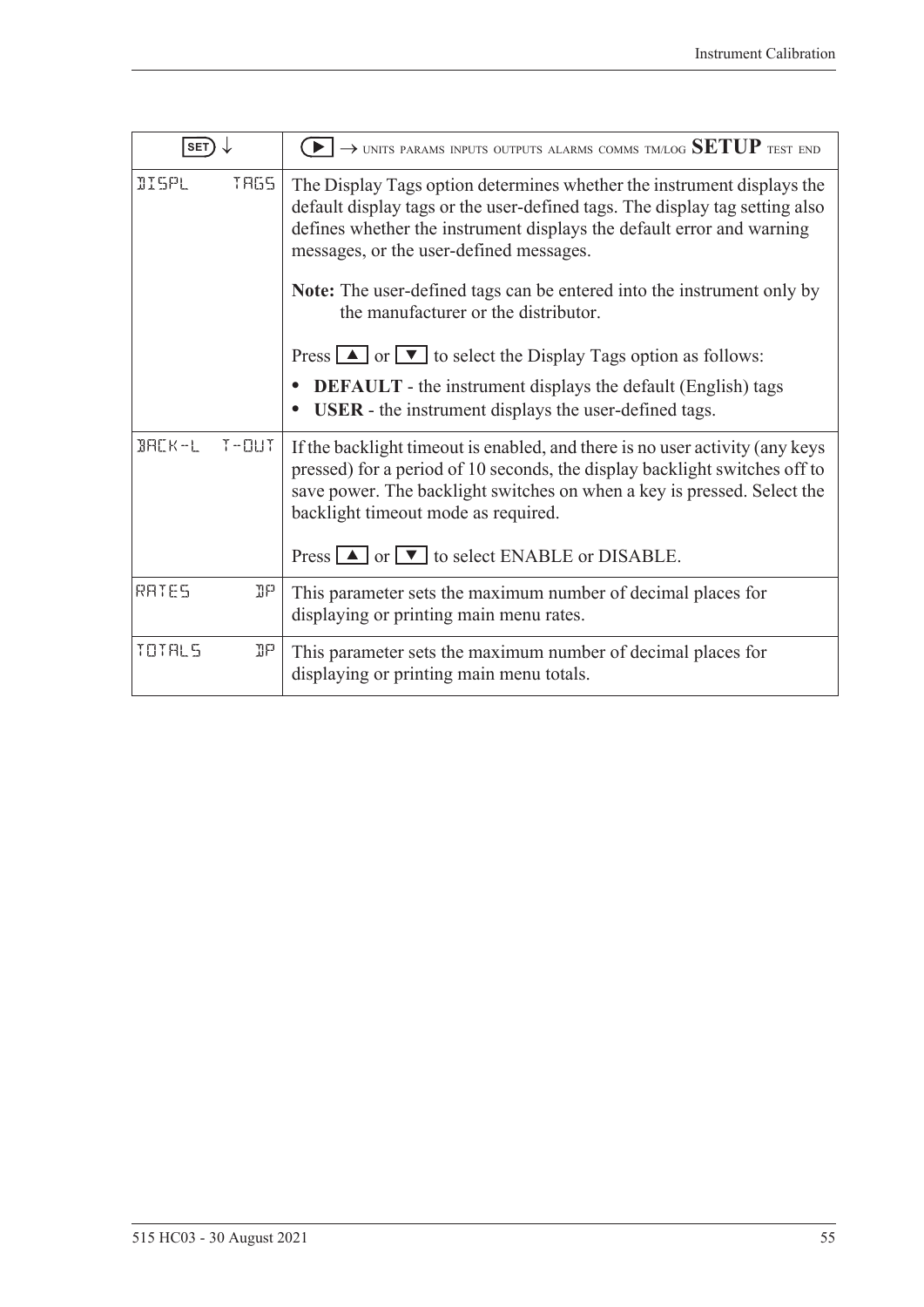### **Test Menu**

The Test menu enables you to view the inputs and outputs to and from the instrument.

In Calibration Set mode, (by entering the system password) you can control the outputs and the alarms as described in the table below.

| $\overline{\text{SET}}$  |              | $\blacktriangleright$ $\rightarrow$ units params inputs outputs alarms comms tm/log setup TEST end                                                                                                                                                                      |
|--------------------------|--------------|-------------------------------------------------------------------------------------------------------------------------------------------------------------------------------------------------------------------------------------------------------------------------|
| $\text{HIMP}_n$          | units        | The units are displayed according to the calibration setup for the analog<br>input. If unused or set to Default the input is 4-20mA and displayed in<br>mA.                                                                                                             |
| $L$ INP $n$              | <b>STRTE</b> | You can view the state of the logic inputs. If the input is an open contact<br>or inactive it will display HI. If the input is a closed contact or active it<br>will display LO.                                                                                        |
| QUTn                     | STRTE        | You can control the state of the outputs. Press the $\Box$ or $\nabla$ keys to set<br>the output state as follows:                                                                                                                                                      |
|                          |              | <b>PROCESS</b> - the output depends on the current values of the inputs<br>and the calculations that the instrument performs.                                                                                                                                           |
|                          |              | For a pulse output, such as a total, the output produces a pulse train as<br>follows:                                                                                                                                                                                   |
|                          |              | ON - a pulse train with a pulse width as set in the Outputs menu.<br><b>OFF</b> - no output.                                                                                                                                                                            |
|                          |              | For a 4-20 mA output, such as a rate, the output is as follows:                                                                                                                                                                                                         |
|                          |              | $HI$ - the output is set to $20mA$ .                                                                                                                                                                                                                                    |
|                          |              | $LO$ - the output is set to 4mA.                                                                                                                                                                                                                                        |
| HLRMn<br>or<br>$REL - n$ | <b>STRTE</b> | You can control the state of the relays (alarms). Press the $\boxed{\triangle}$ or $\boxed{\triangledown}$<br>keys to set the selected relay as follows:                                                                                                                |
|                          |              | <b>PROCESS</b> - the relay operates according to the current values of the<br>inputs and the relay settings as programmed.<br><b>OPEN</b> - the relay output contacts are set to "open".<br>$\bullet$<br><b>CLOSED</b> - the relay output contacts are set to "closed". |
| <b>SUPPLY</b>            | V            | You can display the actual DC output supply voltage, which may help<br>with troubleshooting.                                                                                                                                                                            |
|                          |              | If the actual supply voltage is lower than the preset value (refer to<br>General Setup Parameters on page 53) it may indicate that the output is<br>overloaded.                                                                                                         |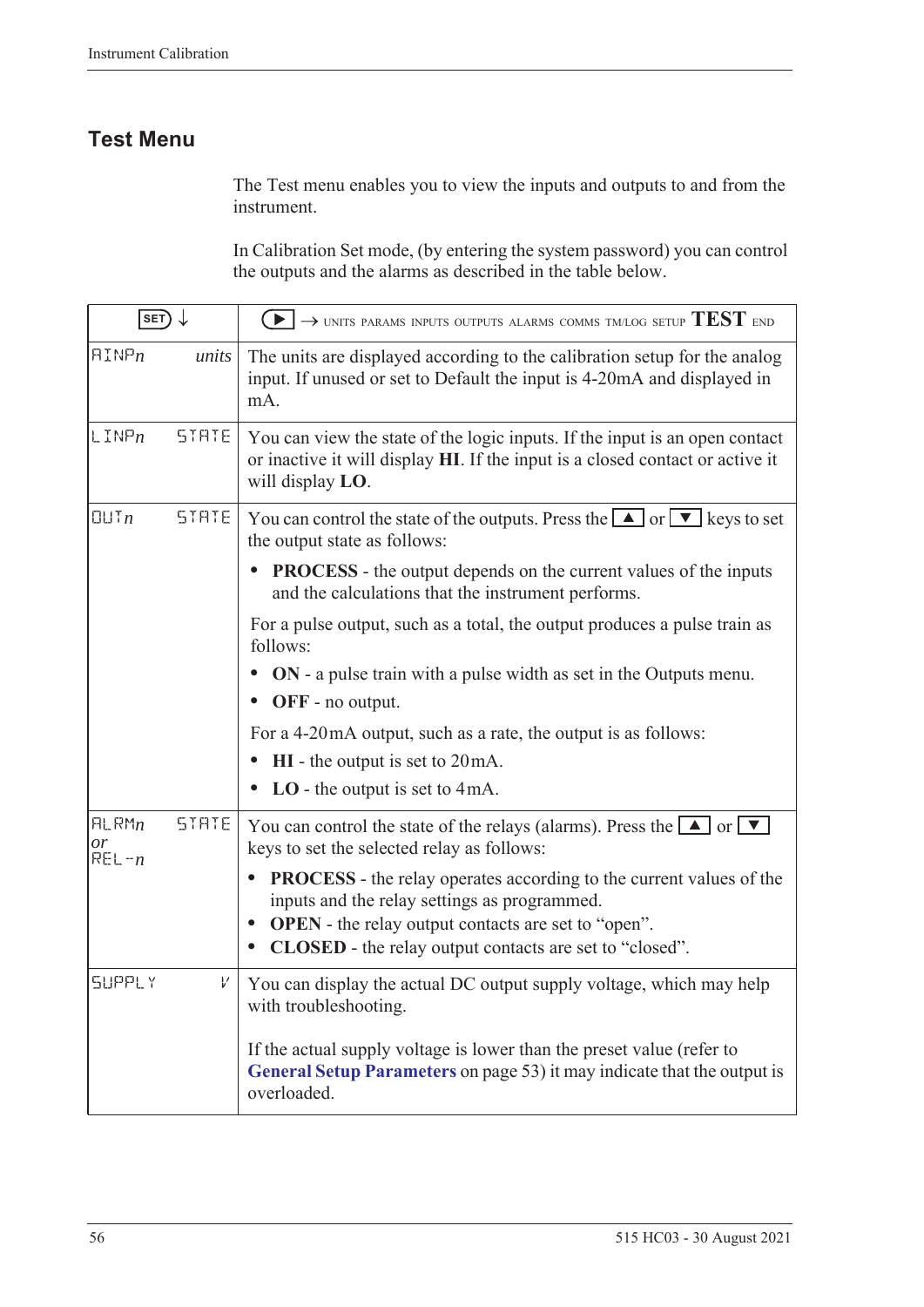## **System Messages**

The instrument displays messages for defined events and fault conditions.

The manufacturer or distributor can enter user-defined text for the messages. This user-defined text is displayed, instead of the default (English) messages, when the Display Tags option in the Setup menu is set to USER.

### <span id="page-66-0"></span>**Error Messages**

#### **Failure of Analog Input Sensor**

If there is a failure of an analog input sensor for a process parameter such as temperature or pressure etc, the instrument sets the value of that parameter to 0 and displays the relevant error message. The input sensor and connections need to be inspected and may require replacement.

The instrument also sets the results of calculations that depend on the failed input(s) to 0. For example, if the temperature sensor fails, the instrument displays a temperature reading of 0 and the calculated energy flow as 0.

#### **Default Value on Exception**

If Default Value On Exception has been enabled in the INPUTS section of calibration, the default value will automatically be used so that all calculations can continue. The error message will still continue to scroll across the display until the fault is corrected at which point the calculations will revert to using the live input.

#### **Override Error Condition**

While a fault is being rectified on an analog input for a process parameter, an operator with calibration access can set the Analog Input Signal Type to DEFAULT and the Analog Input Default Point to a typical process value. If there are no other faults, the instrument continues to operate by using the default value.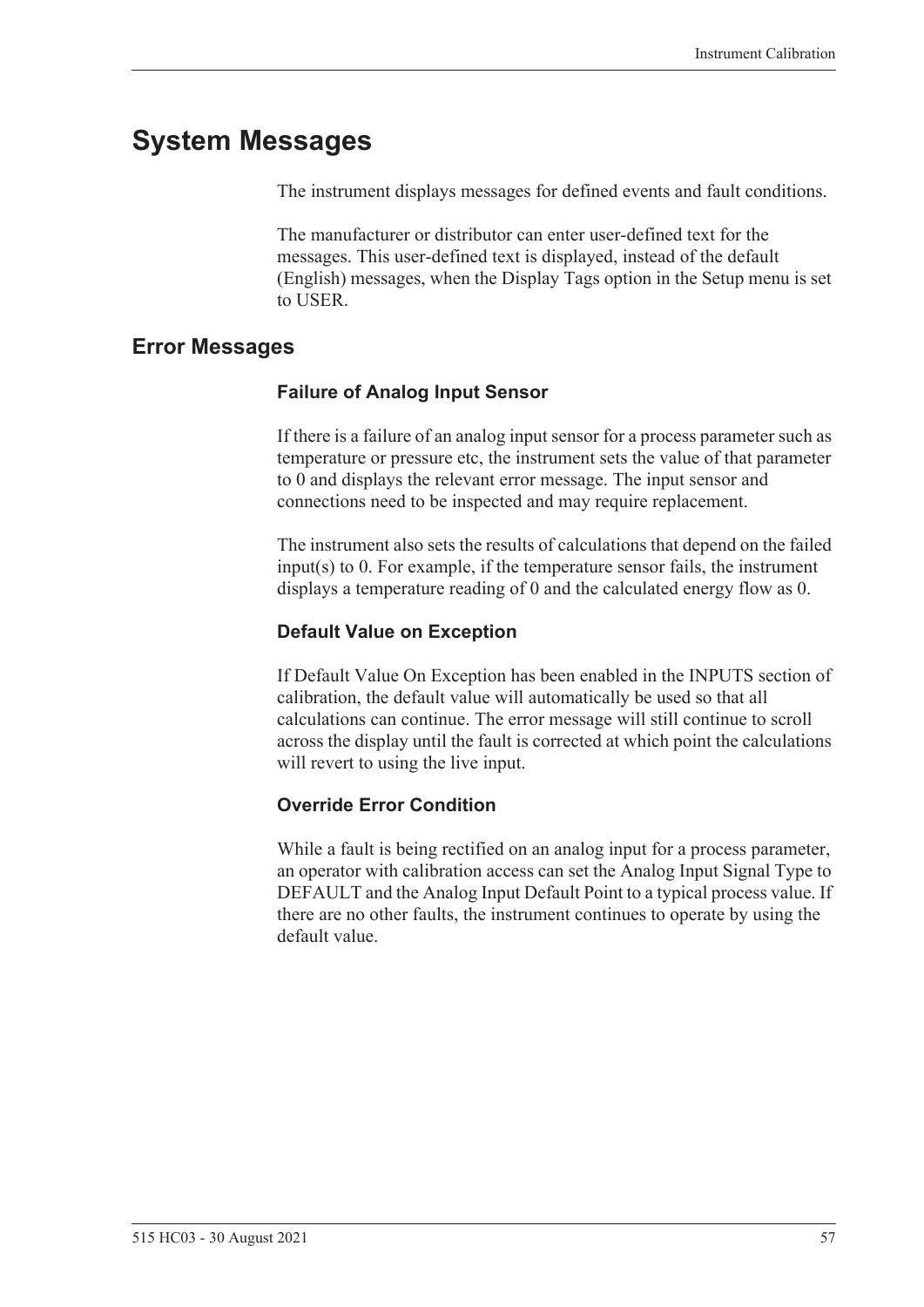| <b>Error</b><br><b>Messages</b>               | <b>Status</b><br>Code | <b>Description</b>                                                                                                                                                                                                                                 |
|-----------------------------------------------|-----------------------|----------------------------------------------------------------------------------------------------------------------------------------------------------------------------------------------------------------------------------------------------|
| <b>CPU</b> Card<br>Failure                    | 20                    | There are failed components on the CPU card and technical support<br>is required.                                                                                                                                                                  |
| Power Supply<br>is Low                        | 21                    | The input and/or output power supply voltage is too low, ensure<br>that:<br>(a) input power supply voltage is within the specified range<br>(b) output power supply is not overloaded.                                                             |
| New/Failed<br>Battery - Set<br>Time           | 22                    | The real-time clock has lost the correct time because the battery has<br>failed, or there is a new battery. Set the current time and date (in the<br>TM/LOG menu) to clear the error message and to continue data<br>logging at the correct times. |
|                                               |                       | Note: The instrument can continue operating with a failed battery,<br>but the correct time will be lost if there are interruptions to<br>the power supply.                                                                                         |
| Temperature<br>Sensor 1<br>Failure            | 01                    | The temperature sensor on analog input 1 has failed. To deactivate<br>the error, the Analog Input Signal Type can be set to DEFAULT to<br>use a programmed default value instead of the sensor signal.                                             |
| Temperature<br>Sensor <sub>2</sub><br>Failure | 02                    | The temperature sensor on analog input 2 has failed. To deactivate<br>the error, the Analog Input Signal Type can be set to DEFAULT to<br>use a programmed default value instead of the sensor signal.                                             |
| Lo Range<br>Flow Input<br>Failure             | 03                    | The low range flow transmitter (analog input 3) has failed.                                                                                                                                                                                        |
| Hi Range Flow<br><b>Input Failure</b>         | 04                    | The high range flow transmitter (analog input 4) has failed.                                                                                                                                                                                       |
| Invalid<br>Calibration<br>Parameter           | 05                    | The calibration parameter is outside the allowed range.<br>Temperature and pressure (specified in the Parameters menu)<br>should be programmed within IAPWS-97 limits.                                                                             |
| Temperature is<br>Out of Range                | 10                    | The feed and/or return temperature inputs are outside of the allowed<br>calculation range.                                                                                                                                                         |

The system displays error messages as described in the following table: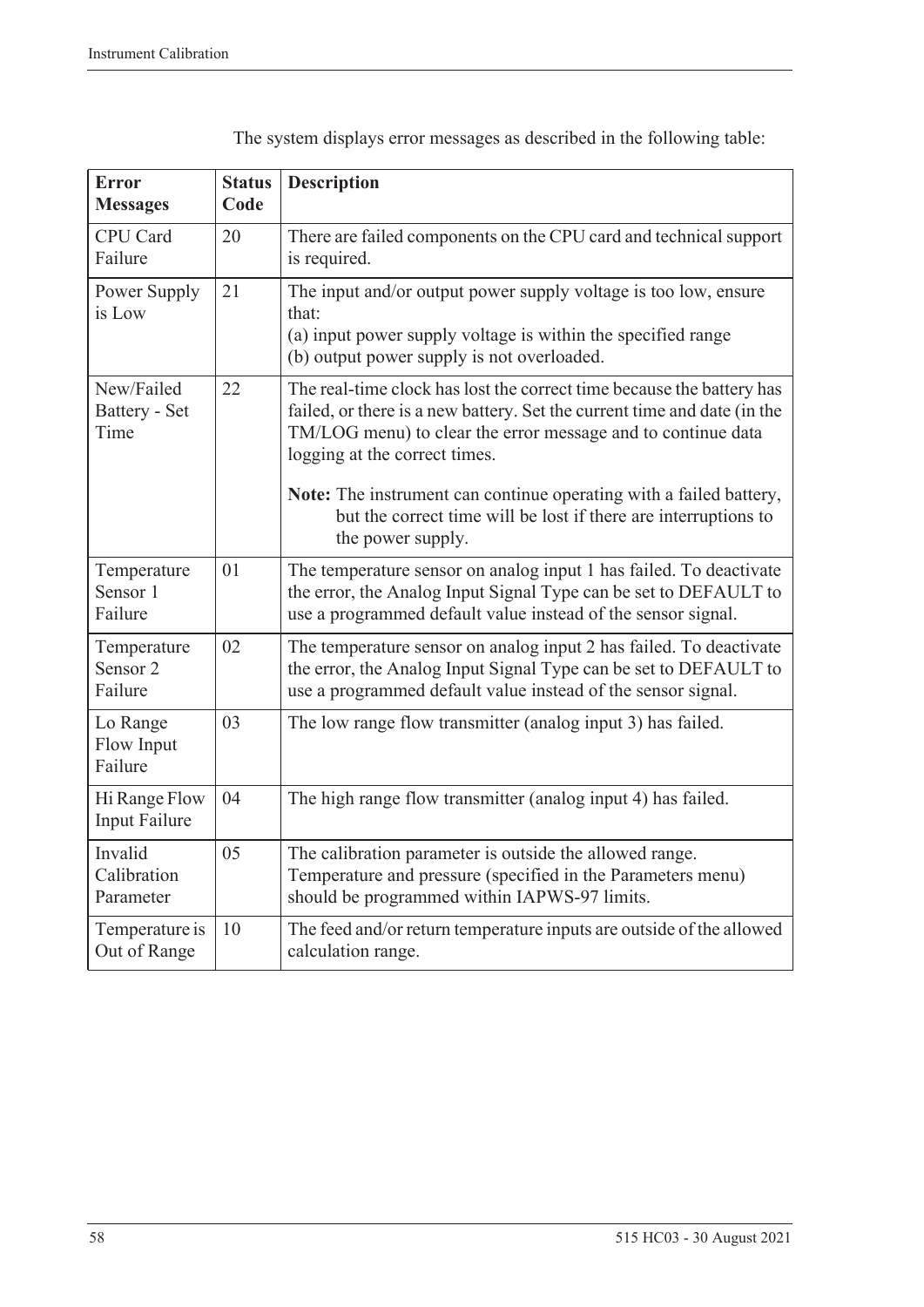## **Warning Messages**

| <b>Warning Messages</b>           | <b>Description</b>                                                                                                                                                         |
|-----------------------------------|----------------------------------------------------------------------------------------------------------------------------------------------------------------------------|
| Value Has Been Set to<br>Default  | You have entered an invalid value for a parameter. Therefore, the<br>instrument has set the default value.                                                                 |
| Over Total Limit -<br>Maximum Set | You have exceeded the maximum number of logging entries for the<br>combined time bases. The instrument has set the current log setting to<br>the remaining maximum number. |
| Already Assigned to<br>Other Port | You have tried to assign a particular protocol type to more than one<br>serial communication port. The instrument has set the protocol to<br>NONE.                         |

The system displays warning messages as described in the following table: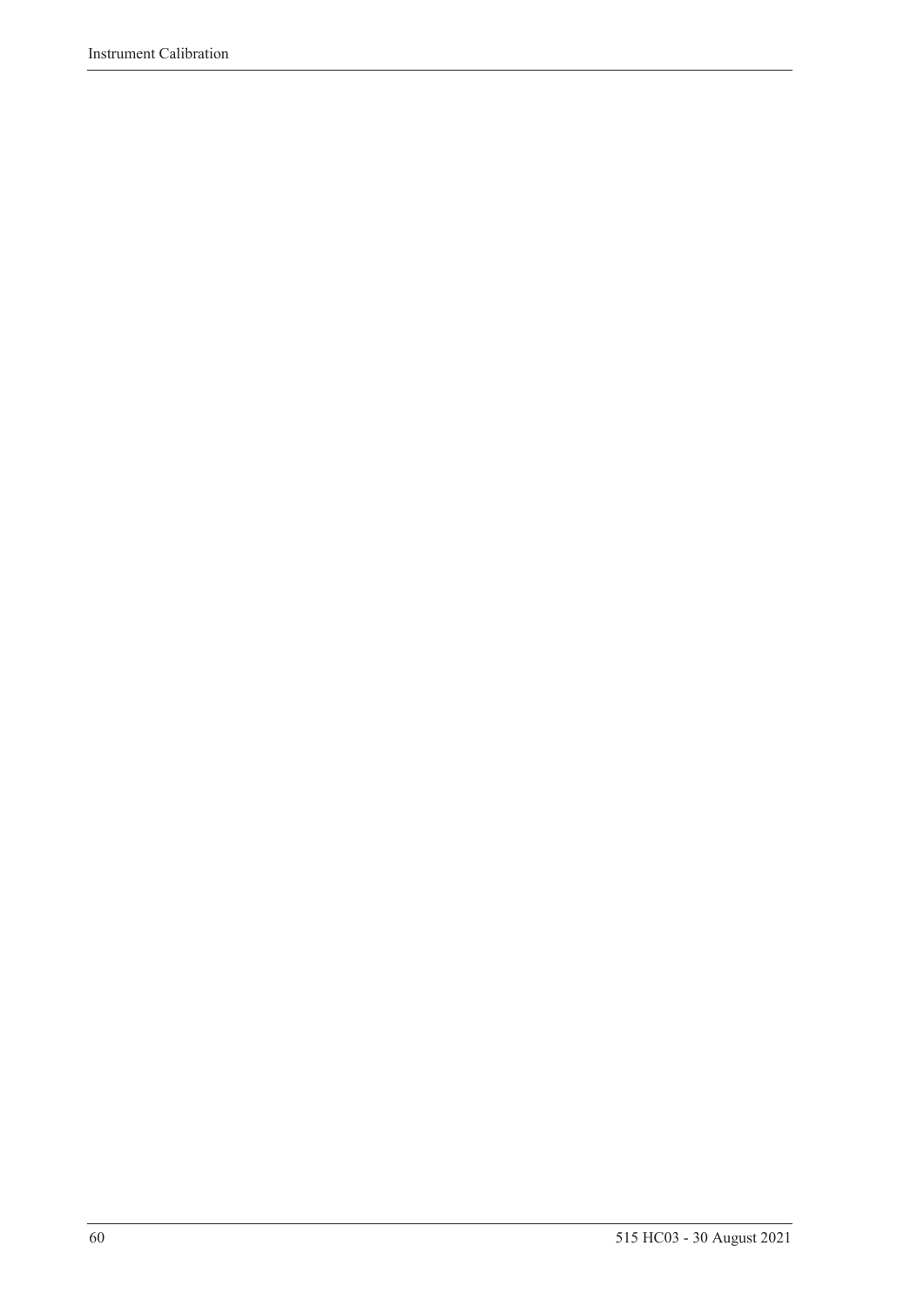# **Chapter 6 Communications**

## **Overview**

This chapter describes the communications between the instrument and another communicating device such as a computer or a printer. You should have relevant information about the devices to which the instrument will be connected. Some connection examples are included in this manual, however, the operation and connection of other devices is outside the scope of this manual.

#### **Hardware Interconnection**

The instrument has two communication ports:

- **•** COM-1 RS-232 port on the rear panel (DB9 female connector)
- **•** COM-2 RS-485 port on the rear panel (optional) or Ethernet (optional)

The appropriate interface and protocols are selected during calibration.

#### **COM-1 RS-232 Port**

The COM-1 RS-232 port provides communication between the instrument and one other device such as a host computer or a printer.

**Note:** A printer must have a serial port to be able to be directly connected to the flow computer. It is not possible to communicate directly with a printer via a parallel port.

Computers use either a DB9 or a DB25 connector, and the connections to each type are shown in [Figure 19.](#page-70-0)



<span id="page-70-0"></span>*Figure 19 RS-232 Cable Connections to a Computer*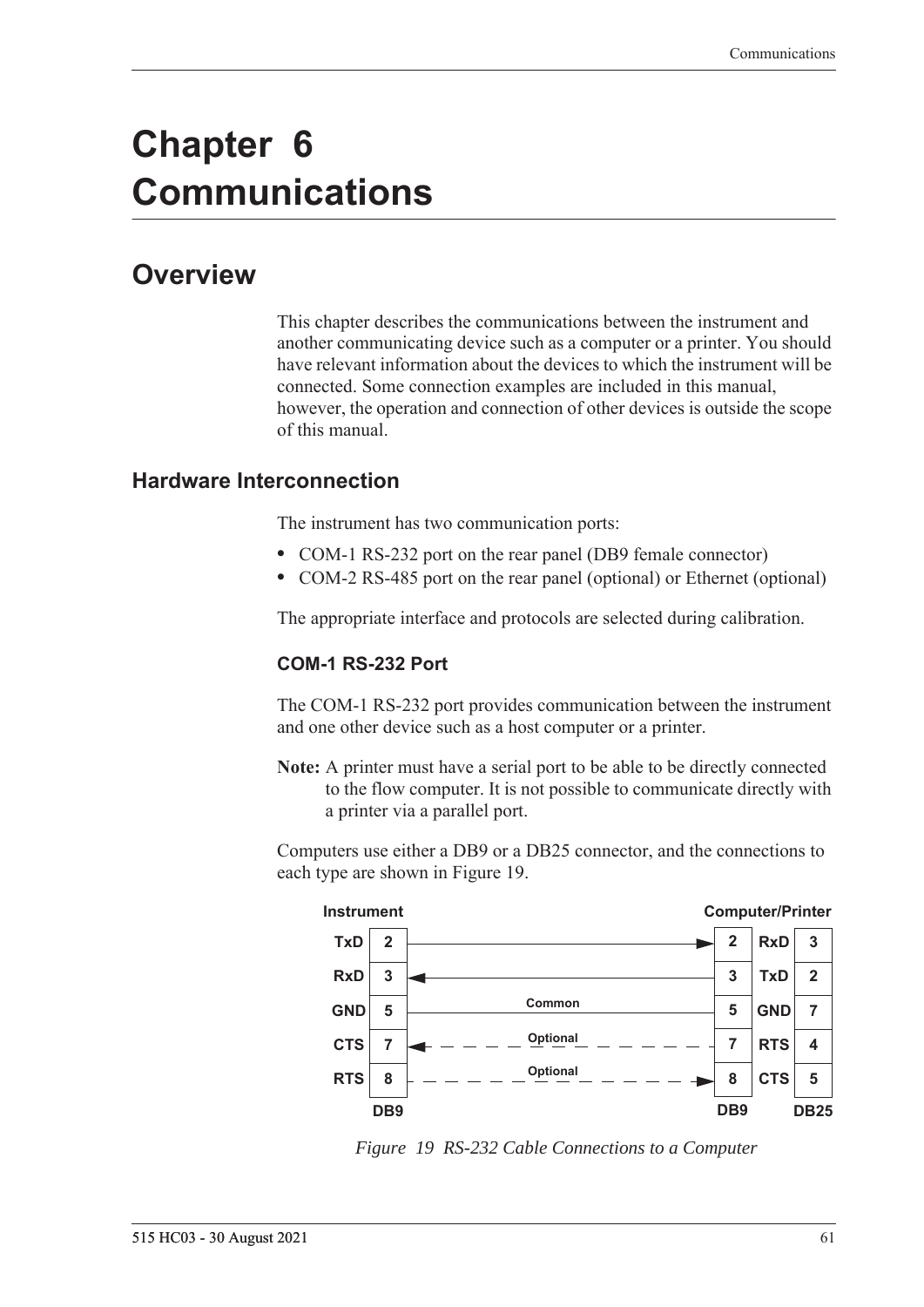**Note:** The instrument requires a cable with straight-through connections. Do not use a null modem cable for RS-232 connection to a computer.

#### **COM-2 RS-485 Port Option**

The COM-2 RS-485 port enables communication with multiple devices. Each device has a unique address so that the "master" device can communicate with specific "slave" devices.

On RS-485 links, an external terminating resistor must be connected at the furthest end of the cable. When multiple instruments are connected, they should be "daisy chained" in a multidrop configuration as shown in Figure [20](#page-71-0). Up to 32 units can be connected to the interface at a maximum distance of 1200 metres.



*Figure 20 RS-485 Connections*

#### <span id="page-71-0"></span>**COM-2 Ethernet Port Option**

An Ethernet module is an available option, in place of the RS-485 port, if Modbus TCP/IP connection is required. In the programming communication settings, COM-2 should be set to RTU (Modbus), 19200 Baud rate, even parity and 1 stop bit.

For further advice and example of Ethernet port usage and setup, refer to **[Ethernet Port & Setup](#page-95-0)** on page 86 in the Appendix.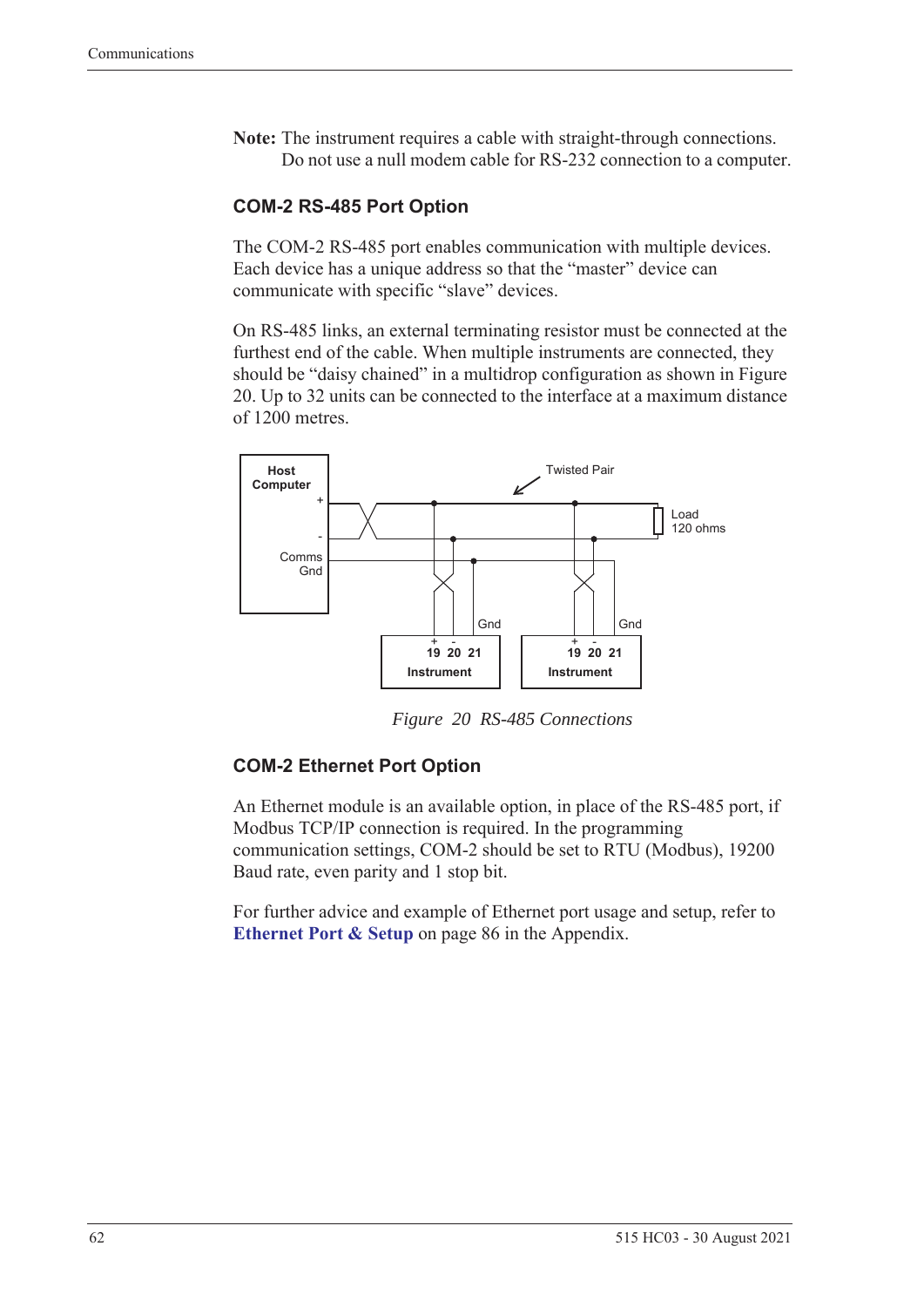# **Protocols**

<span id="page-72-1"></span>The communications protocols can be assigned to the communication ports on the instrument as follows:

- **• ASCII** Simple ASCII
- **• RTU** Modbus RTU
- **• PRN** Printer Protocol
- **• NONE** If a port is not being used, set the protocol to NONE.
- **Note:** The Printer Protocol is only available if the option with Real Time Clock is installed. Also a protocol cannot be assigned to more than one port at a time as described in **[Communications](#page-58-0)** on page 49.
- **• ASCII** In this ASCII protocol each command and response is a string of ASCII characters. This proprietary protocol is developed by Contrec to allow for simple information interchange. The main advantages of this mode are that it allows extended time intervals to occur between characters without causing a timeout error and that messages can be sent and monitored easily with a simple ASCII terminal.
- **• Modbus RTU** Modbus RTU is an industry-standard protocol which allows the instrument to be easily connected to computers running supervisory software systems. The main advantage of this mode is that its greater character density allows better data throughput than ASCII mode, however each message must be transmitted in a continuous stream.
- <span id="page-72-0"></span>**• Printer** - In the Printer protocol there is a selection of printer types. Please refer to the **[Printer Protocol](#page-84-0)** on page 75 for full details.

# **Simple ASCII Protocol**

This simple ASCII protocol requires that all requests are initiated with a colon (:) and terminated with a carriage return  $\binom{C_R}{R}$ . The message termination can include a linefeed before the carriage-return  $(\mathsf{L}_\mathsf{F}^\mathsf{C}_{\mathsf{R}})$ , but it is the carriage-return that acts as the message termination.

<span id="page-72-2"></span>All responses by the instrument are terminated with a linefeed and a carriage-return  $(L_F^C_R)$ .

# **Requests Format**

The format of a request to the instrument is as follows:

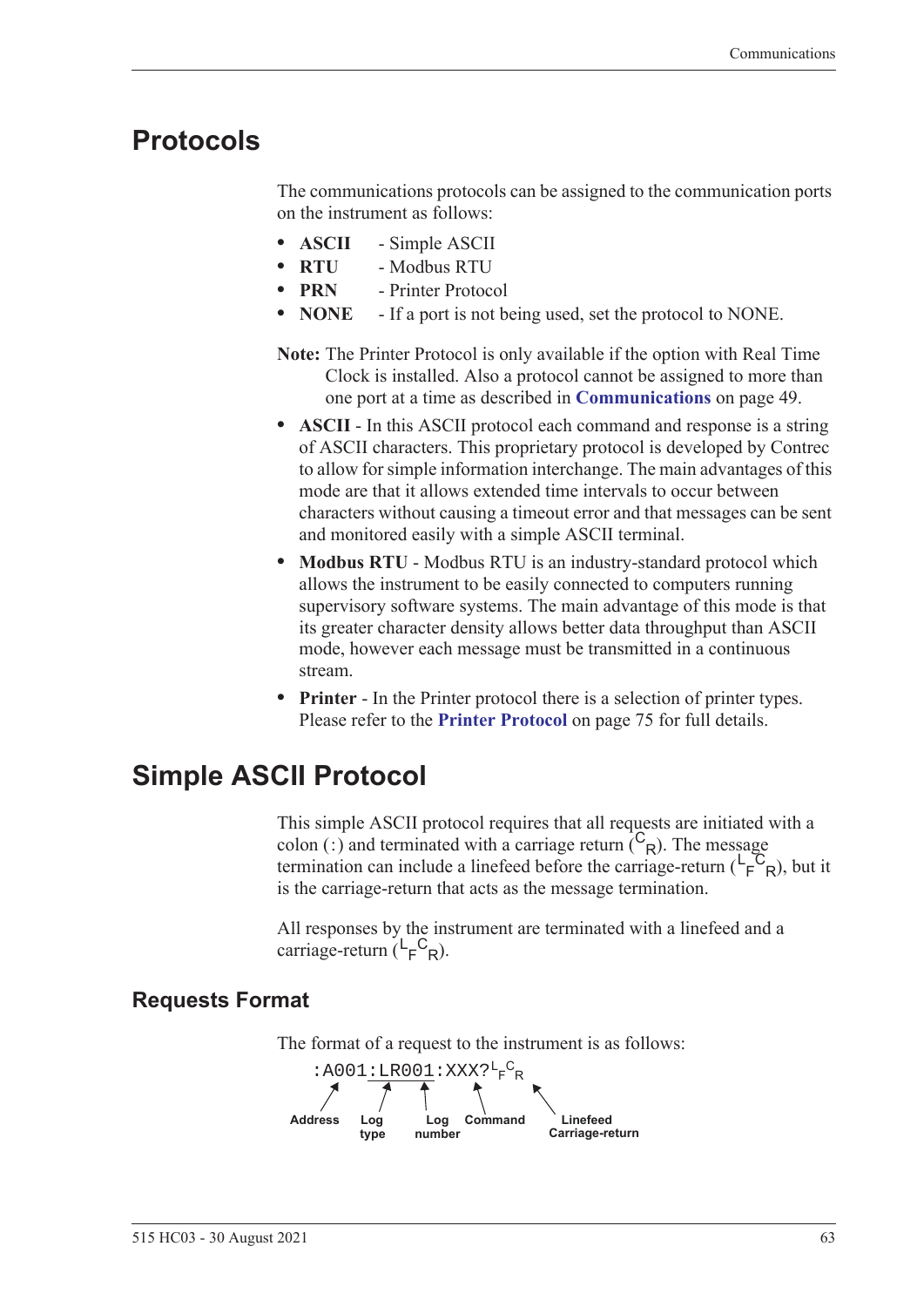Each request must include the address and command portions. The underlined section is an optional part of the request string.

#### <span id="page-73-0"></span>**Address**

In multipoint communications, each instrument must have a unique address and it is essential in the request for identifying a particular instrument. However, it may be set to 000, for special broadcast commands.

For single-instrument communications, the address can also be set to 000 in the request.

Refer to **[Communications](#page-58-0)** on page 49 for setting the instrument address.

**Note:** The instrument always responds with its address in the header regardless of the type of request.

#### **Log Type and Number**

The log type and number enables a communicating device to retrieve data from the instrument. The data can be from timebased and/or event-based logs. Data can also be from the current process variables with the either accumulated or non-accumulated (resettable) totals.

All logged records of the process variables contain the accumulated totals.

The log request is optional. If the log request is not included, or the log number is set to 000, the instrument returns the current process variables. If the log request is included, the log number defines the specific log entry by counting backwards. The most recent log entry for a timebase is 001.

The "last edit" log records the process variables at the time of the last exit from the calibration edit mode. There is only one "last edit" log, therefore, if a number is included in the request, the instrument ignores the number and returns the data at the time of the last edit. Likewise, there is only one set of current process variables with "non-accumulated totals", therefore it also ignores any log number included in the request.

The types of logs applicable to this instrument are as follows:

| Log Type                                         |
|--------------------------------------------------|
| LH - hourly log                                  |
| LD - daily log                                   |
| LW - weekly log                                  |
| LM - monthly log                                 |
| $LY$ - yearly log                                |
| LE - last edit log                               |
| LN - current totals displayed as Non-accumulated |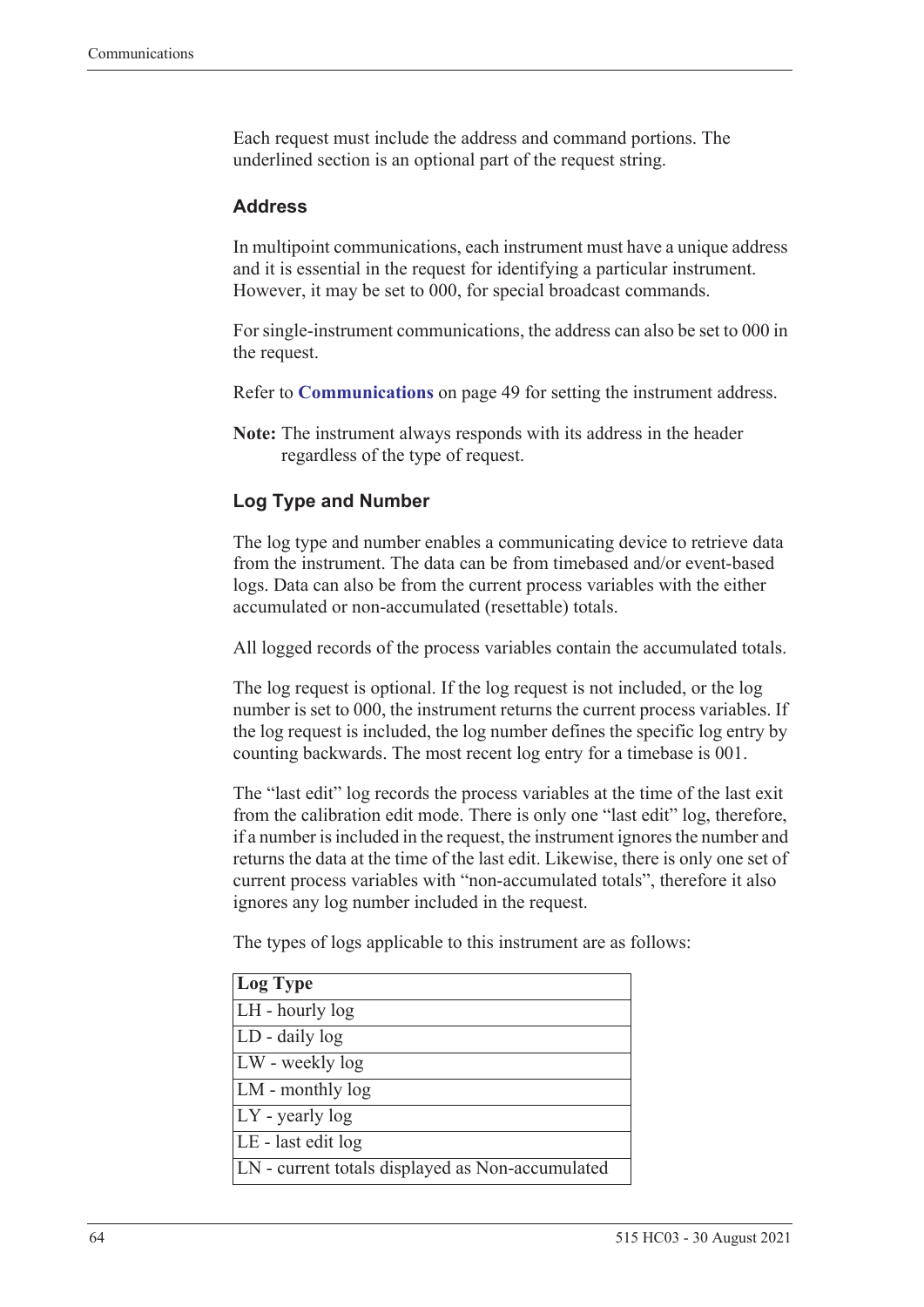The number of the log entry is the same as shown on the front panel of the instrument. For example, a request for LH003 would return the data for the log entry two hours prior to the most recent hourly log entry. If the current time is between 9:00 am and 10:00 am, the most recent hourly log LH001 was recorded at 9:00. Therefore, LH002 is for 8:00 and LH003 is for 7:00. After 10:00 am in this example, LH003 becomes the 8:00 log.

#### **Instrument Responses**

<span id="page-74-1"></span>The instrument response time to any enquiry is not more than 300 ms. The responses from the instrument are in the following format:

```
HEADER<sup>L</sup>F<sup>C</sup>R
DATA<sup>L</sup>F<sup>C</sup>R
DATA<sup>L</sup>F<sup>C</sup>R
.
.
.
DATA<sup>L</sup>F<sup>C</sup>R
L_F^C<sub>R</sub>
```
The components of the response message are as follows:

#### **Header**

The format of the response header from the instrument is as follows:



<span id="page-74-0"></span>The instrument **Exception Status** codes that the instrument returns for the ASCII protocol are the same as those described for the Modbus RTU protocol in **[Instrument Exception Status](#page-82-0)** on page 73.

#### **Data**

The format of the data variables from the instrument is as follows:

|                       |  |  |  |  | 89123.456 |  |  |                                                                                                                                                               |  | M W h |  |  |  |  | E N E R G Y |  |  |
|-----------------------|--|--|--|--|-----------|--|--|---------------------------------------------------------------------------------------------------------------------------------------------------------------|--|-------|--|--|--|--|-------------|--|--|
|                       |  |  |  |  |           |  |  |                                                                                                                                                               |  |       |  |  |  |  |             |  |  |
| Value (aligned right) |  |  |  |  |           |  |  | $\begin{bmatrix} \frac{8}{9} \\ \frac{8}{9} \end{bmatrix}$ Unit (aligned left) $\begin{bmatrix} \frac{8}{9} \\ \frac{8}{9} \end{bmatrix}$ Item (aligned left) |  |       |  |  |  |  |             |  |  |

**Note:** The decimal point in the Value is always at character position 8. Therefore whole numbers are aligned right at the decimal point, with trailing zeroes.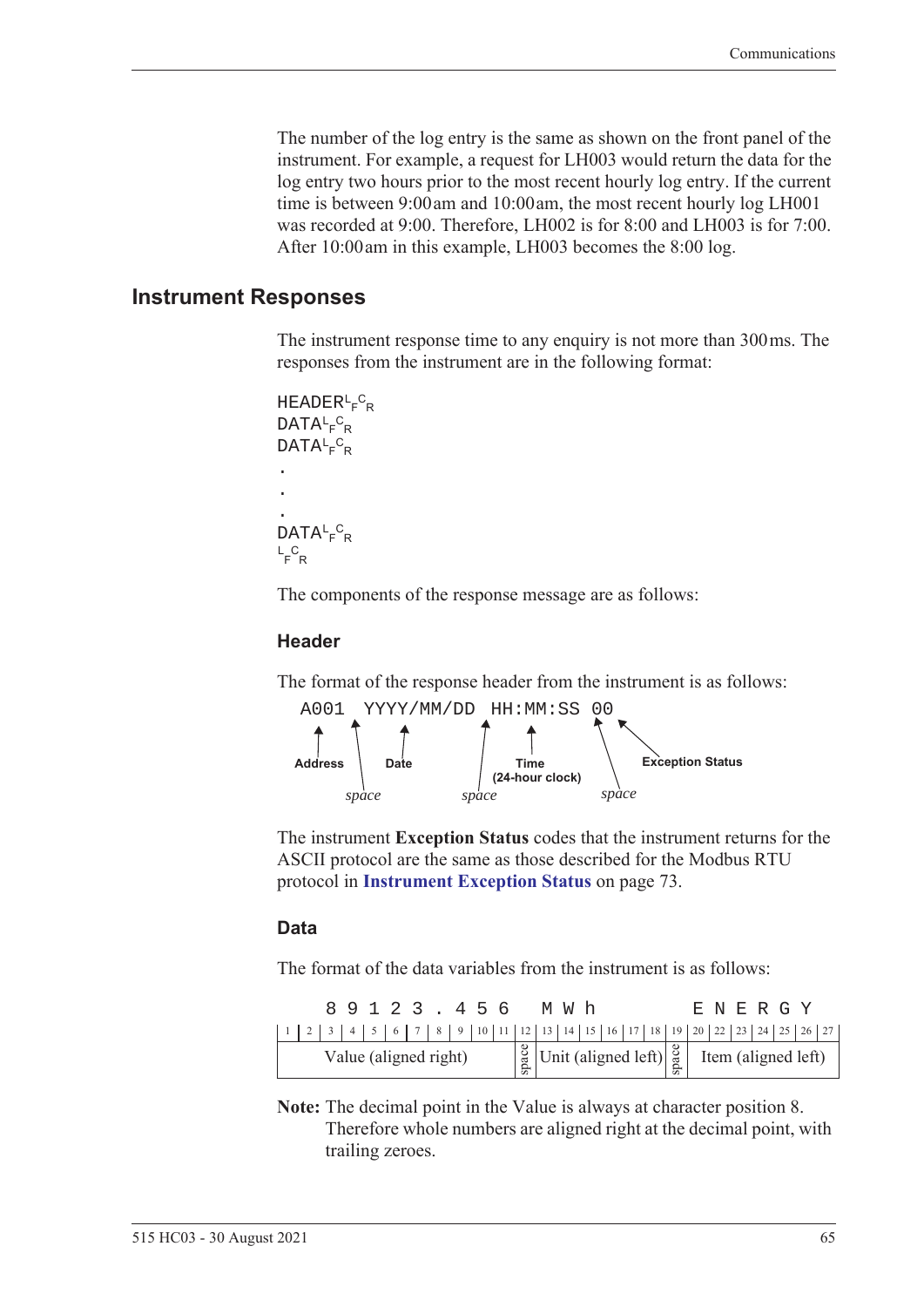#### **Variables Request**

The variables request asks the instrument to return the value of one or more requested variables. All totals are transmitted as accumulated totals.

|                  | <b>Command</b> Description                                                                                                                      |
|------------------|-------------------------------------------------------------------------------------------------------------------------------------------------|
| :RVA?            | Return all variables                                                                                                                            |
| :RVD?            | Return the default Total and Rate                                                                                                               |
| $:RV0?$<br>:RV9? | Return the specific variable. The numbers relate to the<br>position in the variables menu. For example, V0 is Energy,<br>V1 is Power and so on. |

#### **Variables Request and Response Example**

The following request is for the only instrument that is connected to the communication port to return the values of all main menu variables.

: A 0 0 1 : R V A ?  $L_F$   $C_R$ 

The following is an example of a hypothetical instrument response. Refer to [on page 4](#page-13-0) for the list of variables that would be returned for this application.

|             |  |  |  |  |          |  |                  |  |       | $A\ 0\ 0\ 1\quad 2\ 0\ 0\ 2\ / \ 0\ 3\ / \ 1\ 4\quad 1\ 8:2\ 5:0\ 0\quad 0\ 0\ _{F}\ ^{c}{}_{R}$ |  |      |  |               |                                              |                                   |  |
|-------------|--|--|--|--|----------|--|------------------|--|-------|--------------------------------------------------------------------------------------------------|--|------|--|---------------|----------------------------------------------|-----------------------------------|--|
|             |  |  |  |  |          |  | 6.116 MWh        |  |       |                                                                                                  |  |      |  |               | ENERGY 'F <sup>c</sup> r                     |                                   |  |
|             |  |  |  |  |          |  | 16.573 MW        |  |       |                                                                                                  |  |      |  |               | POWER                                        | $L_{F}$ $C_{R}$                   |  |
|             |  |  |  |  |          |  | 1320.530 m 3     |  |       |                                                                                                  |  |      |  |               | VOLUME <sup>L<sub>E</sub>C<sub>R</sub></sup> |                                   |  |
|             |  |  |  |  |          |  |                  |  |       | 58.300 m 3/M                                                                                     |  |      |  |               | $V - F L O W \leftarrow c_R$                 |                                   |  |
|             |  |  |  |  | 7627.117 |  | КG               |  |       |                                                                                                  |  |      |  | MASS          |                                              | $L_{F}$ $C_{R}$                   |  |
|             |  |  |  |  | 344.460  |  |                  |  |       | K G / M                                                                                          |  |      |  |               | M – F L O W                                  | $L$ <sub>F</sub> $C$ <sub>R</sub> |  |
|             |  |  |  |  | 230.000  |  |                  |  | DEG C |                                                                                                  |  | TEMP |  |               |                                              | $L_F$ $C_R$                       |  |
|             |  |  |  |  | 1.260    |  | МРА              |  |       |                                                                                                  |  |      |  | PRESS         |                                              | $L_{F}$ $C_{R}$                   |  |
|             |  |  |  |  |          |  | $0.174$ m $3/KG$ |  |       |                                                                                                  |  |      |  | $S P - V O L$ |                                              | $L_{F}$ $C_{R}$                   |  |
|             |  |  |  |  |          |  |                  |  |       | 2886.760 KJ/KG SP-ENT FR                                                                         |  |      |  |               |                                              |                                   |  |
| $L_F$ $C_R$ |  |  |  |  |          |  |                  |  |       |                                                                                                  |  |      |  |               |                                              |                                   |  |

The following message to an instrument, requests the current values for the default rate and total:

: A 0 0 1 : R V D ?  $L_F$   $C_R$ 

The instrument response would be similar to the following:

A001 2002/03/14 18:25:00  $F$   $\circ$ <sub>R</sub>  $126.455 m3$ <sup>F</sup> <sup>C</sup> R  $20.437$  m  $3/M$  $F$   $\circ$ <sub>R</sub> L <sup>F</sup> <sup>C</sup> R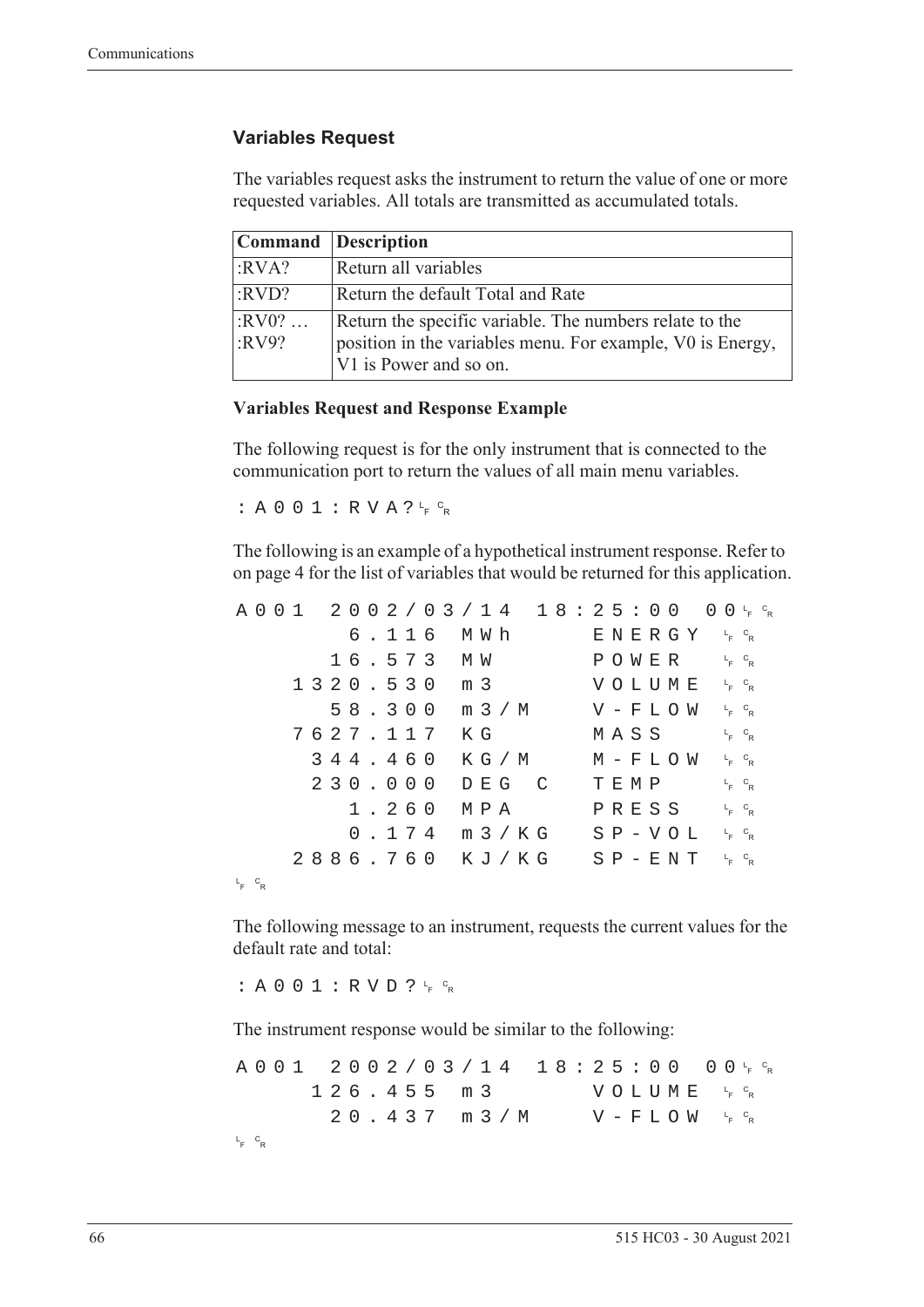#### **Log Request**

The log request asks the instrument how many logs it stores in the particular timebase. These are the values described in **[Time Settings and Data](#page-59-0)  Logging** [on page 50](#page-59-0).

|       | Command Description                                      |
|-------|----------------------------------------------------------|
| :RLH? | Return the number of hourly logs                         |
| :RLD? | Return the number of daily logs                          |
| :RLW? | Return the number of weekly logs                         |
| :RLM? | Return the number of monthly logs                        |
| :RLY? | Return the number of yearly logs                         |
| :RLR? | Return the number of log records (non-timebased logging) |

#### **Log Response Example**

The following message asks the instrument with address 001 to return the number of logs that the instrument stores:

 $: A 0 0 1 : R L R ? \nmid R$ 

The instrument response would be similar to the following:

A001 2002/03/14 18:25:00  $F$   $\circ$ R  $24r$ <sub>F</sub>  $c_R$ L <sup>F</sup> <sup>C</sup> R

#### **Clear Data Request**

The clear data request asks the instrument to clear the data in the selected registers.

| Command Description |                                                 |
|---------------------|-------------------------------------------------|
| :RCN?               | Clear the non-accumulated (resettable) totals   |
| :RCA?               | Clear the accumulated totals                    |
| :RCL?               | Clear the logs except for the "last edited" log |

#### **Clear Data Request Example**

The following message asks the instrument with address 001 to clear the logged data that the instrument stores:

: A 0 0 1 : R C L ?  $L_F$   $c_R$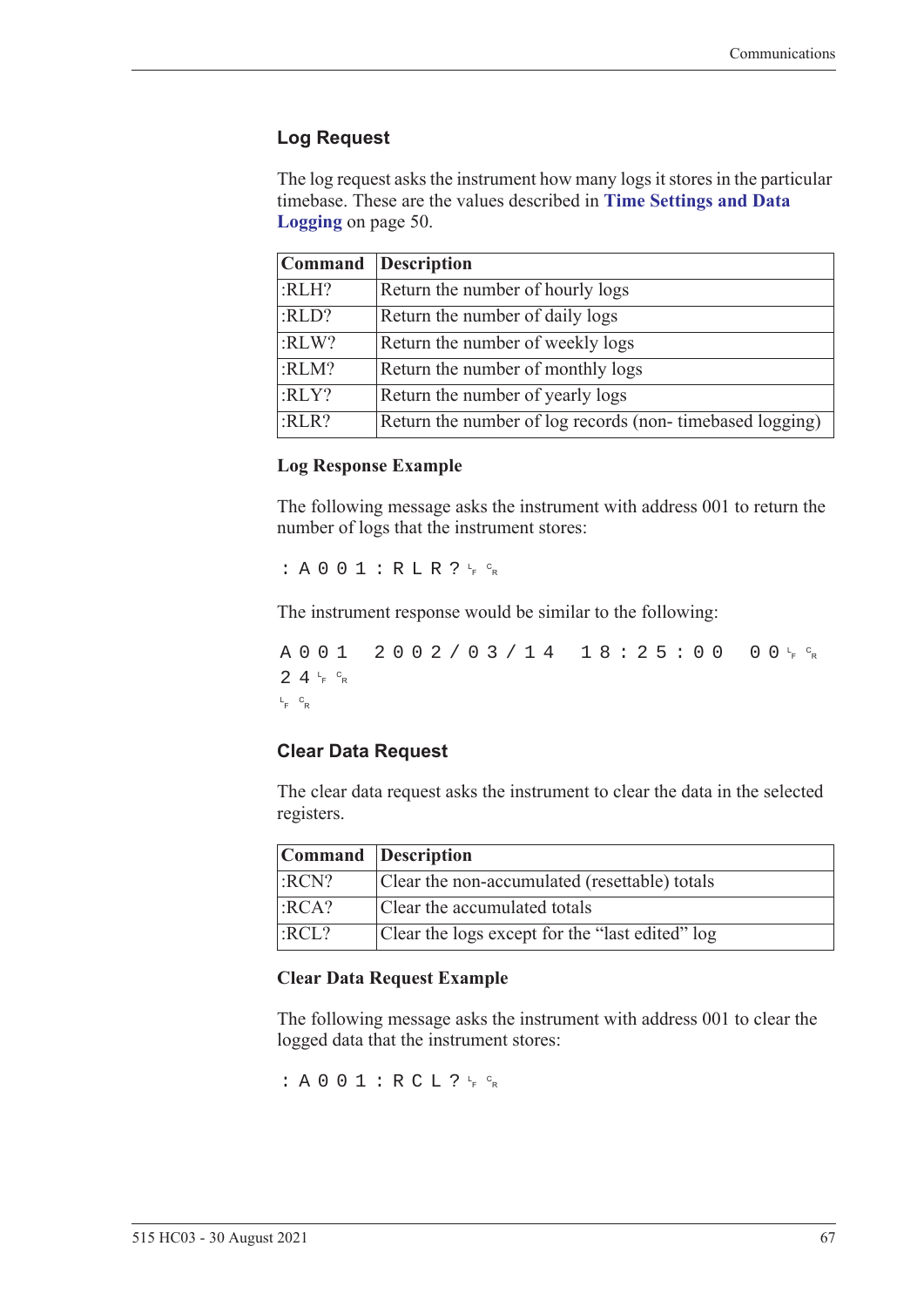The instrument response would be similar to the following:

A001 2002/03/14 18:25:00  $F$   $\circ$ <sub>R</sub> L <sup>F</sup> <sup>C</sup> R

#### **Instrument Information Request**

The Instrument Information request asks the instrument to return the general information about the model and version codes. The instrument exception status is returned as a part of the header as it is with the header for all command responses.

|      | Command Description                                                                                                      |
|------|--------------------------------------------------------------------------------------------------------------------------|
| RIG? | Return the general information about the instrument such as                                                              |
|      | Model number, Application number, Version and Serial                                                                     |
|      | numbers etc. These items are returned as a block in the same<br>format as shown on the display in the "Model Info" menu. |

#### **Instrument Information Response Example**

The following message asks the instrument with address 001 to return the general information about the instrument:

: A 0 0 1 : R I G ?  $L_F$   $C_R$ 

The following is an example of a hypothetical instrument response:

A001 2002/03/14 18:25:00 <sup>F</sup> <sup>C</sup> R  $515$   $MODEL$   $-11-F-F_{R}^{c}$  $S$  C O  $1$  I N P U T F - T P - - <sup>L</sup><sub>F</sub> <sup>C</sup>R  $S$  C O  $1$  V E R S O  $1$  O  $1$  J  $1$  , O  $0$   $1$   $1$   $1$   $6$   $8$ CUSTOM VERS 000001<sup>t</sup>F<sup>c</sup>r  $\texttt{UNIT}$  S/N 123456<sup>L</sup>F <sup>C</sup>R L <sup>F</sup> <sup>C</sup> R 1 2 3 4 5 6 7 8 9 10 11 12 13 14 15 16 17 18 19 20 21 22 23 24 25 26 27 28 29

#### **Corrupted or Invalid Requests**

If the instrument receives a corrupted or incomplete request, there is no response. The instrument discards any partial request and waits for the next enquiry.

If the instrument receives a request message in the correct format, but for a non-existent option, it returns only the message header. For example, if the instrument received the following request variables message :A001:RVT? it will return only the header because there is no T option for the 'Variables Request' message.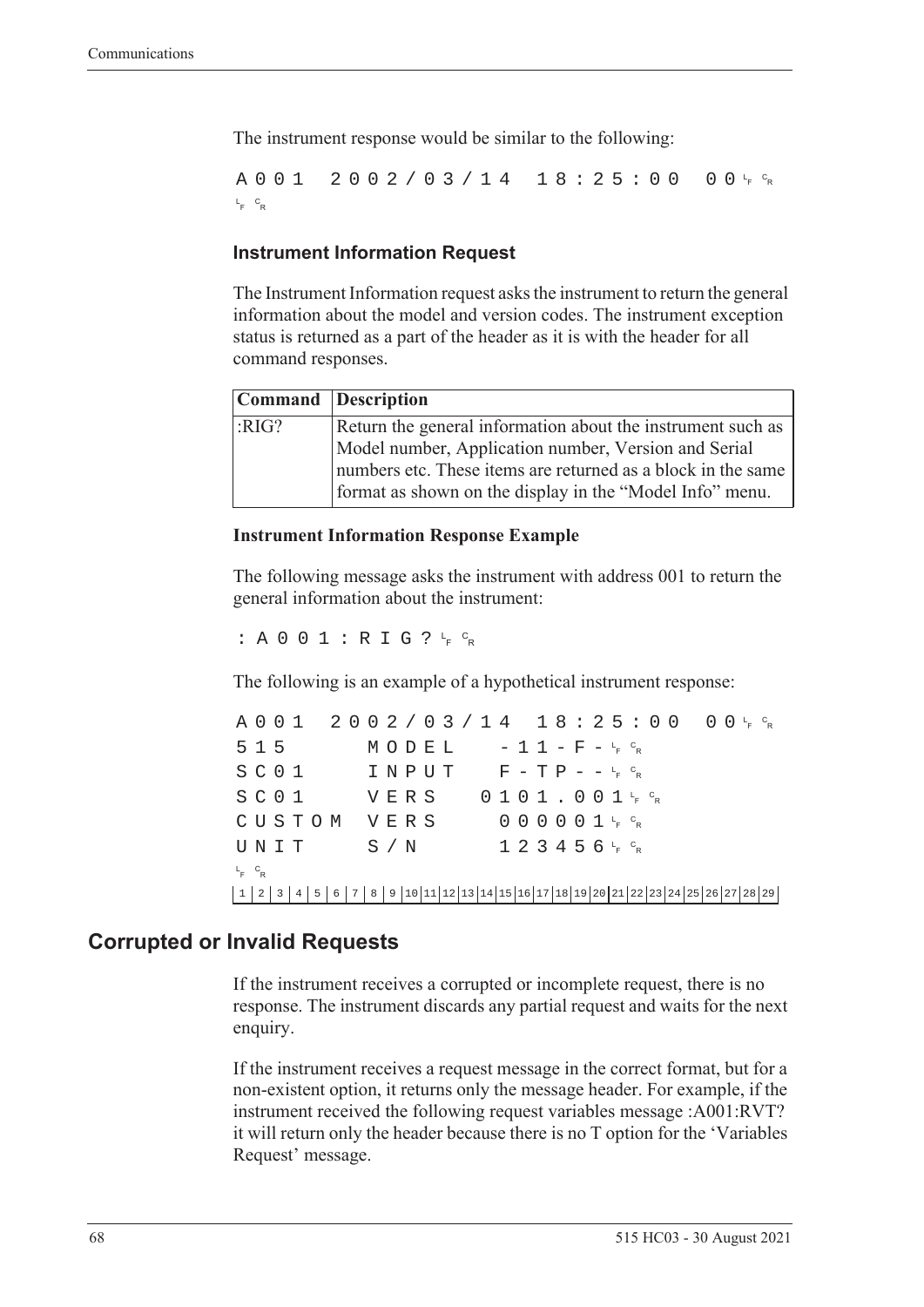# **Modbus RTU Protocol**

<span id="page-78-0"></span>Modbus RTU (remote terminal unit) is an industry standard protocol that allows the instrument to be easily interfaced to other communication devices.

The instrument implements the Modbus protocol as detailed in the *Modicon Modbus Protocol Reference Guide* PI-MBUS-300 Rev J (June 1996).

#### **Message Format**

In RTU mode, messages start with a silent interval of at least 3.5 character times. The first field transmitted is the device address. Following the last transmitted character, a similar interval of at least 3.5 character times marks the end of the message. A new message can begin after this interval. The entire message frame must be transmitted as a continuous stream. A typical message frame is shown below:

| <b>Address</b> | <b>Function</b> | Data    | <b>CRC</b> Check |  |  |  |  |
|----------------|-----------------|---------|------------------|--|--|--|--|
| $ 1$ byte      | 1 byte          | n bytes | 2 bytes          |  |  |  |  |

Except for broadcast messages, when a master device sends a query to a slave device, it expects a normal response. One of four possible events can occur from the master's query:

- **•** If the slave device receives the query without a communication error, and can handle the query normally, it returns a normal response.
- **•** If the slave does not receive the query due to a communication error, no response is returned. The master program has to process a timeout condition for the query.
- **•** If the slave receives the query, but detects a communications error (parity or CRC), no response is returned. The master program has to process a timeout condition for the query.
- **•** If the slave receives the query without a communication error, but cannot handle it (for example, if the request is to read a nonexistent register), the slave will return an exception response informing the master of the nature of the error.

#### **Instrument Address**

The address of the instrument is programmable in the range from 1 to 247. Some addresses are reserved according to PI-MBUS-300 and have a special meaning:

- 0 = Broadcast, no response required from slave devices
- **•** 248 to 255 Reserved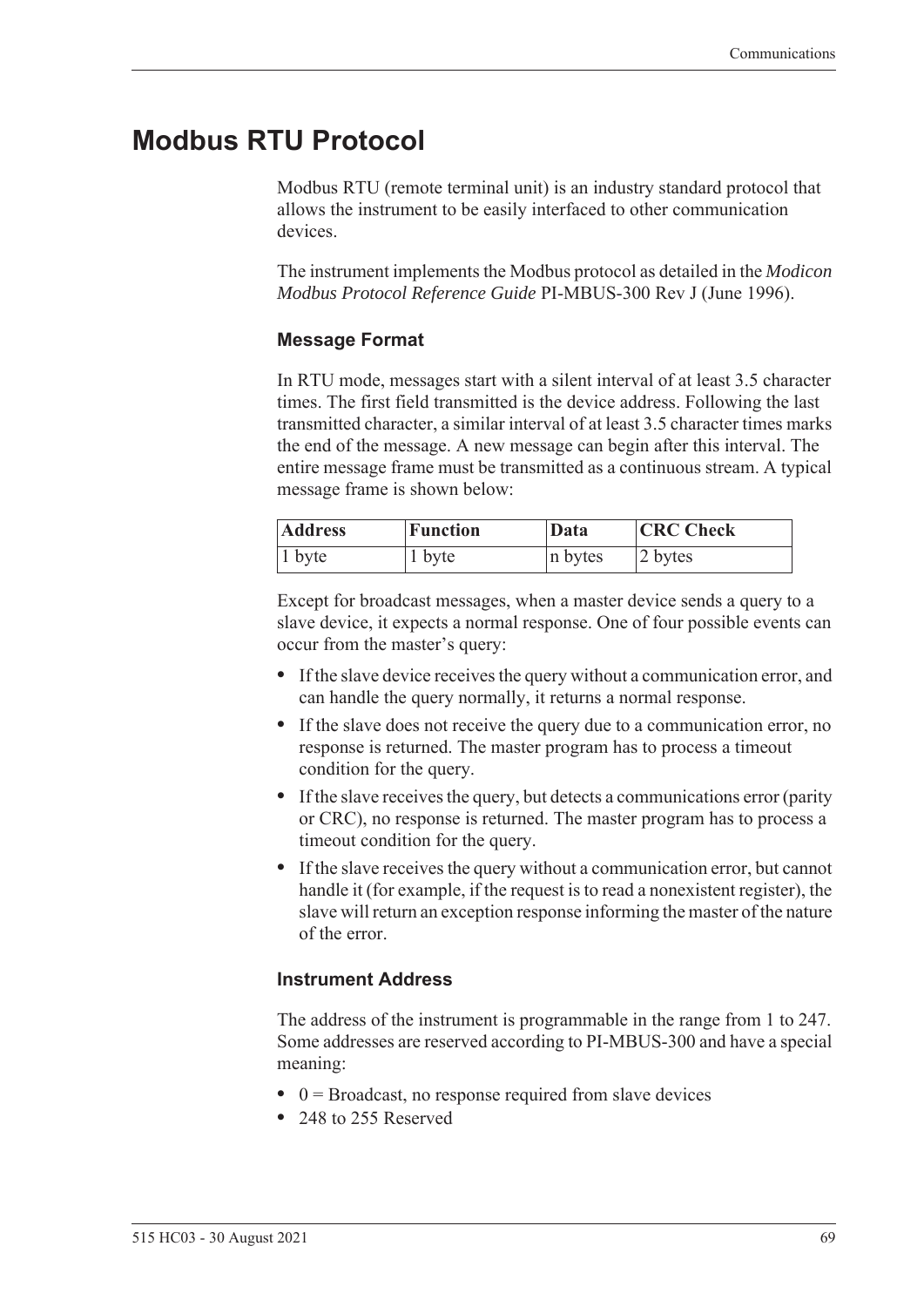### **Function Codes**

| Code            | <b>Name</b>           | <b>Description</b>                                                    |
|-----------------|-----------------------|-----------------------------------------------------------------------|
| 03              | Read data register(s) | Obtain the content of one or more 2-byte<br>data registers.           |
| 06              | Preset data register  | Preset one 2-byte data register.                                      |
| $\overline{07}$ | Read status register  | Obtain the content of 1-byte status register.                         |
| 16              |                       | $ $ Preset data register(s) Preset one or more 2-byte data registers. |

The instrument accepts the following function codes:

#### **Exception Response**

The instrument forms an exception response by adding 80H to the function code and using an exception code as the 1-byte data field in the returned frame. Implemented exception codes are as follows:

| Code | <b>Name</b>             | <b>Description</b>                                                                                                                                   |
|------|-------------------------|------------------------------------------------------------------------------------------------------------------------------------------------------|
| 01   | <b>Illegal</b> function | The function code is not a legal action for<br>the slave.                                                                                            |
| 02   | Illegal data address    | The data address is not a legal address for<br>the slave.                                                                                            |
| 03   | Illegal data value      | The data value is not a legal value for the<br>slave.                                                                                                |
| 05   | Acknowledge             | The slave has accepted the request and is<br>processing it, but a long duration of time<br>will be required to do so.                                |
| 06   | Slave device busy       | The slave is engaged in processing a long<br>duration program command. The master<br>should re-transmit the message later when<br>the slave is free. |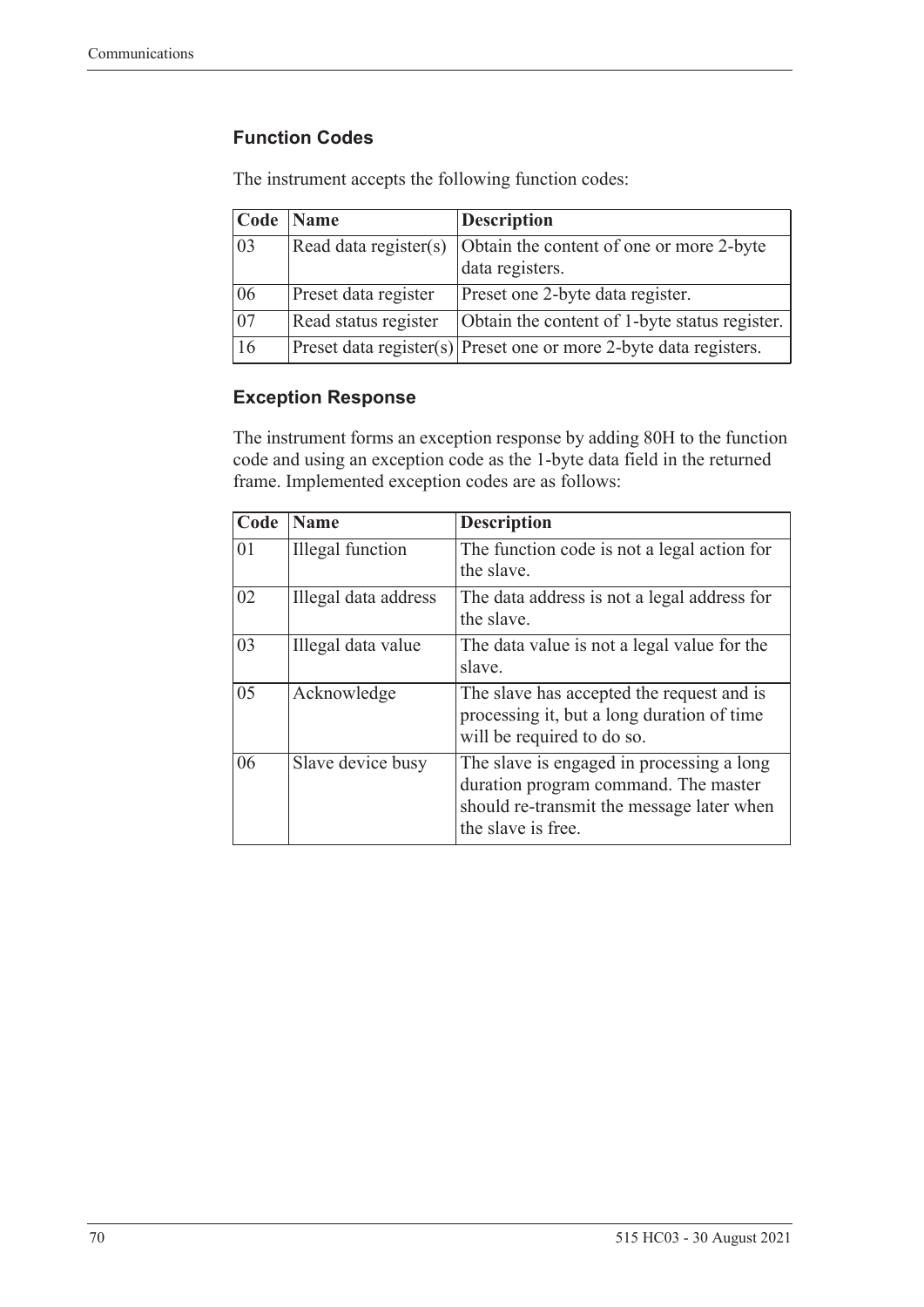## **List of Data Registers**

The following tables describe the addresses and meaning of the data registers in the instrument. The registers are grouped in blocks that relate to a particular function of the instrument. The data values are expressed in the engineering units that were selected for the variables when the instrument settings were configured.

**Note:** Conventional numbering of registers often starts from 1, therefore be aware that "register 1" in this case has "address 0" and so on.

The data registers represent different data types as specified in the tables:

- I Integer, 2 bytes (Holding Register)
- L Long Integer, 4 bytes (2 registers)
- P Programmable Format, 4 bytes (2 registers)

The "Programmable Format" data type for 4-byte (2 registers) data values can be set as either Floating Point or Long Integer via the "Data Type" program item as described in **[Communications](#page-58-0)** on page 49.

The Floating Point variable is represented in IEEE-754 Floating Point 4-byte format and requires two 2-byte data registers:

| <b>IEEE-754</b> | <b>Modicon Registers</b>                       |
|-----------------|------------------------------------------------|
| 1st byte        | low byte (register $X$ )                       |
| 2nd byte        | $\left  \text{high byte (register X)} \right $ |
| 3rd byte        | low byte (register $X+1$ )                     |
| 4th byte        | high byte (register $X+1$ )                    |

This means that two data registers must be read or written to obtain, or preset, one data value.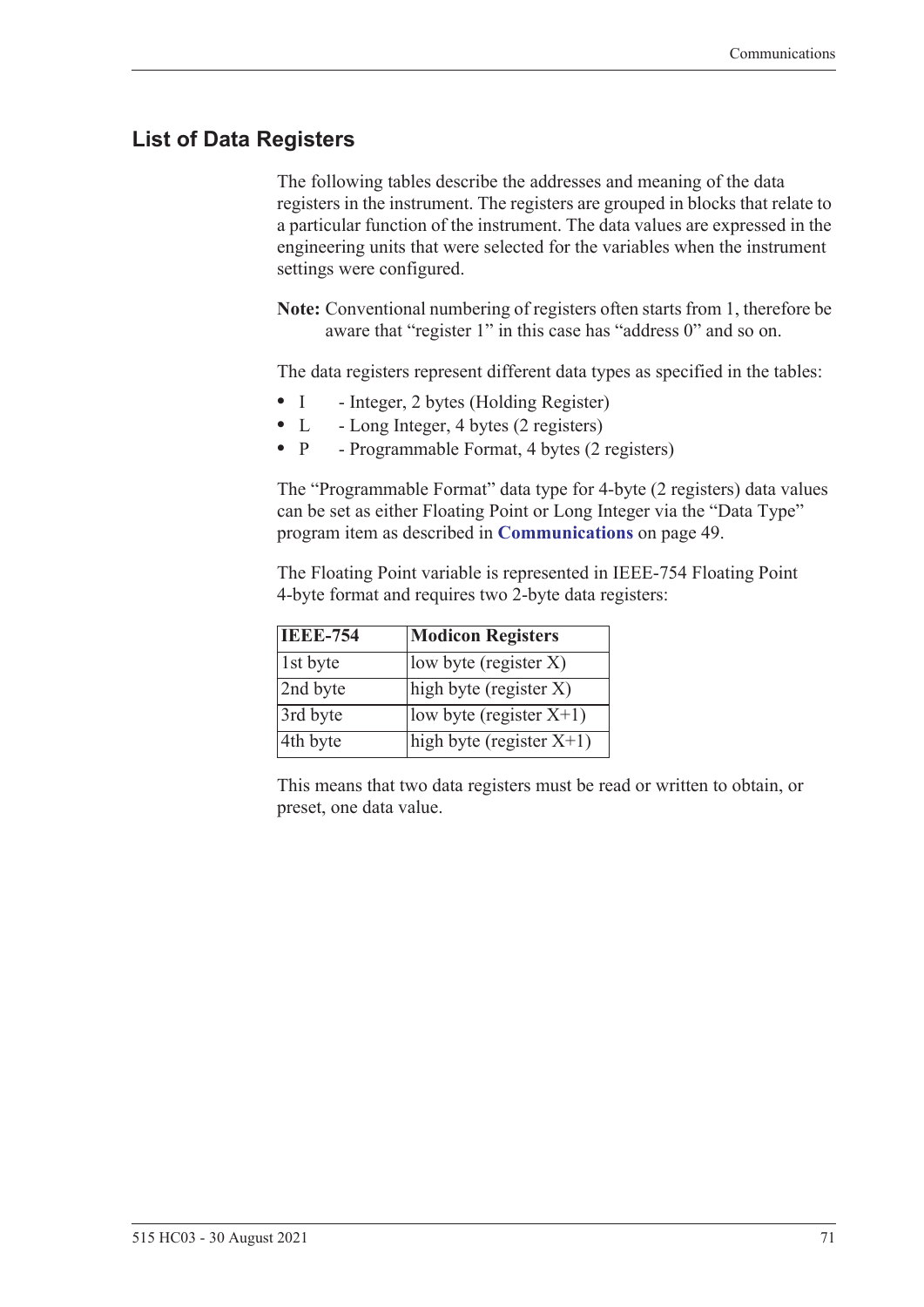### **Current and Logged Process Data**

This block of registers is available for the retrieval of current or logged process data with its matching time and date information.

Use the log type and log number to retrieve the logged information from the appropriate register. If a particular log number does not exist, or the instrument does not have the optional real-time clock, the time and date stamp and associated variables are set to zero.

| Register         | <b>Name</b>                     | <b>Comments</b>                                                                                                                                                                                                | <b>Read Only or</b><br><b>Read/Write</b> | <b>Type</b>             |
|------------------|---------------------------------|----------------------------------------------------------------------------------------------------------------------------------------------------------------------------------------------------------------|------------------------------------------|-------------------------|
| $\overline{1}$   | Energy                          |                                                                                                                                                                                                                | R                                        | P                       |
| $\overline{3}$   | Power                           |                                                                                                                                                                                                                | R                                        | P                       |
| $\overline{5}$   | Volume                          |                                                                                                                                                                                                                | R                                        | P                       |
| $\overline{7}$   | <b>Volume Flowrate</b>          |                                                                                                                                                                                                                | R                                        | P                       |
| $\boldsymbol{9}$ | Mass                            |                                                                                                                                                                                                                | R                                        | P                       |
| $\overline{11}$  | <b>Mass Flowrate</b>            | <b>Process Variables</b>                                                                                                                                                                                       | R                                        | $\overline{P}$          |
| $\overline{13}$  | <b>Feed Temperature</b>         |                                                                                                                                                                                                                | $\overline{R}$                           | P                       |
| $\overline{15}$  | <b>Return Temperature</b>       | By default totals are the Accumulated values. If<br>current Non-accumulated (resettable) totals are                                                                                                            | $\overline{R}$                           | P                       |
| $\overline{17}$  | <b>Differential Temperature</b> | required, set register 37 to 06. All logged totals                                                                                                                                                             | $\overline{\mathsf{R}}$                  | $\overline{P}$          |
| $\overline{19}$  |                                 | are the Accumulated values.                                                                                                                                                                                    | R                                        | P                       |
| 21               |                                 |                                                                                                                                                                                                                | $\overline{R}$                           | P                       |
| $\overline{23}$  |                                 |                                                                                                                                                                                                                | R                                        | P                       |
| $\overline{25}$  |                                 |                                                                                                                                                                                                                | R                                        | P                       |
| $\overline{27}$  |                                 |                                                                                                                                                                                                                | R                                        | $\overline{\mathsf{P}}$ |
| 29               |                                 |                                                                                                                                                                                                                | $\overline{R}$                           | P                       |
| $\overline{31}$  | Year                            |                                                                                                                                                                                                                | R/W                                      | T                       |
| $\overline{32}$  | Month                           | <b>Current Date/Time or</b>                                                                                                                                                                                    | $\overline{R/W}$                         | L                       |
| $\overline{33}$  | Date                            | Logged Date/Time Stamp                                                                                                                                                                                         | $\overline{R/W}$                         | $\overline{1}$          |
| $\overline{34}$  | Hour                            | (see register 38 Log Number).                                                                                                                                                                                  | R/W                                      | $\overline{1}$          |
| $\overline{35}$  | Minute                          | Only current Date/Time can be edited                                                                                                                                                                           | $\overline{R/W}$                         | $\mathsf{I}$            |
| $\overline{36}$  | Second                          |                                                                                                                                                                                                                | $\overline{\mathsf{R}}$                  | $\mathsf{I}$            |
| $\overline{37}$  | Log Type                        | 00 - hourly or log records<br>$01 - \text{daily}$<br>02 - weekly<br>03 - monthly<br>04 - yearly<br>05 - last edit of calibration<br>06 - current totals are non-accumulated values,<br>register 38 is ignored. | R/W                                      | I                       |
| 38               | Log Number                      | If set to 0, current variables and Date/Time are<br>retrieved                                                                                                                                                  | R/W                                      | T                       |
| 39               | <b>Clear Data</b>               | 01 - clear logs<br>02 - clear accumulated totals<br>03 - clear non-accumulated totals                                                                                                                          | $\overline{W}$                           | T                       |
| 40               | Reserved                        |                                                                                                                                                                                                                |                                          |                         |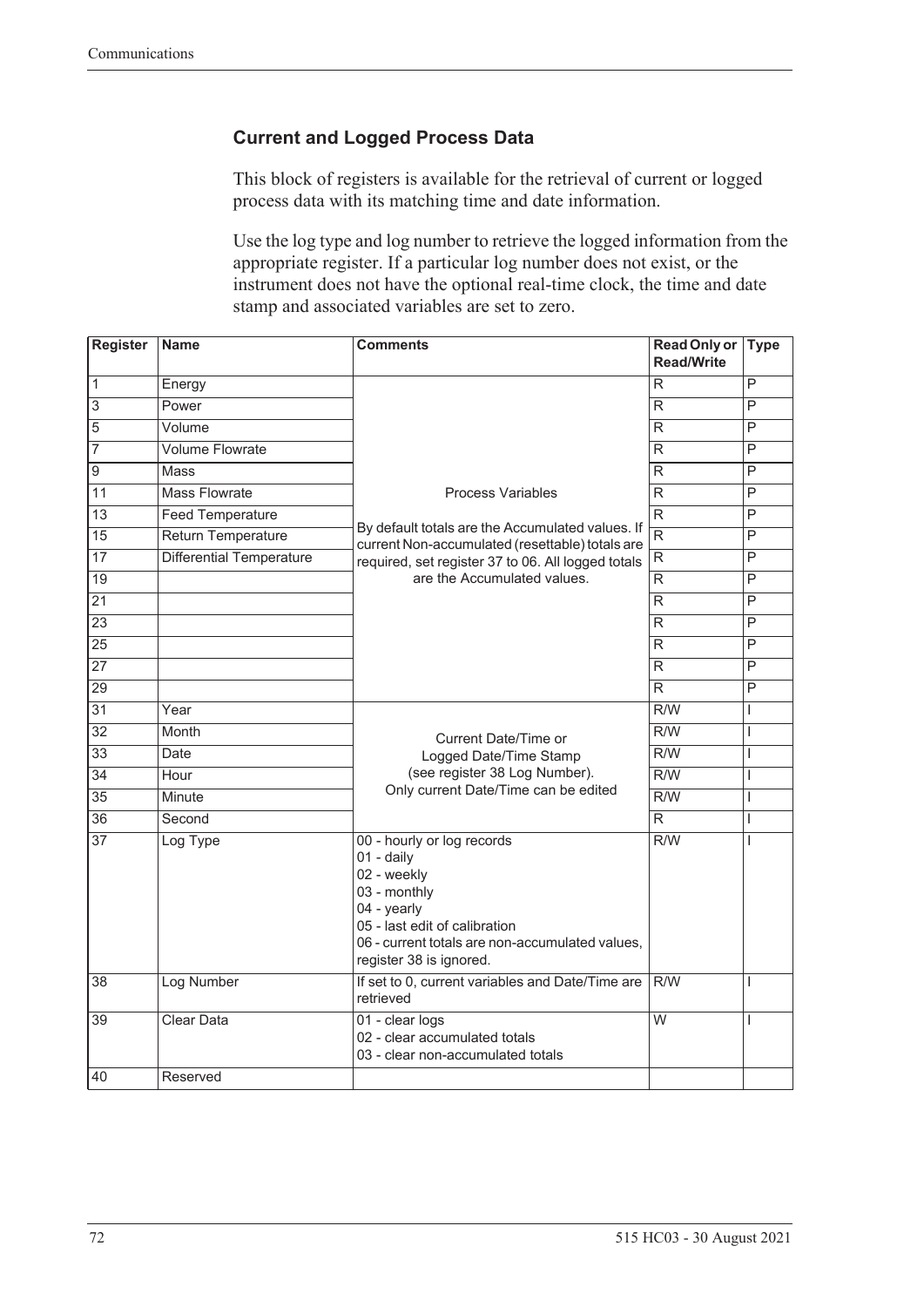### <span id="page-82-1"></span><span id="page-82-0"></span>**Instrument Exception Status**

This register is available to verify the status of the instrument.

| <b>Register</b><br><b>Name</b> |           | <b>Comments</b>                        | <b>Read Only or</b><br><b>Read/Write</b> | <b>Type</b> |
|--------------------------------|-----------|----------------------------------------|------------------------------------------|-------------|
| 41                             | Exception | $00 = no error$                        | R                                        |             |
|                                | Status    | $01$ = analog input 1 failure          |                                          |             |
|                                |           | 02 = analog input 2 failure            |                                          |             |
|                                |           | 03 = analog input 3 failure            |                                          |             |
|                                |           | $04$ = analog input 4 failure          |                                          |             |
|                                |           | 05 = invalid calibration parameter     |                                          |             |
|                                |           | 06 = invalid reference parameter       |                                          |             |
|                                |           | $07$ = invalid property                |                                          |             |
|                                |           | 08 to 09 reserved                      |                                          |             |
|                                |           | $10$ = process parameters out of range |                                          |             |
|                                |           | $11 =$ input is over limit             |                                          |             |
|                                |           | $12$ = flow error detected             |                                          |             |
|                                |           | $20 =$ system failure                  |                                          |             |
|                                |           | $21$ = power supply is low             |                                          |             |
|                                |           | $22$ = new or failed clock battery     |                                          |             |
|                                |           | 23 to 29 reserved                      |                                          |             |
|                                |           | $30 =$ alarm 1 active                  |                                          |             |
|                                |           | $31$ = alarm 2 active                  |                                          |             |
|                                |           | $32$ = alarm 3 active                  |                                          |             |
|                                |           | $33$ = alarm 4 active                  |                                          |             |

#### **Instrument Control and I/O**

This block of registers is available in some applications to give access to monitor and/or control some of the instrument.

| <b>Register</b> | <b>Name</b>        | <b>Comments</b>                                                                                                 |                                                                                                                                  | <b>Read Only or</b><br><b>Read/Write</b> | <b>Type</b> |
|-----------------|--------------------|-----------------------------------------------------------------------------------------------------------------|----------------------------------------------------------------------------------------------------------------------------------|------------------------------------------|-------------|
| 42              | Reserved           |                                                                                                                 |                                                                                                                                  |                                          |             |
| 43              | Logic Inputs       |                                                                                                                 | 0 to 15 Binary representation of logic inputs                                                                                    | R                                        |             |
|                 |                    | $B0 = 0/1$ (LSB)<br>$B1 = 0/1$<br>$B2 = 0/1$<br>$B3 = 0/1$                                                      | input 1 activated/deactivated<br>input 2 activated/deactivated<br>input 3 activated/deactivated<br>input 4 activated/deactivated |                                          |             |
| 44              |                    | Operation Mode   Representation of operation mode<br>$0 =$ Idle/Local<br>$1 = HEAT$<br>$2 = COOL$<br>$3 =$ BOTH | Idle state<br>Heating only, positive Dt<br>Cooling only, negative Dt<br>Heating and cooling                                      | R                                        |             |
| 45              | <b>Relay State</b> | $0 =$ open; $1 =$ closed.<br>$B0 =$ relay 1 (LSB)<br>$B1 =$ relay 2<br>$B2 =$ relay 3<br>$B3 =$ relay 4         | 0 to 15 Binary representation of relay state.                                                                                    | R                                        |             |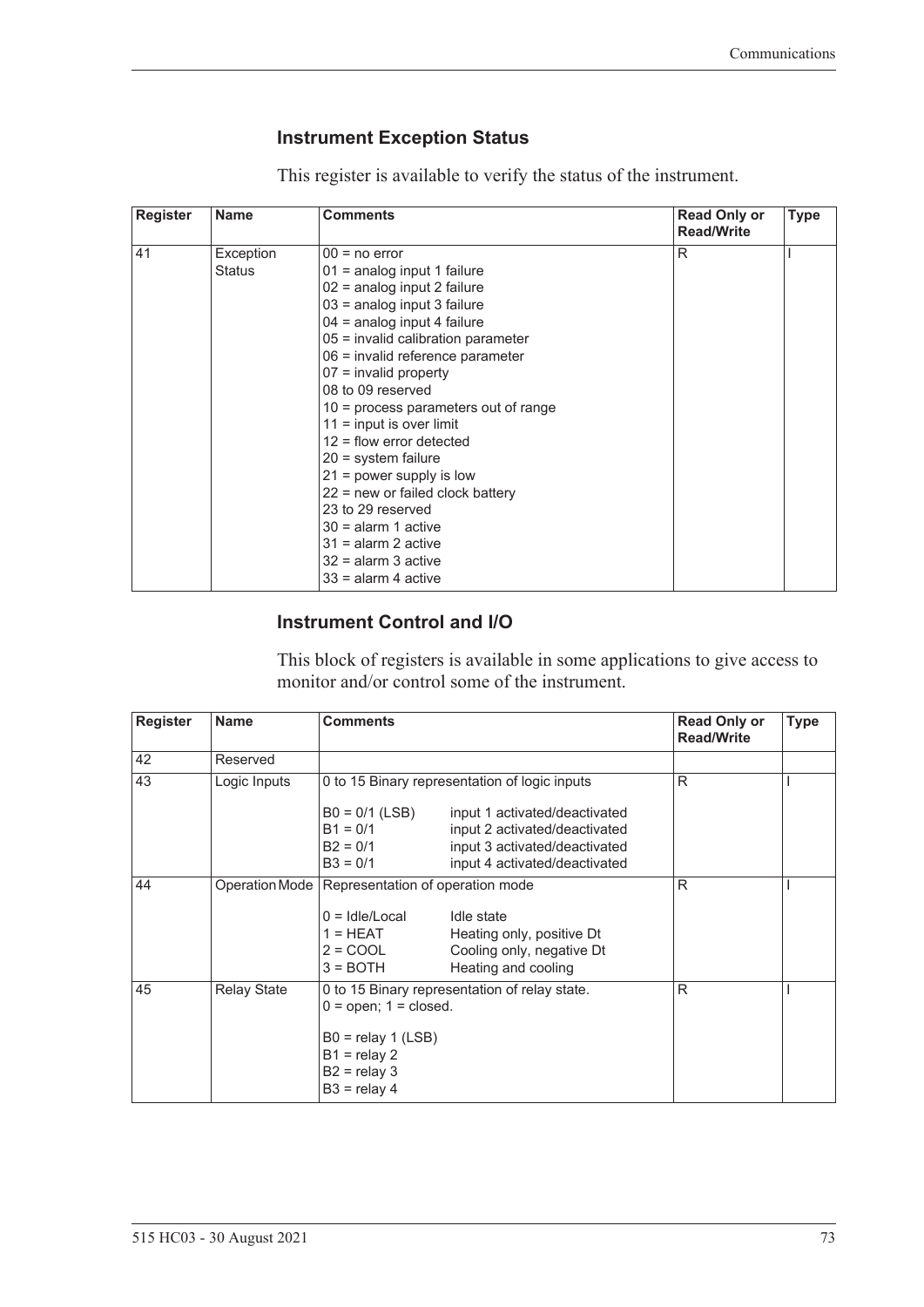| Register | <b>Name</b>                    | <b>Comments</b>                                                                                                                                                                                                                           | <b>Read Only or</b><br><b>Read/Write</b> | <b>Type</b> |  |
|----------|--------------------------------|-------------------------------------------------------------------------------------------------------------------------------------------------------------------------------------------------------------------------------------------|------------------------------------------|-------------|--|
| 46       | <b>Relay Control</b>           | 0 to 15 Binary representation of relay control.<br>$0 =$ open; $1 =$ close.<br>$B0 =$ relay 1 (LSB)<br>$B1 =$ relay 2<br>$B2 =$ relay 3<br>$B3 =$ relay 4                                                                                 | R/W                                      |             |  |
| 47       | <b>Relay Control</b><br>Source | 0 to 15 Binary representation of relay control source.<br>$0 =$ Local (controlled by instrument operation) $1 = RTU$<br>(controlled by Modbus register 46).<br>$B0 =$ relay 1 (LSB)<br>$B1 =$ relay 2<br>$B2 =$ relay 3<br>$B3 =$ relay 4 | R/W                                      |             |  |
| 48       | Reserved                       |                                                                                                                                                                                                                                           | R                                        | L           |  |
| 51 to 99 | Reserved                       |                                                                                                                                                                                                                                           | R/W                                      | P           |  |
| 101      | Analog Inp.1                   | Raw analog input data.                                                                                                                                                                                                                    | $\mathsf{R}$                             | P           |  |
| 103      | Analog Inp.2                   | 4-20mA inputs are read in Amperes.                                                                                                                                                                                                        | $\mathsf{R}$                             | P           |  |
| 105      | Analog Inp.3                   | 0-5V or 1-5V inputs are read in Volts<br>RTD inputs are read in degrees Kelvin.                                                                                                                                                           | R                                        | P           |  |
| 107      | Analog Inp.4                   | Unused inputs are configured as 4-20mA.                                                                                                                                                                                                   | $\mathsf{R}$                             | P           |  |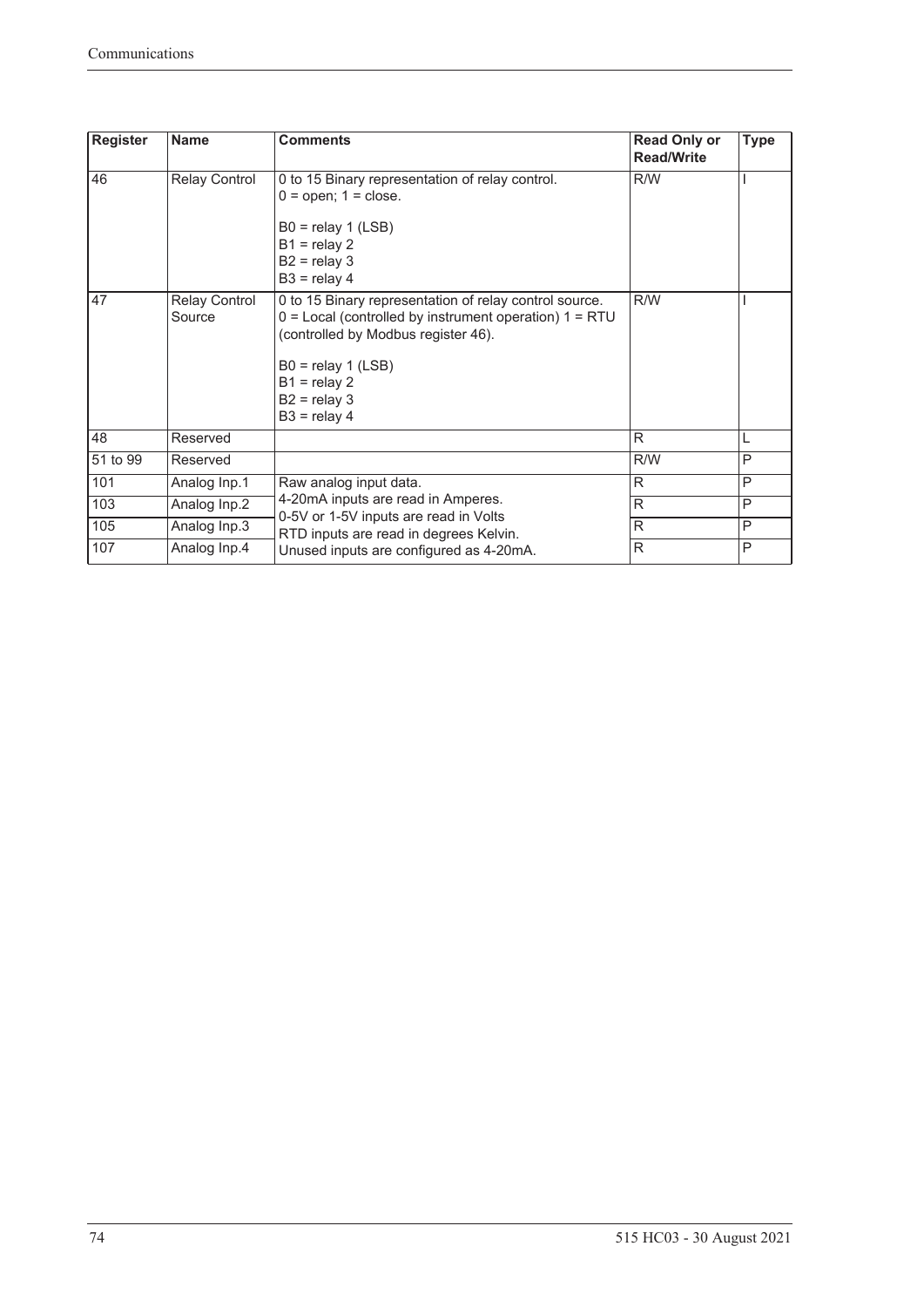# <span id="page-84-0"></span>**Printer Protocol**

<span id="page-84-2"></span>A printer protocol is available in the 500 Series. It provides the ability to print out live data, individual logged data and to do some report-style printing of logged data. The method of printing these and the format of the printouts is described below.

**Note:** Printer output is only available if the Real Time Clock option is fitted.

The selection of Printer Protocol can be made for the Communications Protocol options for the COM-1 RS232 or COM-2 RS485 port. A list of log report types and printer types available at the end of the TM-LOG calibration menu.

#### <span id="page-84-3"></span>**Report Types**

The list of report types is as follows:

- REP-01 Hourly Logs Report
- **•** REP-02 Daily Logs Report
- **•** REP-03 Weekly Logs Report
- **•** REP-04 Monthly Logs Report
- **•** REP-05 Yearly Logs Report
- REP-06 Previous Day Hourly Logs (0Hr 23Hr, minimum 48 hourly logs required)

The number of logs printed in each report is determined by the values programmed in the TM-LOG menu.

#### <span id="page-84-4"></span>**Printer Types**

The list of available printers is as follows:

- PRN-01 Generic computer printer
- PRN-02 Generic roll printer (printing first line first)
- **•** PRN-03 Slip Printer TM295
- **•** PRN-04 Label (roll) printer Citizen CMP30L

#### <span id="page-84-1"></span>**Customizing a Printout**

A customized printout can be provided which can have up to 6 header lines and 6 footer lines. It is also possible to include or exclude each main menu item on the printout. If any customizing of the printout is required discuss this with the distributor.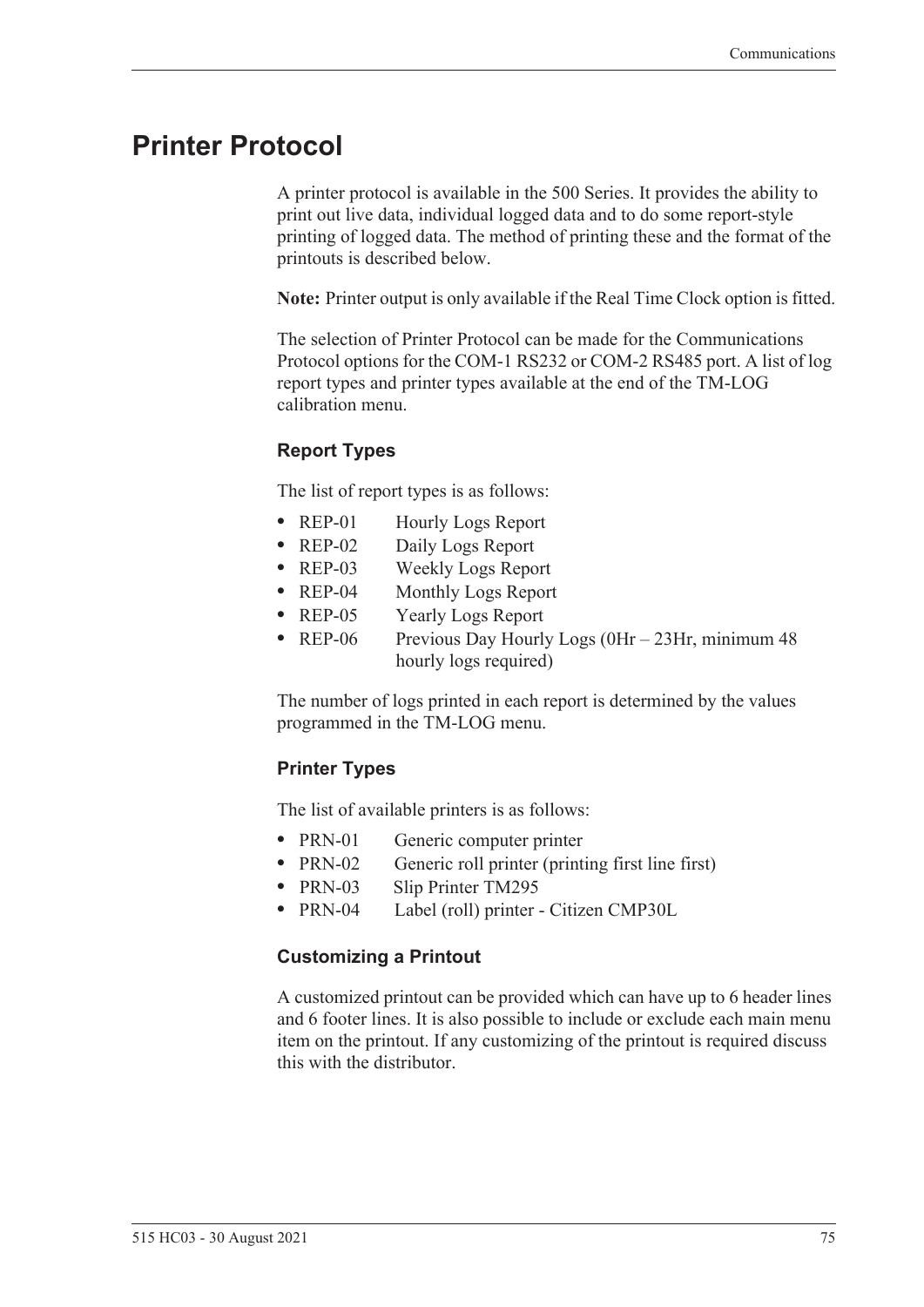# <span id="page-85-1"></span>**Types of Printouts**

#### <span id="page-85-0"></span>**Live Data**

The RESET key, when in main menu, is shared as the PRINT key if the printer protocol has been selected. A printout will be initiated whenever this key is pressed. If printing is not required, do not select printer protocol.

The format of this printout will be:

*Custom Header Lines*

*Current Docket No.* 

*Instrument Serial No. & Tag*

| Current Date & Time & Status                 |                      |                               |                                                                                   |
|----------------------------------------------|----------------------|-------------------------------|-----------------------------------------------------------------------------------|
| Total Variable<br>Total Variable<br>Variable | unit<br>unit<br>unit | value<br>value (acc)<br>value | $\langle$ Resettable total first $\rangle$<br>$\leq$ Accumulated total second $>$ |
| Variable<br>etc.                             | unit                 | value                         |                                                                                   |
| <b>Custom Footer Lines</b>                   |                      |                               | $\leq$ separation line $>$                                                        |

(Note that blank header and footer lines are not printed).

#### **Docket Number**

The docket number that appears on the live data printout indicates the print number. This number is cleared when the Accumulated totals are reset. If the Reset Mode is set for Delayed, where a print can be generated without resetting the non-accumulated totals, an additional number in brackets will be shown that indicates the number of prints since the last reset. i.e.

*DOCKET No. 000256 (000036)*

#### **Instrument Serial Number and Unit Tag**

The instrument serial number and unit tag is the same as the information shown in the Model Info menu. For more details refer to **[Model](#page-39-0)  [Information](#page-39-0)** on page 30.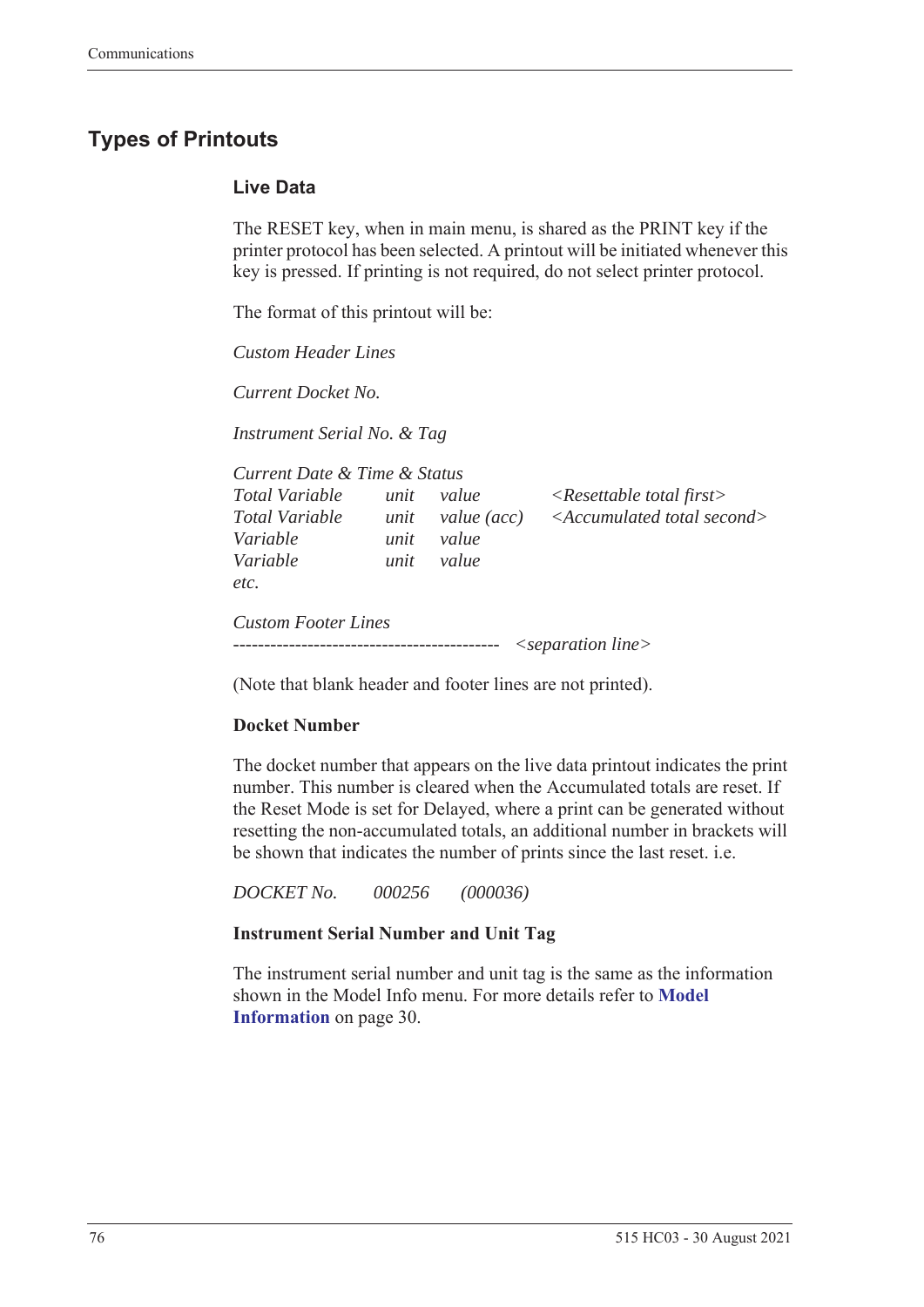#### <span id="page-86-0"></span>**Individual Log Data**

When in the Log Menu and while holding the DISPLAY key to view the data of the log of interest the RESET key can be pressed to initiate a printout of that log entry. The printout will have the time and date stamp corresponding to when the log was taken. After the print has been initiated there will be the opportunity to scroll to view another log entry and print again.

Since in each log entry all totals are stored as the Accumulated value, the printout will not have any resettable totals. The format of the printout with this exception is the same as the LIVE DATA printout:

*Custom Header Lines*

*Instrument Serial No. & Tag*

*Log Date & Time & Status Variable unit value <example: total as Accum only> Variable unit value etc.*

*Custom Footer Lines -------------------------------------------- <separation line>*

#### <span id="page-86-1"></span>**Log Report Printing**

As there is the likelihood that the reports can be of a considerable length it is strongly recommended that only the 80 Column printer with Z fold (tractor feed) paper be used. This is just as much for the memory storage of printer as it is for the reliable paper supply.

There is a HOLD.SET REPORT PRINT prompt under the main menu with the ability to print the pre-selected type of report. Pressing and holding the SET key for two seconds will initiate the printout. Any of the Log Reports will have the following format:

*Custom Header Lines*

*Title of Report*  $\langle$  *internally set, indicates report type>* 

*Current Date & Time Instrument Serial No. & Tag*

*-------------------------------------------- <separation line>*

*Log No. Date & Time & Status Variable unit value <example: total as Accum only> Variable unit value etc.*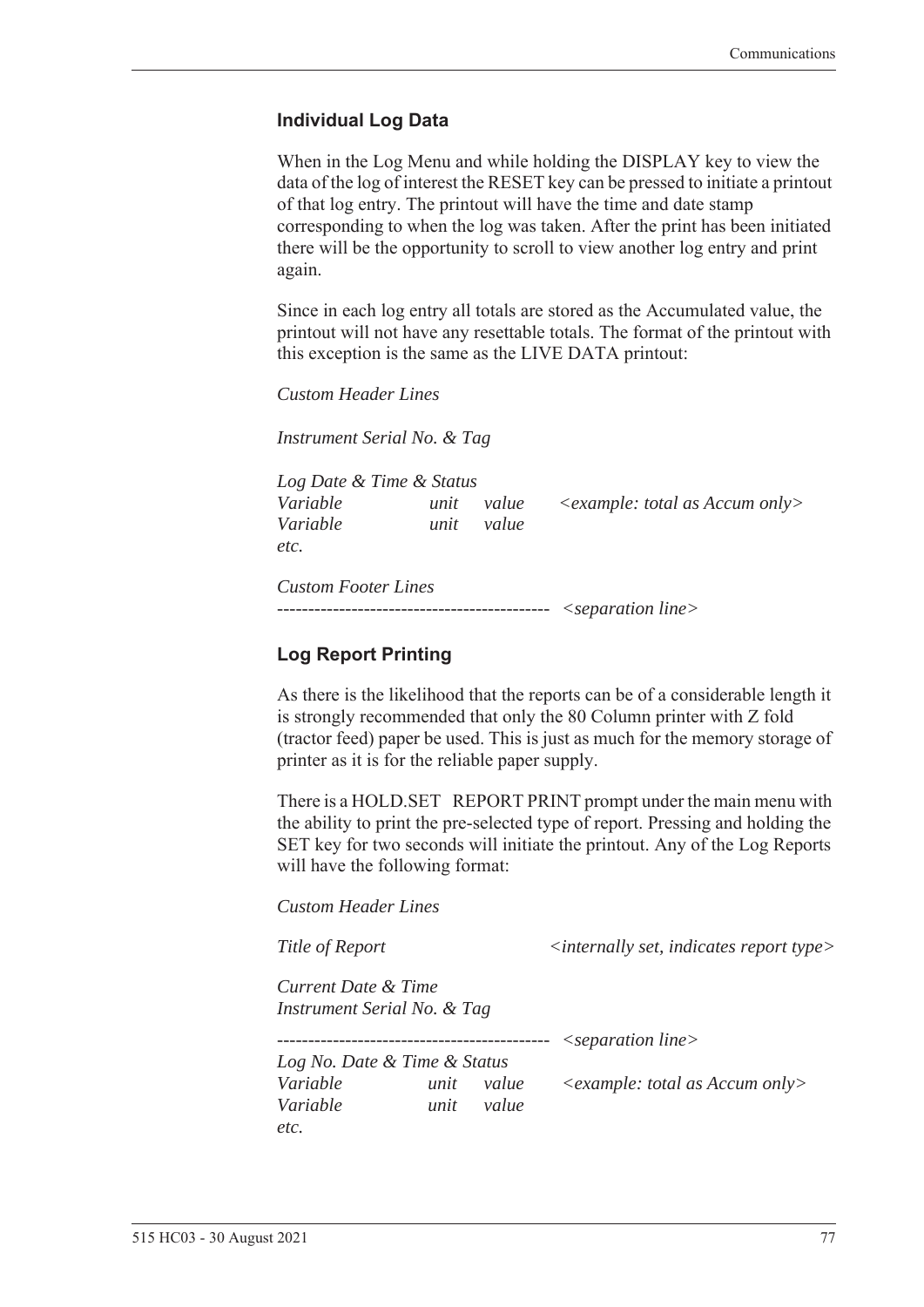|                              |      |          | $\leq$ separation line $>$                       |
|------------------------------|------|----------|--------------------------------------------------|
| Log No. Date & Time & Status |      |          |                                                  |
| Variable                     | unit | value    | $\langle$ example: total as Accum only $\rangle$ |
| Variable                     | unit | value    |                                                  |
| etc.                         |      |          |                                                  |
|                              |      | -------- | $\leq$ separation line $>$                       |
| Log No. Date & Time & Status |      |          |                                                  |
| Variable                     | unit | value    | $\leq$ example: total as Accum only $>$          |
| Variable                     | unit | value    |                                                  |
| etc.                         |      |          |                                                  |
| <b>Custom Footer Lines</b>   |      |          |                                                  |

```
-------------------------------------------- <separation line>
```
Reports will print in the historical order, and for those logs that have no data (e.g. unit was powered off at the time) the print will show "Data not available", i.e.

| Log No. Date & Time & Status |      |           |                                                  |
|------------------------------|------|-----------|--------------------------------------------------|
| Variable                     | unit | value     | $\langle$ example: total as Accum only $\rangle$ |
| Variable                     | unit | value     |                                                  |
| etc.                         |      |           |                                                  |
|                              |      |           | $\leq$ separation line $>$                       |
| Log No. Data Not Available   |      |           |                                                  |
|                              |      | --------- | $\leq$ separation line $>$                       |
| Log No. Date & Time & Status |      |           |                                                  |
| Variable                     | unit | value     | $\leq$ example: total as Accum only $>$          |
| Variable                     | unit | value     |                                                  |
| etc.                         |      |           |                                                  |

If the unit is programmed for 0 logs for a particular time base then the report for that time base will only consist of the header and ID information and a "Data Not Available" message. Likewise for the 0Hr to 23Hr report to print the complete report there must be a minimum of 48 hourly logs programmed otherwise "Data Not Available" will be printed for the missing logs.

*Custom Header Lines*

*Title of Report*

*Current Date & Time Instrument Serial No. & Tag*

*Data Not Available*

*Custom Footer Lines* 

*-------------------------------------------- <separation line>*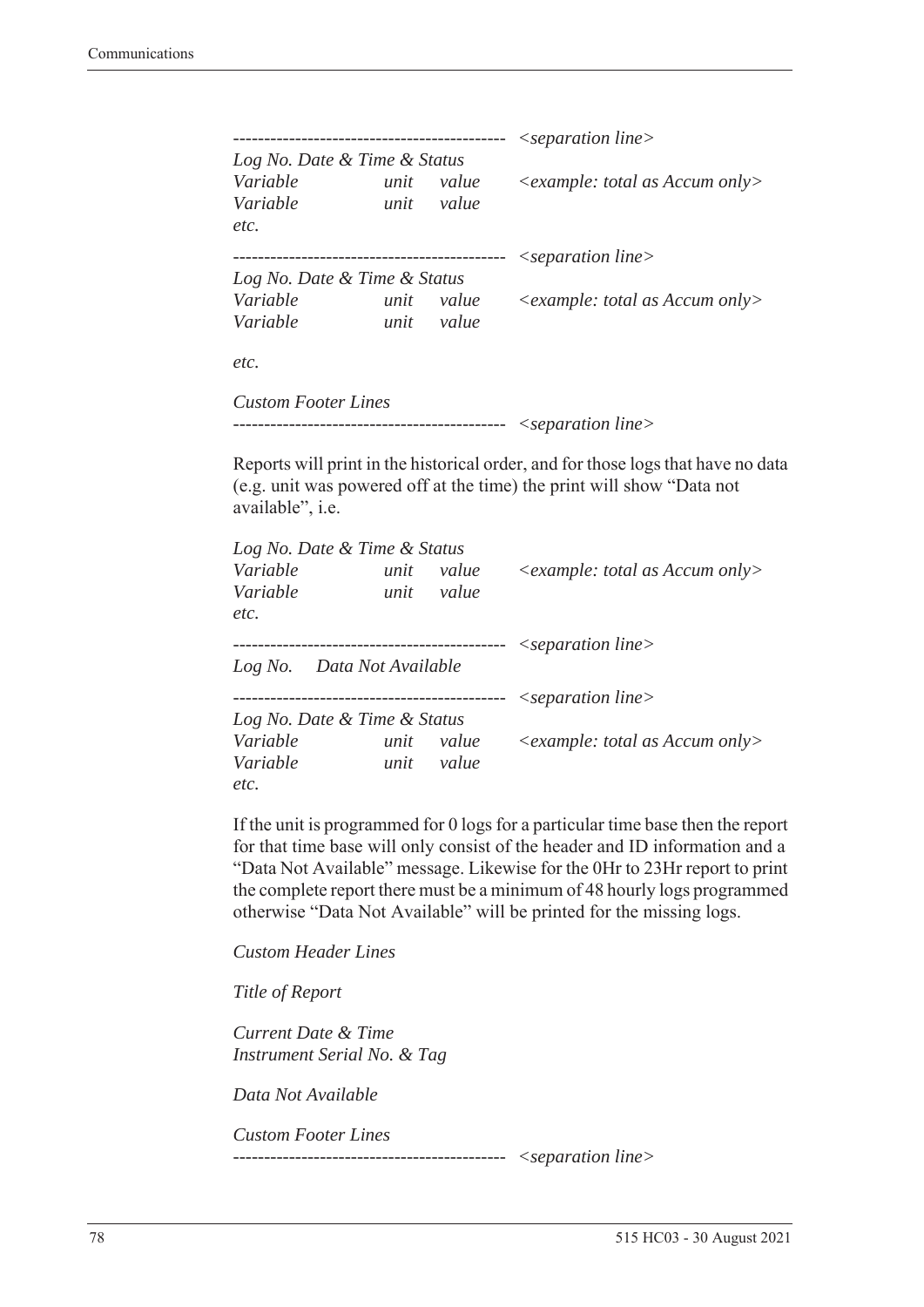### <span id="page-88-0"></span>**Printer Data Control**

Some printers have limited data buffers and are therefore unable to collect all the print data being transmitted. The 500 Series has the capability of software handshaking. The Xon/Xoff characters can be used by any of the printer types to control the flow of data to ensure that data is not lost.

Some printers will also transmit an Xoff character in response to other events such as printer being off-line, print head not engaged or power being removed. The specific behaviour of the printer being used should be noted.

#### <span id="page-88-1"></span>**Error Messages**

There are two printer error messages that can be displayed.

#### **PAPER OUT**

This message is related to the Printer Type PRN-03 TM295 Slip printer. It is standard procedure with this printer to check for paper status before printing. If a print is attempted but there is no paper the PAPER OUT message will be scrolled. The instrument will continue to poll the printer for paper and if paper is detected before a communications timeout expires the print will commence.

#### **COMMS TIMEOUT**

This message is relevant for all printer types and will be activated for the following conditions.

1. If the flow of data is stopped due to software or hardware handshaking and is not allowed to resume before the communications timeout.

2. If Printer Type is PRN-03 Slip printer and a paper status is requested but no response is received within the timeout period.

3. Paper Out has been detected for Printer Type PRN-03 but no paper is inserted within the timeout period.

When a communications timeout error has been activated the message COMMS TIMEOUT will be scrolled once, the request to print will be cleared and the instrument will return to its normal mode.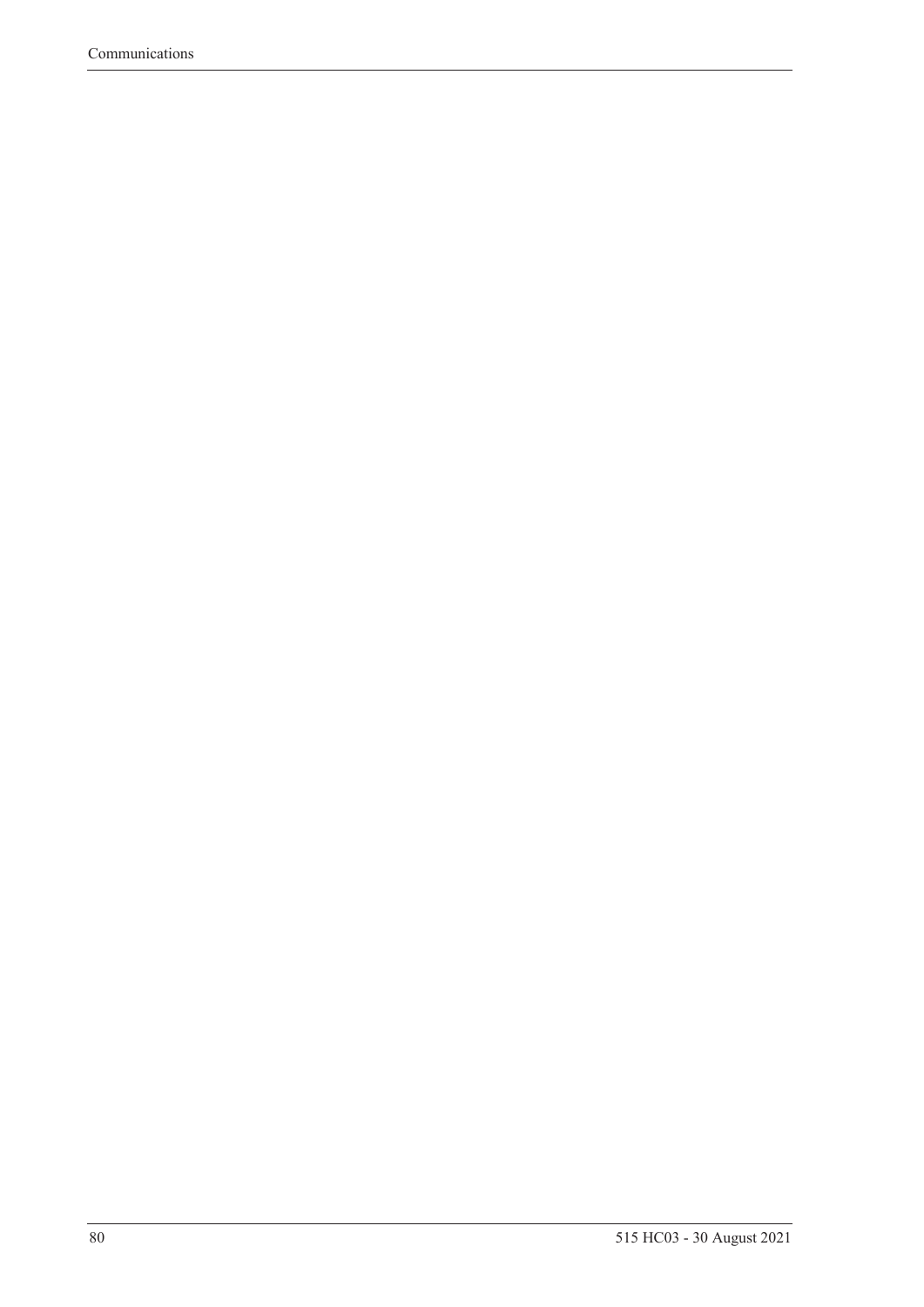# <span id="page-90-1"></span>**Appendix A Glossary**

<span id="page-90-0"></span>

| 500-PM<br><b>Software</b>              | The 500 Series Program Manager (500-PM software) is a Windows based<br>program that is freely available from the download section of the Contrec<br>website. The program is a comprehensive configuration tool and resource<br>centre that can be used to tailor an instrument to suit specific application<br>needs including program settings, units of measurement, custom tags/text,<br>access levels and more. Custom versions can be saved and configuration<br>reports generated as a PDF. |
|----------------------------------------|---------------------------------------------------------------------------------------------------------------------------------------------------------------------------------------------------------------------------------------------------------------------------------------------------------------------------------------------------------------------------------------------------------------------------------------------------------------------------------------------------|
| <b>ASCII</b>                           | American Standard Code for Information Interchange. For the ASCII<br>protocol, the instrument receives and transmits messages in ASCII, with all<br>command strings to the instrument terminated by a carriage return. Replies<br>from the instrument are terminated with a line-feed and a carriage-return.                                                                                                                                                                                      |
| <b>IAPWS</b>                           | International Association for the Properties of Water and Steam                                                                                                                                                                                                                                                                                                                                                                                                                                   |
| <b>IAPWS-IF97</b>                      | IAPWS Industrial Formulation for the Thermodynamic Properties of Water<br>and Steam. IAPWS-IF97 replaces the previous industrial standard IFC-67.                                                                                                                                                                                                                                                                                                                                                 |
| <b>Modbus RTU</b>                      | The Modbus protocol is a message structure for communications between<br>controllers and devices regardless of the type of network. In RTU (remote<br>terminal unit) mode, each 8-bit byte in a message contains two 4-bit<br>hexadecimal characters. This mode has greater character density than<br>ASCII and allows better data throughput than ASCII for the same baud rate.                                                                                                                  |
| <b>Normalised</b><br>Input             | A normalised input ranges from 0 to 1.000. For 4-20 mA input, the signal is<br>set to 0 at 4mA and the signal is set to 1.000 at 20mA.                                                                                                                                                                                                                                                                                                                                                            |
| <b>Passive Output</b><br><b>Signal</b> | Requires an external power supply.                                                                                                                                                                                                                                                                                                                                                                                                                                                                |
| <b>RTD</b>                             | Resistance Temperature Device                                                                                                                                                                                                                                                                                                                                                                                                                                                                     |
| <b>Square Root</b><br>Correction       | This allows the unit to correct for non-linearities when connected to<br>differential pressure flow devices due to the square-root relationship of the<br>flow rate, density and differential pressure of the fluid or gas in motion.                                                                                                                                                                                                                                                             |
| Watchdog<br>Timer (WTD)                | The WDT is used to monitor the activity of the micro processor and will<br>force a reboot if the micro processor stops, while power is applied, due to<br>any internal or external influences.                                                                                                                                                                                                                                                                                                    |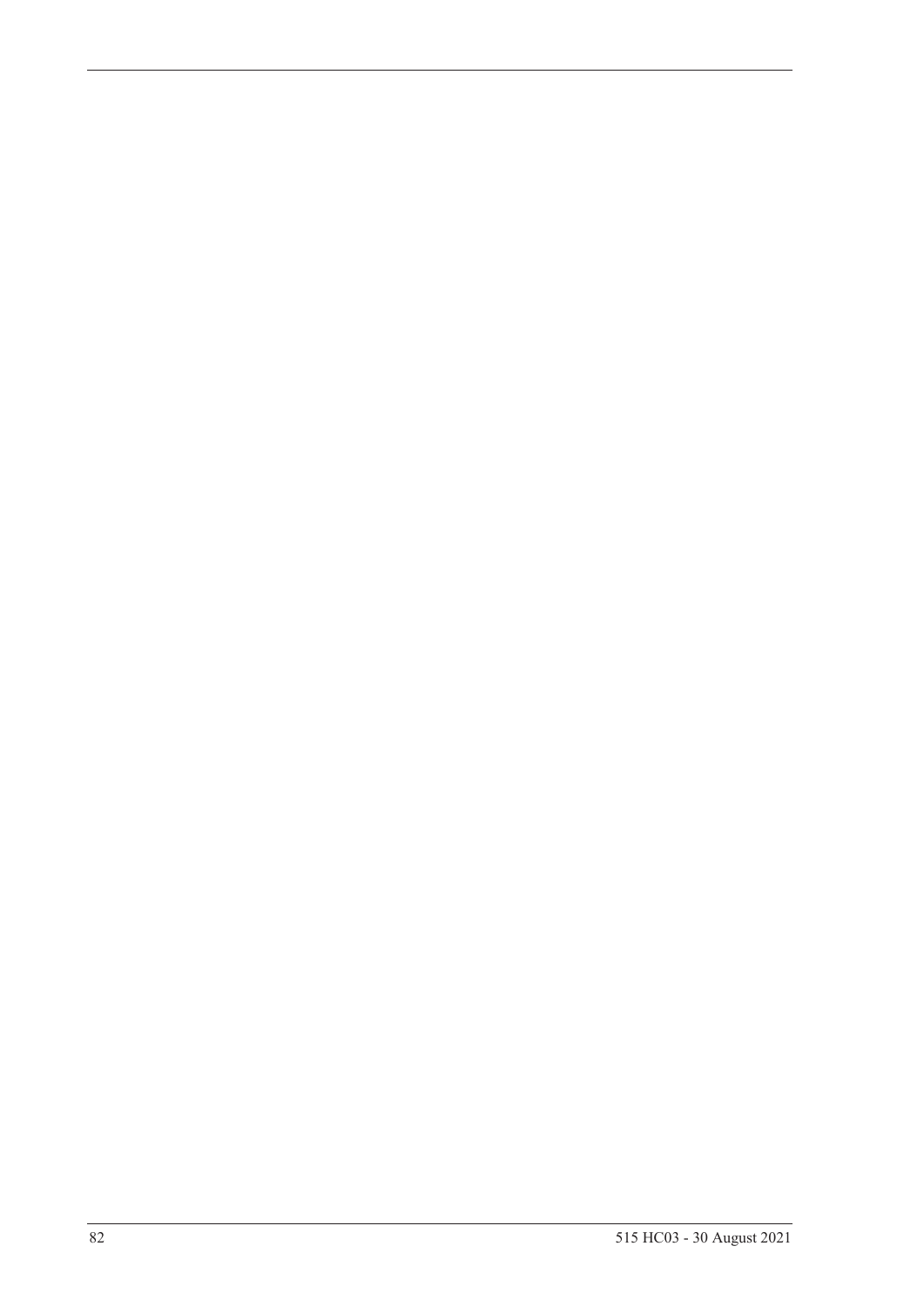# <span id="page-92-1"></span>**Appendix B Model Numbers**

# <span id="page-92-0"></span>**Product Codes**

| <b>Model</b>                                                                                                                                                                          |                |              |                |                                                                                                                                        |   | <b>Supplementary Code</b>                                                                                              | <b>Description</b>                                                                                                          |  |  |
|---------------------------------------------------------------------------------------------------------------------------------------------------------------------------------------|----------------|--------------|----------------|----------------------------------------------------------------------------------------------------------------------------------------|---|------------------------------------------------------------------------------------------------------------------------|-----------------------------------------------------------------------------------------------------------------------------|--|--|
| 515                                                                                                                                                                                   |                |              |                |                                                                                                                                        |   | - HC03                                                                                                                 |                                                                                                                             |  |  |
|                                                                                                                                                                                       | $\mathbf{1}$   |              |                |                                                                                                                                        |   |                                                                                                                        | Panel mount enclosure                                                                                                       |  |  |
|                                                                                                                                                                                       | $\overline{2}$ |              |                |                                                                                                                                        |   |                                                                                                                        | Field mount enclosure (NEMA 4X / IP66)                                                                                      |  |  |
| <b>Enclosure</b>                                                                                                                                                                      | 3/5            |              |                |                                                                                                                                        |   |                                                                                                                        | Explosion proof Ex d (IECEx/ATEX), metric glands<br>(5 specifies heater)                                                    |  |  |
|                                                                                                                                                                                       | 4/6            |              |                |                                                                                                                                        |   |                                                                                                                        | Explosion proof Ex d (CSA), NPT glands<br>(6 specifies heater)                                                              |  |  |
|                                                                                                                                                                                       |                | 0            |                |                                                                                                                                        |   |                                                                                                                        | 4 logic inputs, 1 isolated output, 2 relays (only relay type 1 is<br>available), RS232 (DB9) communication port             |  |  |
| <b>Output Options</b>                                                                                                                                                                 |                | $\mathbf{1}$ |                |                                                                                                                                        |   |                                                                                                                        | 4 logic inputs, 2 isolated outputs, 4 relays, real-time clock data<br>logging, RS232 (DB9) and RS485 communication ports    |  |  |
|                                                                                                                                                                                       |                | 2/3          |                |                                                                                                                                        |   |                                                                                                                        | 4 logic inputs, 2 isolated outputs, 4 relays, real-time clock data<br>logging, RS232 (DB9) and Ethernet communication ports |  |  |
|                                                                                                                                                                                       |                |              | 1              |                                                                                                                                        |   |                                                                                                                        | Electromechanical relays only                                                                                               |  |  |
| <b>Relay Type</b>                                                                                                                                                                     |                |              | $\overline{2}$ |                                                                                                                                        |   |                                                                                                                        | 2 electromechanical and 2 solid state relays                                                                                |  |  |
|                                                                                                                                                                                       |                |              | 3              |                                                                                                                                        |   |                                                                                                                        | Solid state relays only                                                                                                     |  |  |
| <b>Power Supply</b>                                                                                                                                                                   |                |              |                | U                                                                                                                                      |   |                                                                                                                        | Inputs for 12-28VDC and 100-240 VAC, 50-60Hz<br>(Previous Models: $A = 110/120$ VAC, $E = 220/240$ VAC)                     |  |  |
|                                                                                                                                                                                       |                |              |                | D                                                                                                                                      |   |                                                                                                                        | Input for 12-28VDC power only                                                                                               |  |  |
| <b>Display Panel Options</b>                                                                                                                                                          |                |              |                |                                                                                                                                        | S |                                                                                                                        | Standard option (now with backlight & LCD backup)<br>(original Full option: F, with Infra-Red comms, no longer available)   |  |  |
| C<br><b>PCB Protection</b>                                                                                                                                                            |                |              |                | Conformal coating - required for maximum environmental<br>operating range. Recommended to avoid damage from<br>moisture and corrosion. |   |                                                                                                                        |                                                                                                                             |  |  |
| N                                                                                                                                                                                     |                |              |                |                                                                                                                                        |   | None - suitable for IEC standard 654-1 Climatic Conditions up<br>to Class B2 (Heated and/or cooled enclosed locations) |                                                                                                                             |  |  |
| <b>HC03</b><br><b>Application Pack Number</b>                                                                                                                                         |                |              |                | Defines the application software to be loaded into the<br>instrument                                                                   |   |                                                                                                                        |                                                                                                                             |  |  |
| For example: Model No. 515.111USC<br>Displayed on the 500 Series as:<br>Note: The first character represents the CPU installed<br>(factory use only). The remaining 6 characters only |                |              |                |                                                                                                                                        |   |                                                                                                                        | $2 - 1 - 5 -$<br>SIS MODEL                                                                                                  |  |  |
| represent hardware that affects the operation.                                                                                                                                        |                |              |                |                                                                                                                                        |   |                                                                                                                        |                                                                                                                             |  |  |

**Note:** Example full product part number is 515.111USC-HC03 (This is the number used for placing orders).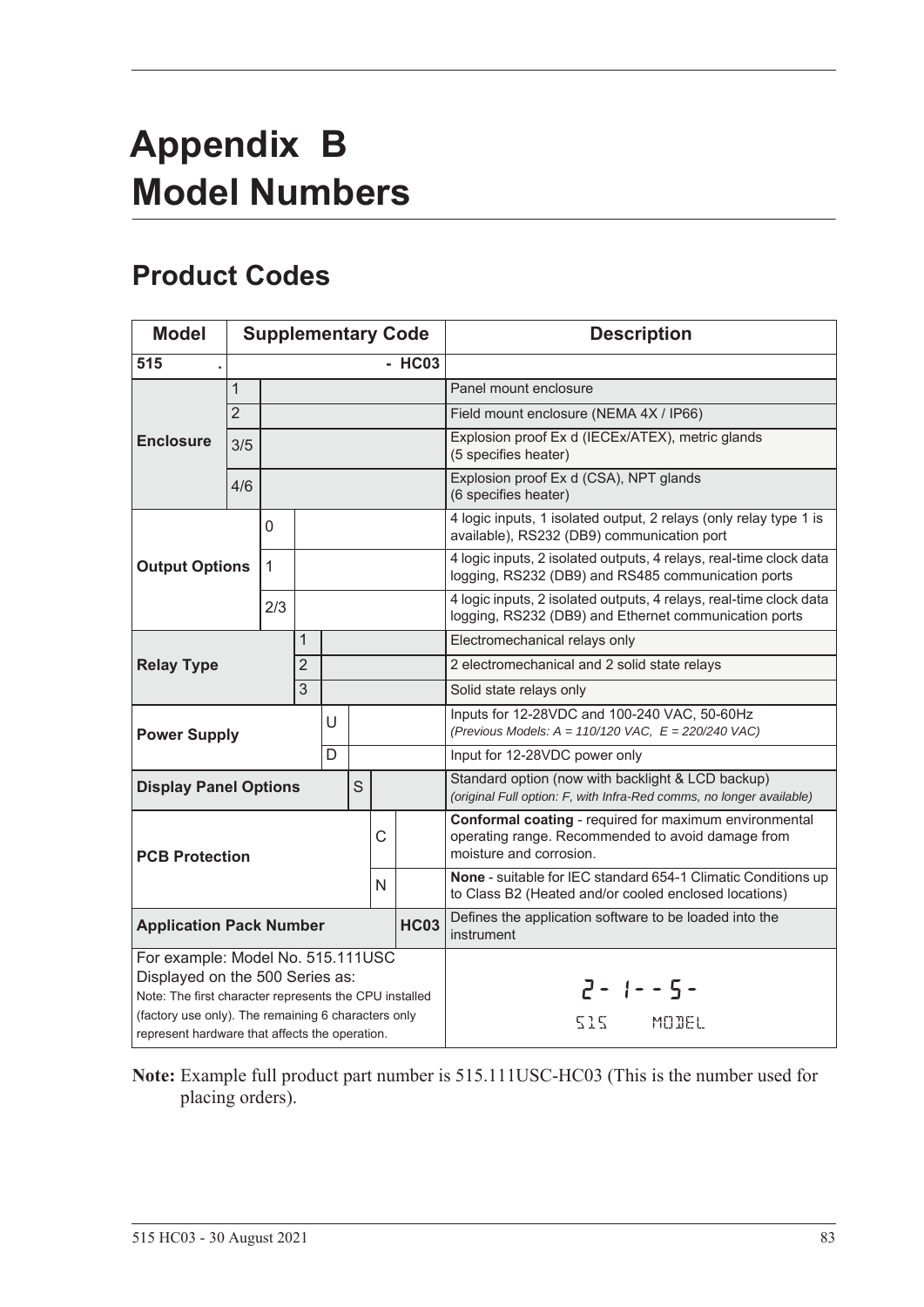# <span id="page-93-1"></span>**Custom Version Codes**

|                                              |          | Code                                                          | <b>Description</b>                            |
|----------------------------------------------|----------|---------------------------------------------------------------|-----------------------------------------------|
|                                              | 00       |                                                               | <b>Factory Default Application</b>            |
|                                              | 01       |                                                               | Contrec Systems Pty. Ltd. Melbourne Australia |
|                                              | 02       |                                                               | Contrec Limited. West Yorkshire UK            |
| <b>Origin Code</b>                           | 03       |                                                               |                                               |
| <b>Identifies</b><br><b>Distributor</b>      | 04       |                                                               | Contrec - USA, LLC. Pelham AL 35124 USA       |
|                                              | 05       |                                                               | Flowquip Ltd. Halifax UK                      |
|                                              | 06       |                                                               |                                               |
|                                              | etc.     |                                                               |                                               |
|                                              | $\Omega$ |                                                               | English (Default)                             |
|                                              |          | $\mathbf{1}$                                                  | German                                        |
|                                              |          | $\overline{2}$                                                | <b>Dutch</b>                                  |
| <b>User Language</b>                         |          | 3                                                             | French                                        |
|                                              |          | $\overline{4}$                                                | Spanish                                       |
|                                              |          | 5                                                             |                                               |
|                                              |          | etc.                                                          |                                               |
| 000<br><b>Distributor's Code</b><br>$\cdots$ |          | Distributor's own choice. Possibly a code that identifies the |                                               |
|                                              |          | customer and the application.                                 |                                               |
| 999                                          |          |                                                               |                                               |
| For example: 02 3 157                        |          |                                                               | 023157                                        |
| Displayed on the 500 Series as:              |          |                                                               | CUSTOM VERS                                   |

# **Application Information Code**

The Application Information code is an aid for users and service personnel to determine the type of inputs that are used in a particular application. The Application Information code is displayed on the instrument as shown below.

<span id="page-93-0"></span>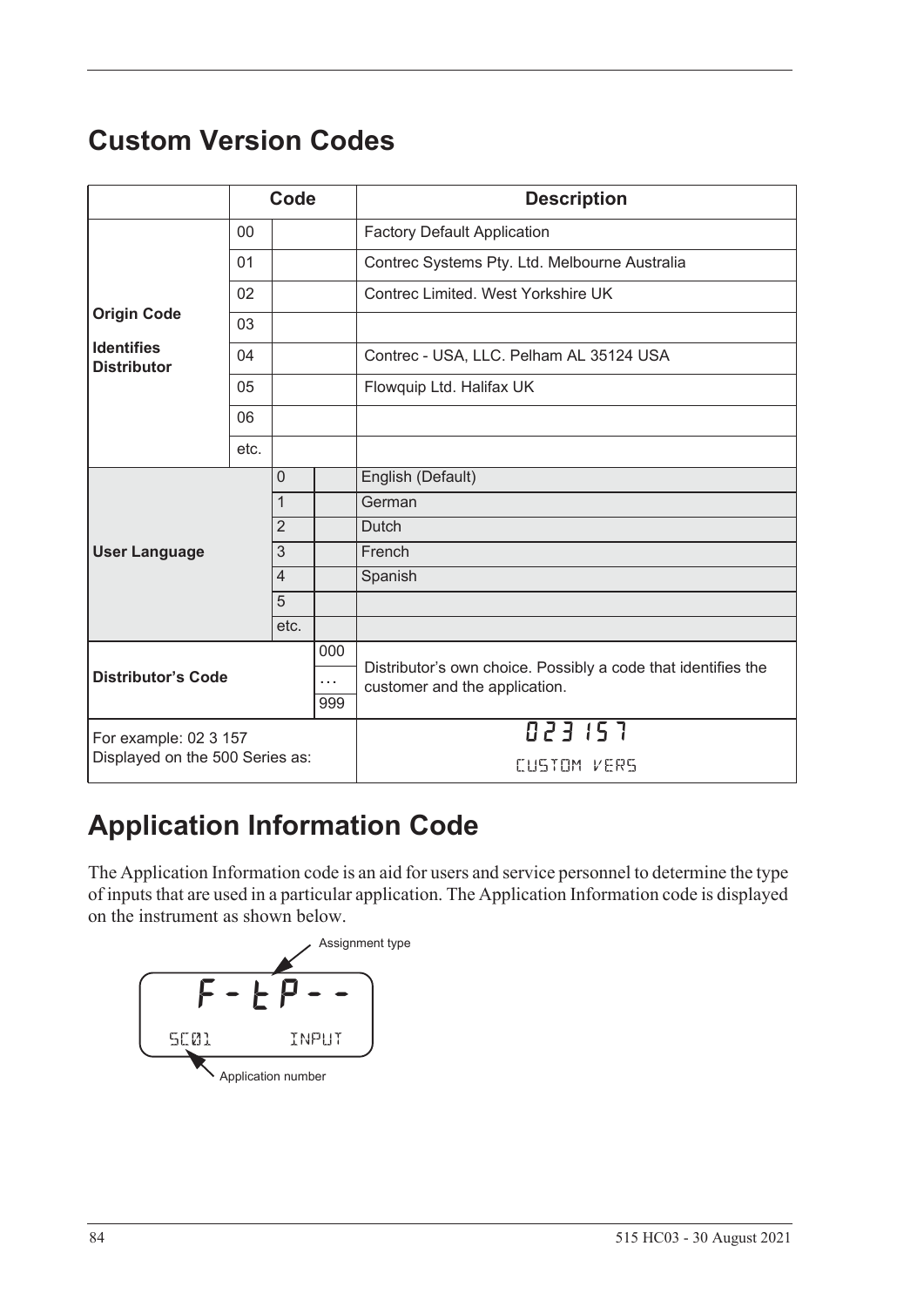The Application number identifies the application as in the following examples:

- **•** SC01 steam flow computer for frequency flow meter
- **•** GN02 natural gas flow computer for analog flow meter

The Input Assignment type indicates the physical input that is assigned to each input on the instrument. The code is made up from six characters as follows:

| FINP1   FINP2   AINP1   AINP2   AINP3   AINP4 |  |  |  |
|-----------------------------------------------|--|--|--|
|                                               |  |  |  |

The codes are as follows:

- - not used in this application
- **A** indicates a generic analog input such as for density or level etc.
- **•** C indicates a user code input
- d indicates a density input
- **•** F indicates a generic flow input such as for volume or mass etc.
- H indicates a high flow input for stacked inputs
- **•** L indicates a low flow input for stacked inputs
- **•** P indicates a pressure input
- **q** indicates a quadrature input
- *k* indicates a temperature input.

For example,  $F - tP - -$  is an instrument with FINP1 (frequency input 1) assigned to a flow input, AINP1 assigned to a temperature input and AINP2 assigned as a pressure input. The other inputs are not used.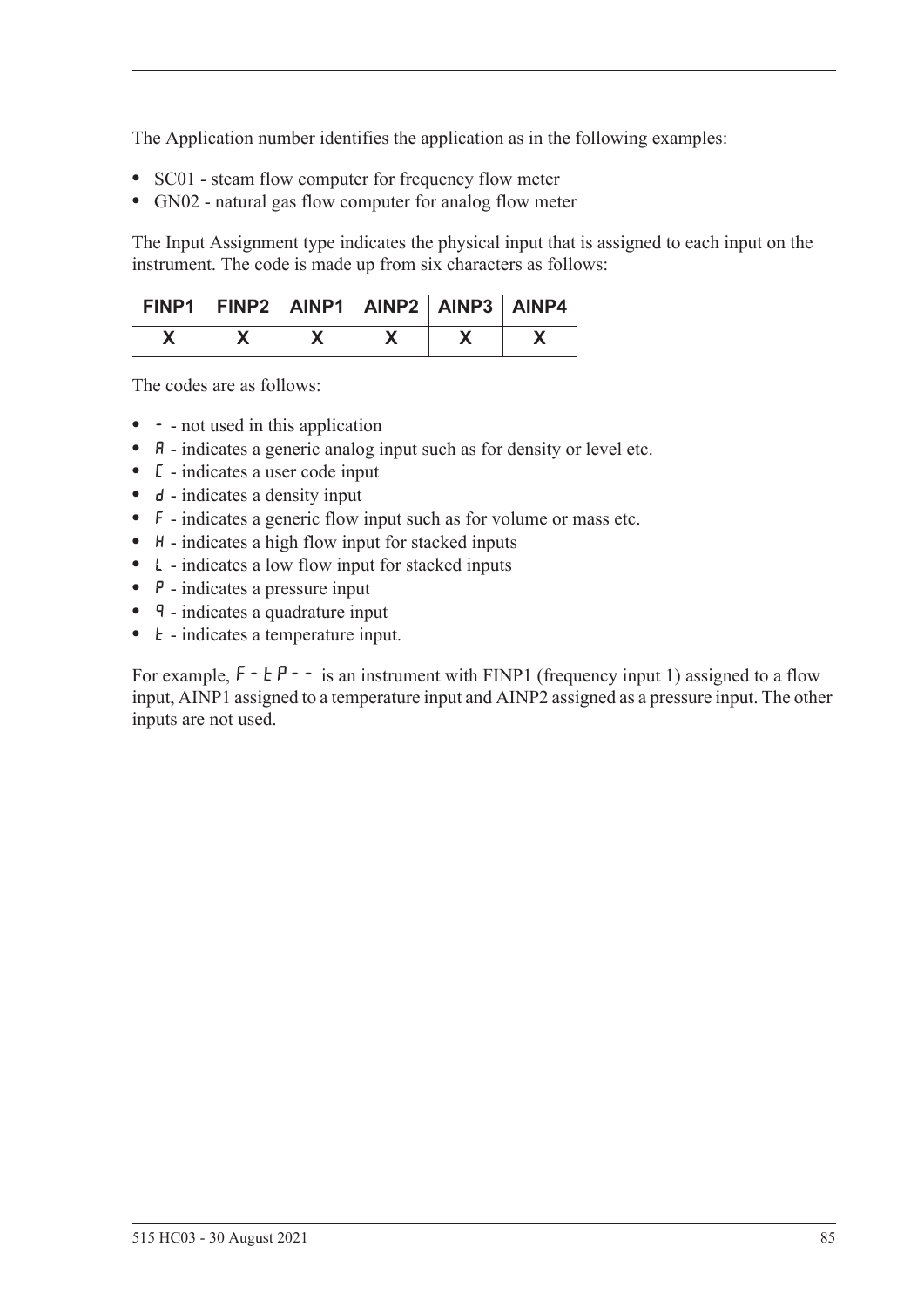# **Appendix C Ethernet Port & Setup**

# **Ethernet Port**

The optional Ethernet port simplifies the communication network and avoids the need for an external 3rd party Serial to Ethernet converter. It allows communications via an existing Ethernet network. In some installations you will need to speak with your network (IT) administrator in order to correctly set up your network. Applications, such as DataMod (available via Contrec), can communicate over the Ethernet network to perform remote monitoring and Data Logging operations.

Within the instrument's calibration menus the Ethernet port uses the settings for the RS-485 port that need to match a supplied Ethernet unit as follows:

- **•** Protocol: RTU
- **•** Baud Rate: 19200
- **•** Data Bits: 8
- **•** Parity: Even
- **•** Stop Bits: 1

Data mapping follows the same convention applied to Modbus registers.

# **Connecting 515 Ethernet to Networks/Routers**

Ethernet 515s are set as default to DHCP (Dynamic Host Configuration Protocol), which should allow your network/router to automatically find and assign an IP address to the instrument (providing there are addresses available). If your network cannot locate the instrument you may need to run the 'Digi Discovery' tool (Contrec guide available on request) or enter the Ethernet module's MAC address within your router settings. If required, the instrument can also be set to a static IP address, however it is strongly advised that only IT competent persons access and edit site network and 515 Ethernet settings. All Ethernet instruments are supplied with the Ethernet module MAC address printed on the outside of the enclosure and also printed directly onto the Ethernet Module itself (the Option card would need to be removed to view the physical Digi Ethernet module).

Contrec Limited will not be held responsible for any changes made to customer router and network settings. Further guides on how to access the module settings and discovering IP address' can be supplied upon request.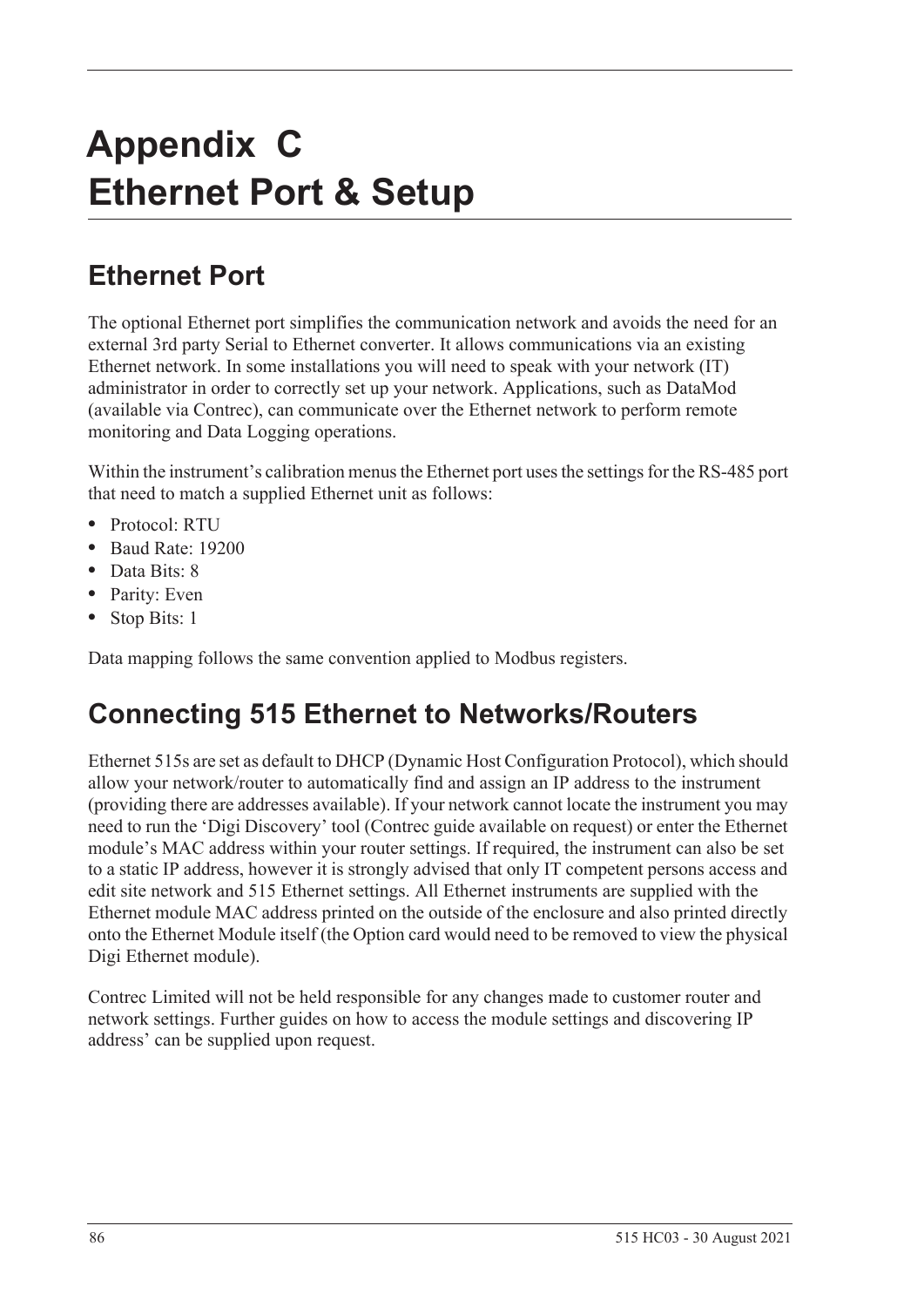# **Connecting DataMod via Ethernet**

Using the IP address that you or the network/router has assigned to the 515 instrument, enter this into the **Host Name / IPv4 Address** tab within DataMod's Modbus Connection Settings as per [Figure 21.](#page-96-0)

Ensure all other settings are correct as per the **Datamod User Guide** and the **515 Ethernet Guide - Establishing a Connection to Datamod**. Both of these documents are available from Contrec on request.

| Transmission Mode-                                   |                 |                     |                      |
|------------------------------------------------------|-----------------|---------------------|----------------------|
| C RTU Serial                                         | <b>C</b> TCP/IP | C RTU over TCP/IP   |                      |
| -RTU Serial Settings-                                |                 |                     |                      |
| Serial Port:                                         |                 | Baud Rate (bps):    |                      |
| COM1                                                 |                 | 19200               | $\blacktriangledown$ |
| -Data Bits-                                          |                 | -Parity-            |                      |
| C 7 bits C 8 bits                                    |                 | C None              |                      |
|                                                      |                 | $C$ Odd             |                      |
| -Stop Bits-                                          |                 | $G$ Even            |                      |
| $C$ 1 bit $C$ 2 bits                                 |                 |                     |                      |
| TCP/IP Settings                                      |                 |                     |                      |
| Host Name / IPv4 Address:                            |                 |                     | Port:                |
| 192.168.0.7                                          |                 |                     | 502                  |
| Receive Timeout (sec): $\vert^2$<br>Maximum Retries: | 2               | Slave Unit Address: | 11                   |
|                                                      |                 | ,                   | Cancel               |

<span id="page-96-0"></span>*Figure 21 DataMod - Modbus Connection Settings*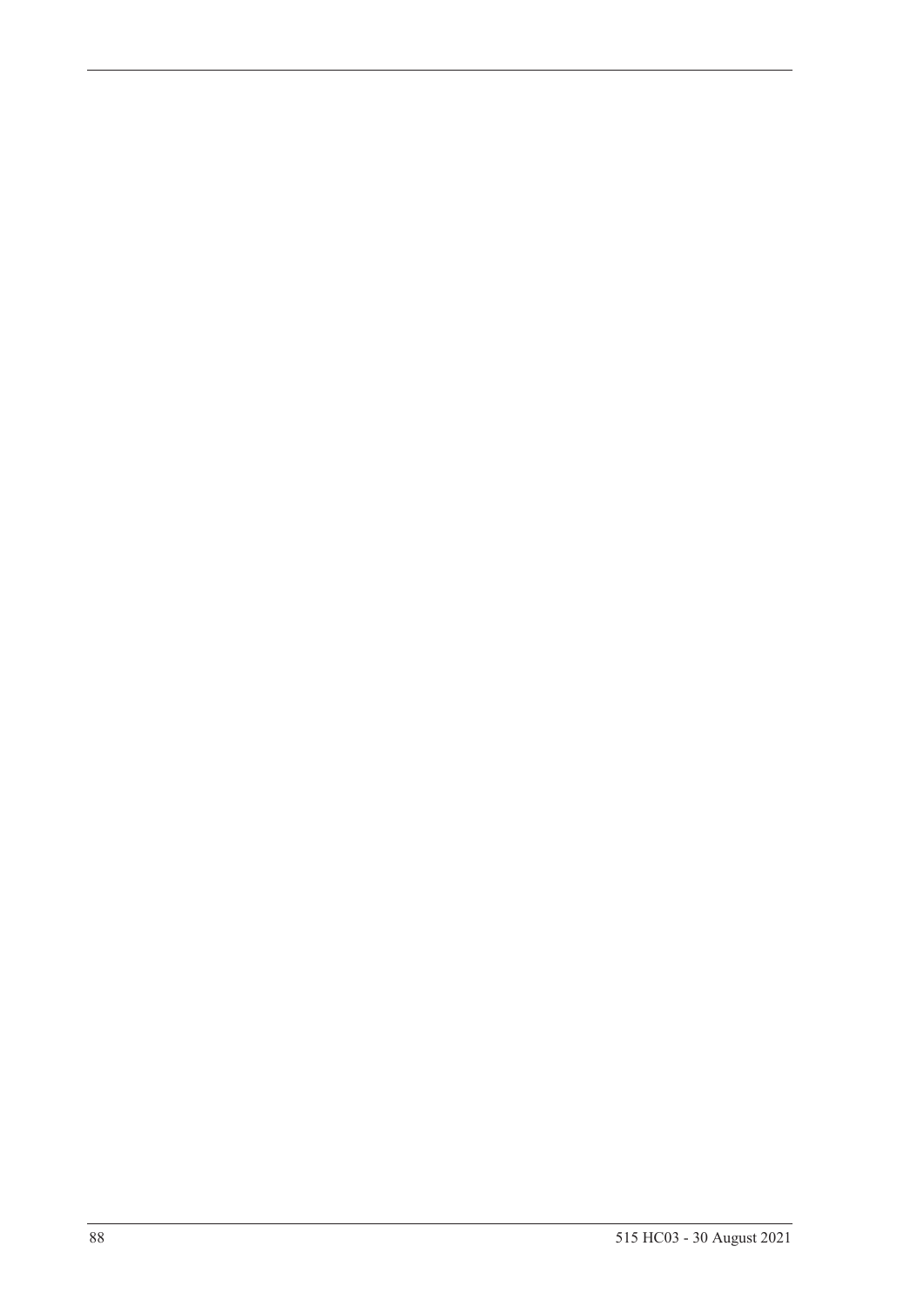# **Index**

**Numerics** 0-5V inpu[t 15](#page-24-0) 4-20mA input [16](#page-25-0) output [18](#page-27-0) 500 Series Program Manage[r 5](#page-14-0) 500-PM software [5,](#page-14-0) [81](#page-90-0)

#### **A**

ACCUM ke[y 26](#page-35-0) address, instrumen[t 64](#page-73-0) alarm connection [20](#page-29-0) equipment failur[e 46](#page-55-0) hysteresi[s 48](#page-57-0) relays [46](#page-55-1) setpoin[t 47](#page-56-0) alarms menu [46](#page-55-2) analog input connection[s 15](#page-24-1) failur[e 57](#page-66-0) scalin[g 3](#page-12-0) application cod[e 84](#page-93-0) approvals [7](#page-16-0) FCC Declaration [7](#page-16-1) ASCII protoco[l 63](#page-72-0)

#### **B**

back panel [12](#page-21-0) backup program [35](#page-44-0) Program Manage[r 35](#page-44-1) basic men[u 27](#page-36-0) battery faile[d 58](#page-67-0) lif[e 50](#page-59-1) ne[w 58](#page-67-0) battery replacemen[t 24](#page-33-0) battery typ[e 24](#page-33-1) baud rat[e 49](#page-58-1)

#### **C**

CAL switch-protected parameter [31](#page-40-0)

calibration backup, reports [35](#page-44-0) menu [36](#page-45-0) set mode [32](#page-41-0) view mode [32](#page-41-1) cleaning [11](#page-20-0) clock batter[y 50](#page-59-1) date format [51](#page-60-0) real-tim[e 50](#page-59-2) codes application information [84](#page-93-0) customer versio[n 84](#page-93-1) exception [73](#page-82-1) product numbe[r 83](#page-92-0) comm port COM-1 RS-232 [61](#page-70-0) COM-2 RS-485 [62](#page-71-0) communication connection[s 22](#page-31-0) protocols [63](#page-72-1) communication[s 5,](#page-14-1) [61](#page-70-1) menu [49](#page-58-2) connections alar[m 20](#page-29-0) communication [61](#page-70-2) communication[s 22](#page-31-0) electrical [12](#page-21-1) input [15](#page-24-2) mains [23](#page-32-0) output [18](#page-27-1) customer version codes [84](#page-93-1) customizing a printout [75](#page-84-1)

# **D**

daily logging [52](#page-61-0) data log viewing [28](#page-37-0)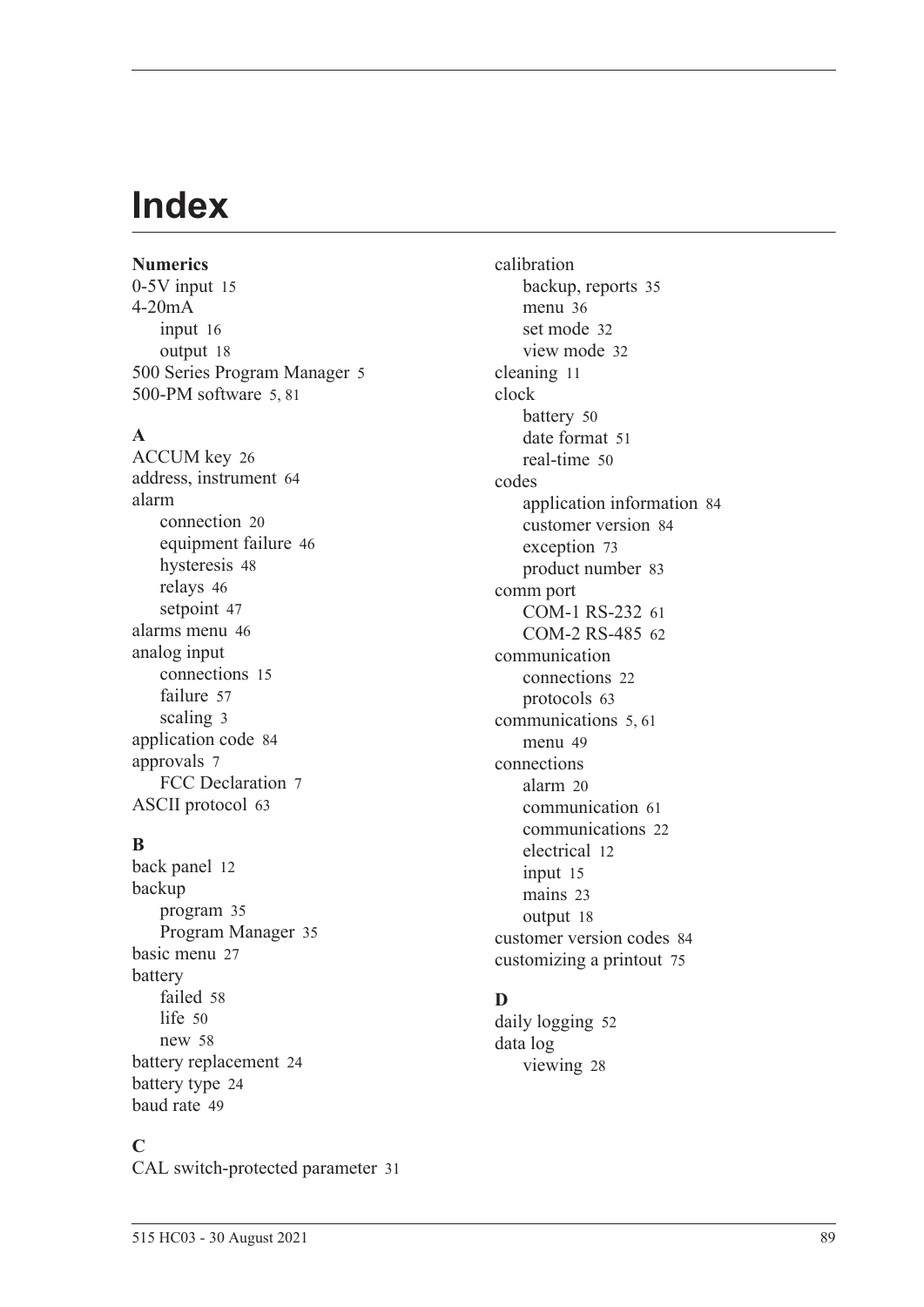data logging daily [52](#page-61-0) hourl[y 51](#page-60-1) monthly [52](#page-61-1) weekl[y 52](#page-61-2) yearly [52](#page-61-3) date format [51](#page-60-0) declaration FCC [7](#page-16-1) decontamination [11](#page-20-0) default on exception [57](#page-66-1) default tota[l 25](#page-34-0) detail men[u 27](#page-36-0) disconnection device [23](#page-32-1) display specifications [9](#page-18-0) timeout mod[e 54](#page-63-0) timeout time [54](#page-63-1) DISPLAY key [26](#page-35-1) display-only parameter [31](#page-40-1)

# **E**

earthin[g 23](#page-32-2) electrical connections [12](#page-21-1) equipment failure alarm [46](#page-55-0) error condition, overrid[e 57](#page-66-2) error message[s 57](#page-66-3) Ethernet COM-2 por[t 23,](#page-32-3) [62](#page-71-1) exception codes [73](#page-82-1) Exception Status [65](#page-74-0) exception, default [57](#page-66-1)

## **F**

failure of input [57](#page-66-0) features [1](#page-10-0) flash driver port assignmen[t 50](#page-59-3) fluid types [6](#page-15-0) format, date [51](#page-60-0) front panel keys [26](#page-35-2) LEDs [25](#page-34-1)

#### **G**

glossary [81](#page-90-1)

#### **H**

hardware connections [61](#page-70-2) hourly logging [51](#page-60-1) hysteresis, alar[m 48](#page-57-0)

## **I**

input 0-5[V 15](#page-24-0) 4-20mA [16](#page-25-0) connections [15](#page-24-2) analog [15](#page-24-1) failure [57](#page-66-0) RTD [16](#page-25-1) sensor failure [57](#page-66-0) types [6](#page-15-1) inputs menu [40](#page-49-0) installation [11](#page-20-1) instrument address [64](#page-73-0) request forma[t 63](#page-72-2) response[s 65](#page-74-1) setting[s 38](#page-47-0) interconnections, communication [61](#page-70-2) interference suppression [21](#page-30-0) isolated output[s 5](#page-14-2)

### **K**

key ACCUM [26](#page-35-0) DISPLA[Y 26](#page-35-1) RATE [26](#page-35-3) RESE[T 26](#page-35-4) TOTAL [26](#page-35-5) keys, front panel [26](#page-35-2)

## **L**

LEDs, status [25](#page-34-1) limits temperature [6](#page-15-0) logged dat[a 28](#page-37-0) viewin[g 28](#page-37-1) logging daily [52](#page-61-0) hourly [51](#page-60-1) monthly [52](#page-61-1) weekl[y 52](#page-61-2) yearly [52](#page-61-3) logic input connection [17](#page-26-0)

## **M**

main menu basic and detailed [27](#page-36-0) main menu item[s 27](#page-36-1) mains connections [23](#page-32-0)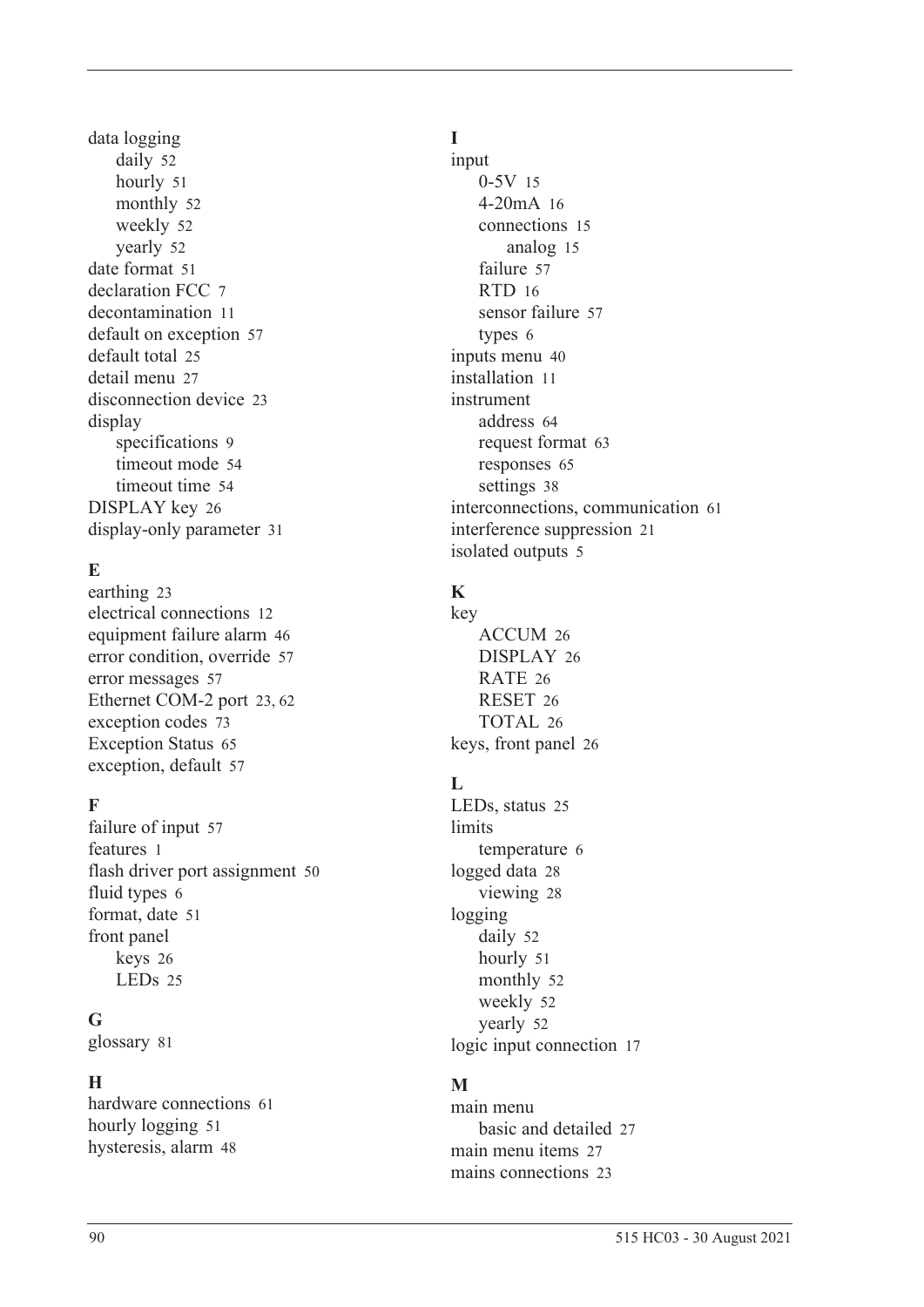maintenance [11,](#page-20-1) [23](#page-32-4) menu alarm[s 46](#page-55-2) calibratio[n 36](#page-45-0) comms [49](#page-58-2) input[s 40](#page-49-0) output[s 44](#page-53-0) params [39](#page-48-0) setu[p 53](#page-62-0) test [56](#page-65-0) tm/lo[g 50](#page-59-4) unit[s 38](#page-47-1) messages erro[r 57](#page-66-3) syste[m 57](#page-66-4) warnin[g 59](#page-68-0) Modbus data forma[t 50](#page-59-5) Modbus RTU protoco[l 69](#page-78-0) mode display timeou[t 54](#page-63-0) normal operatio[n 25](#page-34-2) operatio[n 2](#page-11-0) set calibration [32](#page-41-0) view calibration [32](#page-41-1) model number[s 83](#page-92-1) monthly logging [52](#page-61-1) mountin[g 11](#page-20-2)

#### **N**

normal operatio[n 25](#page-34-2) number mode[l 83](#page-92-1) seria[l 30](#page-39-1)

# **O**

operation mod[e 2](#page-11-0) operation, norma[l 25](#page-34-2) output connection[s 18](#page-27-1) 4-20m[A 18](#page-27-0) puls[e 19](#page-28-0) pulse facto[r 46](#page-55-3) outputs men[u 44](#page-53-0) override error condition [57](#page-66-2)

## **P**

panel LEDs [25](#page-34-1) mounting [11](#page-20-2) rear [12](#page-21-0) parameter CAL switch-protected [31](#page-40-0) display-only [31](#page-40-1) not visibl[e 31](#page-40-2) password-protected [31](#page-40-3) programmable [31](#page-40-4) parameters men[u 39](#page-48-0) parity bit [49](#page-58-3) password-protected parameter [31](#page-40-3) peak flowrate[s 28](#page-37-2) port assignment, flash driver [50](#page-59-3) COM-1 RS-232 [22,](#page-31-1) [49](#page-58-4) COM-2 Ethernet [23,](#page-32-3) [62](#page-71-1) COM-2 RS-485 [22,](#page-31-2) [49](#page-58-5) COM-[3 49](#page-58-6) flash driver assignment [50](#page-59-3) power supply interruption [50](#page-59-1) printer data control [79](#page-88-0) error messages [79](#page-88-1) protocol [75](#page-84-2) report types [75](#page-84-3) printer type[s 75](#page-84-4) printout configuration repor[t 35](#page-44-2) printouts individual logs [77](#page-86-0) live data [76](#page-85-0) log report [77](#page-86-1) type[s 76](#page-85-1) product number codes [83](#page-92-0) Program Manager [35](#page-44-1) programmable parameter [31](#page-40-4) protocol ASCI[I 63](#page-72-0) communication [63](#page-72-1) Modbus RT[U 69](#page-78-0) printer [75](#page-84-2) pulse factor, output [46](#page-55-3) pulse output [19](#page-28-0)